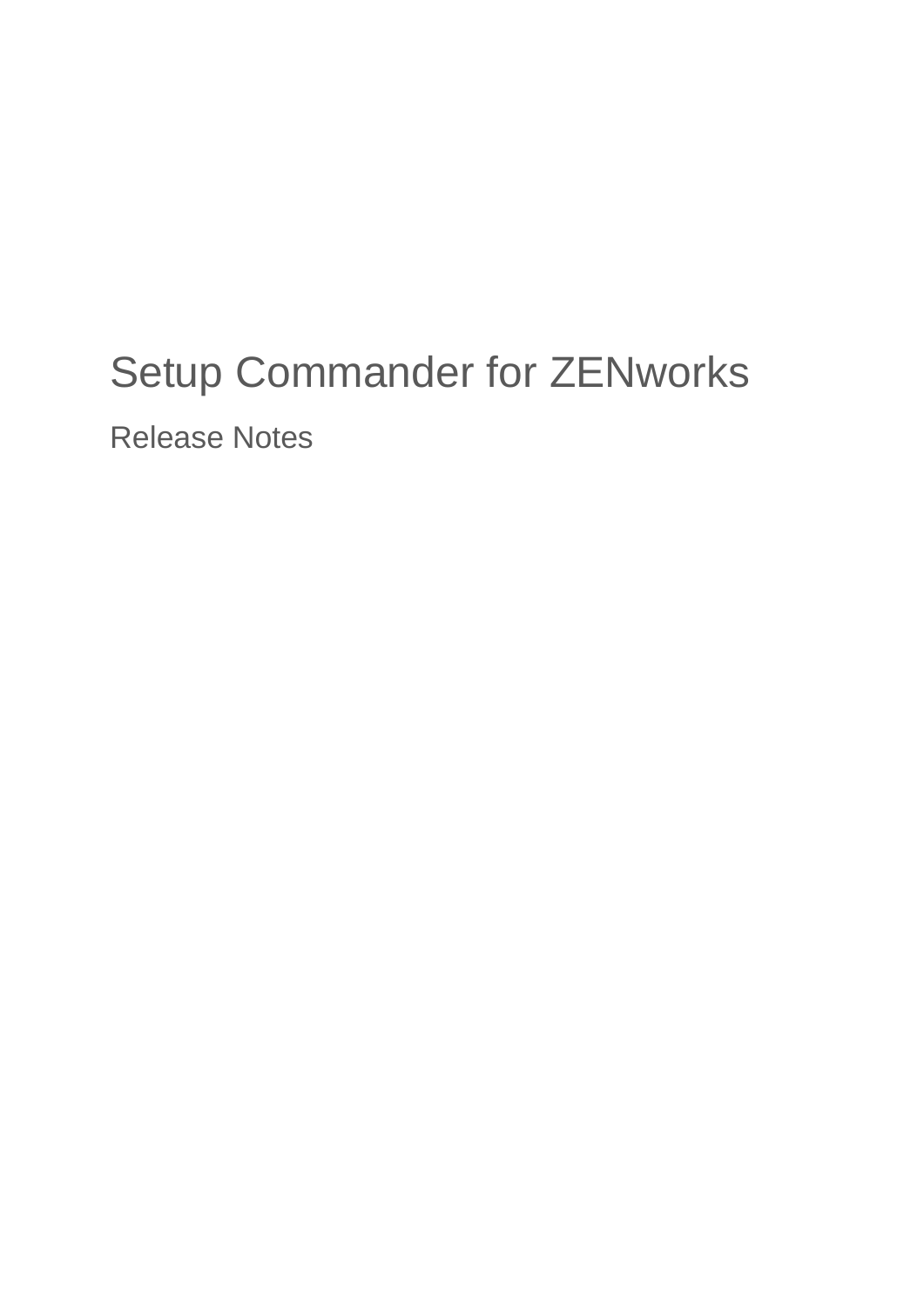Copyright, Trademarks, and Legal **ROVABU Software B.V.** [www.setupcommander.com](http://www.setupcommander.com/)

October 25, 2017 © Copyright 2017 ROVABU Software B.V.. All rights reserved.

Micro Focus, Novell and Micro Focus ZENworks are either registered trademarks or trademarks of Novell in the United States and/or other countries.

Microsoft and Windows are either registered trademarks or trademarks of Microsoft Corporation in the United States and/or other countries.

Setup Commander is a registered trademark of ROVABU Software BV in the Netherlands and/or other countries.

All other trademarks are the property of their respective owners.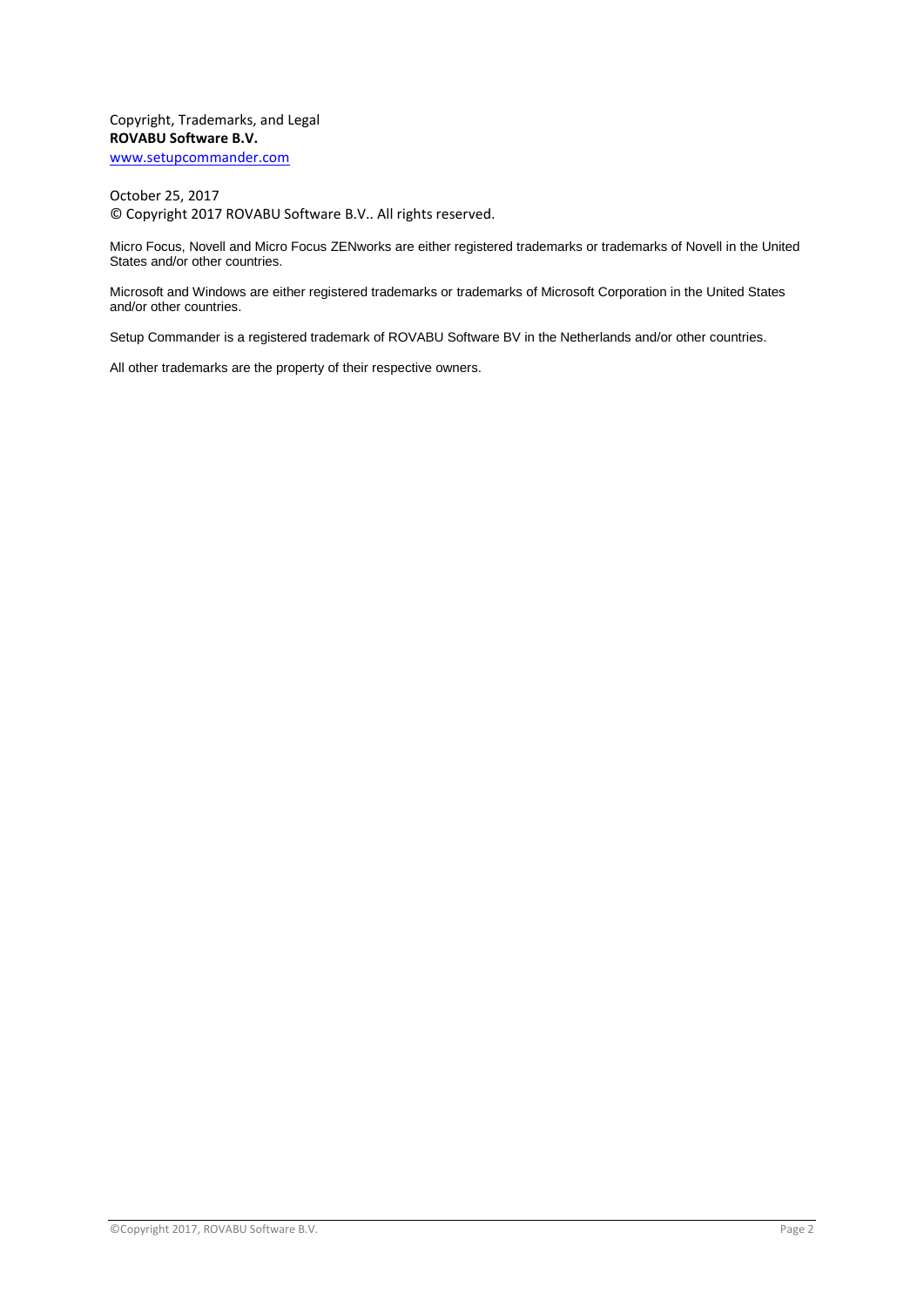# **Table of Contents**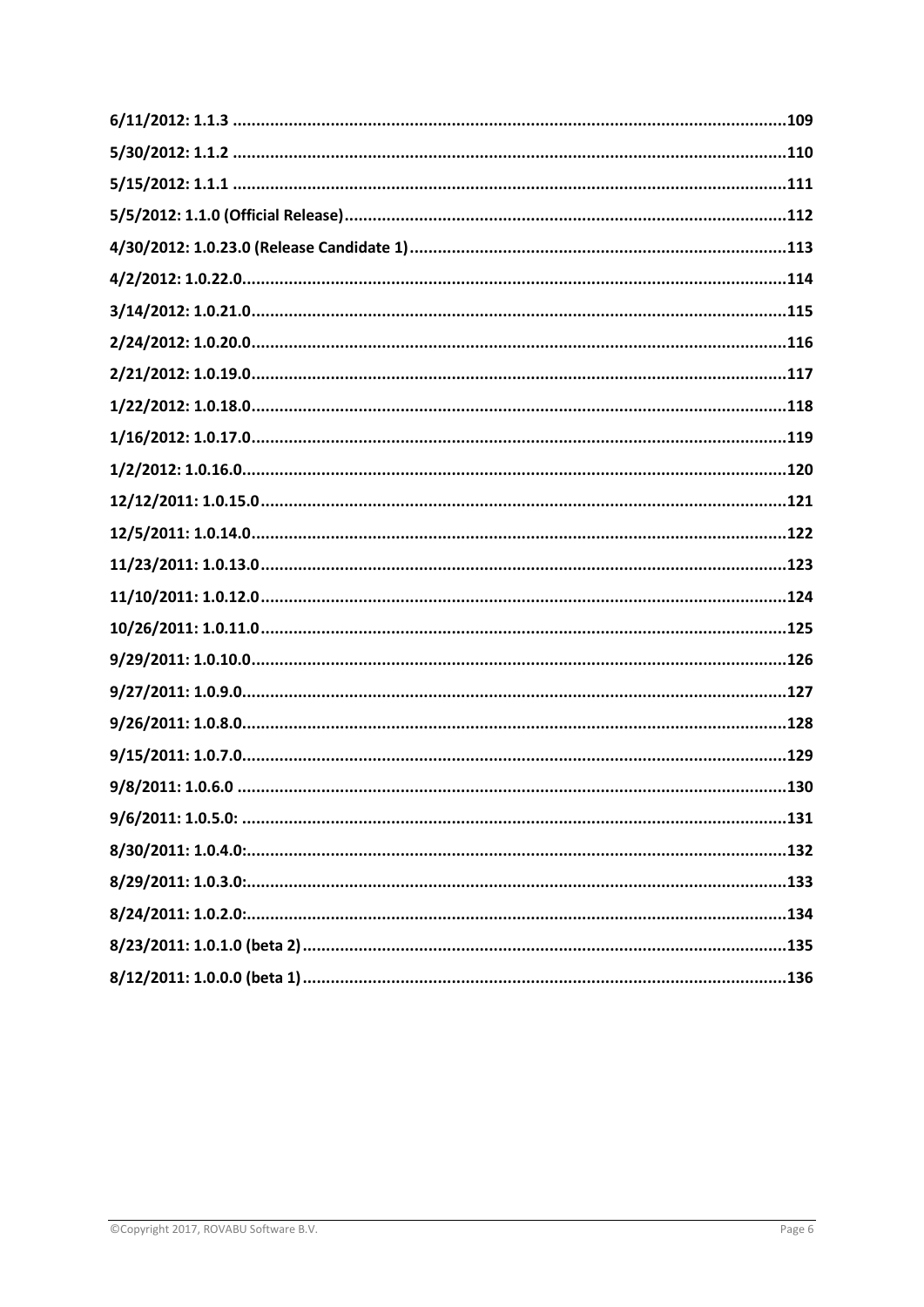# <span id="page-6-0"></span>*10/25/2017: 2.5.0*

- New 'Setup Commander Setup and Patch Management' logo
- New 'Connect' icon (Micro Focus ZENworks 2017)
- Rename of 'Bundle Commander' to 'Setup Commander for ZENworks'
- Updated icons for the 'Setup Store
- Updated links for the 'Social Media' Ribbon Group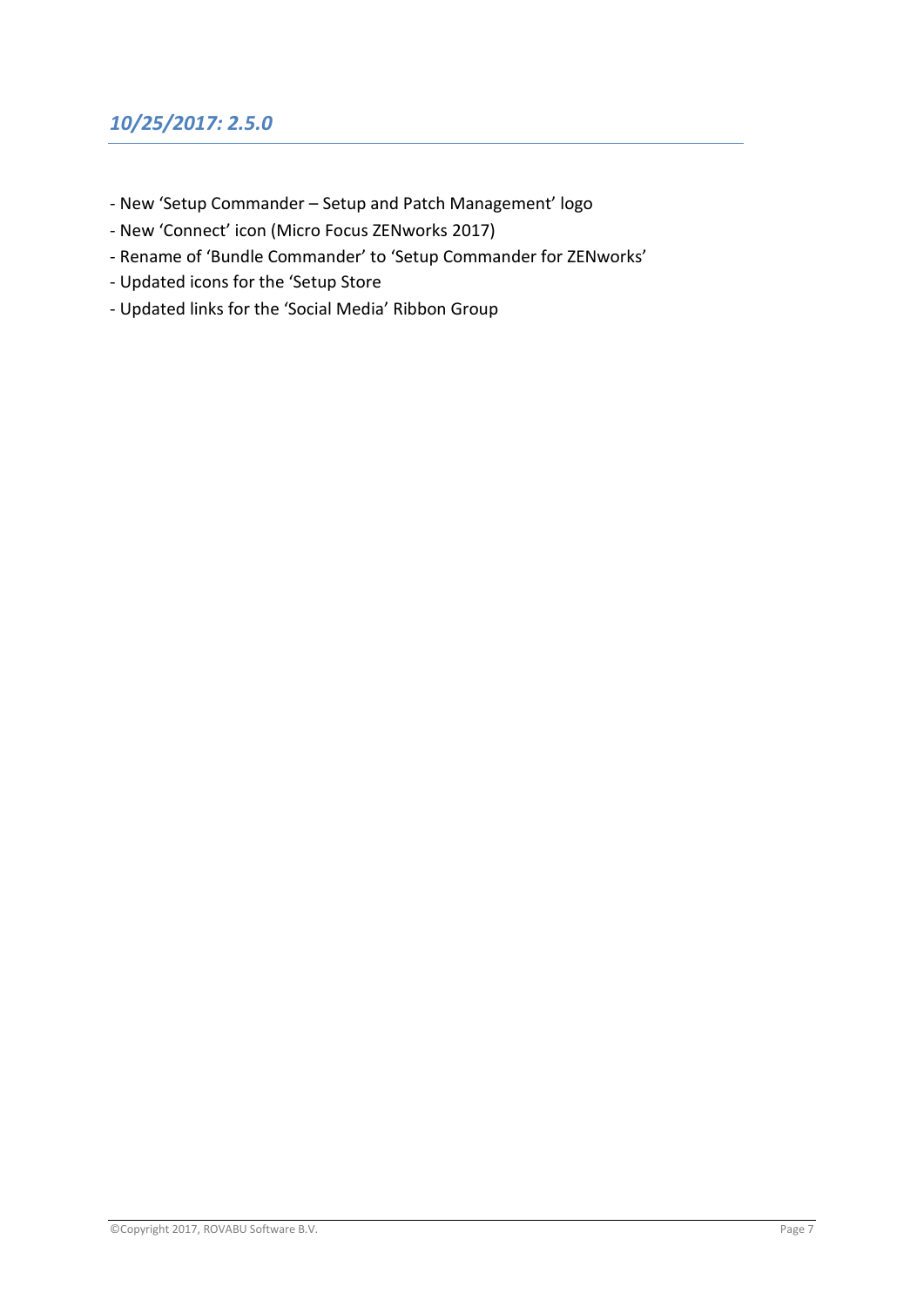# <span id="page-7-0"></span>*2/27/2017: 2.0.6*

- Added a new ribbon 'Social Media' to the Ribbon bar
- Added several tooltips to tools in the context menu
- Fixed a Feature-related issue in the Configuration Wizard engine
- Fixed an import/export issue
- Fixed an issue where missing features in a Configuration Wizard would be dropped in the mst file
- Updated icons for the 'Setup Store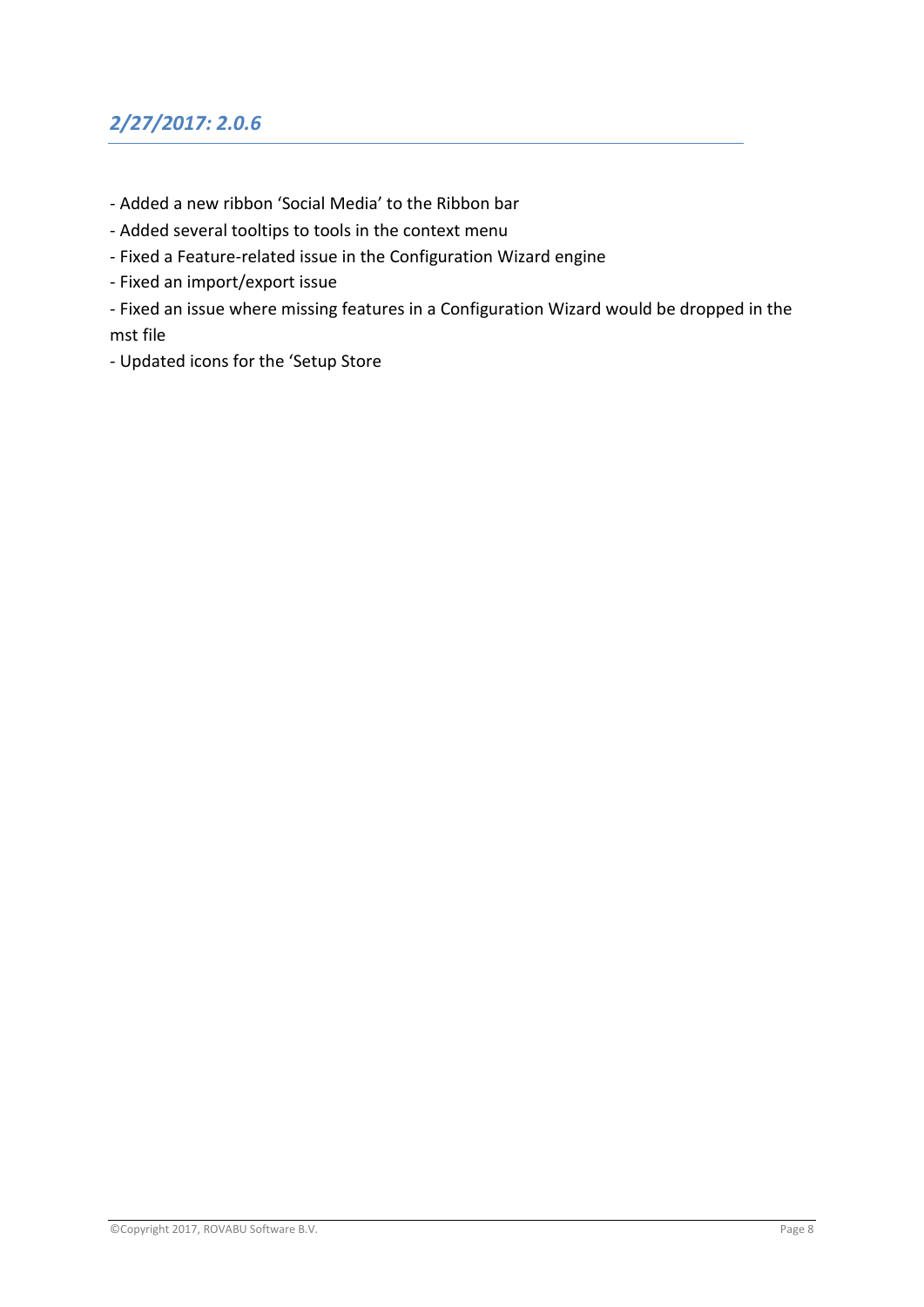#### <span id="page-8-0"></span>*9/8/2016: 2.0.5*

- Added the option to edit a selected MSI in Advanced Installer
- Added an option creating a bundle to add it to a bundle group
- Added an option to add (a) selected bundle(s) to one or more bundle groups

- Fixed an issue where closing the Configuration Wizard Manager would close the Options screen as well

- Fixed an issue changing Features in an MSI Configuration Wizard
- Fixed an UI issue in the Repackaging Wizard when the App-V 5 sequencer is not installed

- Fixed an exception selecting the Repackaging Wizard in the Setup Store when no file has been downloaded

- Updated icons for the 'Setup Store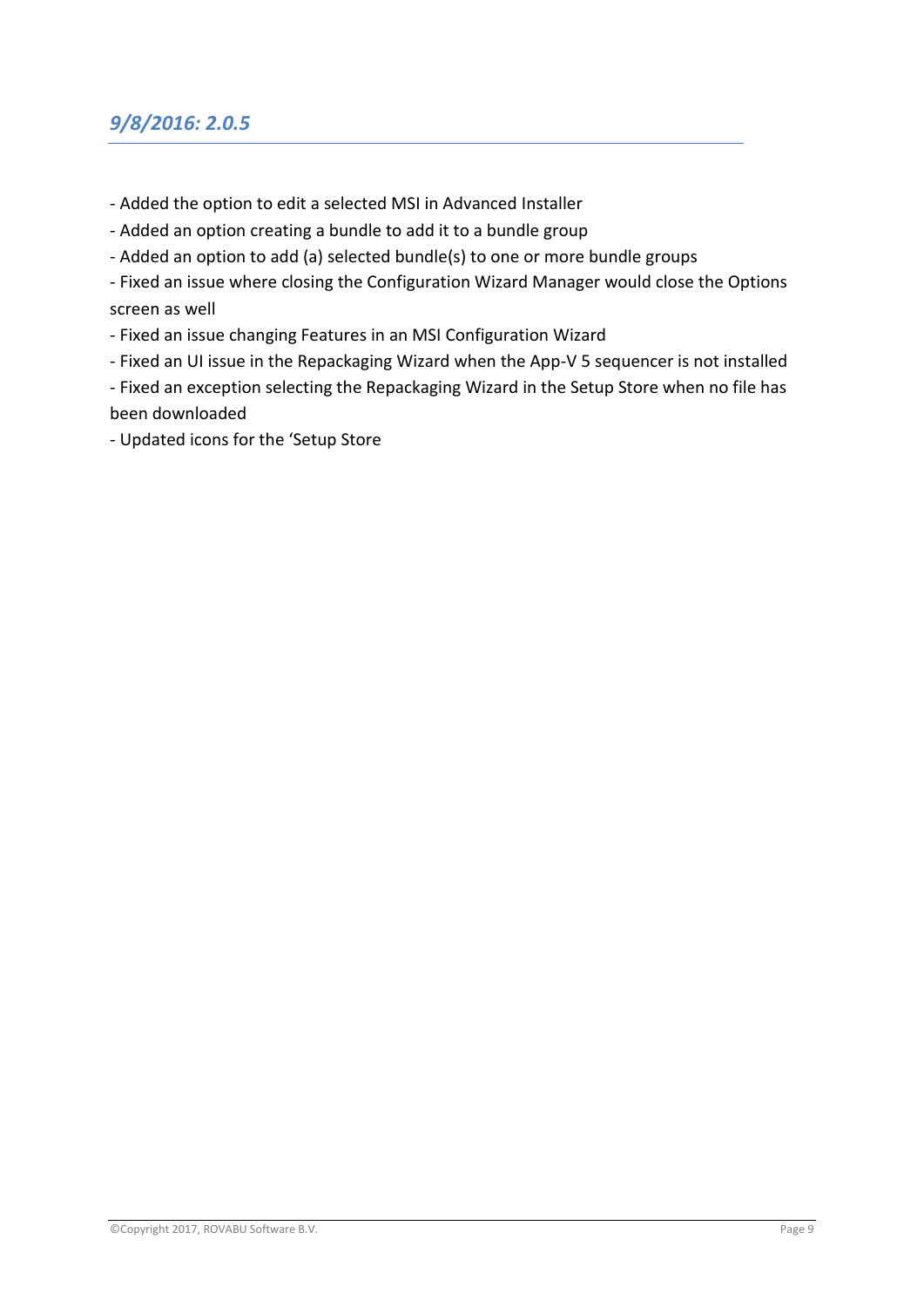# <span id="page-9-0"></span>*6/23/2016: 2.0.4*

- Official 2.0 release
- Updated documentation for Bundle Commander 2.0
- Updated icons for the 'Setup Store'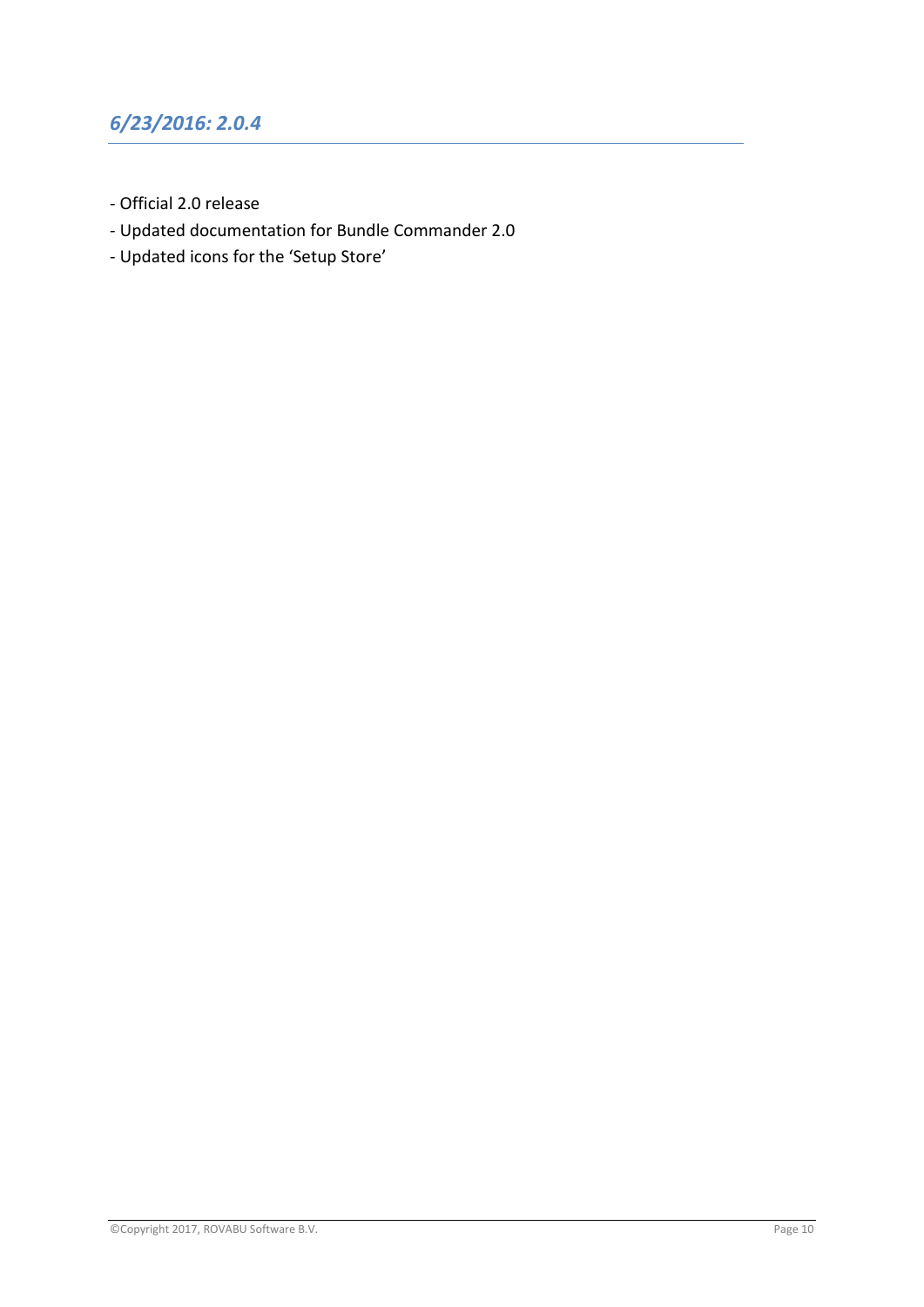# <span id="page-10-0"></span>*6/15/2016: 2.0.3 RC1*

- Added generic support for 'Micro Focus Client for Open Enterprise Server'
- Added support to cancel bundle creation clicking 'Cancel' in a Configuration Wizard
- Added the Administration Guide 2.0.0
- Configuration Wizards will be moved automatically when changing the Configuration Wizards directory
- Configuration Wizards data will be moved automatically when changing the Configuration Wizards data directory
- Fixed an issue creating a Web bundle
- Removed the BRAIN FORCE Packaging Robot Import Wizard
- Updated icons for the 'Setup Store'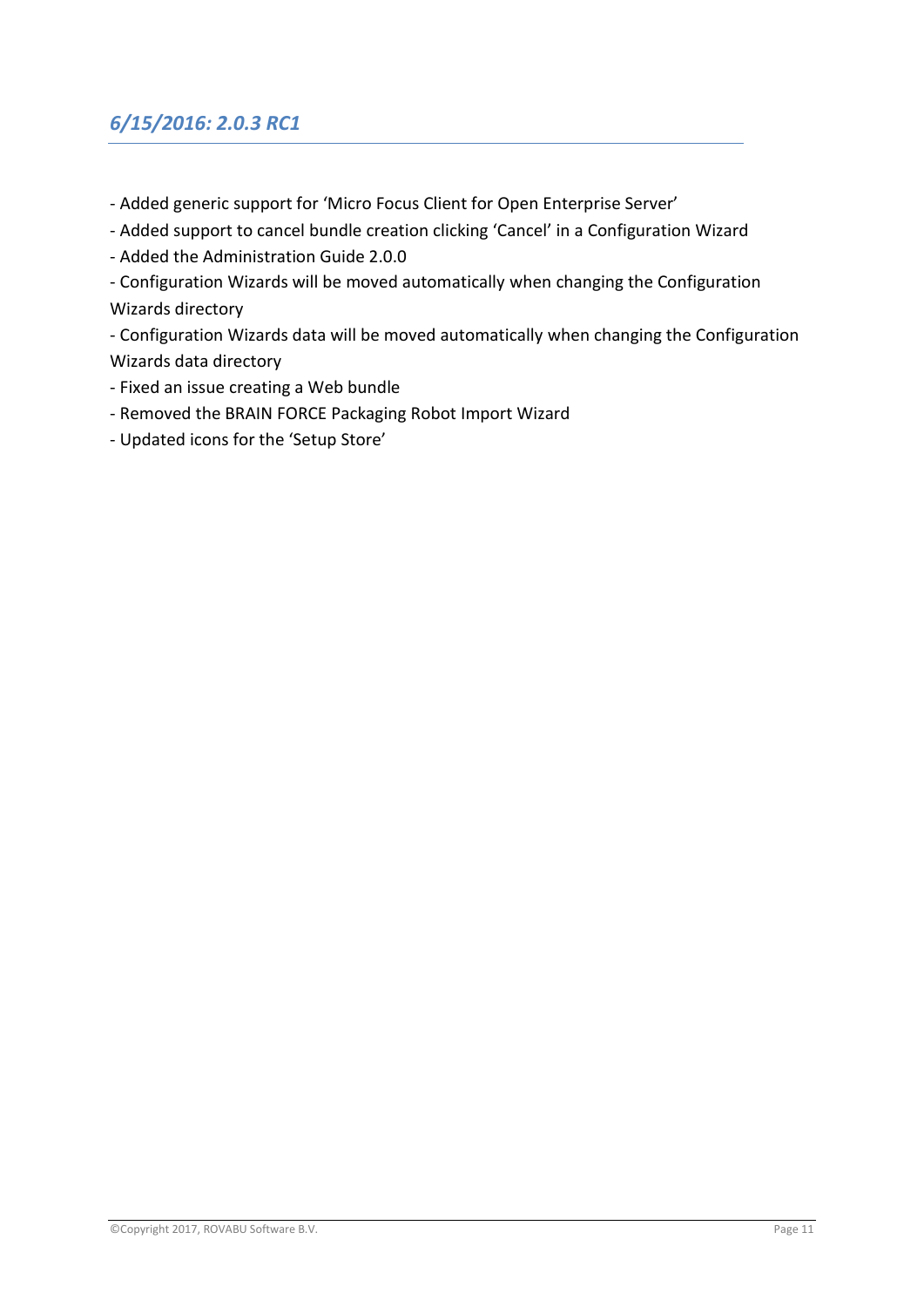#### <span id="page-11-0"></span>*6/7/2016: 2.0.2 beta 3*

- Fixed a setup issue not upgrading properly from Bundle Commander 1.x to 2.0
- Fixed an issue not being able to close down Bundle Commander properly
- Updated icons for the 'Setup Store'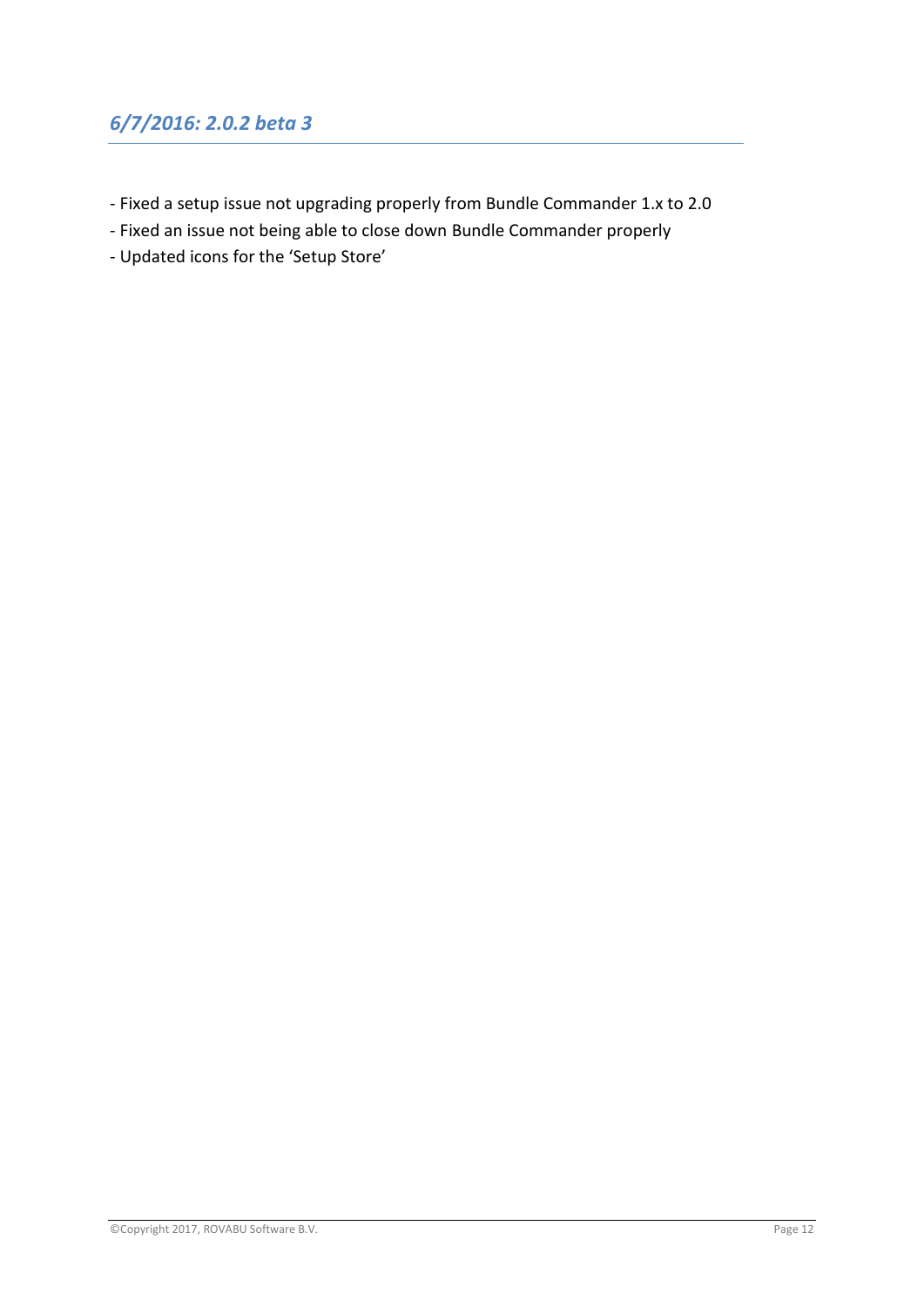#### <span id="page-12-0"></span>*5/31/2016: 2.0.1 beta 2*

- Added an install condition to the installer to check for .NET Framework 3.5
- Added a notification option for updated or new Configuration Wizards
- Fixed an issue where silent parameters for certain setup.exe's were not provided
- Updated icons for the 'Setup Store'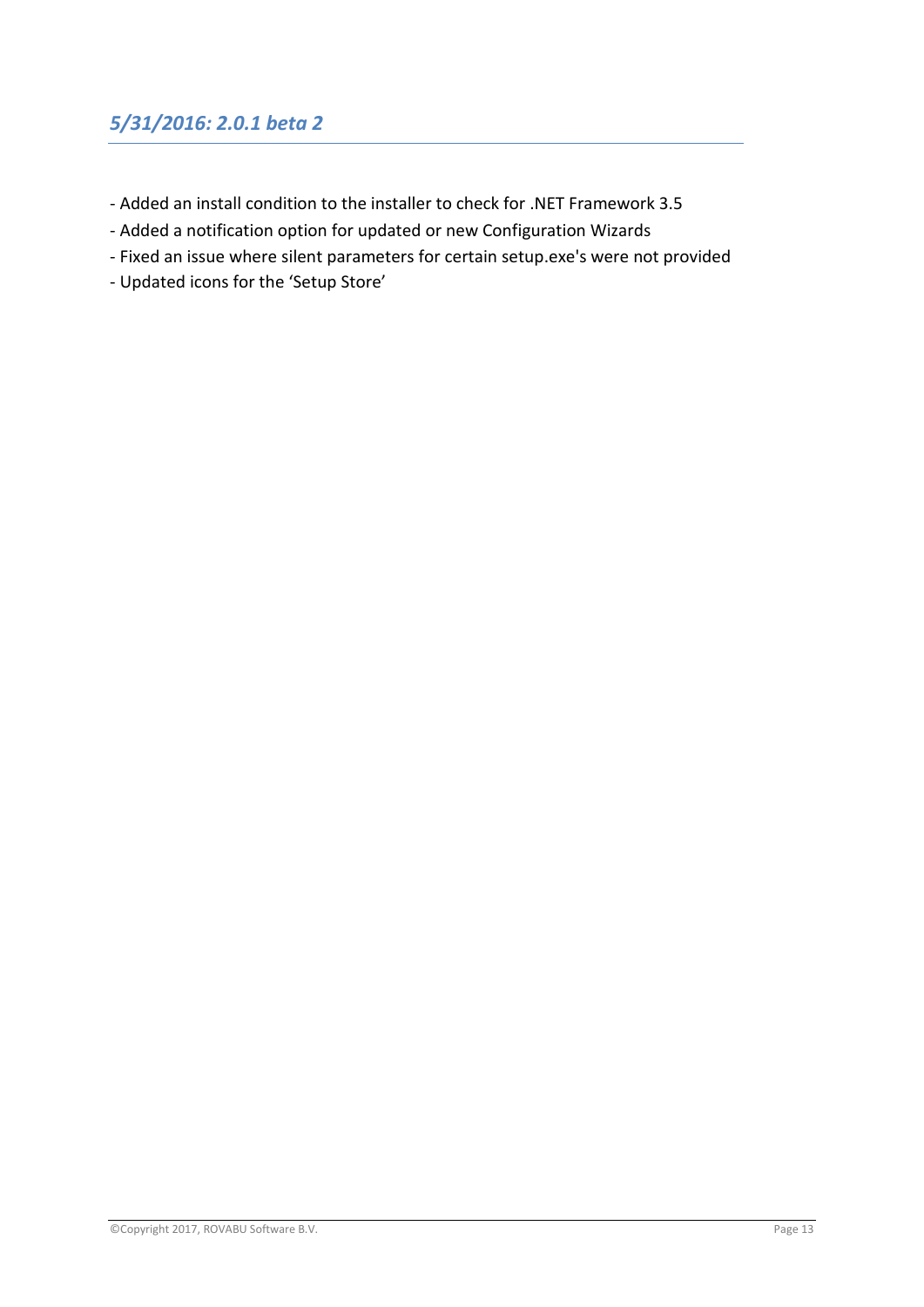# <span id="page-13-0"></span>*5/17/2016: 2.0.0 beta 1*

- Added experimental support for Telemetry
- Added support for loadable Configuration Wizards based on XML
- Added support for updating Configuration Wizards over the web
- Fixed an exception error processing legacy setups where the OriginalFilename is null
- Updated icons for the 'Setup Store'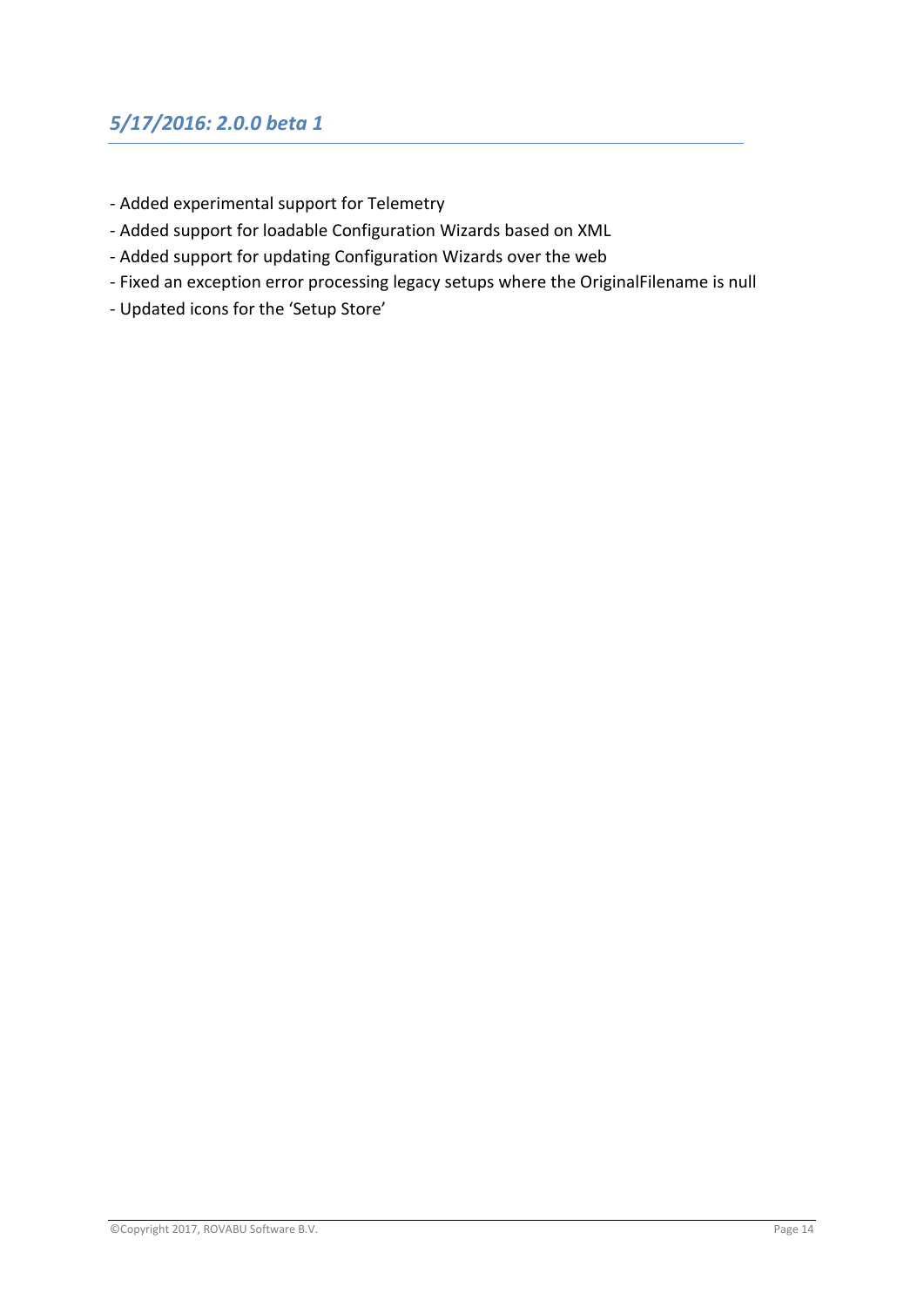# <span id="page-14-0"></span>*1/26/2016: 1.3.5*

- Added a Configuration Wizard for Microsoft Office 365
- Added installer support for Microsoft Office 2016 (setup.exe)
- Added installer support for Microsoft Office 2016 Administrative Templates
- Updated switches for Visual C++ Runtime 2005
- Updated icons for the 'Setup Store'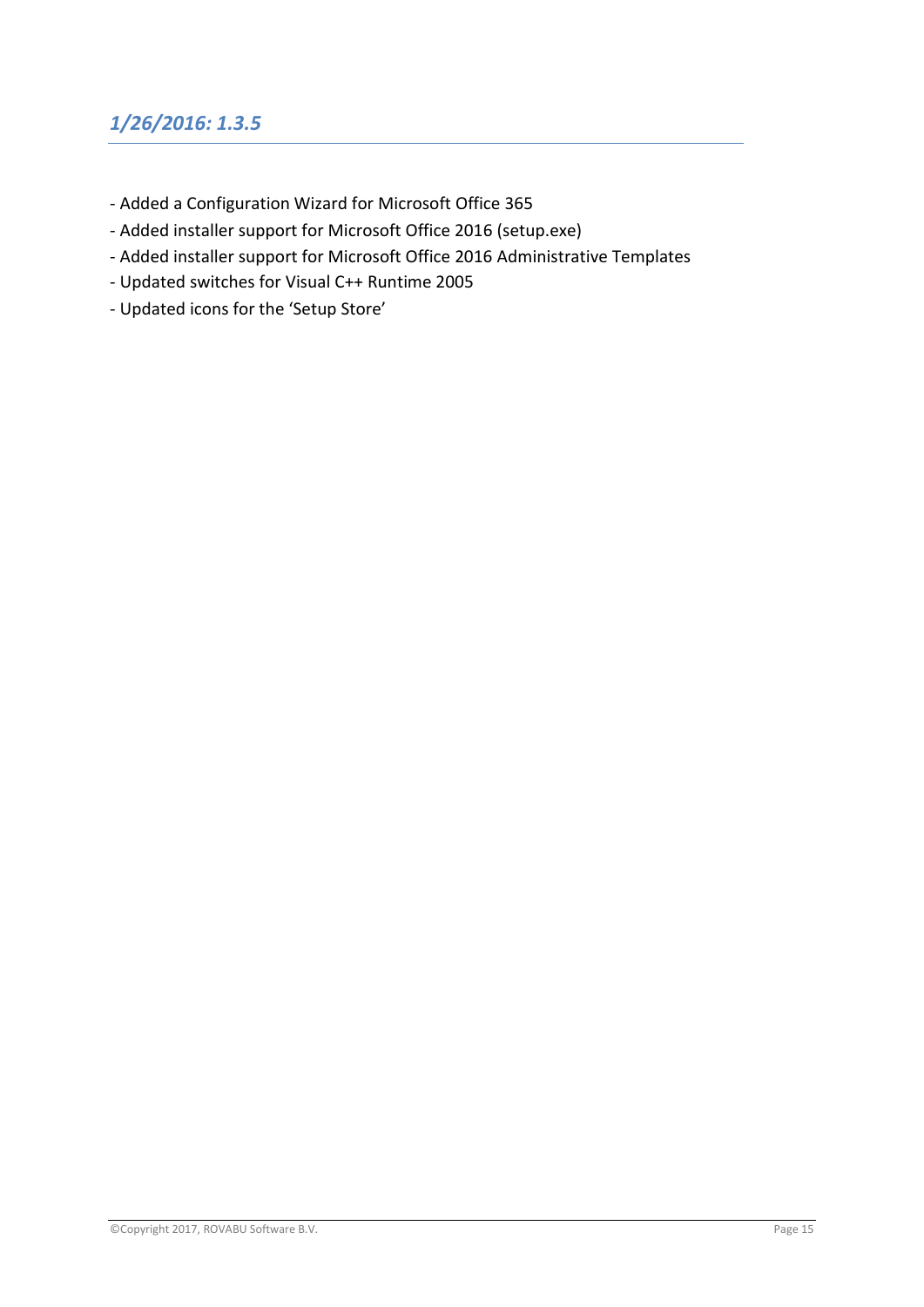#### <span id="page-15-0"></span>*10/22/2015: 1.3.4*

- Added generic support for Oracle Database 12c Release 1 Client
- Added new options to the Filr Configuration Wizard
- Added support for ZCM 11 SP4 and ZCM 11.4.1
- Starting 'Search' brings in the current Bundle folder as the default folder to search in
- Updated icons for the 'Setup Store'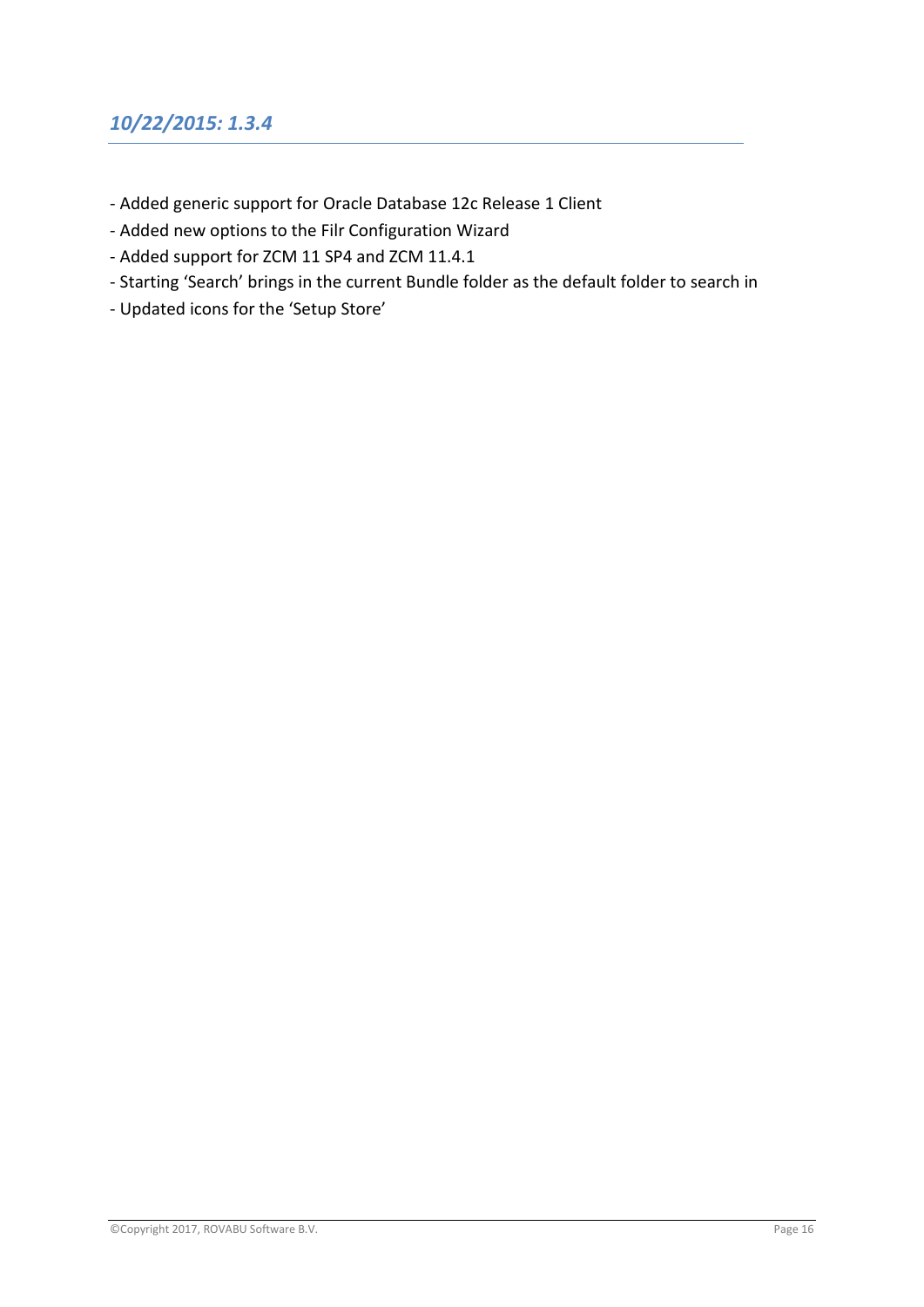#### <span id="page-16-0"></span>*9/30/2015: 1.3.3*

- Added generic support for Advanced Installer bootstrappers
- Added generic support for Netop Vision Pro
- Added a button to the button bar to refresh the current Bundle folder
- Added a button to the button bar to refresh the current directory
- Fixed an issue saving master preferences in the Google Chrome Configuration Wizard
- Fixed a lock issue processing MSI's when creating MSI Transform files

- Update Bundle Commander's manifest for Windows 10 and Windows Server 2012 R2 compatibility

- Updated icons for the 'Setup Store'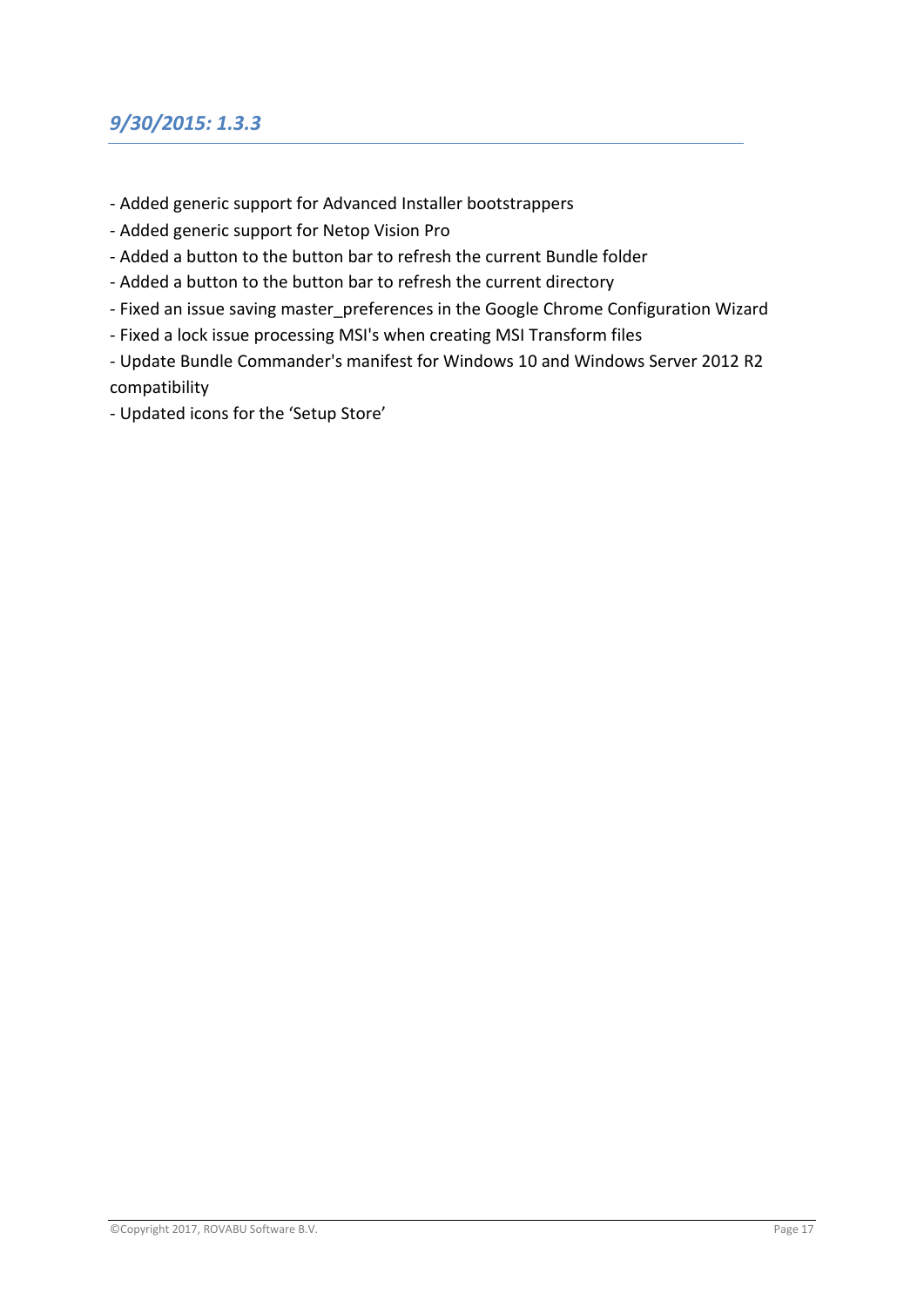# <span id="page-17-0"></span>*8/28/2015: 1.3.2*

- Added an option to configure 'Show Progress' for Install bundles
- Enabled the 'Bundle Export Client'
- Updated icons for the 'Setup Store'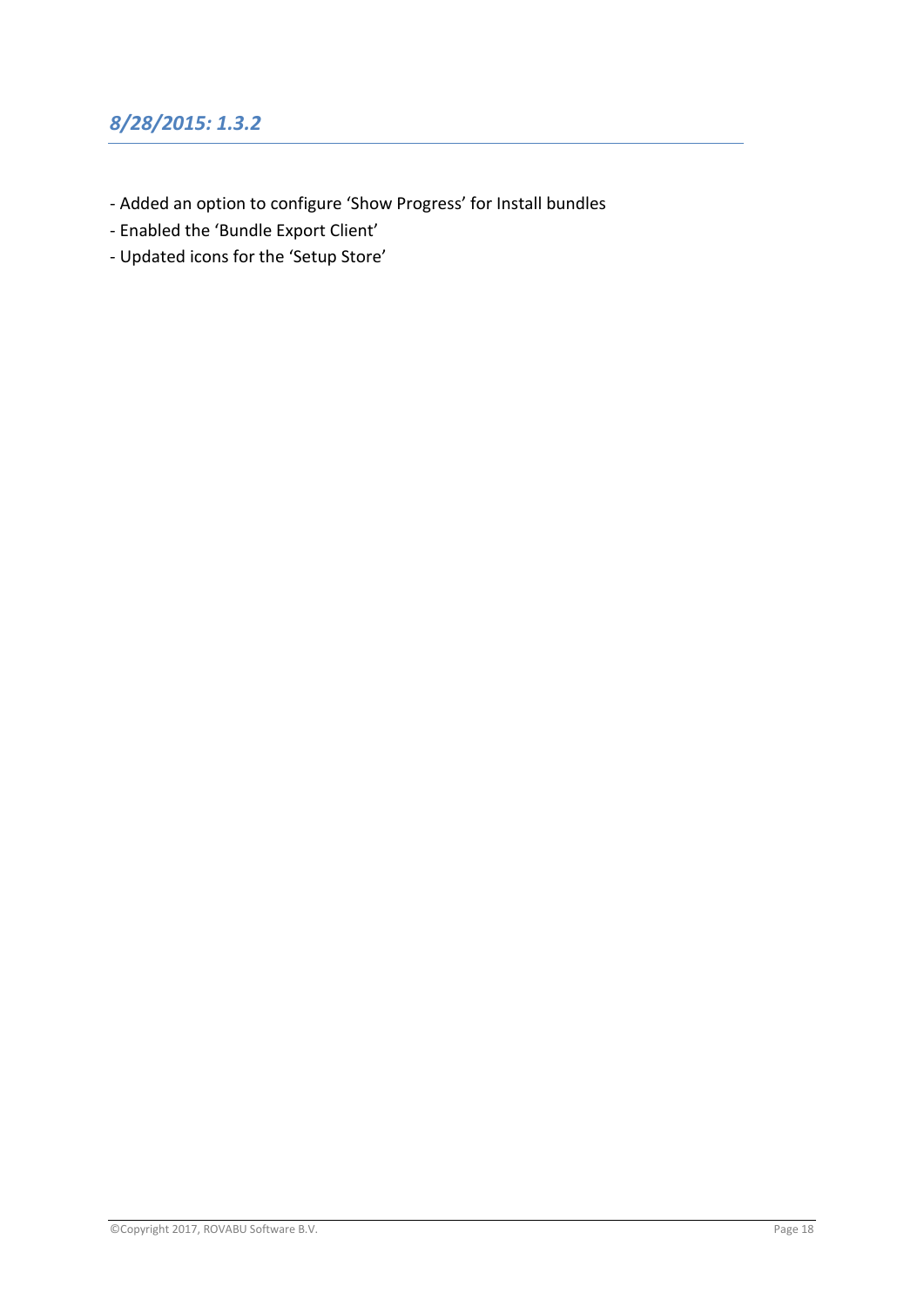# <span id="page-18-0"></span>*8/25/2015: 1.3.1*

- Added new options to the Create Windows bundle screen
- Fixed a 1603 issue with Oracle Java Runtime Environment Version 8.0 8u60
- Updated icons for the 'Setup Store'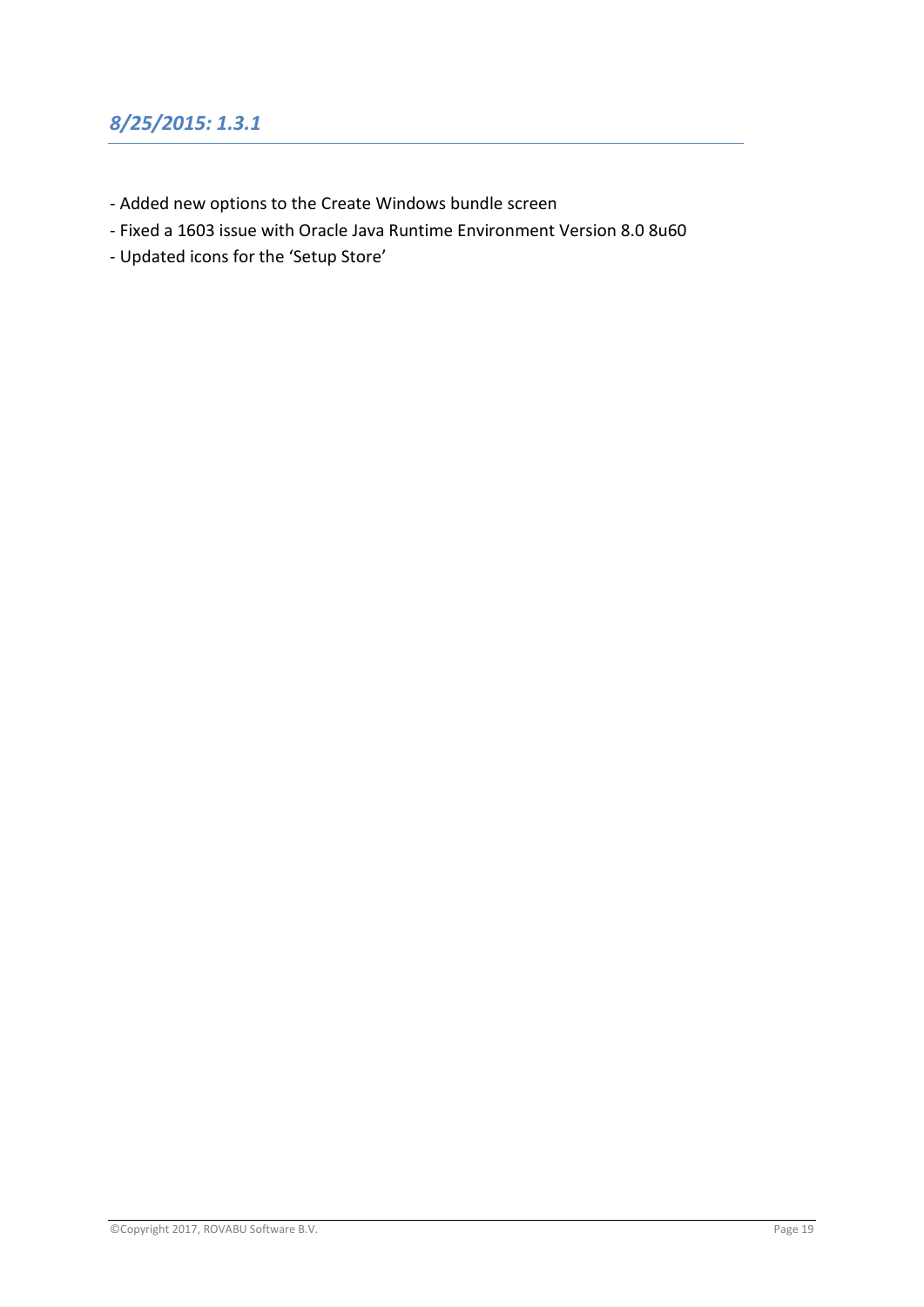#### <span id="page-19-0"></span>*7/29/2015: 1.3.0*

- Added an column 'Category' to the 'Setup Store'
- Added an option 'Remove Task Scheduler Tasks' to the Google Chrome Configuration Wizard

- Added an option to set "do not create any shortcuts":true " in master preferences when checking all 'Shortcut' related checkboxes in the Google Chrome Configuration Wizard

- Added new options for configuring Reader DC to the Adobe Acrobat and Reader Configuration Wizard

- Added generic support for Adobe Creative Cloud Packager
- Added generic support for CliniClue Xplore
- Added generic support for Microsoft .NET Framework 4.6
- Added generic support for Microsoft Office 2016
- Added generic support for Microsoft Office 365
- Added generic support for ownCloud
- Added generic support for VariCADViewer 2015
- Added generic support for ZoomIt
- Added support for ZENworks 11.4.0
- Fixed an incorrect license expire message after a license has expired
- Fixed an issue showing the Autodesk DWG Viewer Configuration Wizard for 2016
- Renamed the 'Application Setup Center' to 'Setup Store'
- Updated generic support for Notepad++
- Updated icons for the 'Setup Store'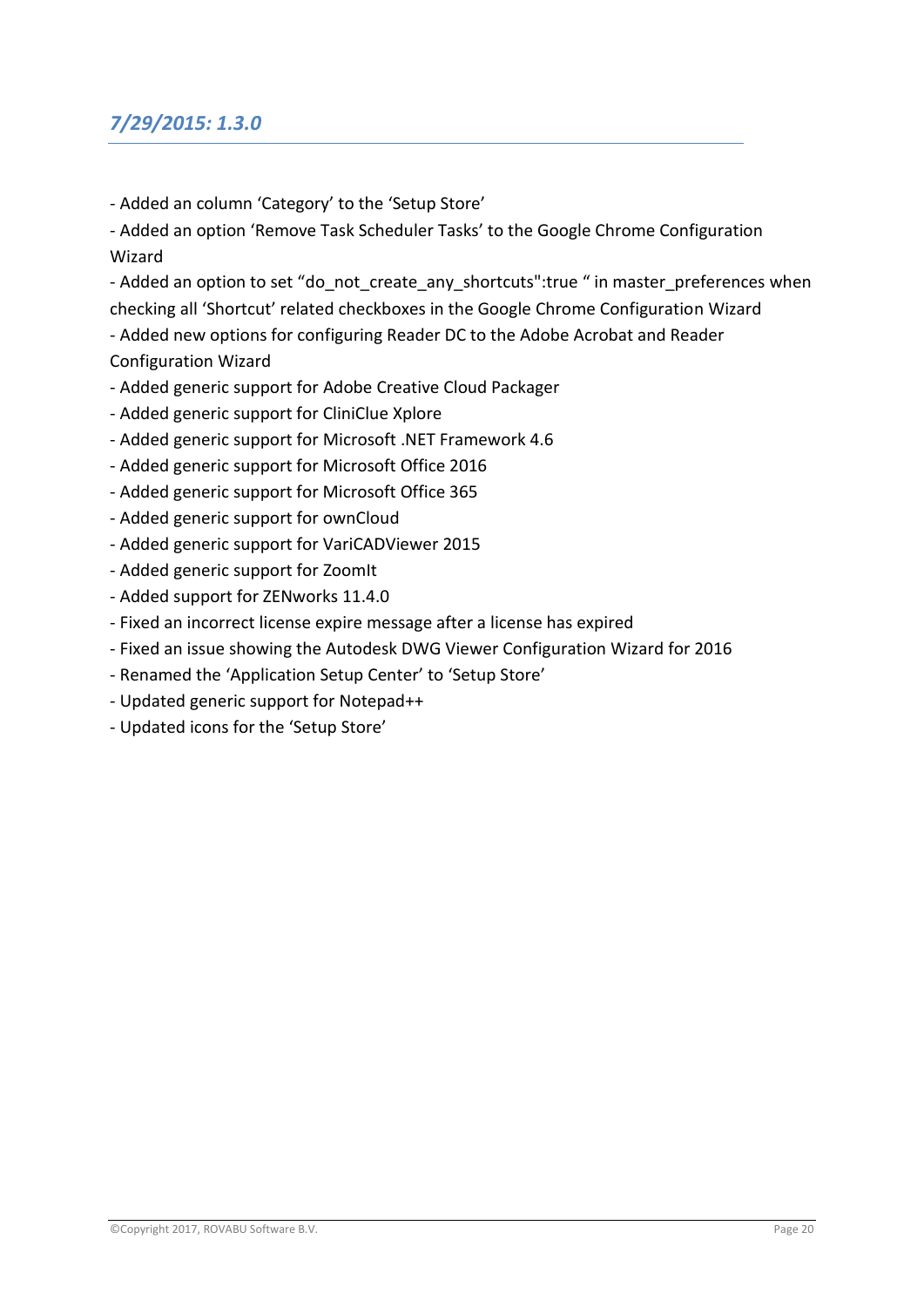#### <span id="page-20-0"></span>*4/8/2015: 1.2.70*

- Added an option to search for a bundle using its guid in the Search feature
- Added experimental support for 'Search and Replace' in the Search feature
- Added generic support for Waterfox
- Added support for Reader DC to the Adobe Acrobat and Reader Configuration Wizard
- Updated icons for the 'Application Setup Center'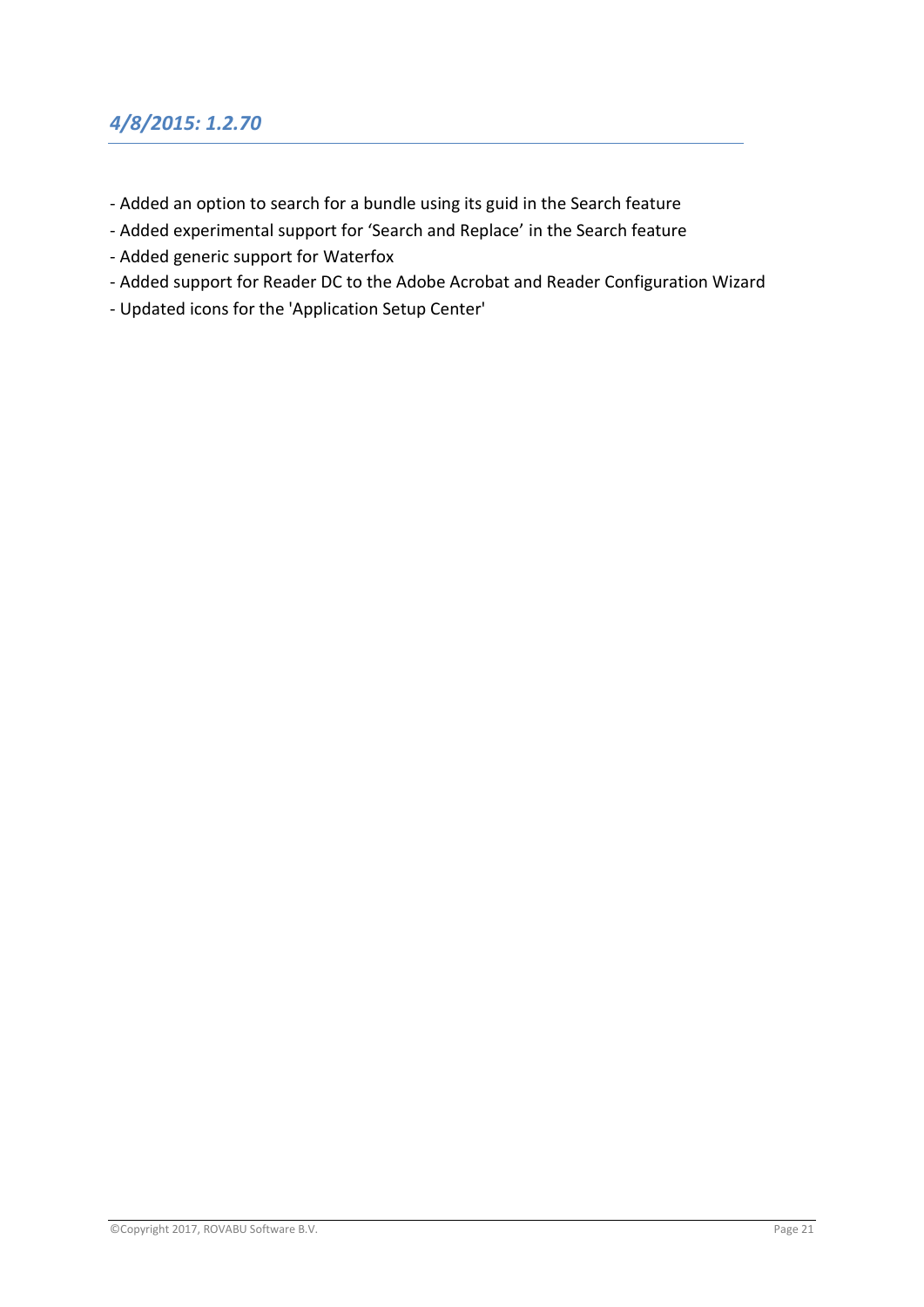# <span id="page-21-0"></span>*2/19/2015: 1.2.69*

- Added support for the new iTunes x64 setups
- Fixed an issue in the Repackaging Wizard writing its logfile in the ProgramFiles directory
- Updated icons for the 'Application Setup Center'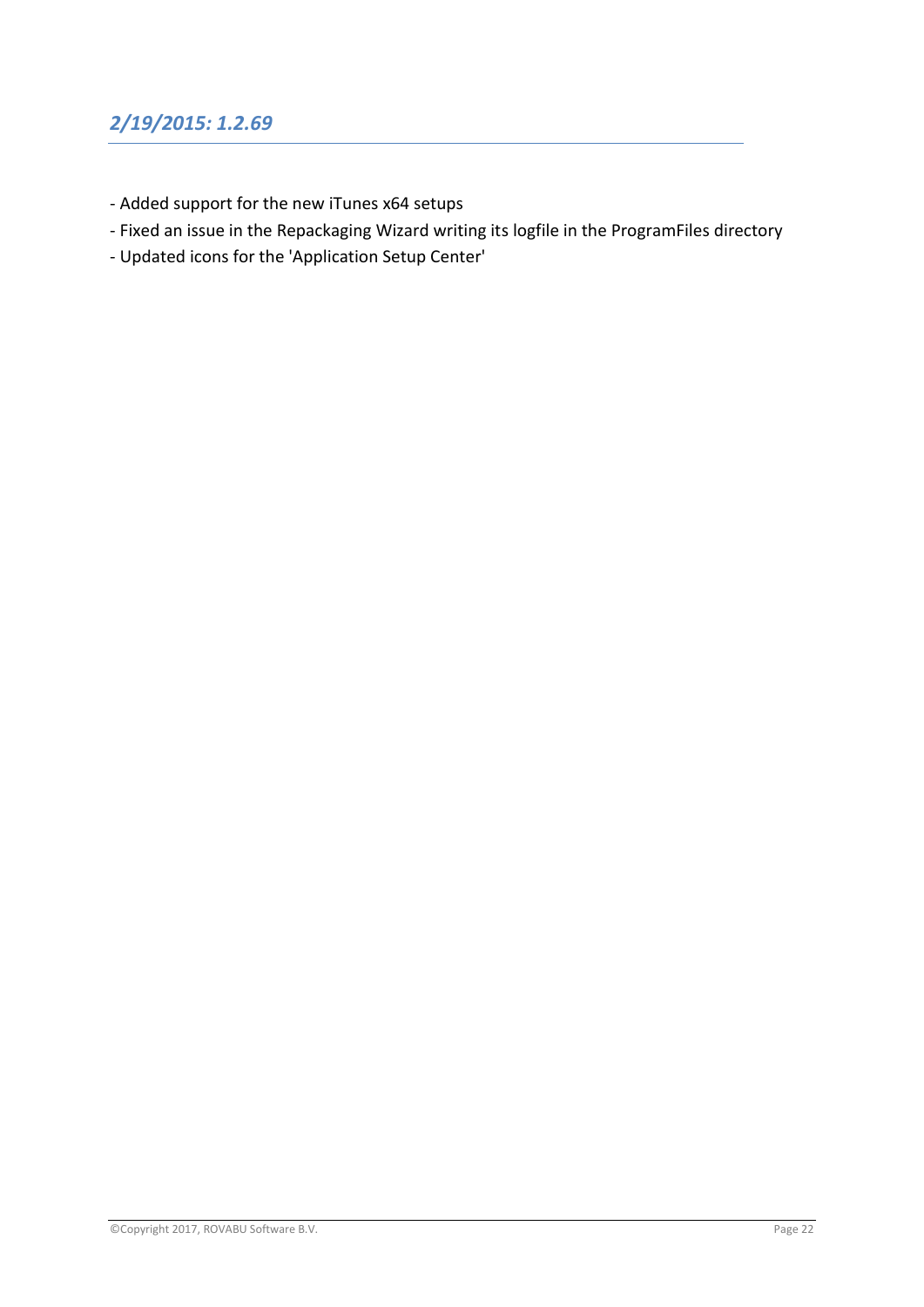# <span id="page-22-0"></span>*2/12/2015: 1.2.68*

- Added an option 'Default Viewer Options' to the Adobe Acrobat and Reader Configuration Wizard

- Fixed an exception issue in the File System context menu when no row has been selected

- Fixed an exception in the Repackaging Wizard when using from within the Application Setup Center

- Updated the Adobe Flash Configuration Wizard configuring 'Enable Silent Auto Update'

- Updated icons for the 'Application Setup Center'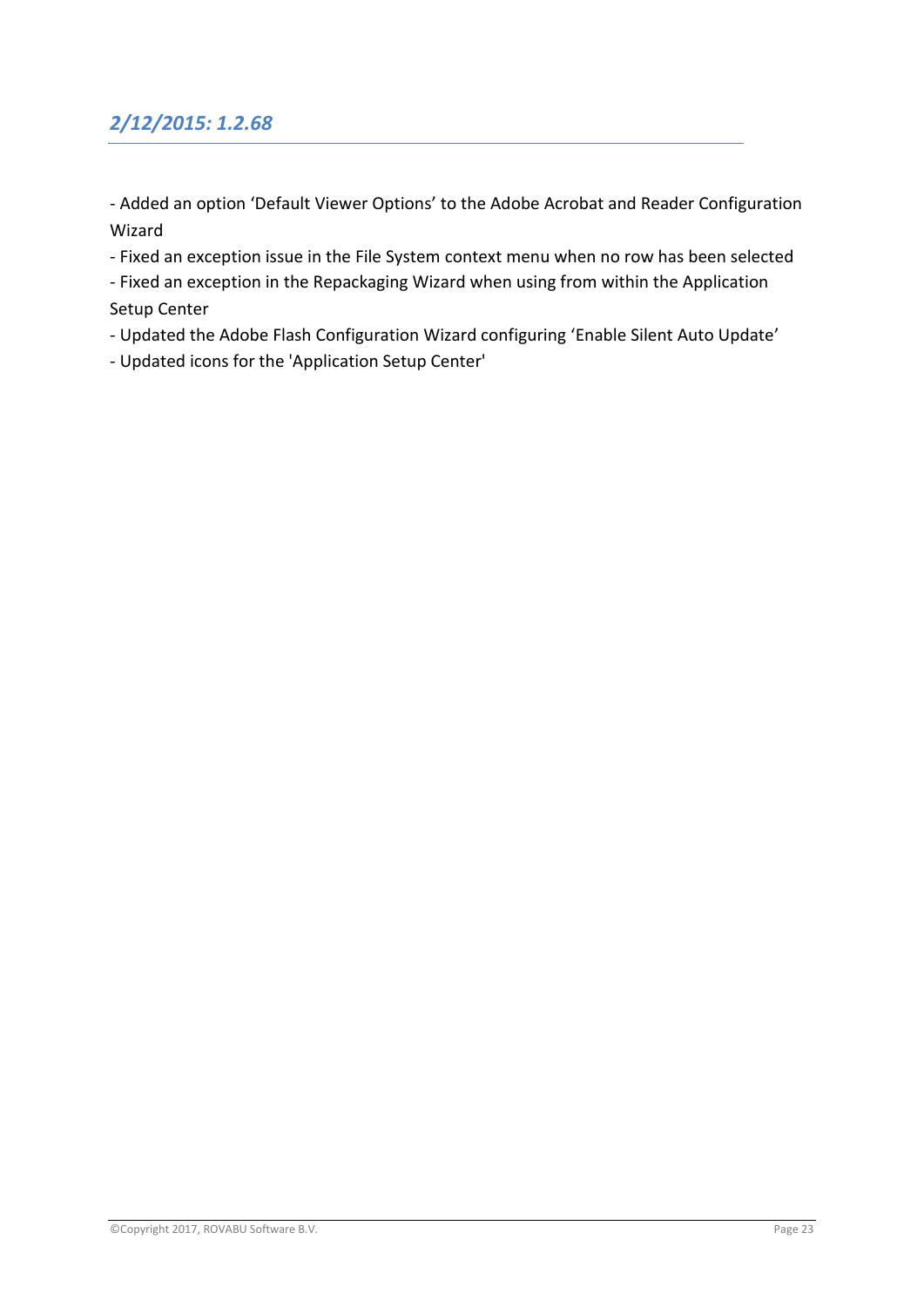# <span id="page-23-0"></span>*1/19/2015: 1.2.67*

- Fixed an issue in the Bundle context menu not showing all context menu items
- Updated icons for the 'Application Setup Center'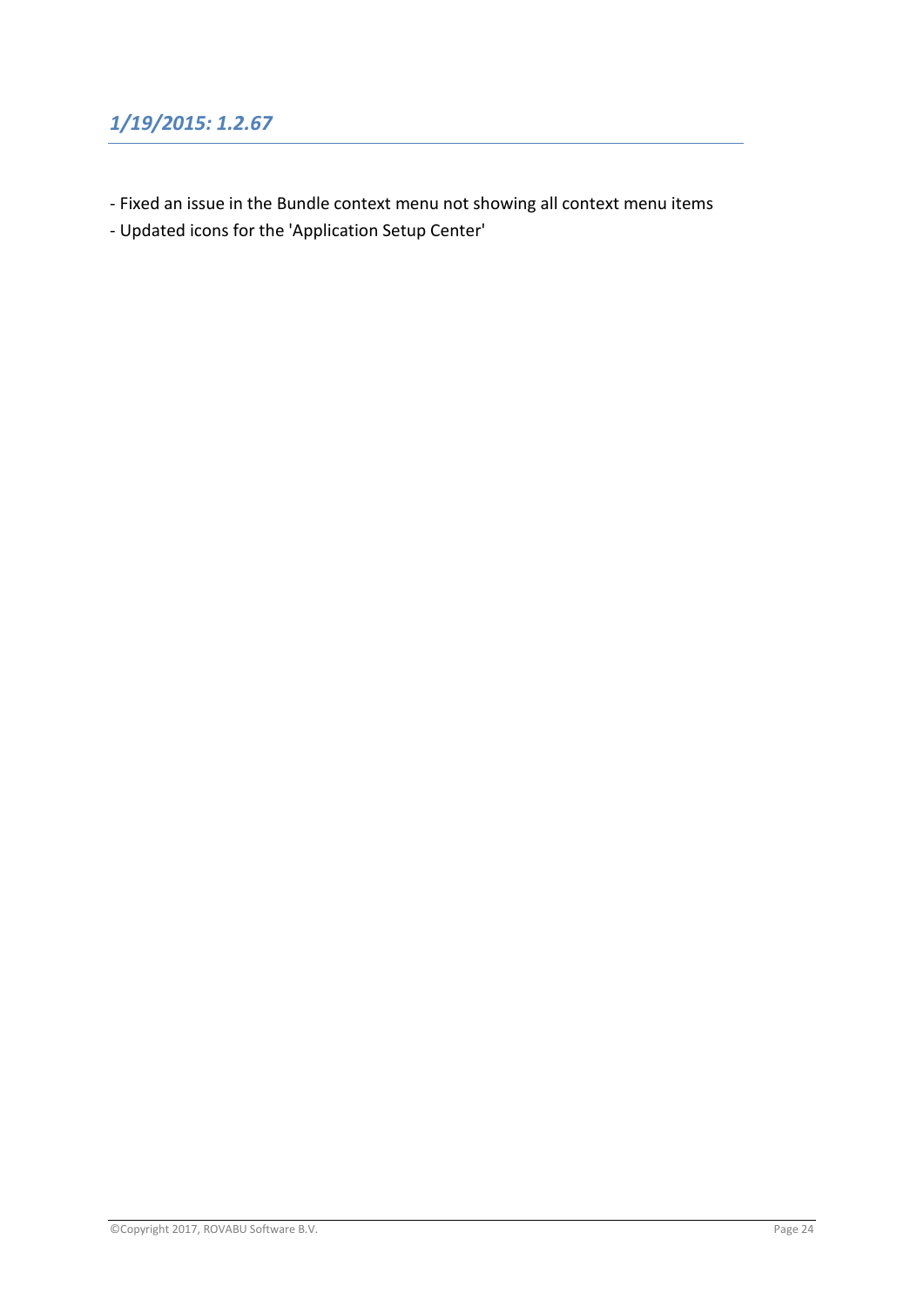# <span id="page-24-0"></span>*1/15/2015: 1.2.66*

- Added an option to the 'JRE Configuration Wizard' to perform a static JRE installation

- Added an option to configure the Application Setup Center subdirectory naming convention

- Added generic support for FreePDF
- Fixed an issue in the GroupWise Configuration Wizard removing the Quick Launch shortcut
- Fixed an issue in the GroupWise Configuration Wizard removing the Desktop shortcut
- Updated icons for the 'Application Setup Center'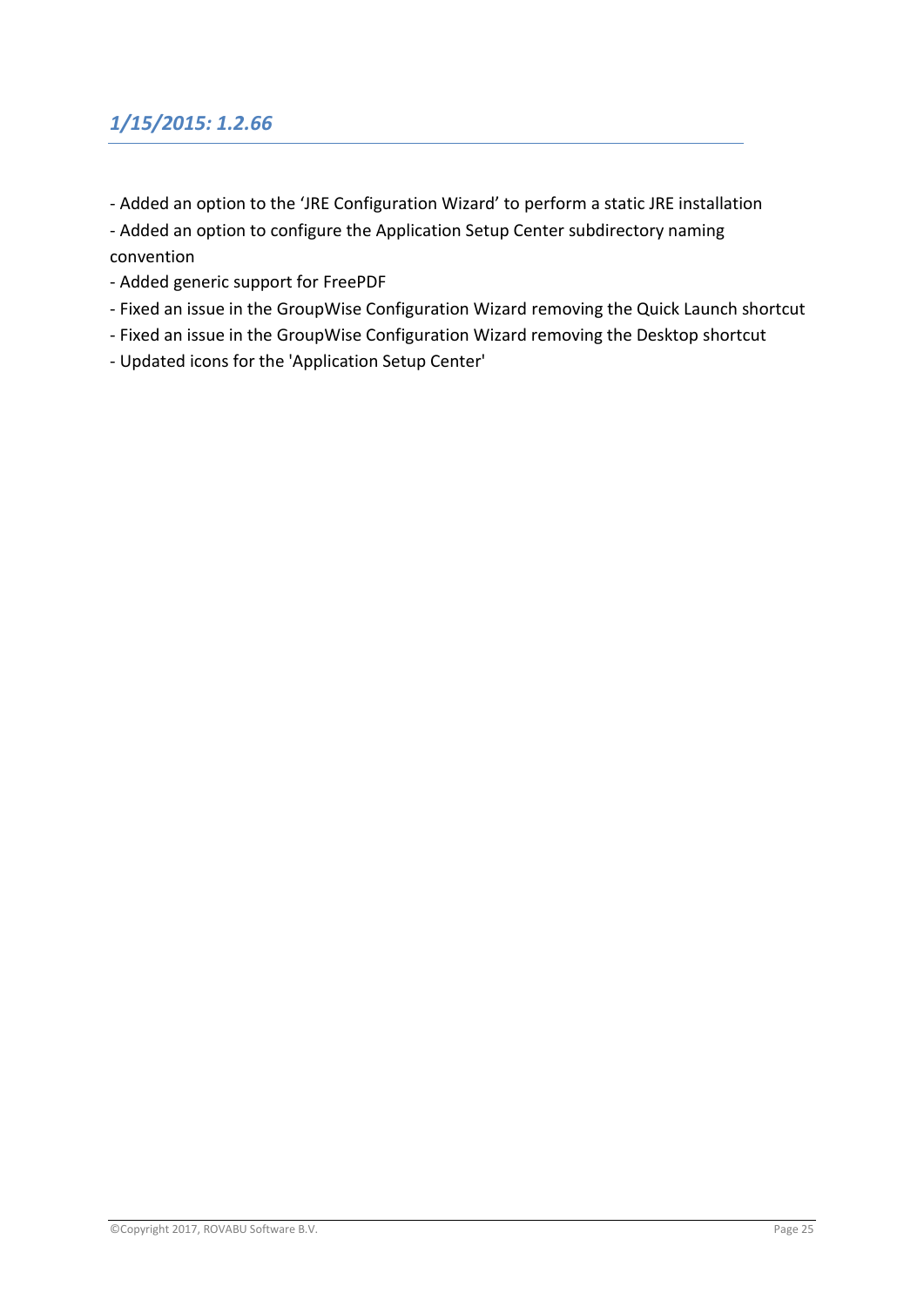#### <span id="page-25-0"></span>*1/5/2015: 1.2.65*

- Added a Configuration Wizard for Kurzweil 3000 v14
- Added a column 'Language' to the Application Setup Center
- Added a column 'Platform' to the Application Setup Center
- Added additional fields to the Application Setup Center setup details screen
- Added generic support for Microsoft Visual Basic PowerPacks
- Updated icons for the 'Application Setup Center'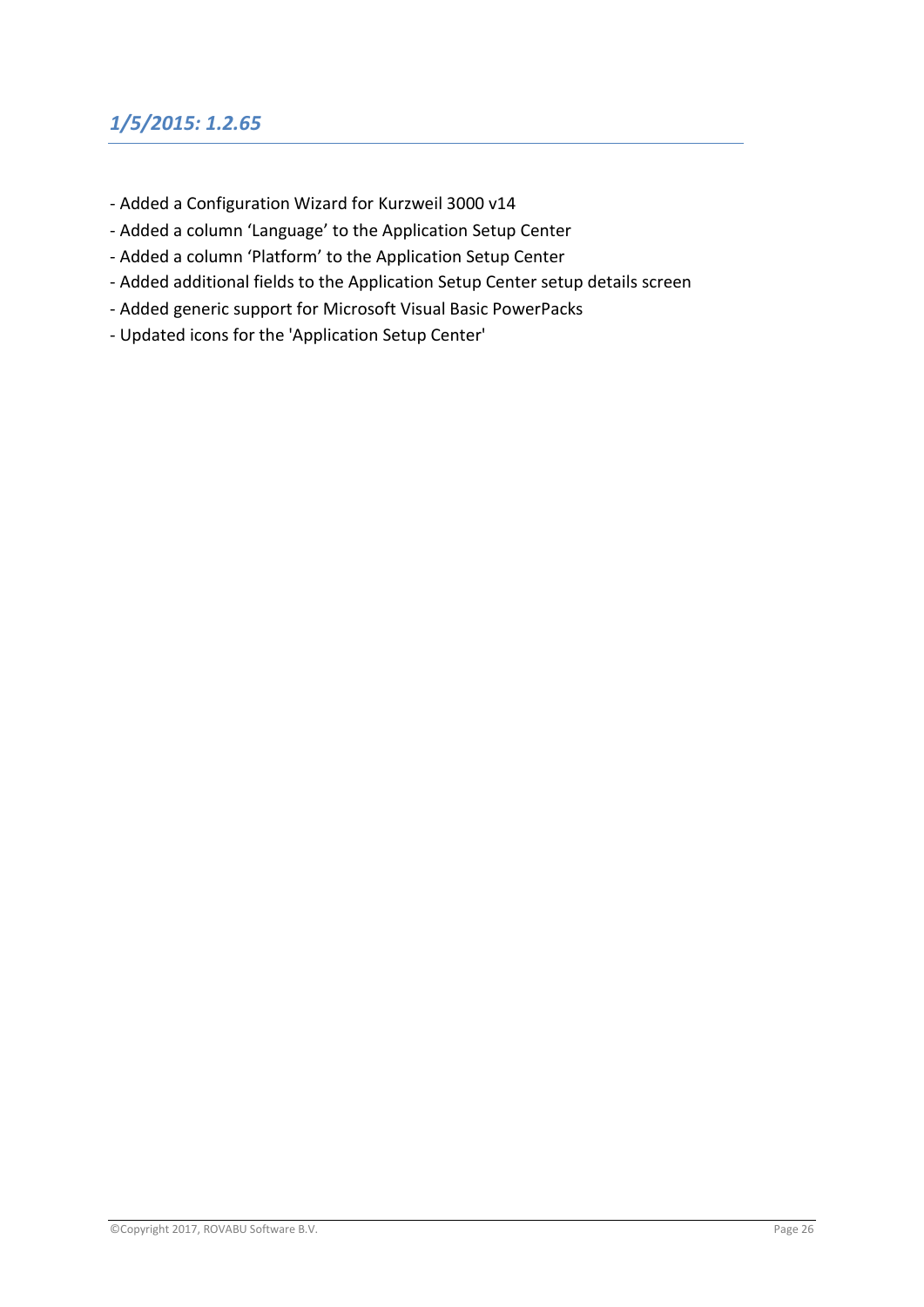# <span id="page-26-0"></span>*12/11/2014: 1.2.64*

- Added support for Adobe Flash 16 NPAPI to the Adobe Flash Configuration Wizard

- Added an option to the App-V 5 Configuration Wizard to disable background staging of the registry to on-demand

- Added an option to the App-V 5 Configuration Wizard to enable using 'Package Scripts'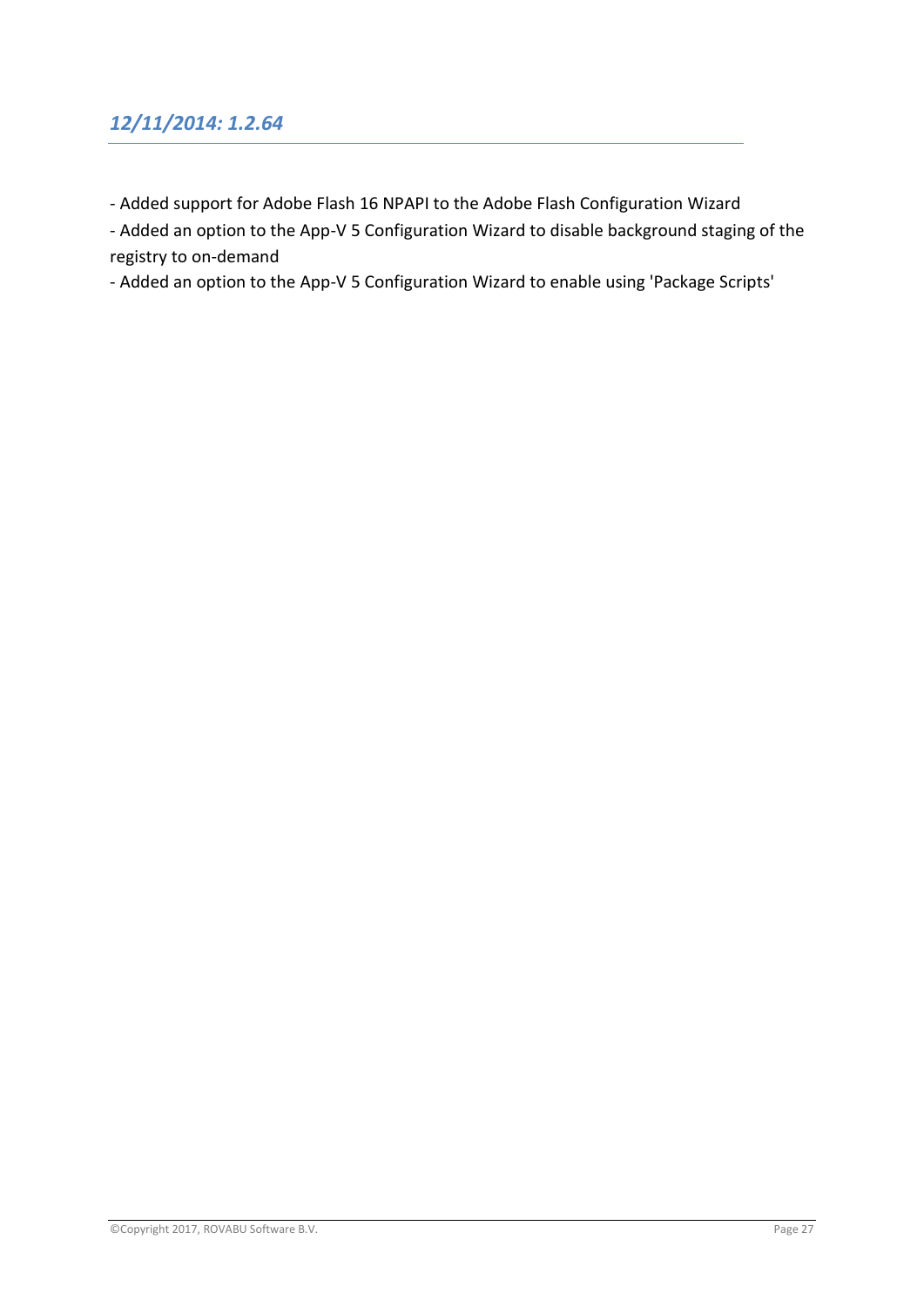#### <span id="page-27-0"></span>*12/9/2014: 1.2.63*

- Added a Configuration Wizard for Adobe Shockwave
- Added an option to open MSIs with Orca or InstEd in the Application Setup Center
- Added generic support for Facet Browser
- Added generic support for National Instruments setups
- Added support for ZENworks Configuration Management 11.3.2
- Improved support for PDFCreator setups
- Updated icons for the 'Application Setup Center'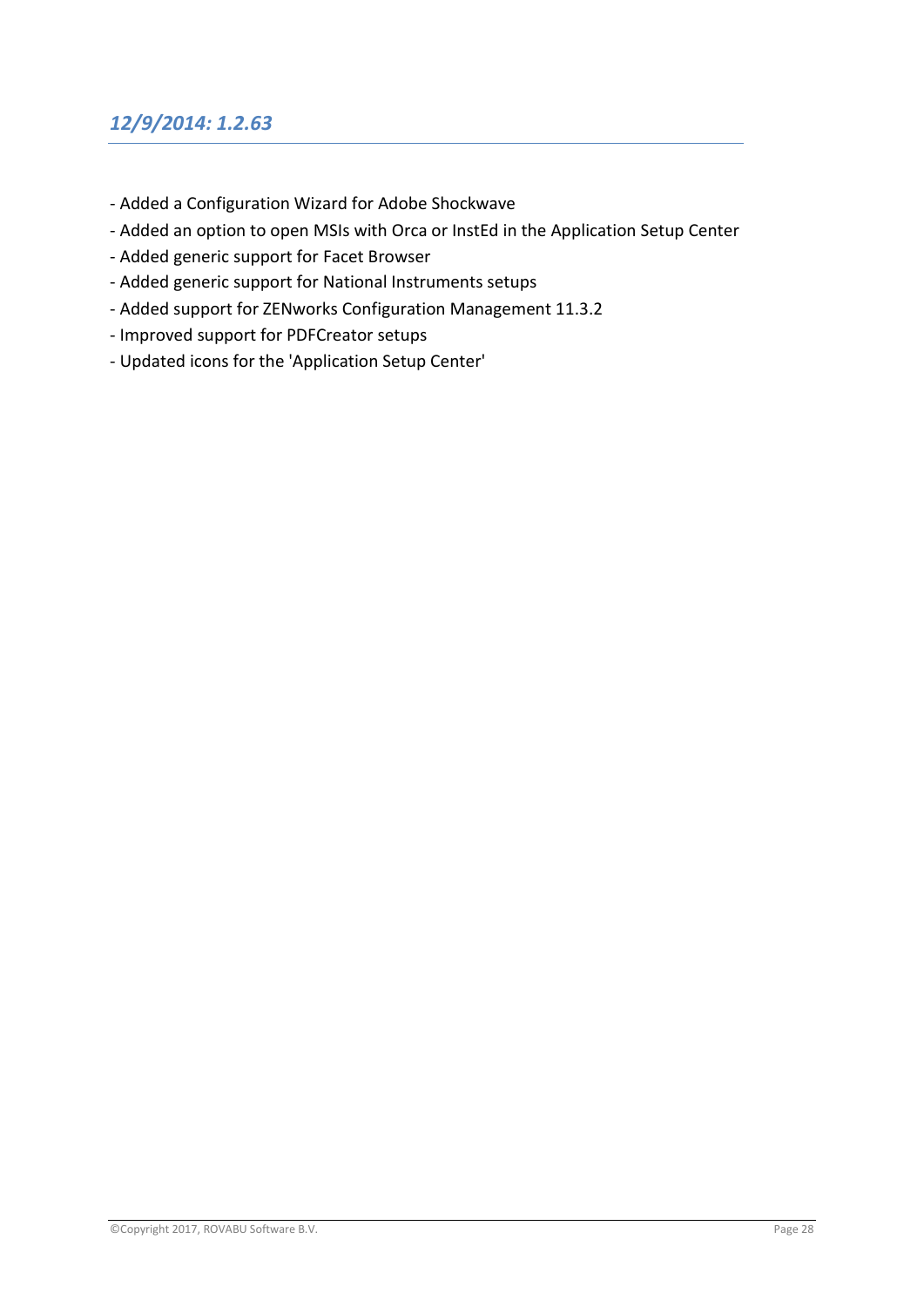# <span id="page-28-0"></span>*11/17/2014: 1.2.62*

- Added generic support for Microsoft OneDrive for Business Client for Windows
- Added support for AutoCAD LT 2015
- Updated the NSIS Legacy Setup detection
- Updated the Install4j Legacy Setup detection
- Updated icons for the 'Application Setup Center'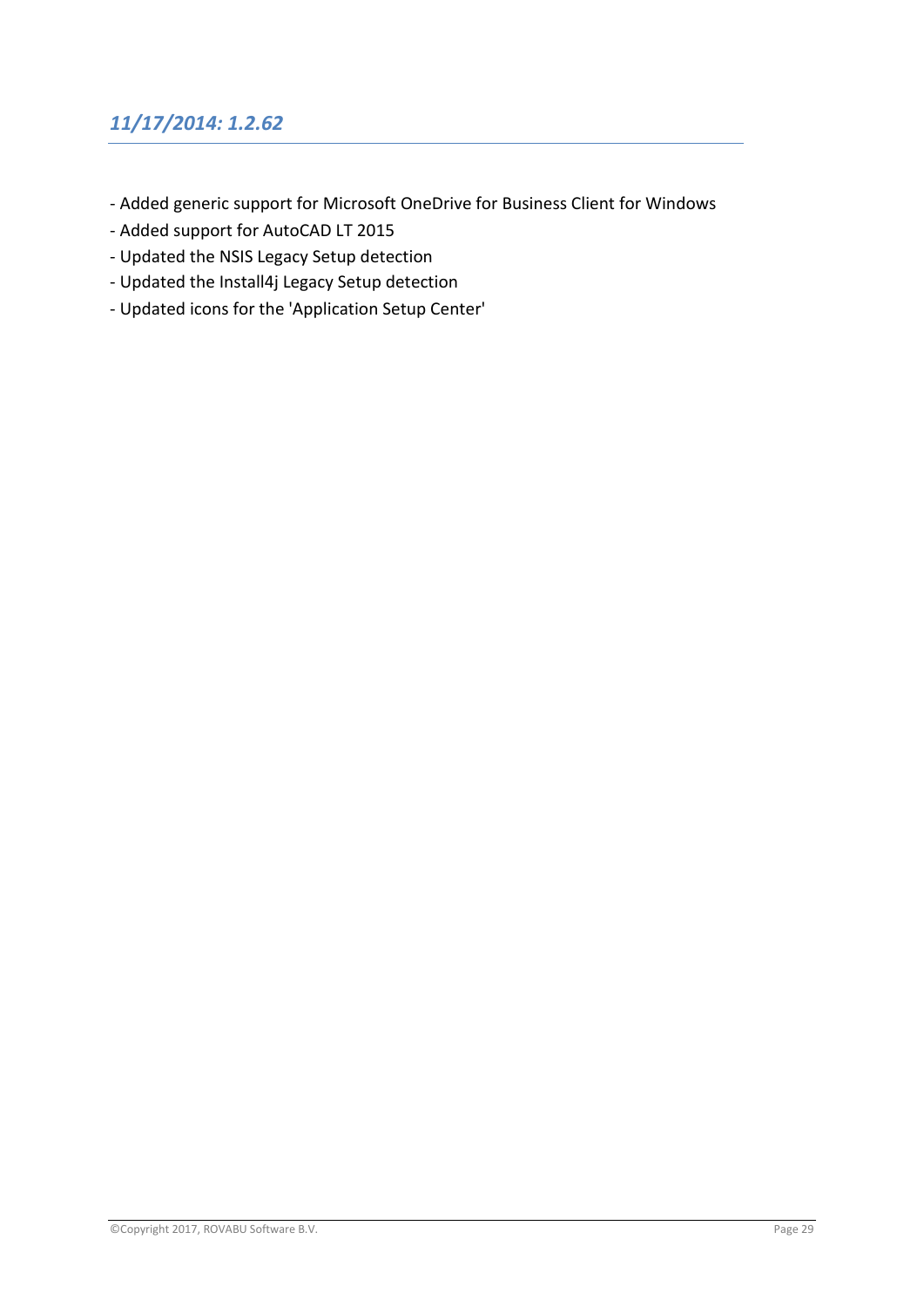# <span id="page-29-0"></span>*11/4/2014: 1.2.61*

- Added the 'Bundle Exporter'
- Fixed an issue debugging Linux bundles
- Fixed an issue exporting Linux bundles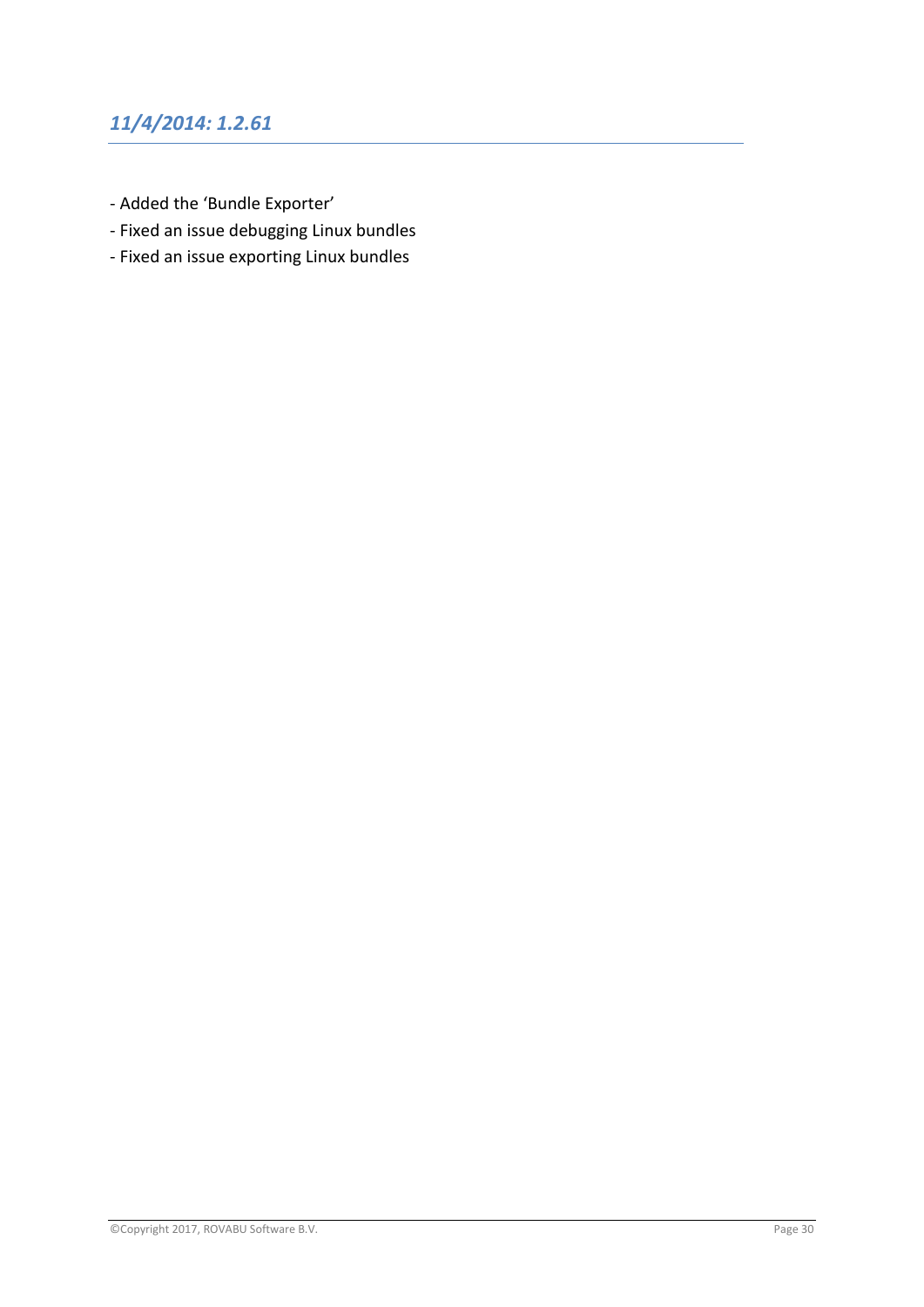#### <span id="page-30-0"></span>*10/27/2014: 1.2.60*

- Added an option to set the default Credential Vault user under 'Options'

- Added an option to set the ZENworks Explorer path creating Windows bundles for executables

- Added an option to show the 'ZENworks Explorer Path' using the 'Search' feature

- Added an option to the App-V 5.0 Import wizard (beta) to create Launch bundles for selected App-V applications

- Added generic support for Screenpresso
- Added generic support for Supermicro IPMIView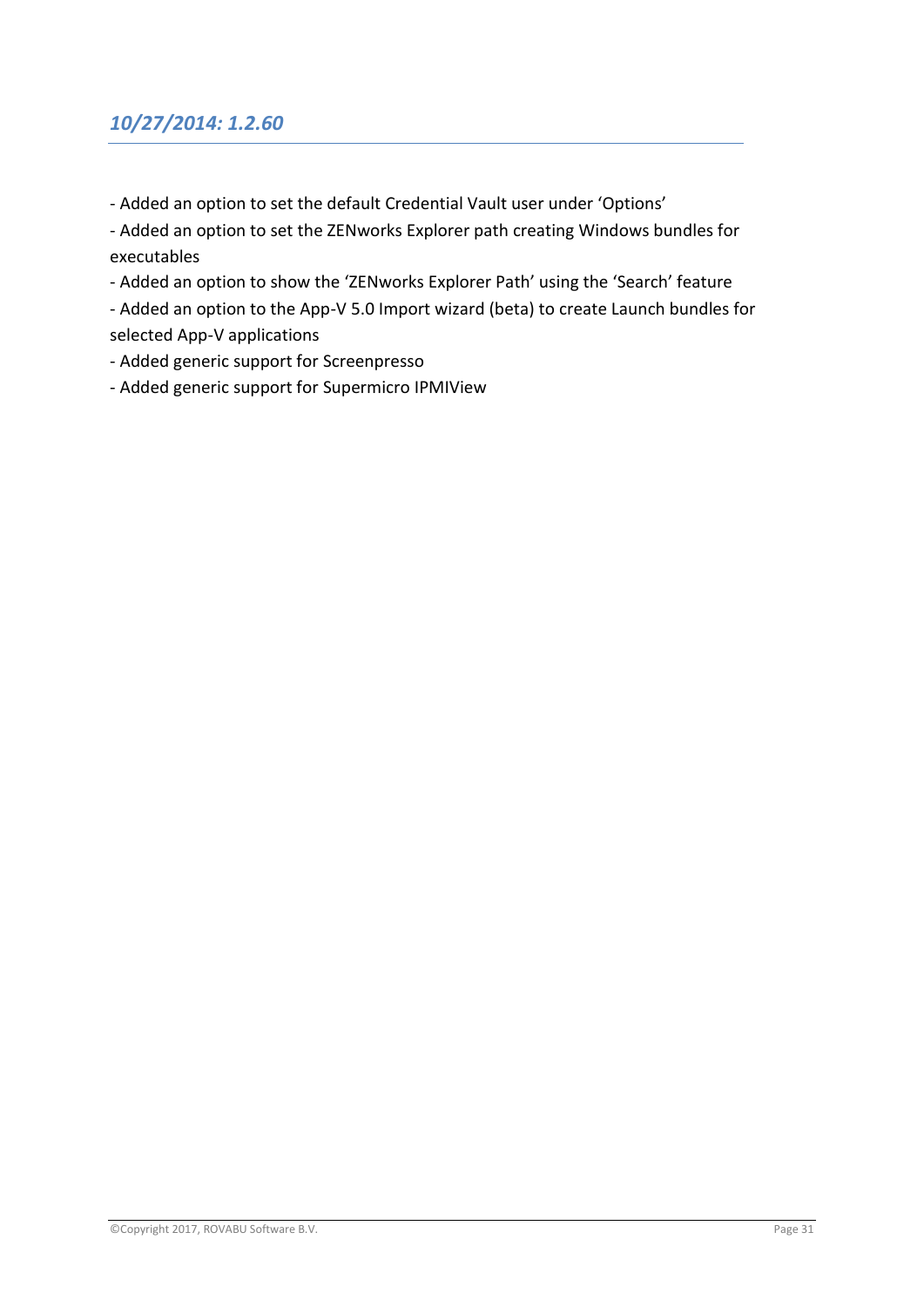#### <span id="page-31-0"></span>*10/6/2014: 1.2.59*

- Added an option to set the ZENworks Explorer path creating Windows bundles for MSIs
- Added drag and drop support for files to the 'Bundle' grid
- Fixed an issue adding an MSI Transform file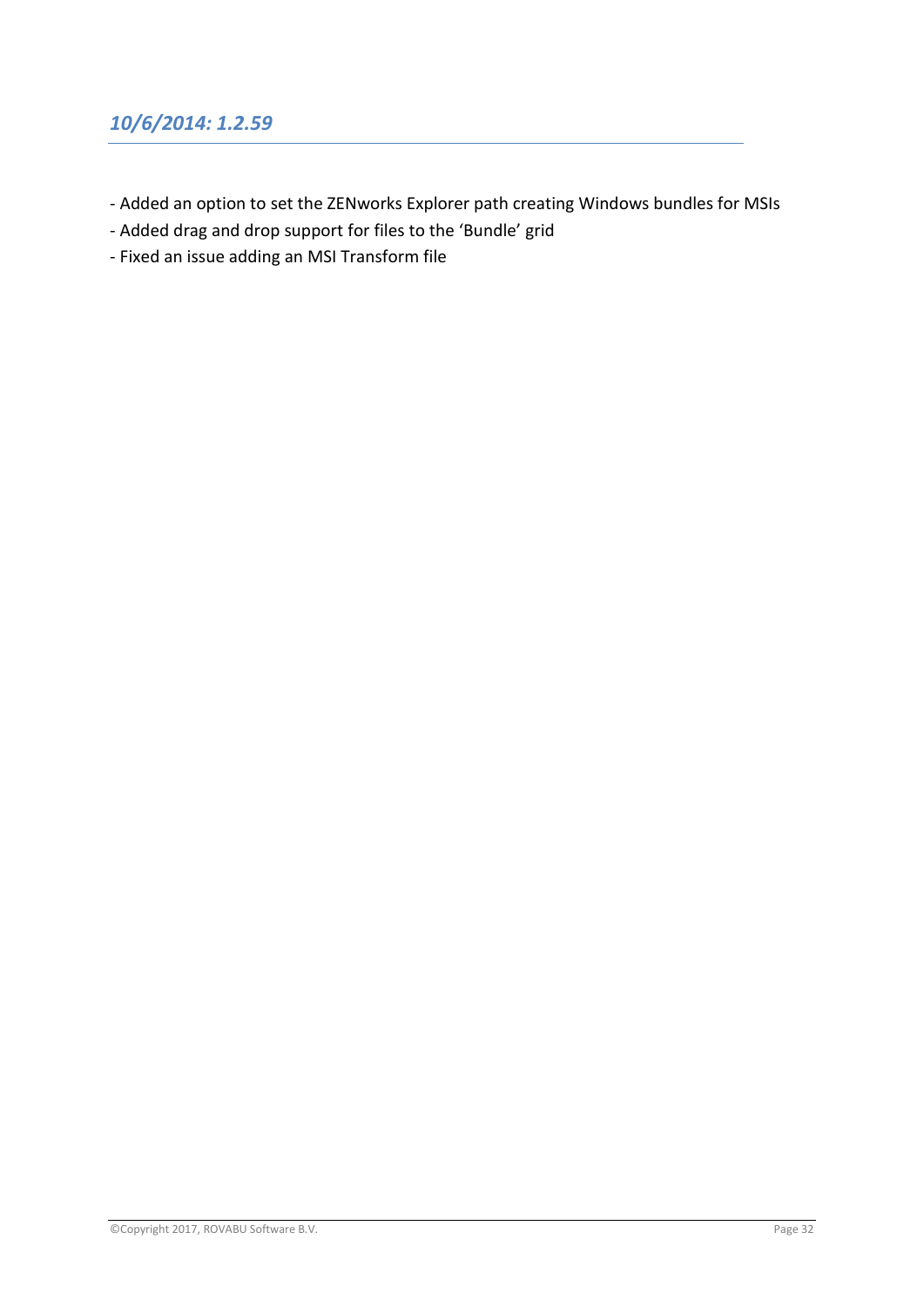#### <span id="page-32-0"></span>*9/23/2014: 1.2.58*

- Added a Configuration Wizard for 'PDF Owner Guard License Manager'
- Added an option to the SMART Education Software Configuration Wizard to opt to install 'SMART Ink' selecting the 'Education Software 2014' setup.
- Added support for extracting Attachmate setups in the Application Setup Center
- Fixed an issue in the Repackaging Wizard renaming AdminStudio generated MSIs
- Fixed an issue in the Repackaging Wizard detecting App-V5
- Fixed an issue setting the Credential Vault user creating a bundle
- Updated support for extracting GroupWise setups in the Application Setup Center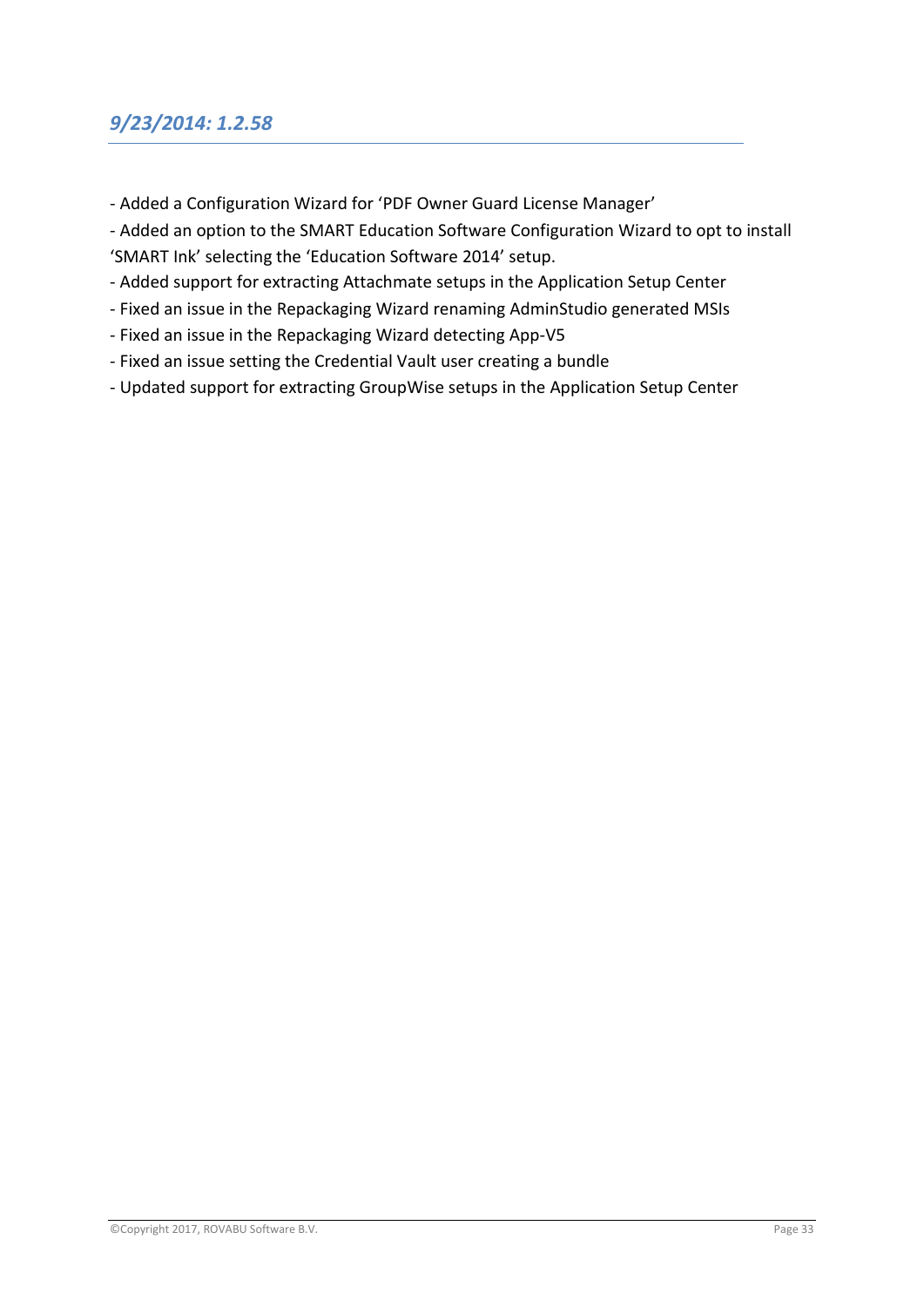#### <span id="page-33-0"></span>*9/1/2014: 1.2.57*

- Added a Configuration Wizard for DRP's Wintoets
- Added an option to set the default Success Return code under 'Options'
- Added an option to export selected bundles using the 'Search'-feature
- Added an option to the Filr Configuration Wizard to configure the port number
- Added an option to use CTRL-A in using the 'Search'-feature
- Enhanced adding transform files using an UNC path, creating Windows bundles for MSIs
- Fixed a rights-issue exporting bundles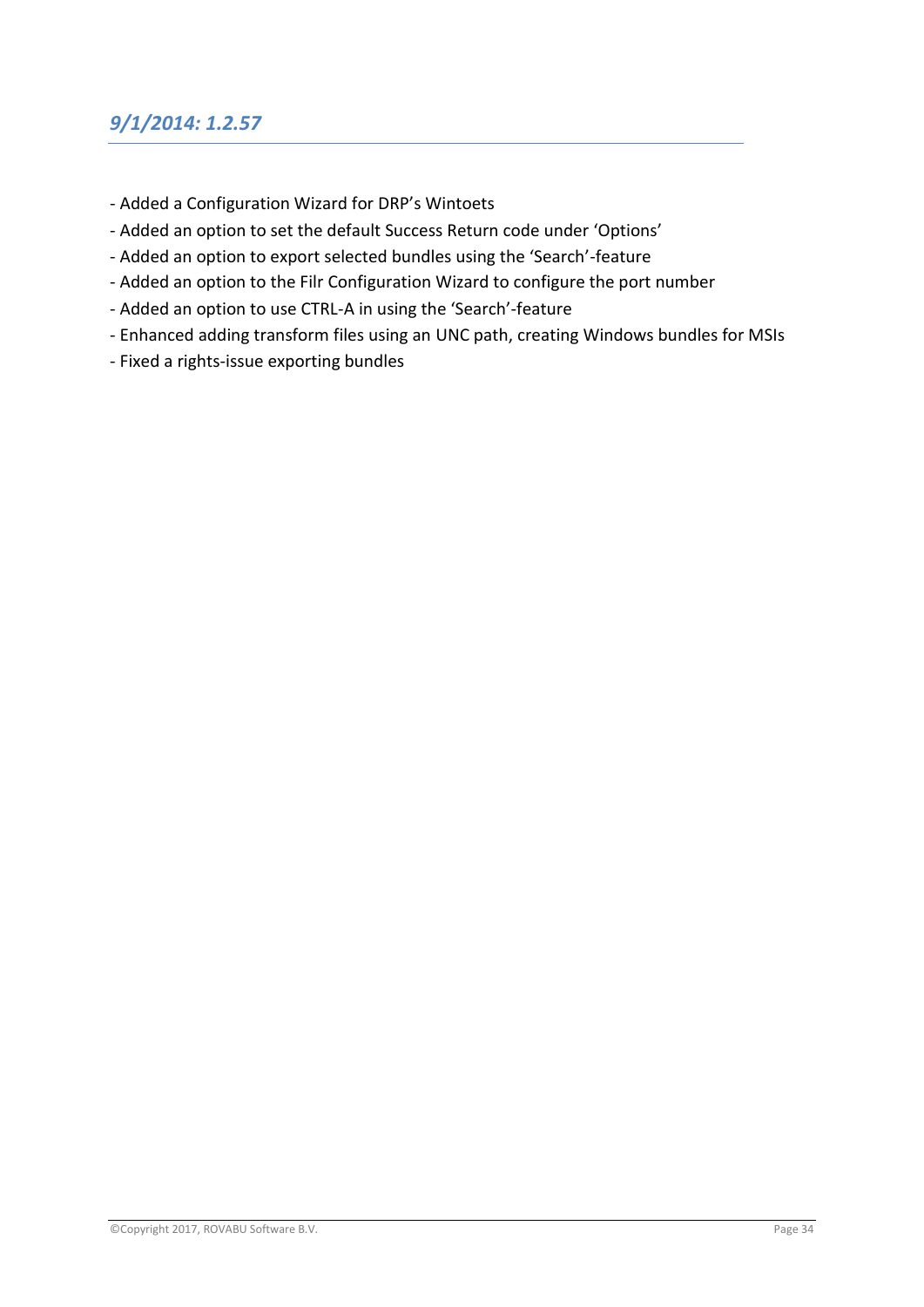#### <span id="page-34-0"></span>*8/26/2014: 1.2.56*

- Added generic support for Algodoo
- Added generic support for Globe Software Atlas
- Added support for Adobe Flash 15 (beta) to the Adobe Flash Configuration Wizard
- Added support for detecting WiX Toolset Bootstrapper setups
- Fixed a rights-issue loading the 'setups.xml' for the Application Setup Center
- Fixed an issue loading saved settings for the Repackaging Wizard
- Improved support and documentation for InstallAware setups
- Updated the support for detecting Oracle Java SE Development Kit 8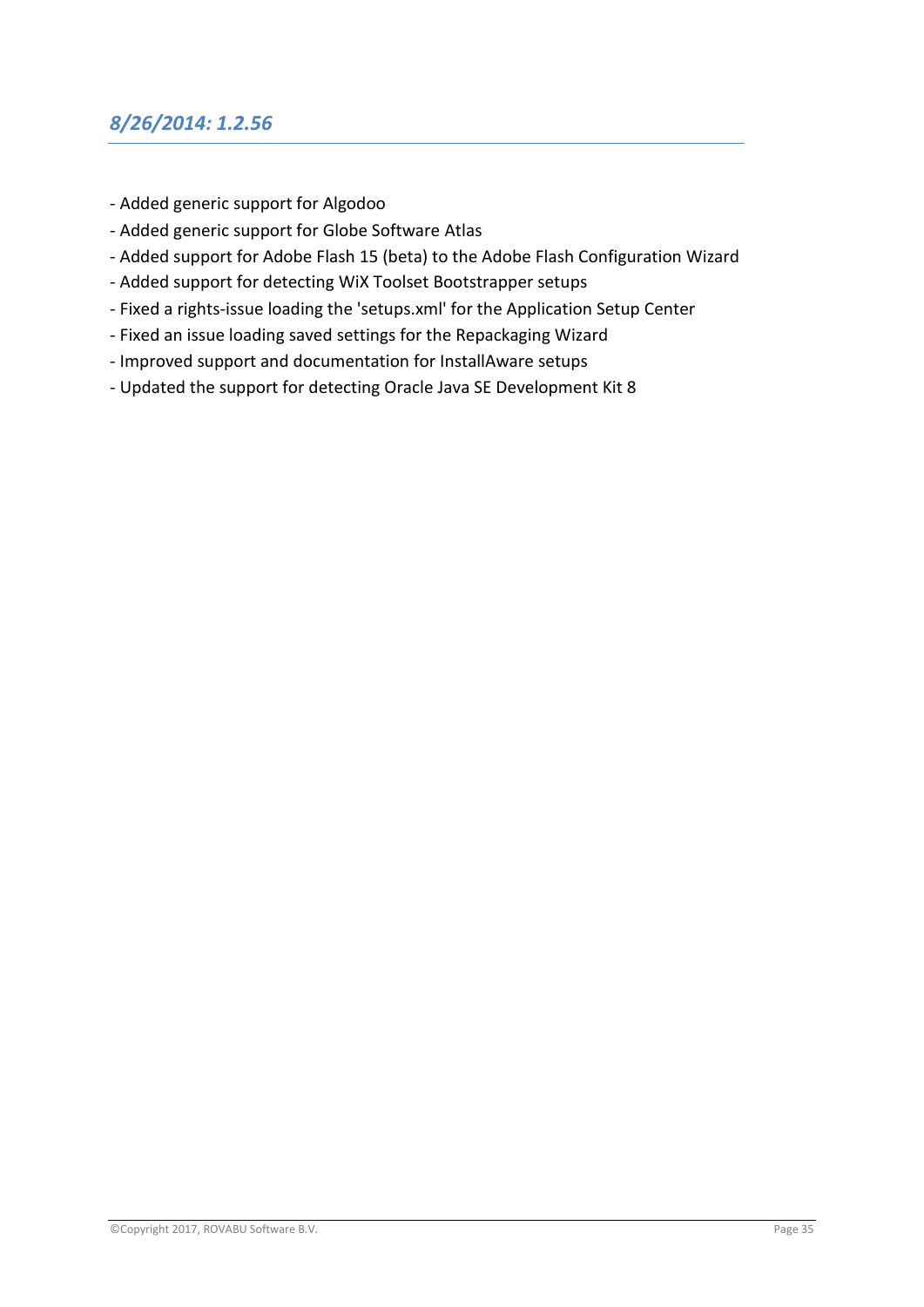# <span id="page-35-0"></span>*8/11/2014: 1.2.55*

- Added support for CCleaner Slim installers
- Updated the detection method to detect InstallShield ISSetup's
- Updated the extraction mechanism for Application Setup Center setups
- Updated the extraction method for Java bootstrapppers
- Update the SMART Notebook Configuration Wizard in order to support SMART Notebook 14 licenses
- Updated the silent switches and documentation for RealVNC Server
- Updated support for K-Lite Codec Pack
- Updated support for SAP GUI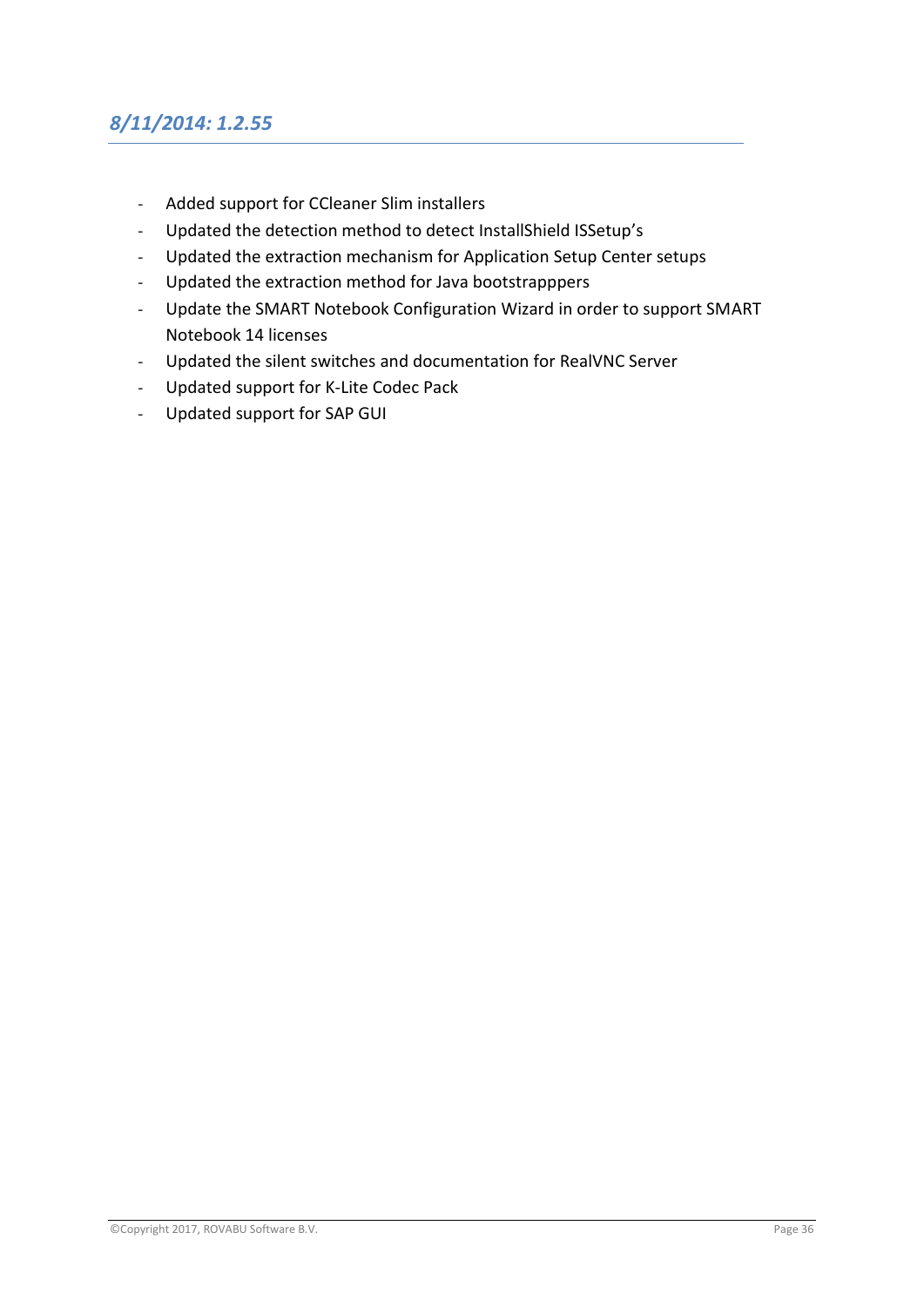- Added new options to the 'Google Chrome Configuration Wizard'
- Added an option to add/modify relationships for existing bundles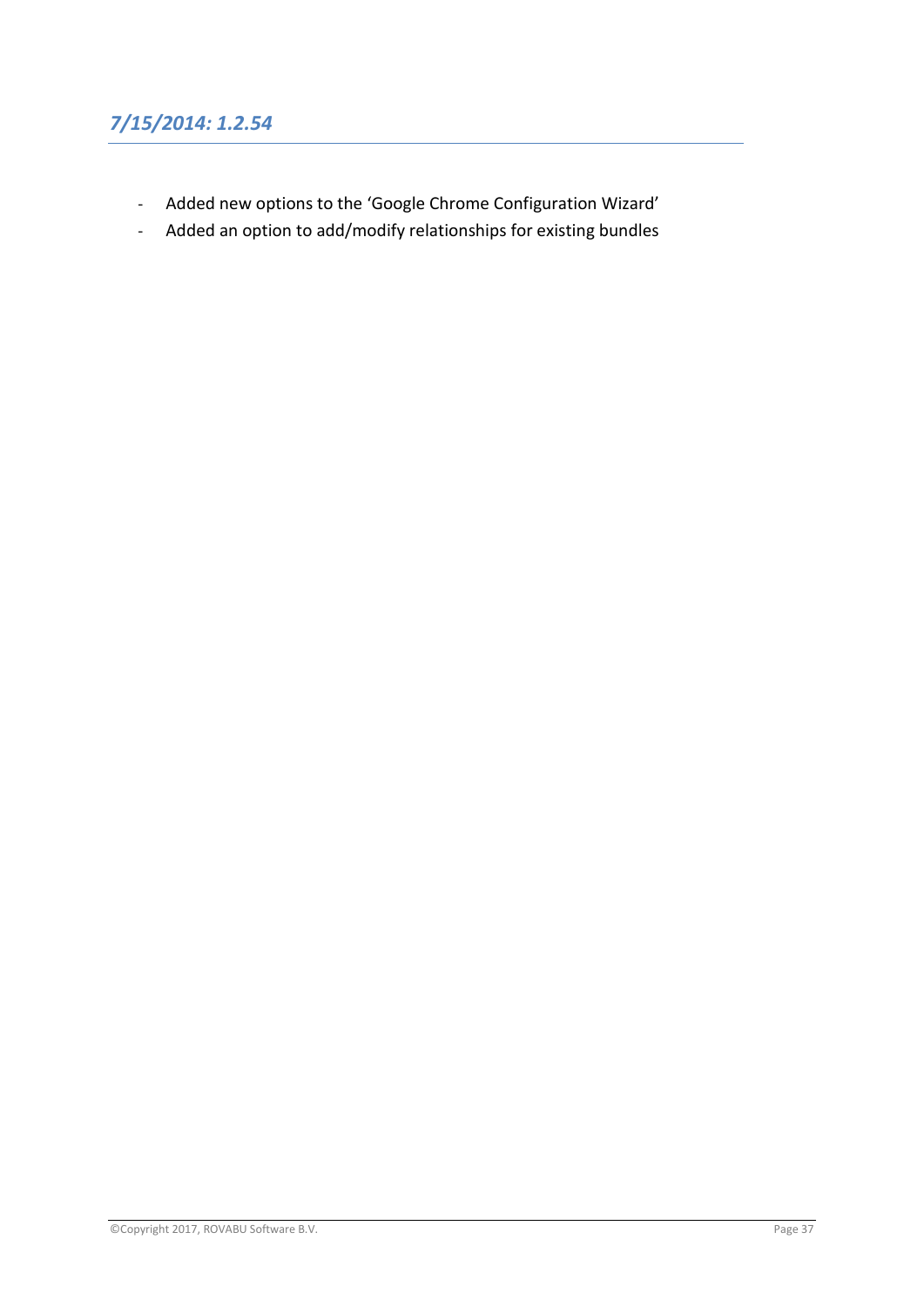# *7/1/2014: 1.2.53*

- Added an option 'Open with' to open selected files in the default or selected program
- Added an option to the 'Google Earth Configuration Wizard' to delete shortcuts individually
- Changed the error description of error messages when importing MSI related content repo files
- Changed the error description changing the ENGL Installer bundle, when not all included bundles have been published
- Changed the default 'Users Icon' and 'ZPM Icon'
- Fixed an issue in the 'Autodesk DWG Viewer Configuration Wizard' to delete shortcuts individually
- Fixed an issue in the 'Autodesk Inventor Configuration Wizard' to delete shortcuts individually
- Fixed an issue setting the selected bundle folder in the 'Application Setup Center'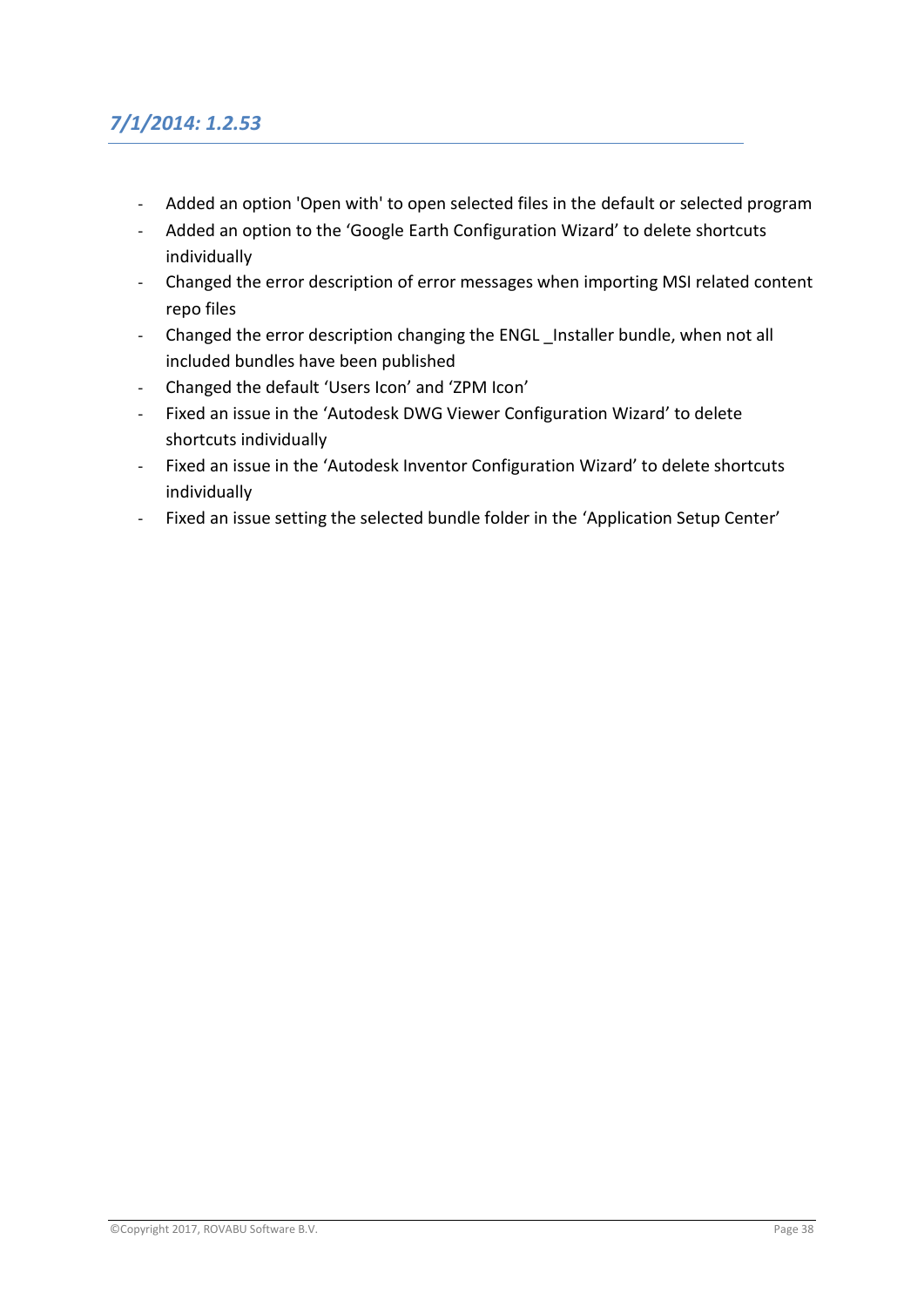- Added an option to load/save filters in the Application Setup Center
- Added an option to the 'Autodesk DWG Viewer Configuration Wizard' to delete shortcuts individually
- Added an option to the 'Autodesk Inventor Configuration Wizard' to delete shortcuts individually
- Updated icons for the 'Application Setup Center'
- Updated the silent switches for the legacy setup of TeamViewer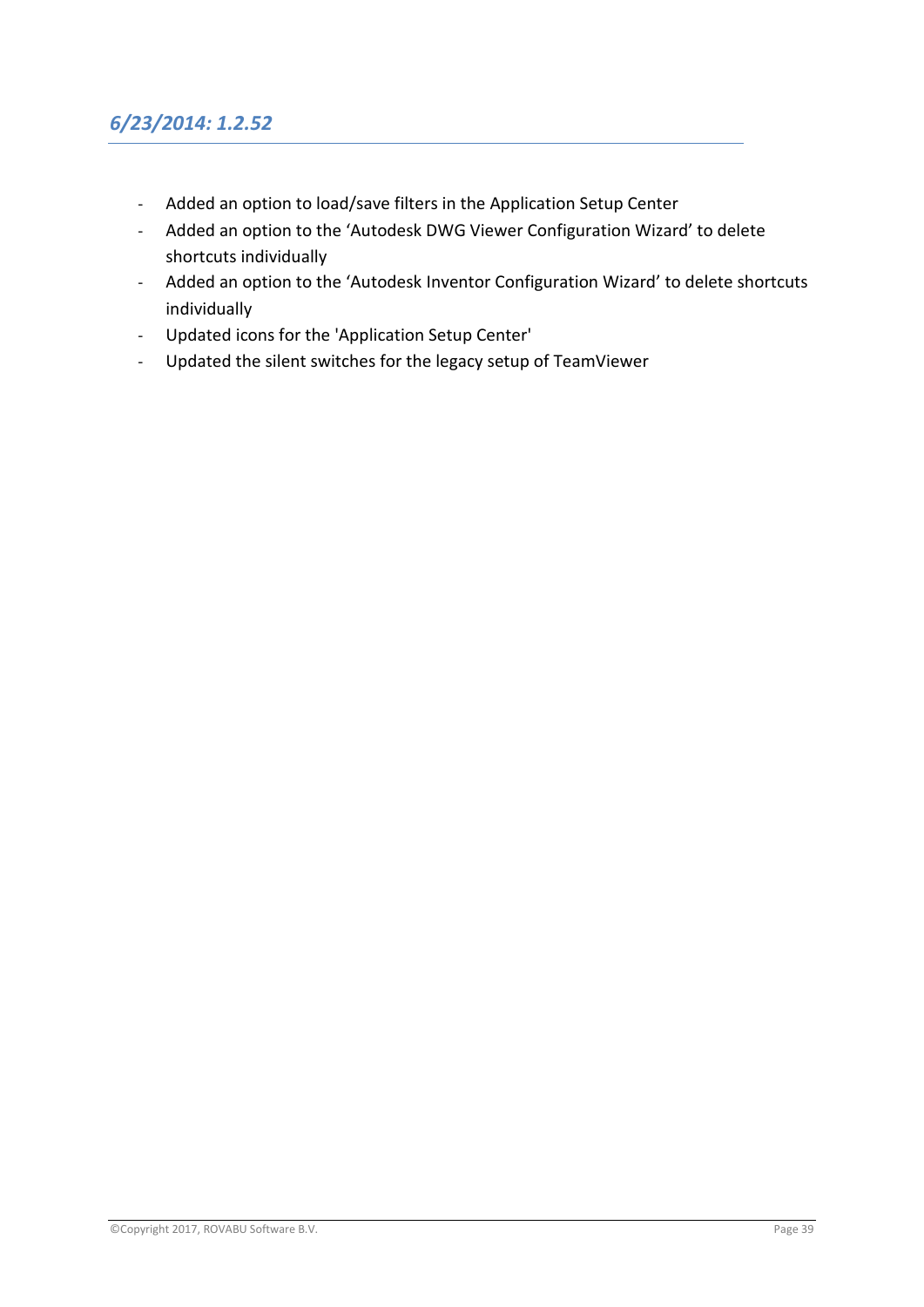- Fixed an issue loading the 'Application Setup Center'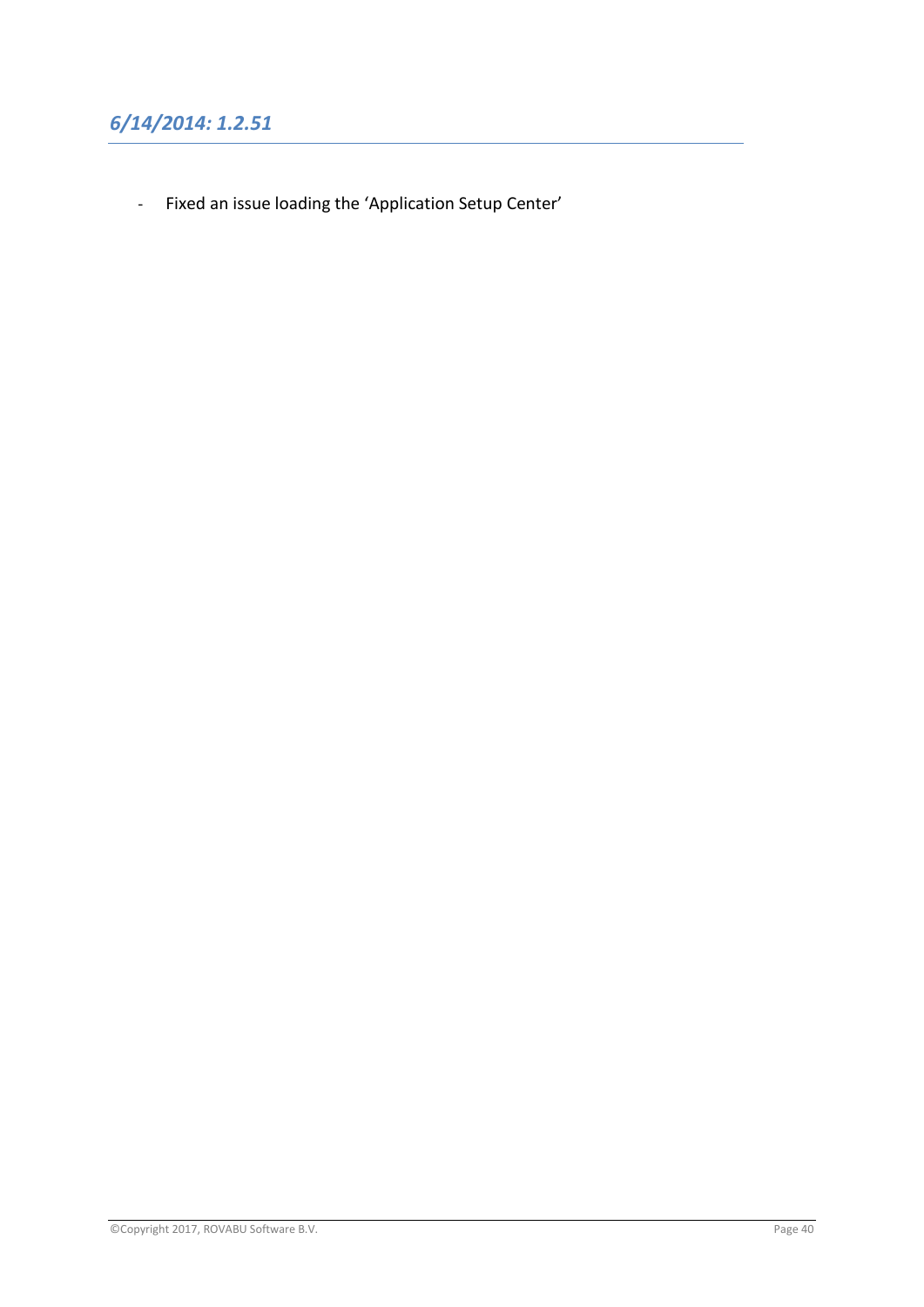# *6/11/2014: 1.2.50*

- Added support for Adobe Flash Player 14 to the Adobe Flash Player Configuration Wizard
- Updated icons for the 'Application Setup Center'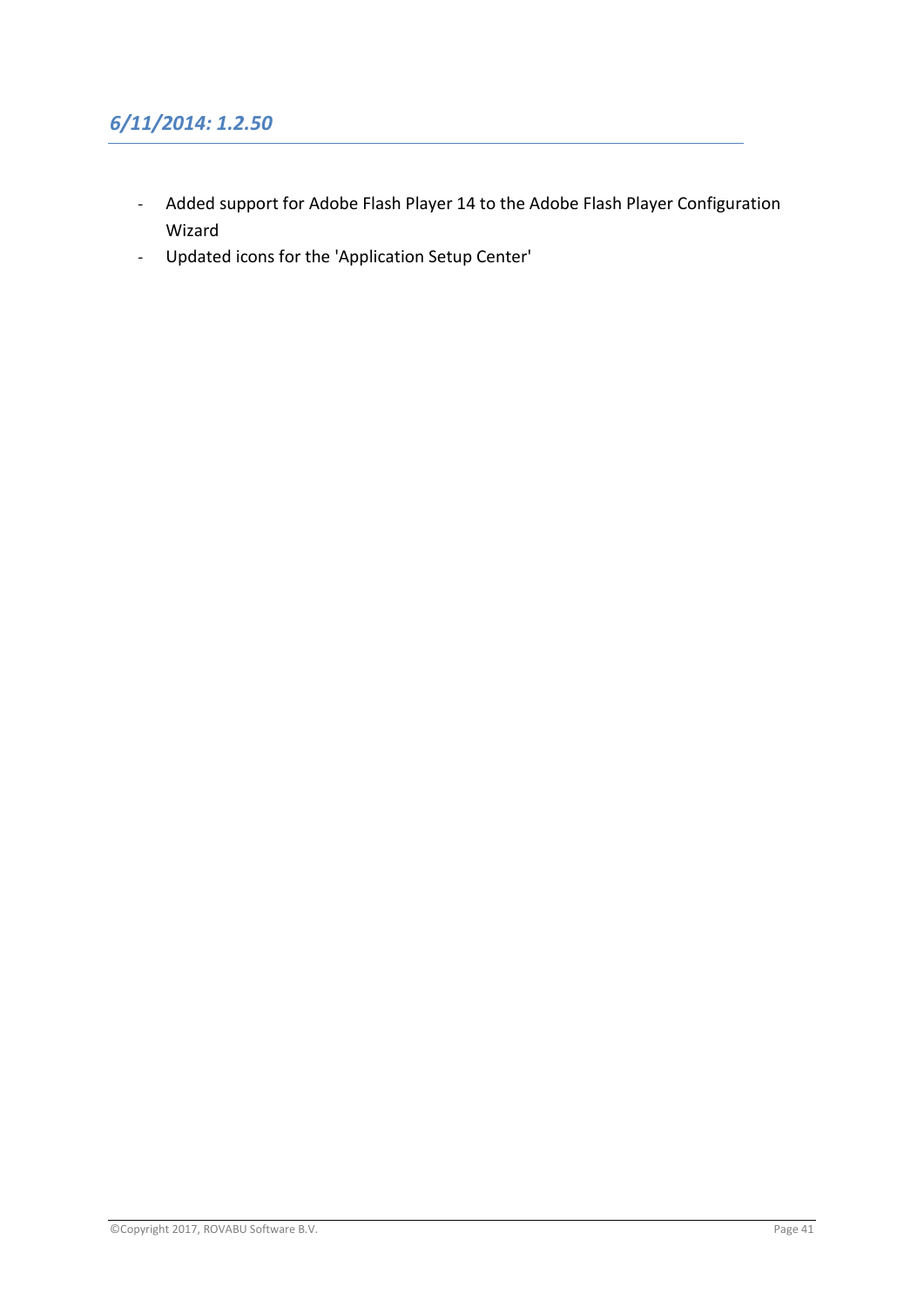### *6/10/2014: 1.2.49*

- Added an option to set the description creating MSI bundles
- Added an option to the 'Skype Configuration Wizard' to delete shortcuts individually
- Added generic support for Microsoft SQL Server 2008 R2
- Added generic support for Microsoft SQL Server 2012
- Added support for App-V 4.6 SP3 to the Repackaging Wizard
- Fixed an issue using CTRL-A in the Application Setup Center
- Updated icons for the 'Application Setup Center'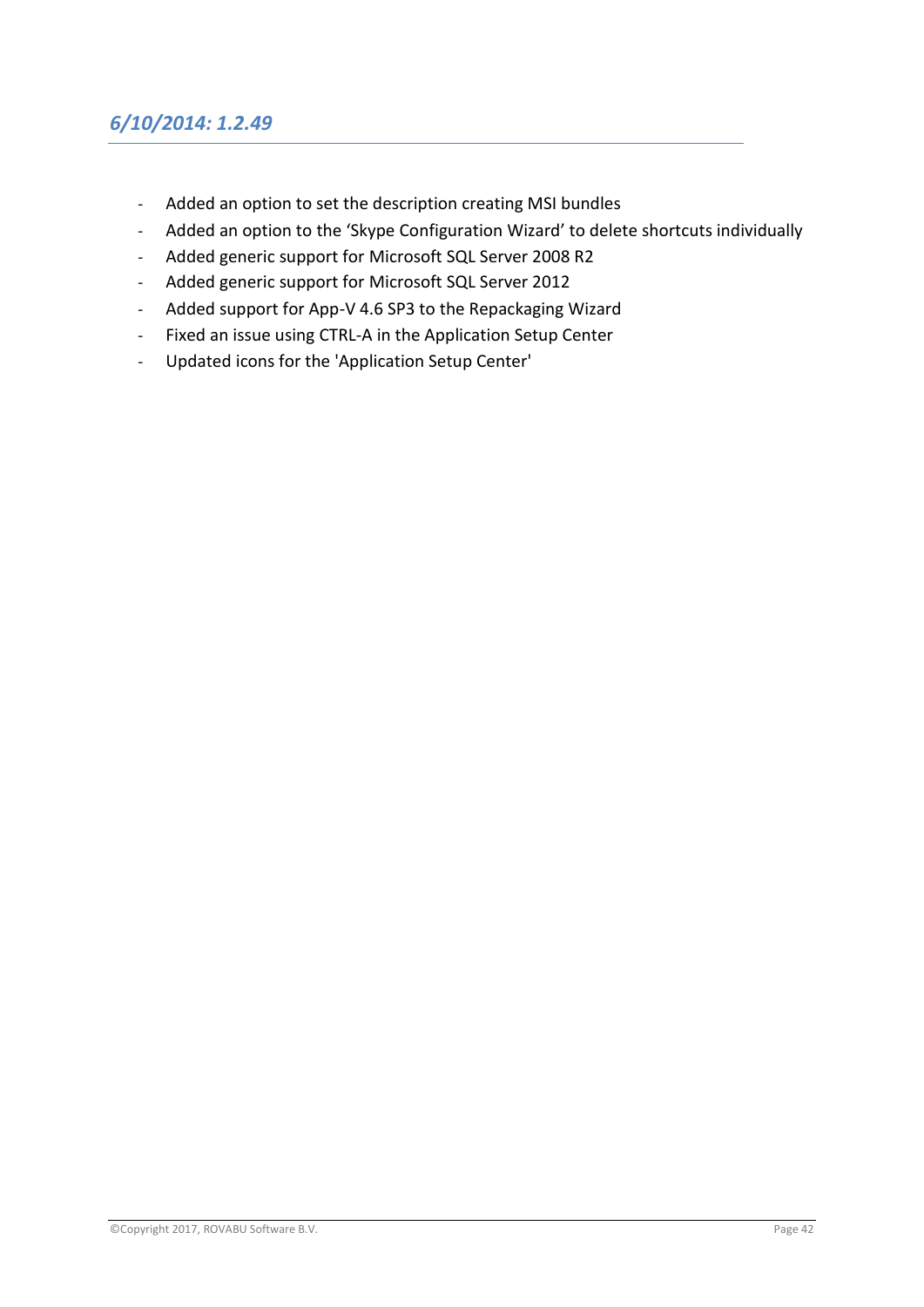#### *6/3/2014: 1.2.48*

- Added a 'Cancel' button when downloading the 'Application Setup Center' database
- Added a Configuration Wizard for RES Automation Manager Agent
- Added a Configuration Wizard for RES Workspace Manager Agent
- Added an option to the Adobe Customization Wizard to disable 'Repair Adobe Reader XI Installation'
- Enhanced setting the 'Working Directory' correctly creating Install bundles for legacy setups
- Updated icons for the 'Application Setup Center'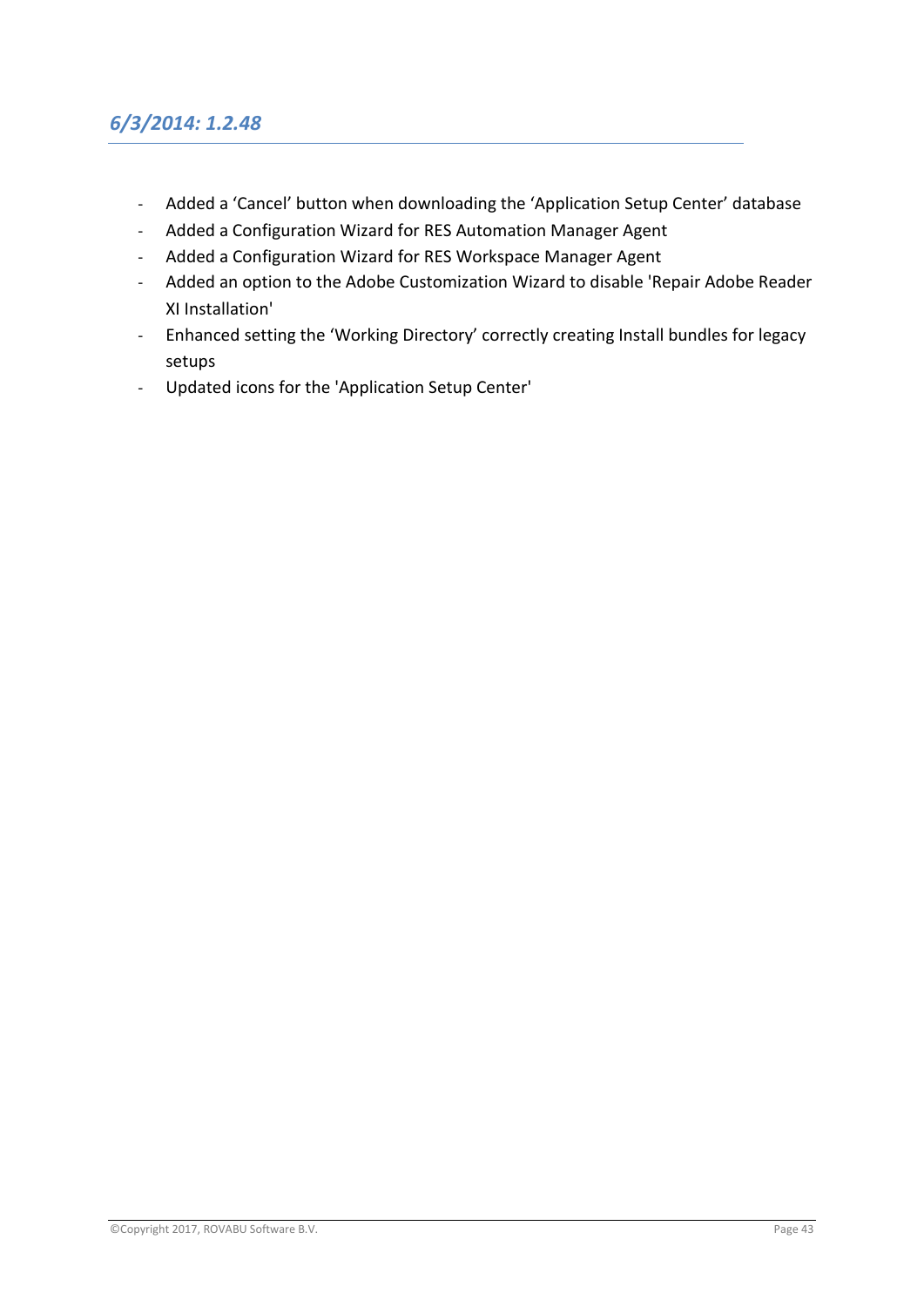- Added an option to import selected bundles
- Added a general option to configure the 'Uninstall options' for a bundle (MSI bundles only)
- Enhanced the extraction procedure for Autodesk DWG Trueview 2015
- Enhanced the extraction procedure for Autodesk Inventor View 2015
- Updated icons for the 'Application Setup Center'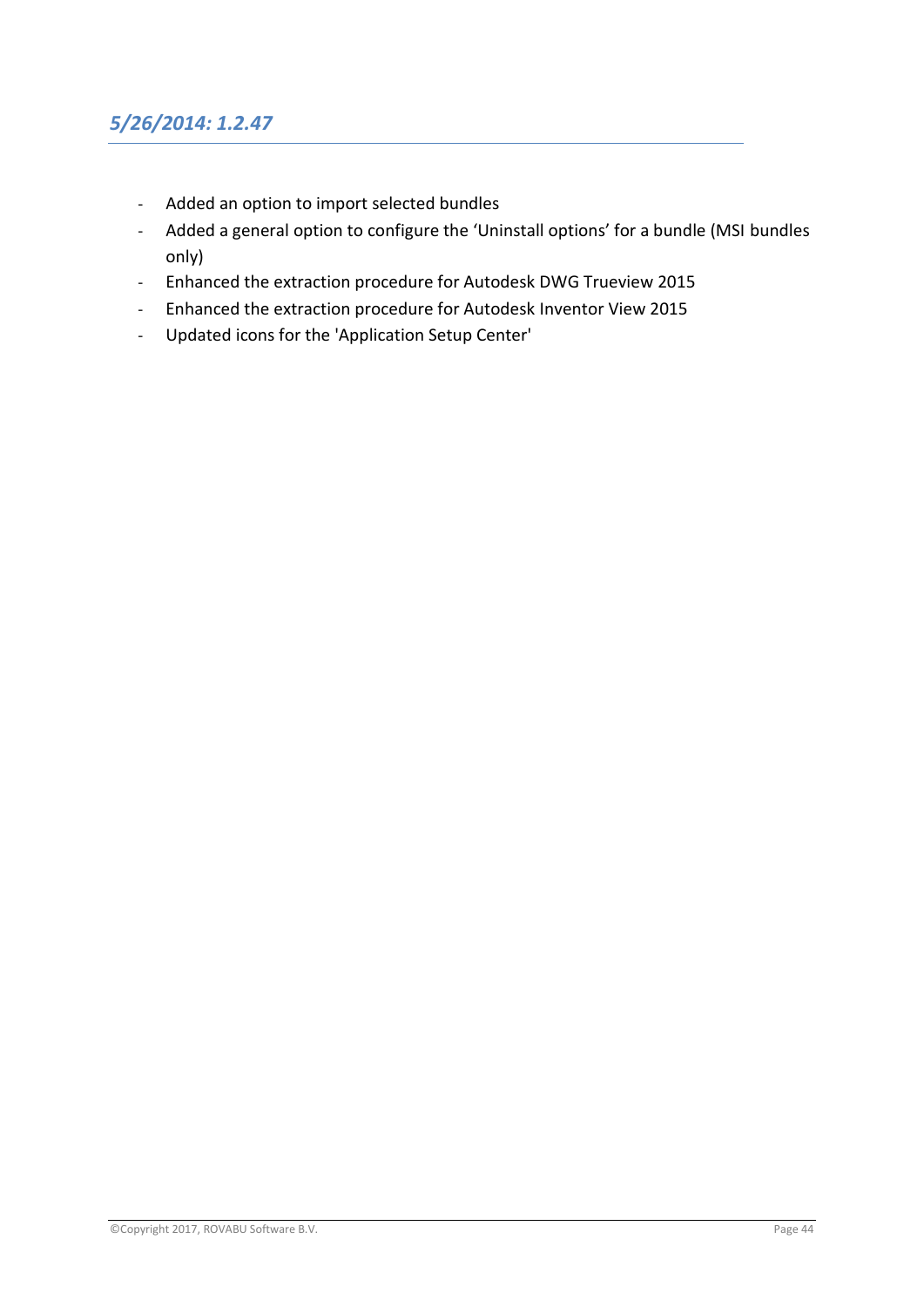## *5/19/2014: 1.2.46*

- Added a Configuration Wizard for Autodesk Inventor
- Added support for DGW Trueview 2015 to the Configuration Wizard for Autodesk DWG Trueview
- Added support for Retain 3.3 beta to the GWAVA Retain Outlook plugin Configuration Wizard
- Updated icons for the 'Application Setup Center'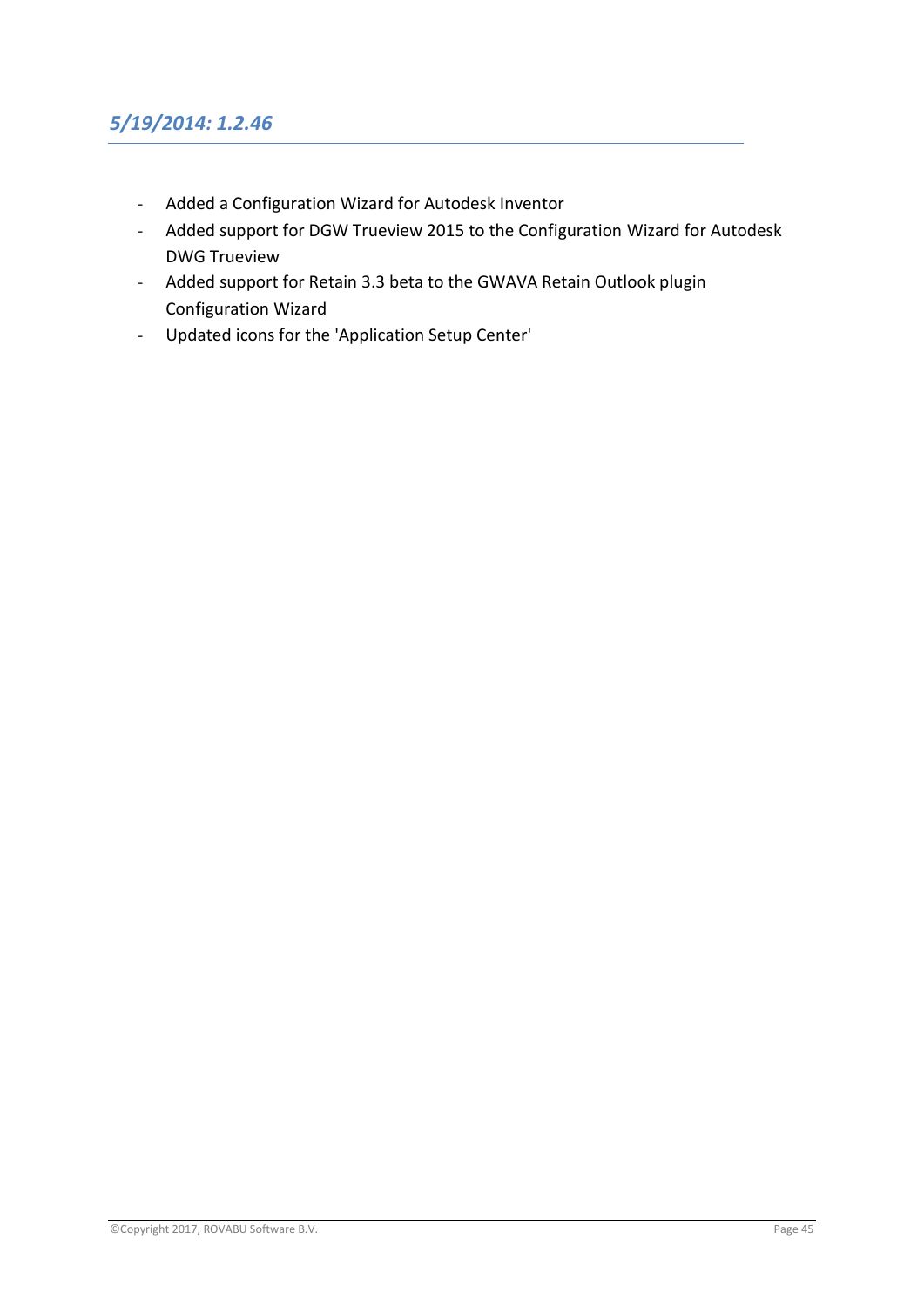# *5/12/2014: 1.2.45*

- Added an option to export selected bundles
- Added generic support for Microsoft .NET Framework 4.5.2
- Updated icons for the 'Application Setup Center'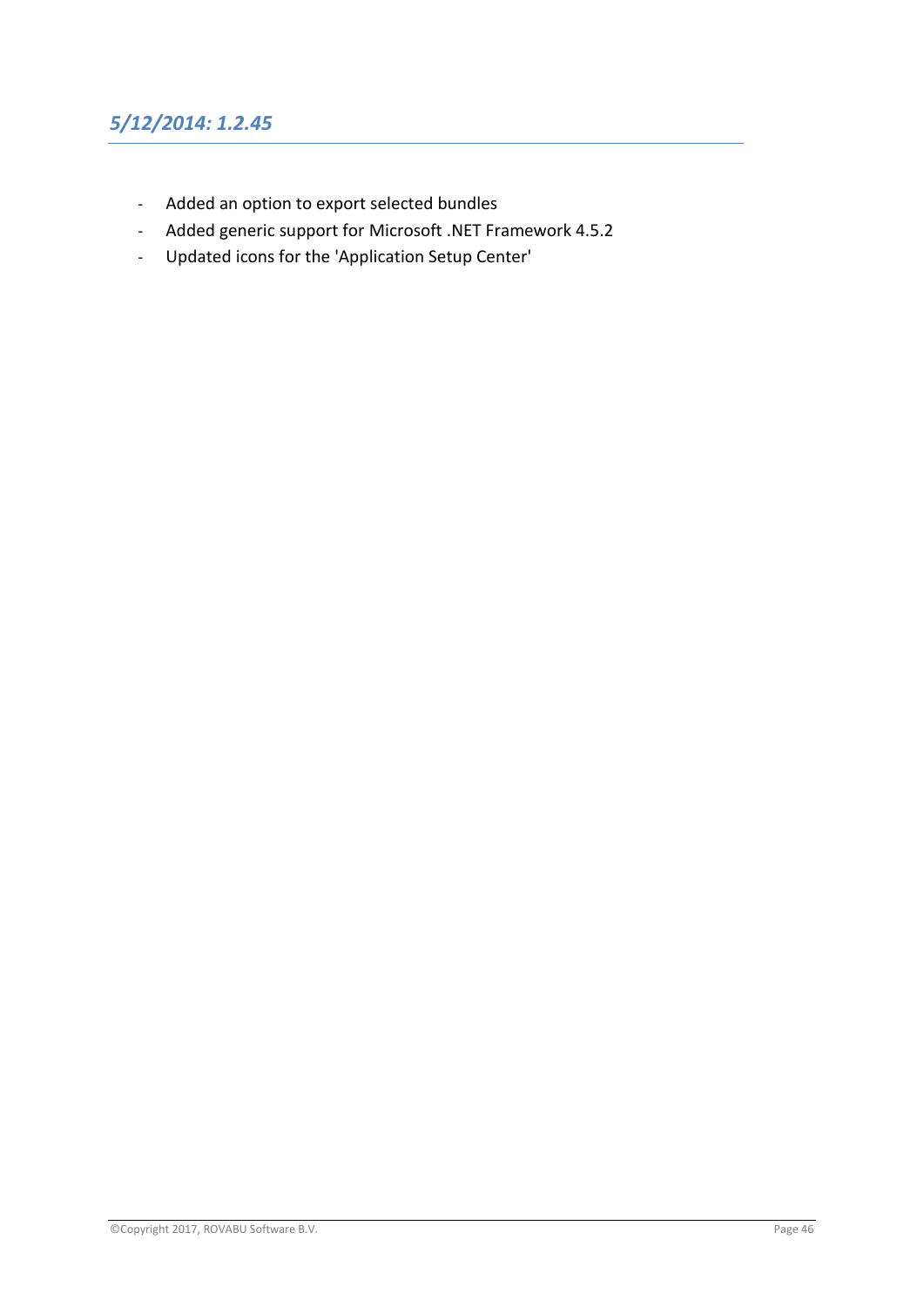# *5/7/2014: 1.2.44*

- Added generic support for Citrix XenDesktop Client Installer
- Added generic support for Citrix XenDesktop Print Server Installer
- Added generic support for Citrix XenDesktop Server Installer
- Added generic support for Setup Builder (legacy) setups
- Updated icons for the 'Application Setup Center'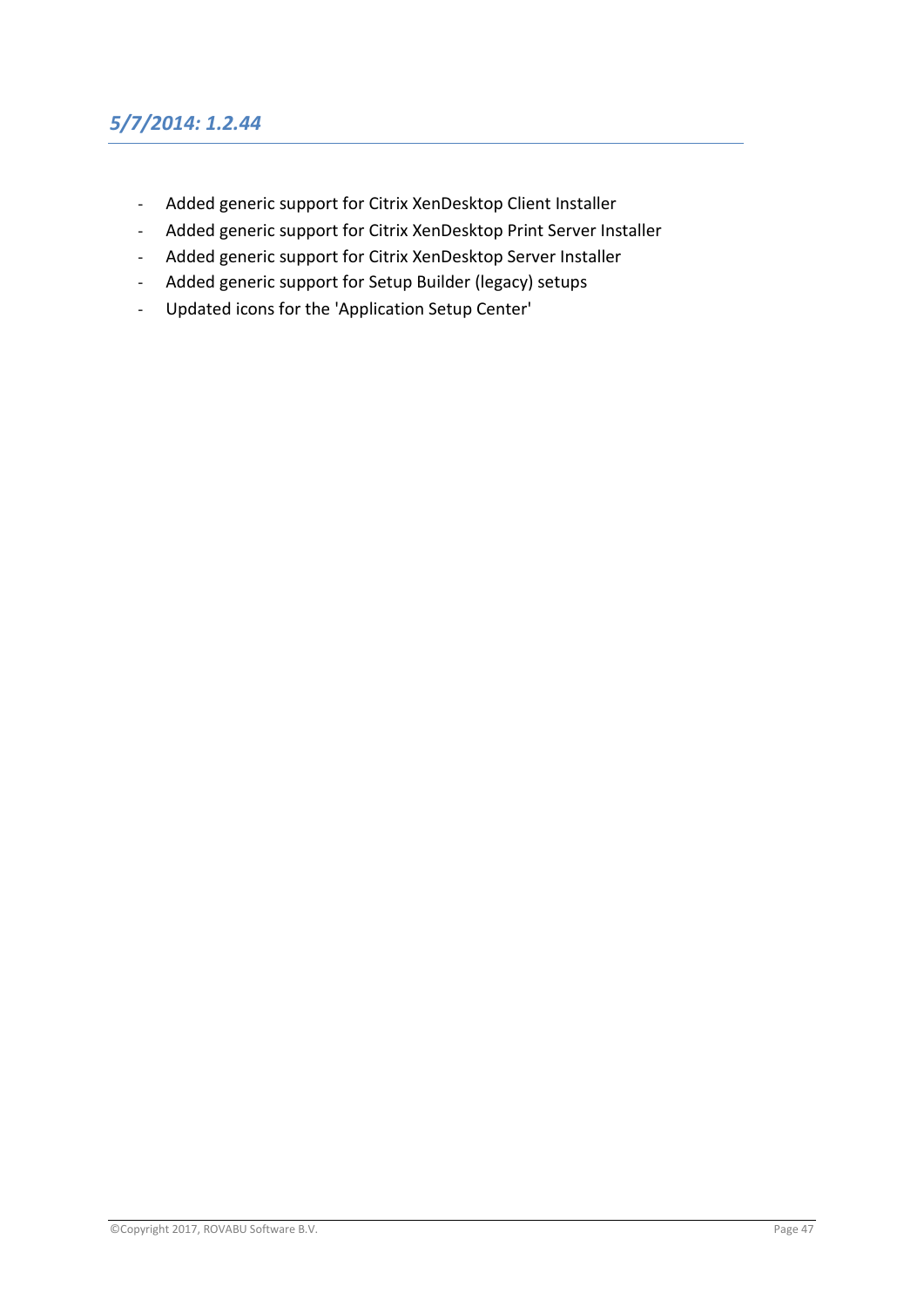#### *4/29/2014: 1.2.43*

- Added generic support for Ghostscript (x86)
- Added generic support for Ghostscript (x64)
- Added prerequisite deployment warnings for QuickTime and iTunes MSIs
- Added support for AdminStudio 2013 R2 SP1 to the Repackaging Wizard
- Added support for LanSchool Student 7.7 to the Configuration Wizard for LanSchool (Lite) Student
- Fixed an issue creating Launch bundles based on .htm(l) files where the file path contains spaces
- Fixed an issue providing parameters for MSI logging
- Updated icons for the 'Application Setup Center'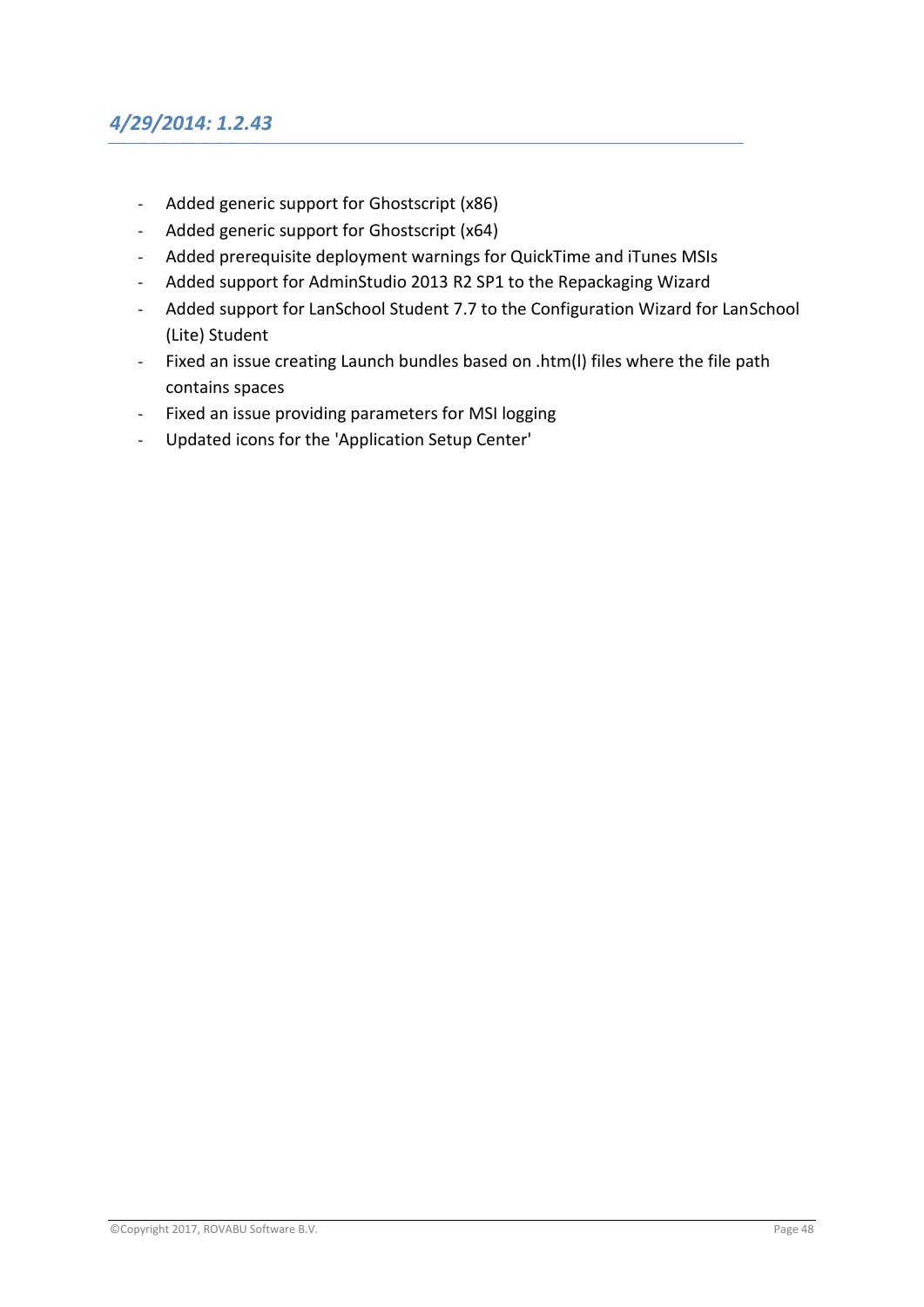### *4/14/2014: 1.2.42*

- Added an option in the context menu to extract zip files
- Added an option in the context menu to open a selected directory in a new window
- Added an option to the Generic Configuration Wizard to set the ALLUSERS property when creating a Response Transform file
- Added an option to the Generic Configuration Wizard to suppress reboots when creating a Response Transform file
- Added experimental support for Macintosh bundles
- Added new options to configure MSI logging
- Added install support for Citrix Online Plugin
- Added install support for Citrix Online Plugin Web
- Added support for Adobe AIR 13.0 to the Adobe AIR Configuration Wizard
- Added support for Adobe Flash 13.0 to the Adobe Flash Configuration Wizard
- Signed the setups with a new certificate
- Updated the theme for the MSI and bootstrapper installers
- Updated icons for the 'Application Setup Center'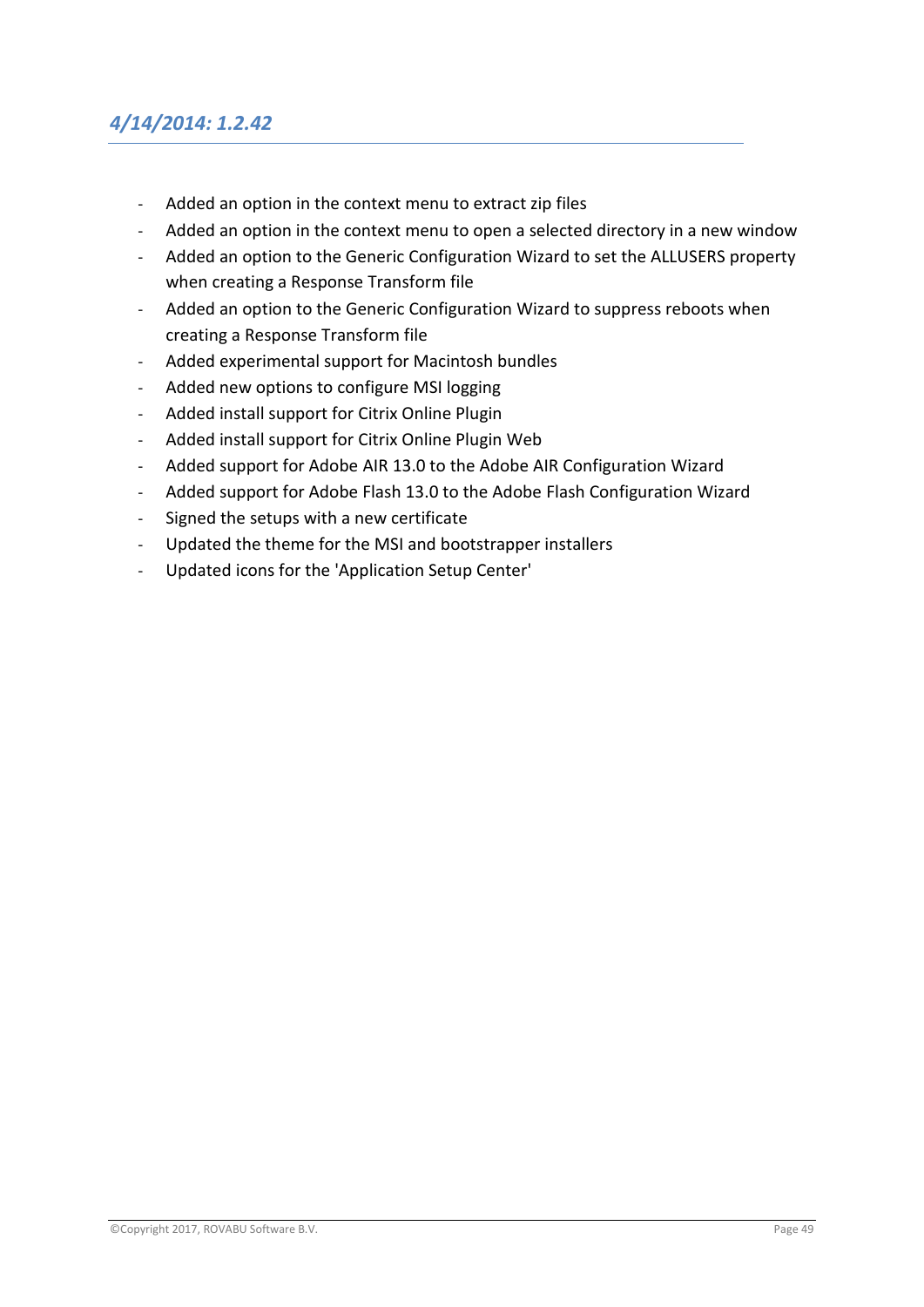- Fixed an issue where incorrect parameters were provided for Flexera bootstrappers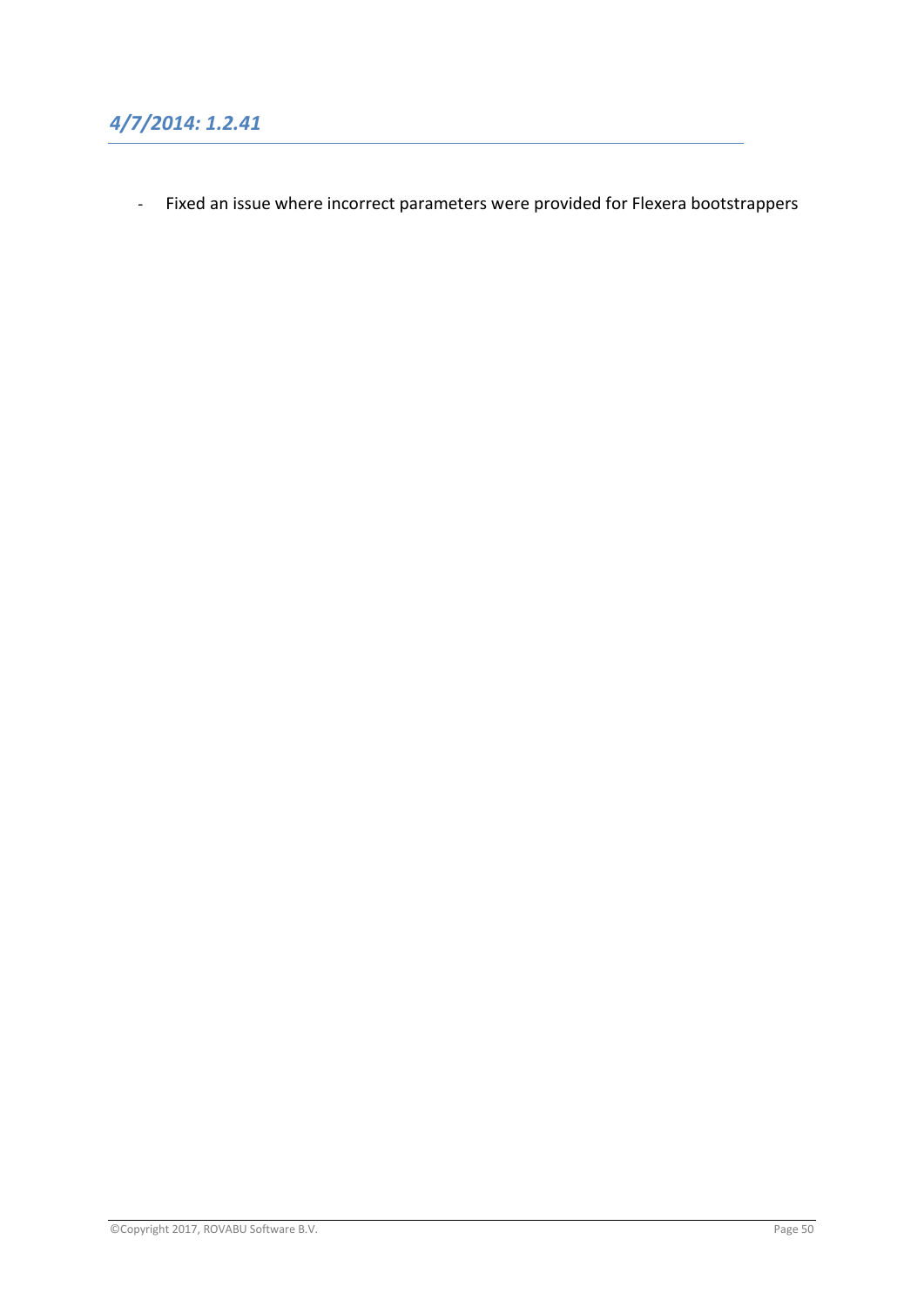#### *4/4/2014: 1.2.40*

- Added an option to rename Bundle folders
- Added experimental support to the Application Setup Center to download .DMG files (Mac)
- Added generic support for HeidiSQL
- Added support for GroupWise 2014 to the 'GroupWise Customization Wizard'
- Added support for GroupWise 2014 to the Application Setup Center
- Added two context menu options to move Install bundles for the ENGL Installer bundle
- Included the base components for Exporting and Importing bundles
- Renamed the 'Export' feature to 'Create Report'
- Updated the GWAVA Retain Outlook plugin Configuration Wizard
- Updated the iTunes Configuration Wizard to suppress the EULA on startup
- Updated icons for the 'Application Setup Center'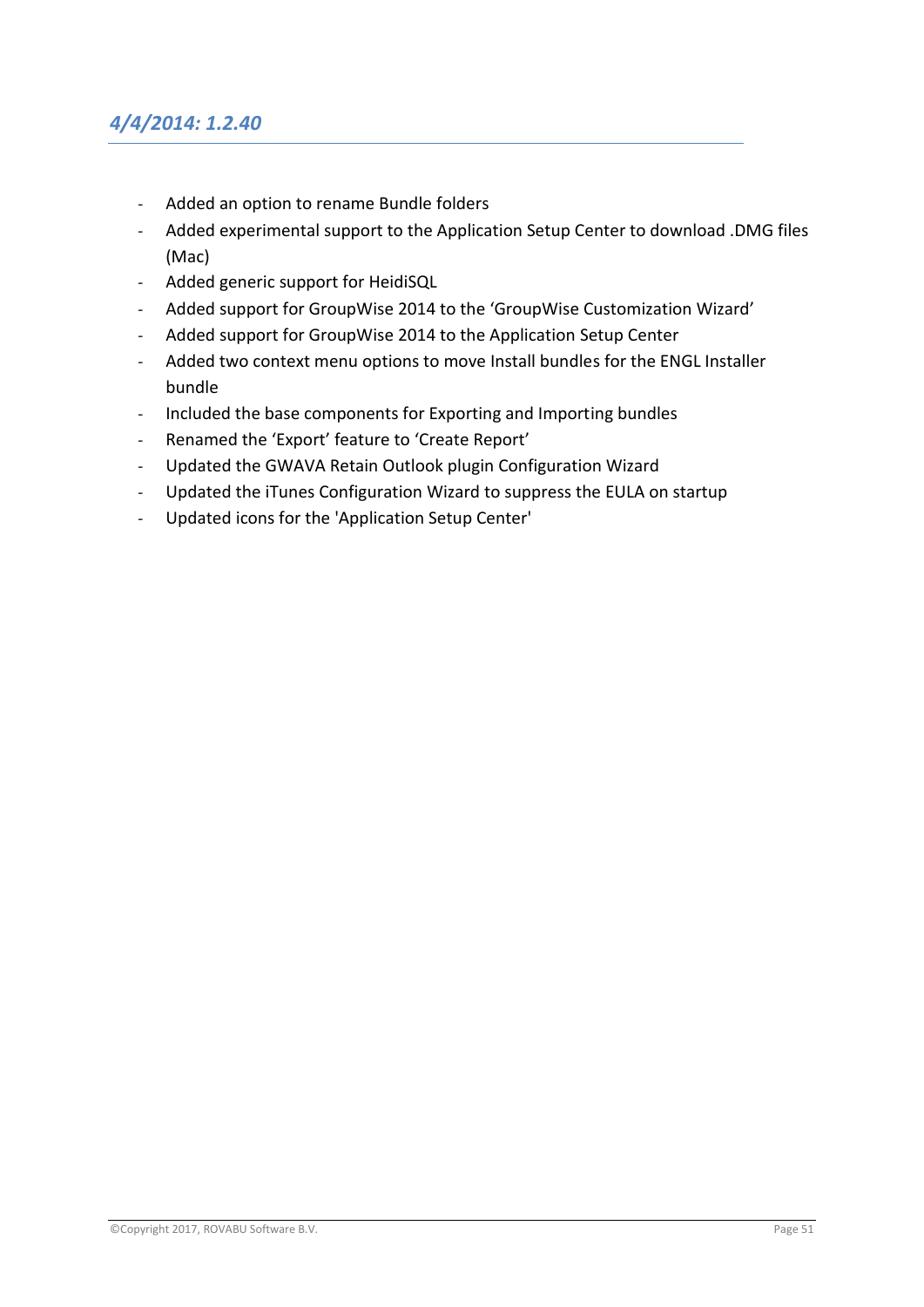### *3/24/2014: 1.2.39*

- Added generic support for 'Microsoft Lync Basic 2013'
- Added support for extracting Speco Central Management Software in the Application Setup Center
- Added support for extracting WinToets setups in the Application Setup Center
- Fixed an issue in the Application Setup Center where setup parameters were not parsed properly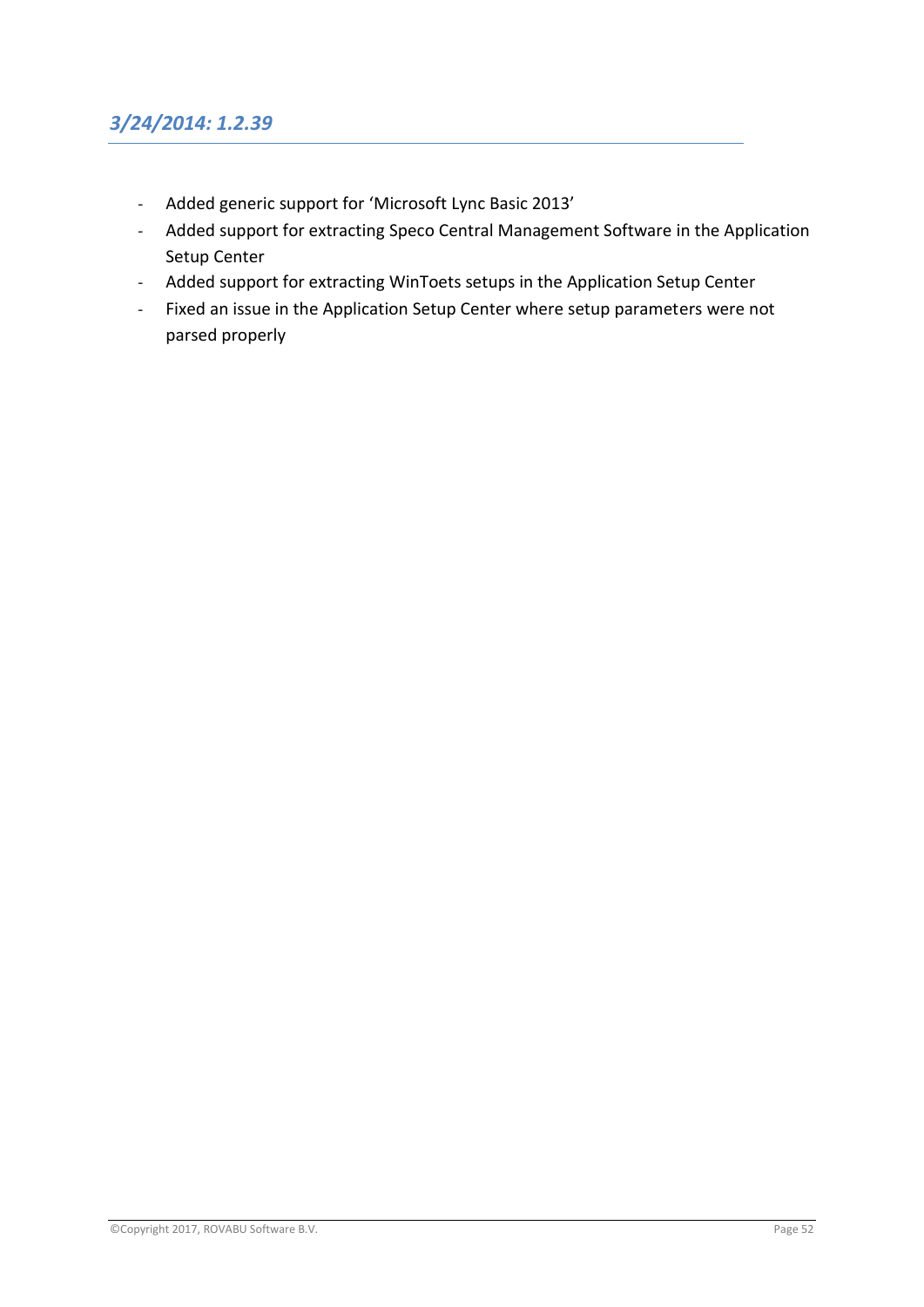### *3/19/2014: 1.2.38*

- Added generic support for Oracle Java Runtime Environment Version 8.0
- Added generic support for Oracle Java SE Development Kit 8
- Added support for Java Runtime Environment Version 8.0 to the Configuration Wizard for JRE
- Updated icons for the 'Application Setup Center'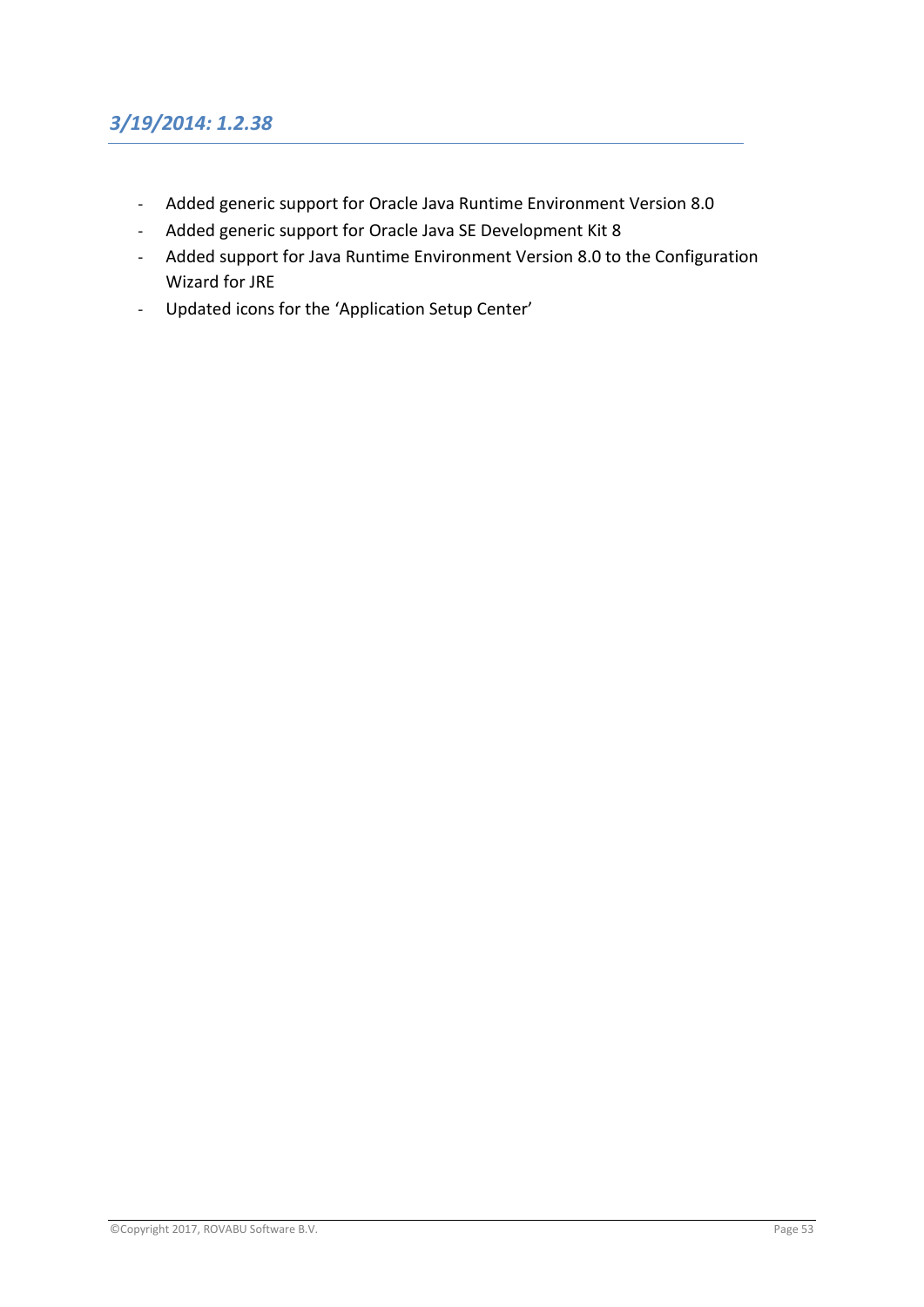# *3/17/2014: 1.2.37*

- Added an option to configure MSI logging
- Added an option to set 'Configure on Failure' for the ENGL Installer bundle
- Added generic support for ENGL Deployment Monitor
- Added generic support for ENGL Imaging Toolkit
- Added generic support for Microsoft SQL Server 2012 Express
- Added generic support for Microsoft SQL Server 2012 Express with Tools
- Added generic support for Microsoft SQL Server 2012 Express with Advanced Services
- Added generic support for Microsoft SQL Server 2012 Server Management Studio Express
- Added generic support for TeamSpeak 2 Client
- Added install support for Microsoft Office Deployment Tool for Click-to-Run
- Added support for DGW Trueview 2014 to the Configuration Wizard for Autodesk DWG Trueview
- Fixed an issue creating response transform files
- Fixed an issue where the preconfigured ENGL Installer bundle prefix was not used
- Fixed an issue where the 'QuickTime Configuration Wizard' was not shown as of version 7.75
- Updated icons for the 'Application Setup Center'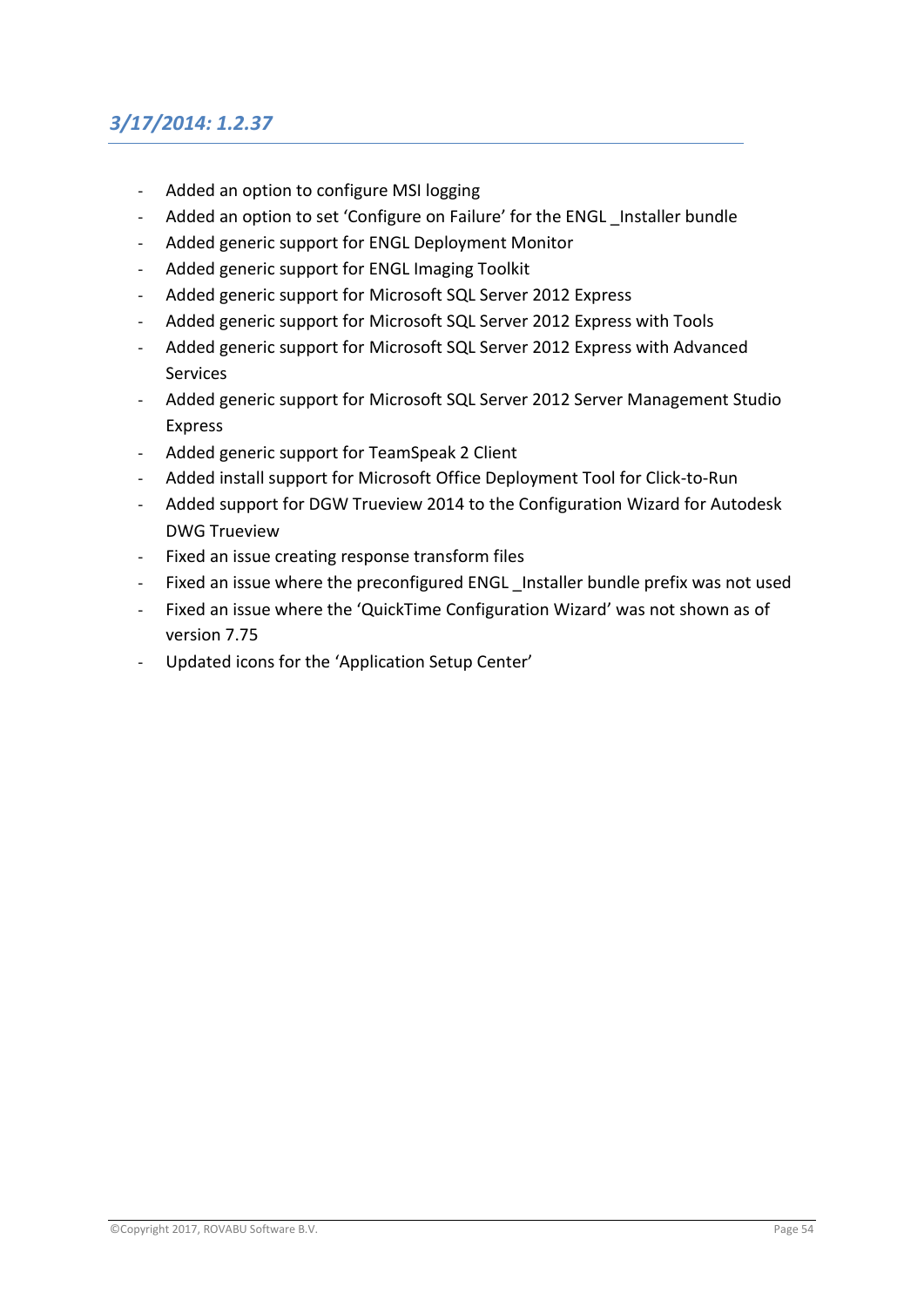## *3/2/2014: 1.2.36*

- Added generic support for SKyPRO Komnicator
- Added generic support for Microsoft Office 2013 Service Pack 1
- Added generic support for VMware Client Integration Plug-in
- Added installer support for Microsoft Dynamics CRM 2013 for Microsoft Office Outlook (Outlook Client)
- Added support for 'Raynet RayPack' to the Repackaging Wizard (beta)
- Added an option to configure the MSI Bundle name convention
- Fixed an issue where the 'include all files' checkbox was not set for Adobe Flash Player 12 and 13 (beta)
- Updated icons for the 'Application Setup Center'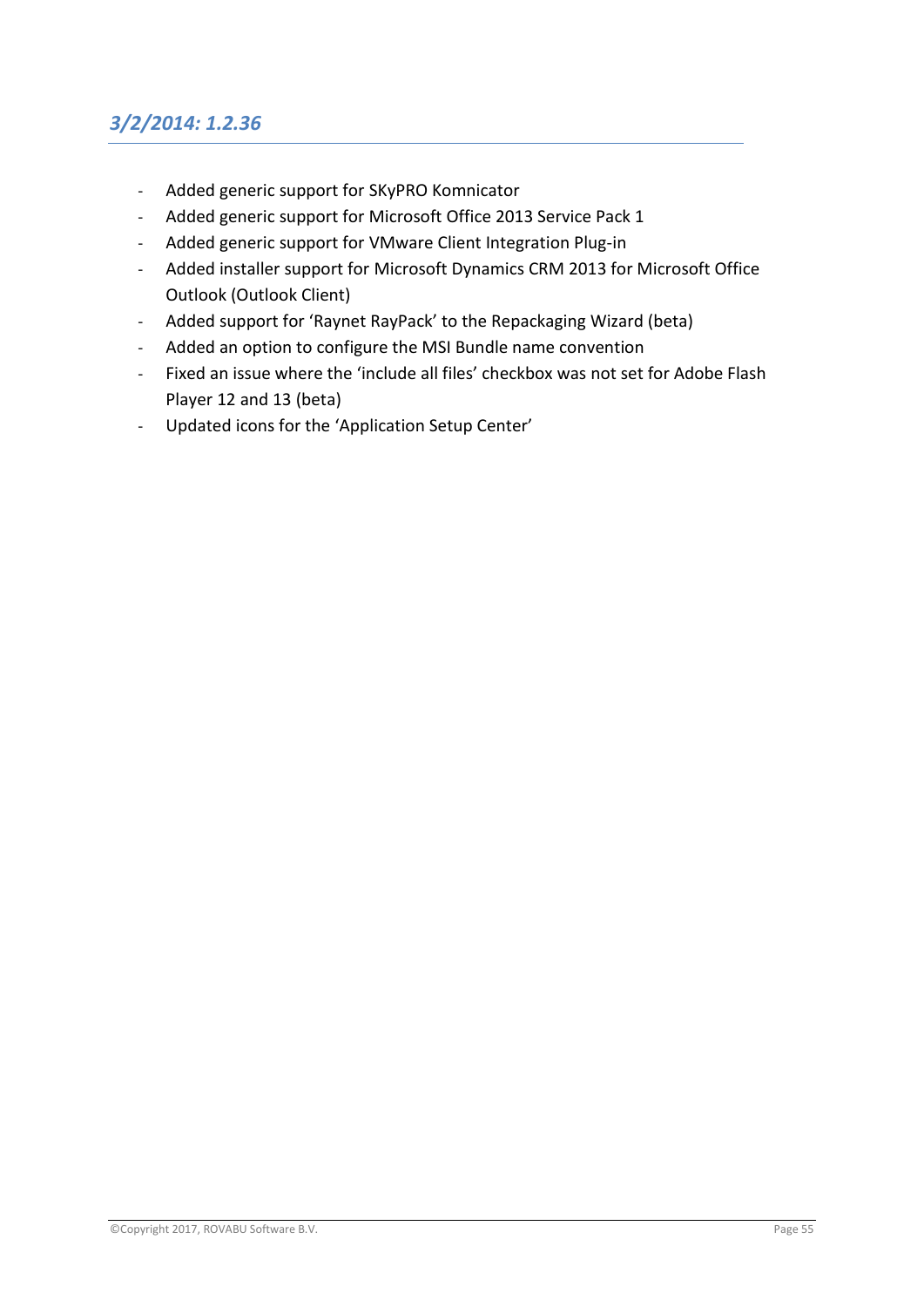# *2/19/2014: 1.2.35*

- Added a new option tab 'Application Setup Center' in the 'Options' screen
- Added generic support for Cyberduck
- Added generic support for DisplayLink USB Graphics Software for Windows
- Added installer support for Enterprise Architect Lite (bootstrapper)
- Added new configuration options to the 'VMware Workstation Configuration Wizard'
- Improved deleting the "Adobe Flash Player Updater" scheduled task using the Adobe Flash Configuration Wizard
- Improved the UI progress information when loading the 'Application Setup Center'
- Remove the beta password for the Repackaging Wizard
- Updated the Wizards of the Repackaging Wizard (AppV-5)
- Updated icons for the 'Application Setup Center'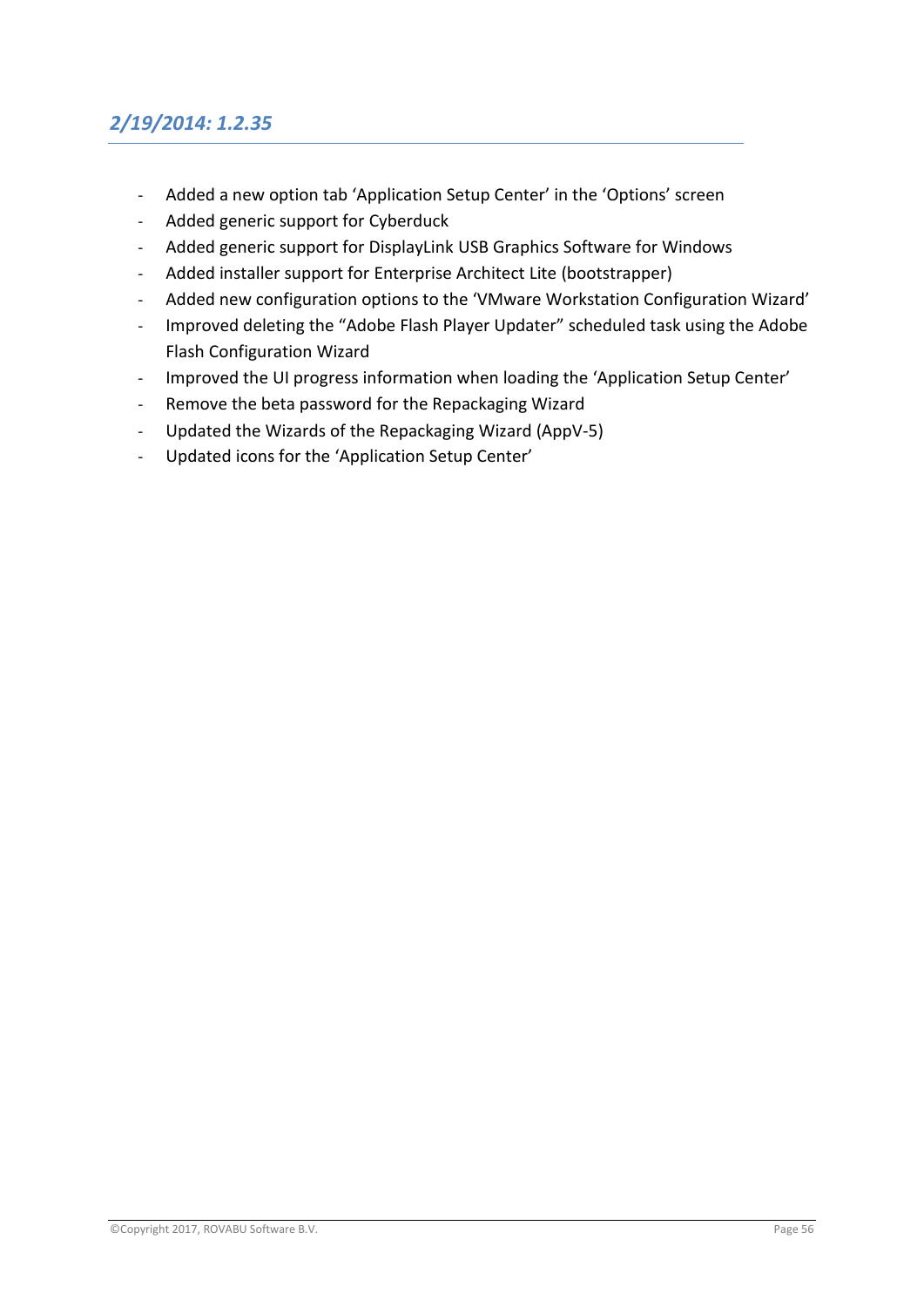# *1/27/2014: 1.2.34*

- Added the option to edit a selected App V 5.0 (.appv) file in GridMetric Application Virtualization Explorer
- Added the option to edit a selected ZAV Studio (.xappl) file in ZAV Studio
- Added experimental support for App-V 5.0 to the App-V Import Wizard
- Added installer support for ACDSee (bootstrapper)
- Added installer support for Microsoft Office Remote 1.0.23.1
- Fixed an issue uploading files with &-chracters
- Updated the Wizards of the Repackaging Wizard (beta)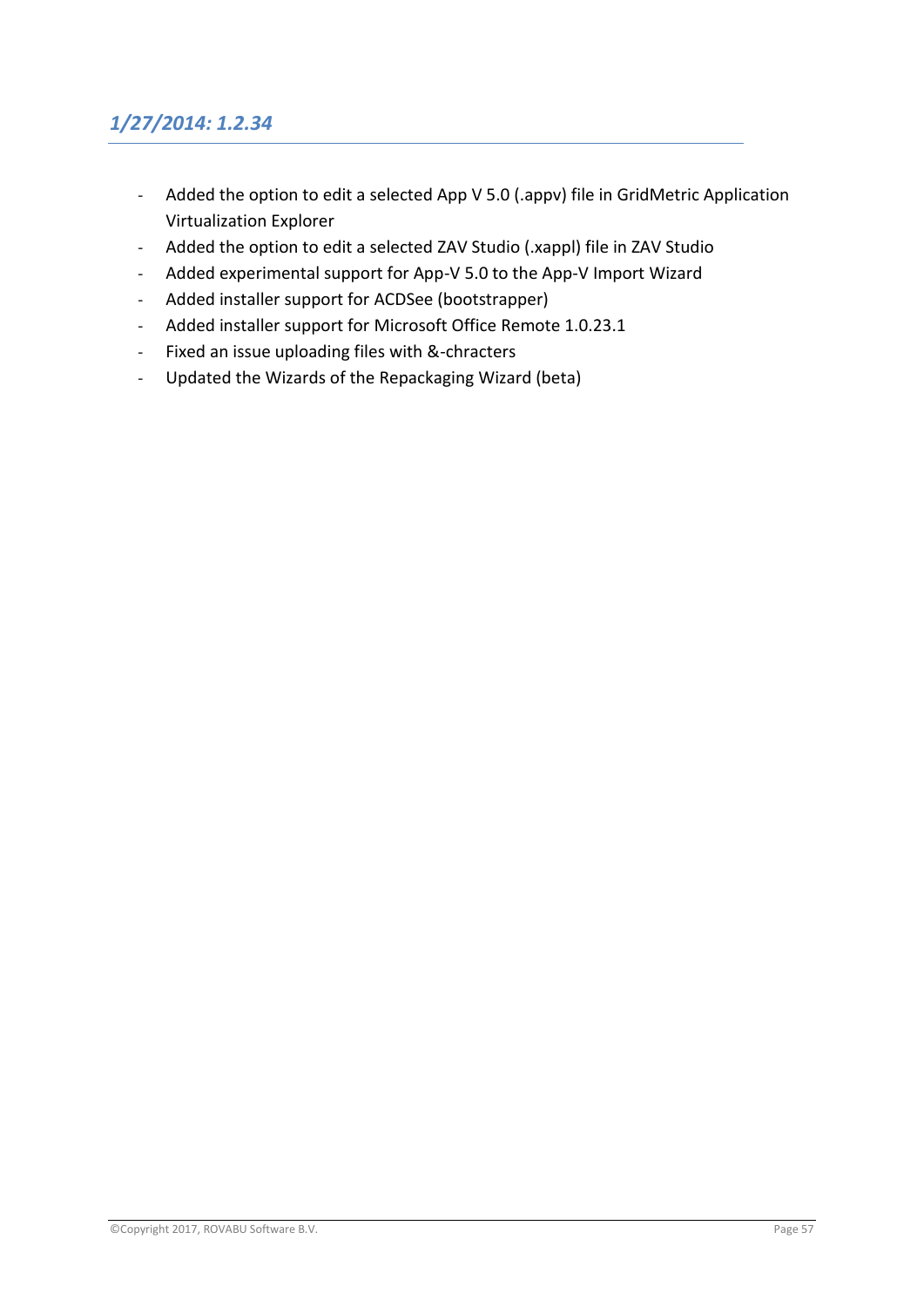## *1/14/2014: 1.2.33*

- Added support for Adobe Flash 12.0 to the Adobe Flash Configuration Wizard
- Fixed an issue opening the Administrator Guide PDF document in Bundle Commander
- Fixed an issue opening the Release Notes PDF document in Bundle Commander
- Updated the Wizards of the Repackaging Wizard (beta)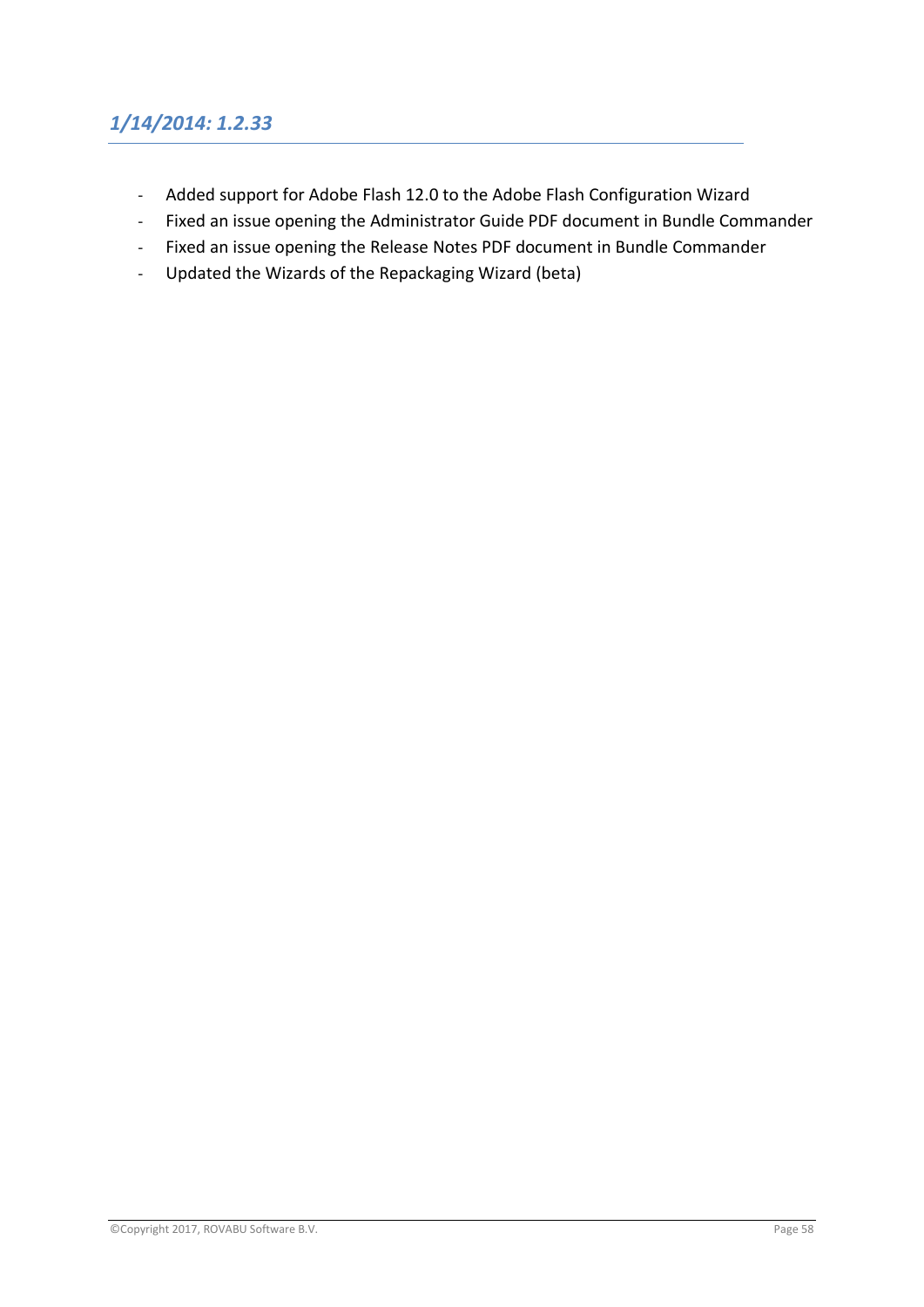# *1/13/2014: 1.2.32*

- Added extraction support for Microsoft Excel Viewer
- Added extraction support for Microsoft Powerpoint Viewer
- Added extraction support for Microsoft Word Viewer
- Added extraction support for Paint.NET
- Added support for detecting InstallScript MSIs
- Fixed an issue saving transform files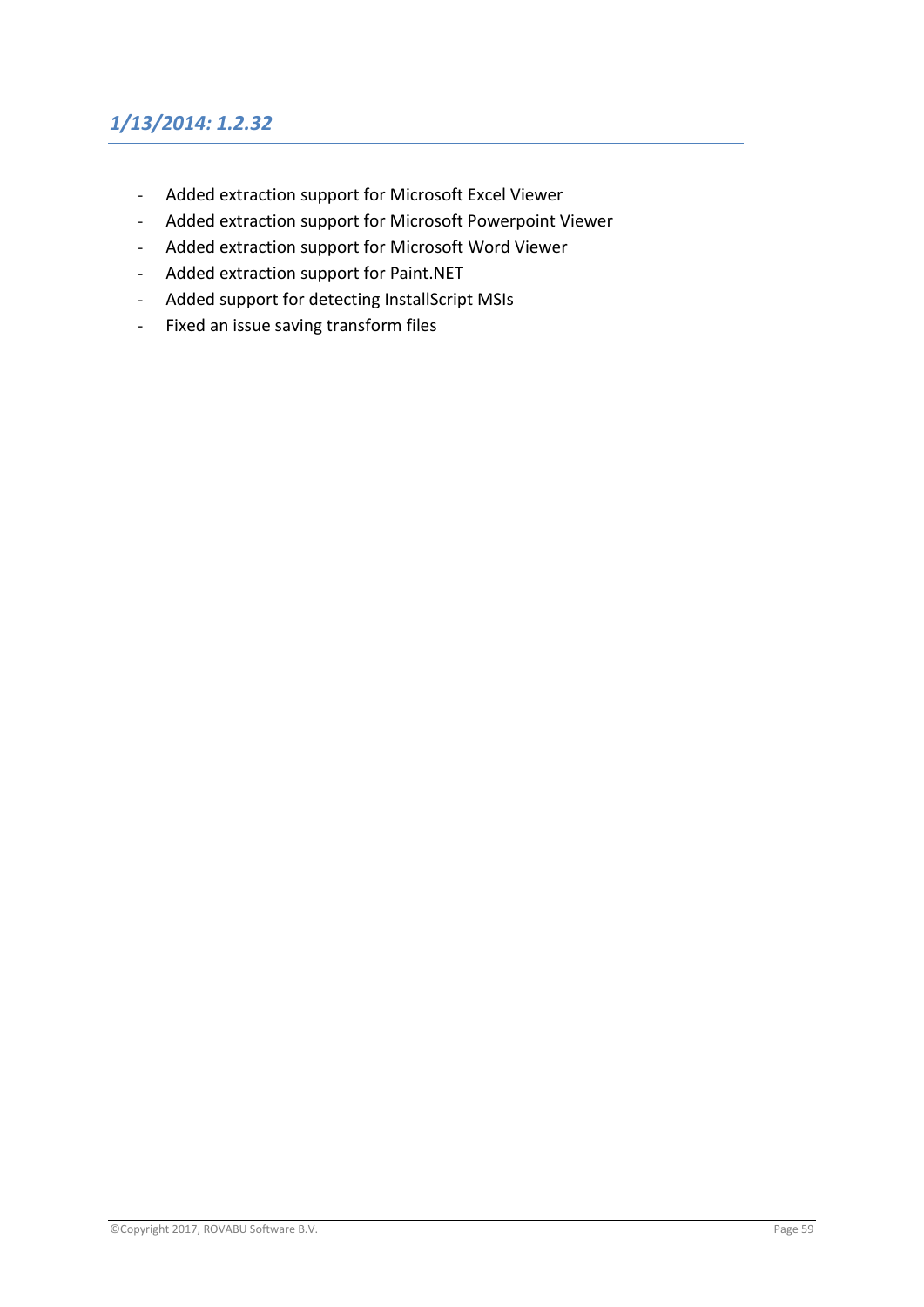# *12/23/2013: 1.2.31*

- Added a licensing-tooltip in the ZAV Wizard of the Repackaging Wizard (beta)
- Added an option to the 'Adobe Acrobat and Reader Configuration Wizard' to delete shortcuts individually
- Fixed an issue deleting shortcuts in the 'Generic MSI Configuration Wizard'
- Fixed an issue importing content repo data in subdirectories against ZCM 11.2.4 and 11.3 running on Linux
- Improved the AIS scanner selecting legacy setups with an empty File Description
- Improved the Java MSI extraction mechanism
- Orca and InstEd will now be launched in separate threads, selecting an MSI
- Updated the Wizards of the Repackaging Wizard (beta)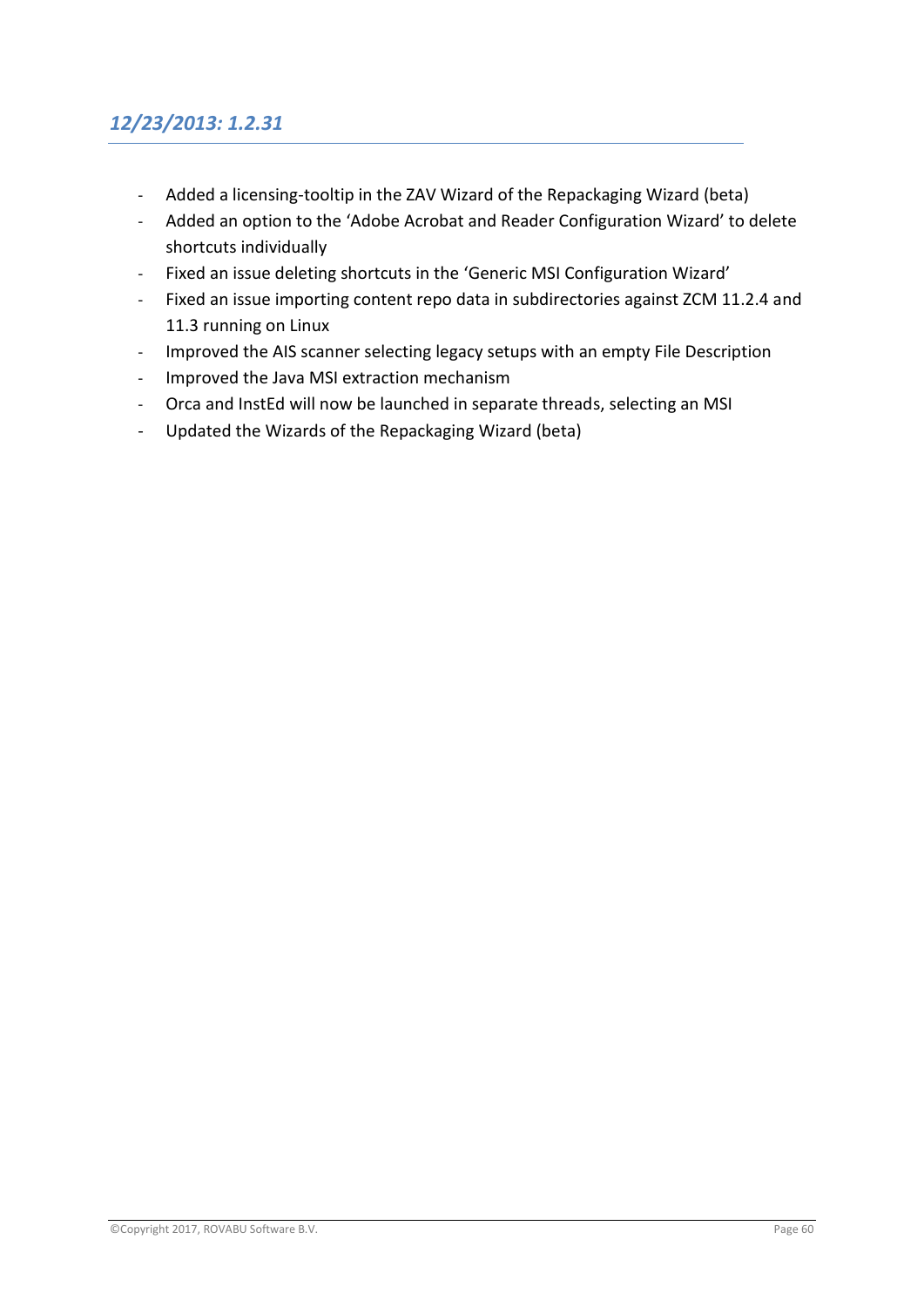## *12/19/2013: 1.2.30*

- Added an option to turn off auto-updates to the 'Google Chrome Configuration Wizard'
- Adde an option to the 'Generic MSI Configuration Wizard' to delete shortcuts individually
- Added generic support for IrfanView
- Added generic support for IrfanView Plugins
- Updated the AdminStudio Wizard of the Repackaging Wizard (beta)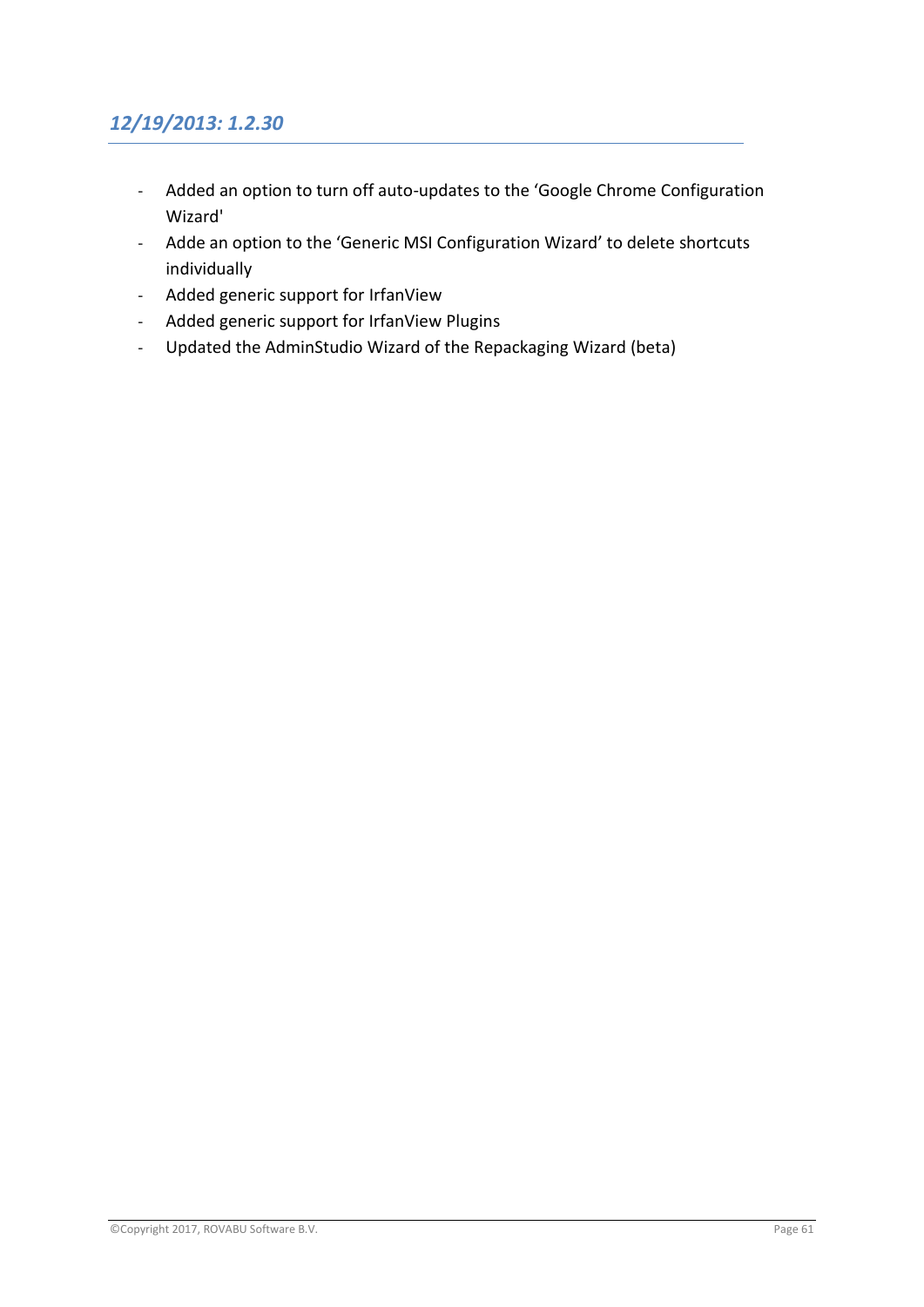# *12/11/2013: 1.2.29*

- Added generic support for VMware Horizon Persona Management
- Added installer support for WinRAR 5.01
- Added support for Acrobat XI Standard to the 'Adobe Acrobat and Reader Configuration Wizard'
- Added support for GroupWise 2014 (Windermere) to the 'GroupWise Customization Wizard'
- Added the option to configure the ENGL build process bundle folder path (Options, ENGL)
- Added the option to configure the ENGL build process bundle name (Options, ENGL)
- Added the option to configure to show Full Bundle Details (Options, Bundles)
- Added the option to change the ENGL build process bundle actions (double click)
- Improved the NSIS legacy setup detection method
- Updated the AdminStudio Wizard of the Repackaging Wizard (beta)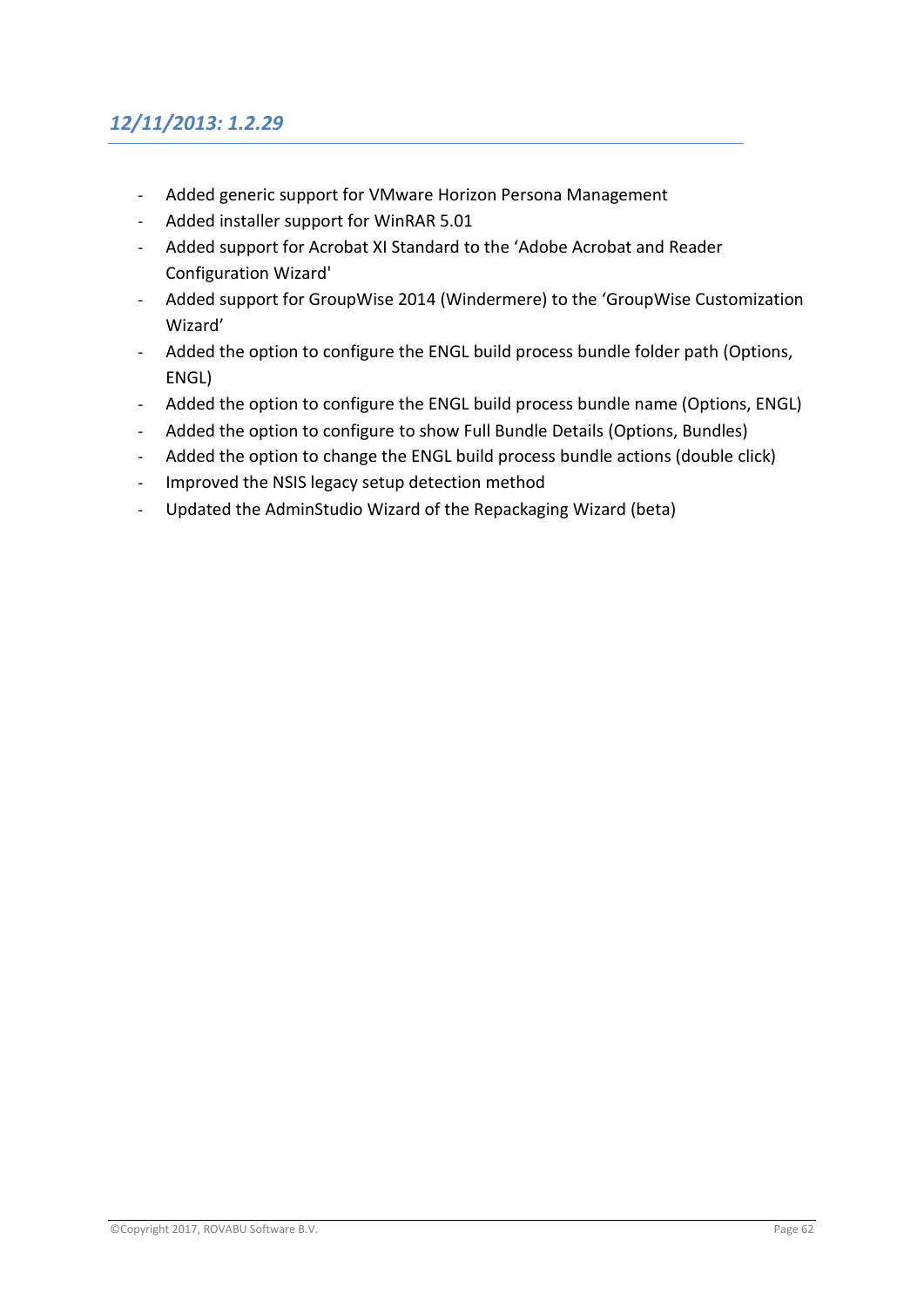### *11/26/2013: 1.2.28*

- Added a Configuration Wizard for KeyShield SSO
- Added extraction support for Barracuda Networks's Copy Agent
- Added extraction support for GroupWise 'Windermere' 2014 beta
- Added support for "SUSE"'s LibreOffice MSIs to the LibreOffice Configuration Wizard'
- Added the option to set ALLUSERS property with the 'Generic MSI Configuration Wizard'
- Added the option to set the Add/Remove Programs values with the 'Generic MSI Configuration Wizard'
- The Repackaging Wizard is now also available outside the ASC, for selected .exe and .msi files
- Updated the AdminStudio Wizard of the Repackaging Wizard (beta)
- Updated the App-V 5 Wizard of the Repackaging Wizard (beta)
- Updated the Spoon Wizard of the Repackaging Wizard (beta)
- Updated the ThinApp Wizard of the Repackaging Wizard (beta)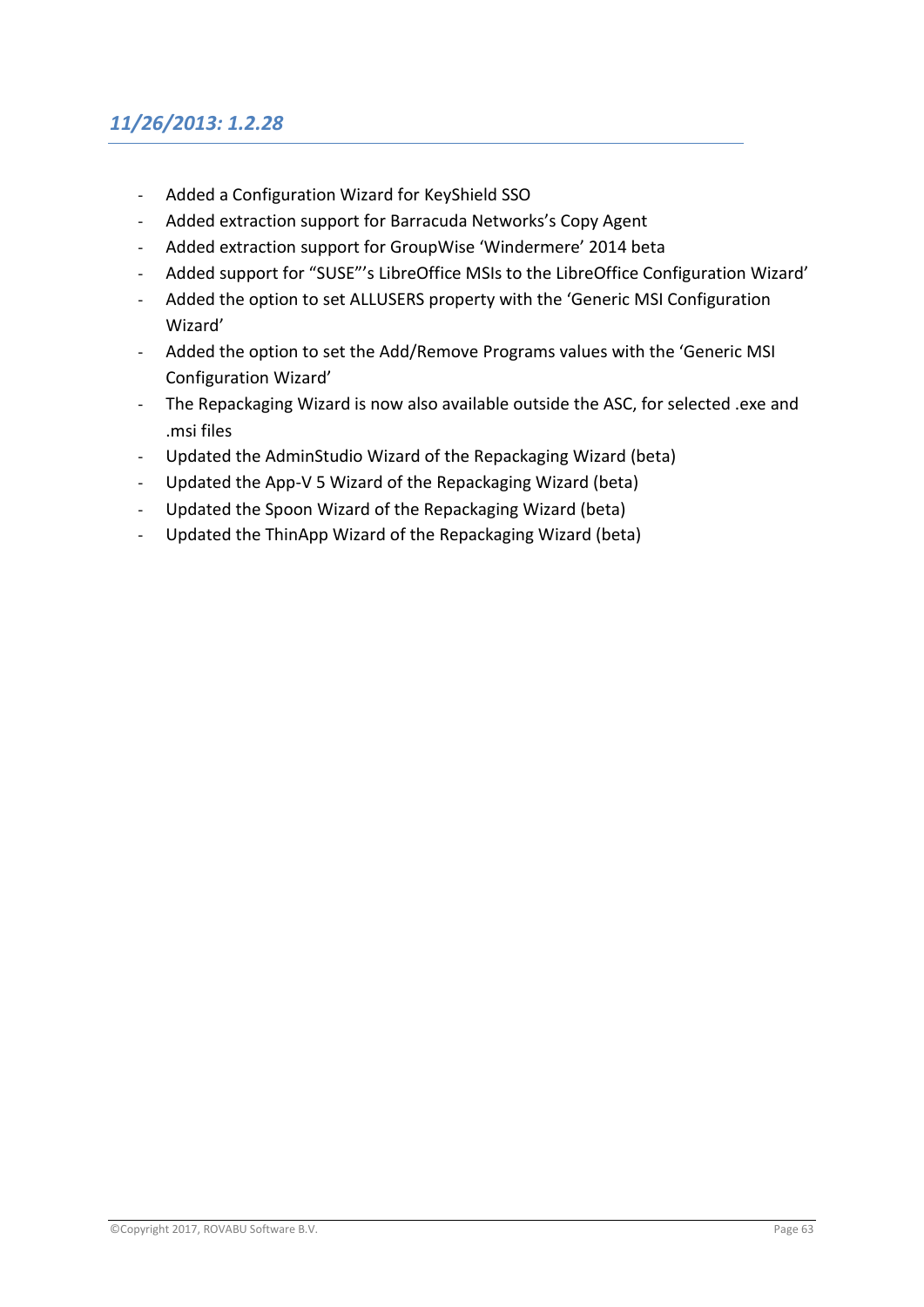# *11/11/2013: 1.2.27*

- Added generic support for Install4j (legacy) setups
- Added generic support for InstallScript legacy setups
- Added new configuration options to the 'Adobe Acrobat and Reader Configuration Wizard'
- Added 'VMware ThinApp' to the Repackaging Wizard (beta)
- Fixed an issue detecting InstallScript MSI setups
- Fixed an issue downloading multiple setups in the Application Setup Center
- Fixed an issue where the startup directory wasn't properly saved under 'Options'
- The 'Generic MSI Configuration Wizard' will now also be shown when an MSI doesn't have shortcuts
- Updated the default setup switches for InstallShield MSI setup wrappers to prevent reboots
- Updated the AdminStudio Wizard of the Repackaging Wizard (beta)
- Updated icons for the 'Application Setup Center'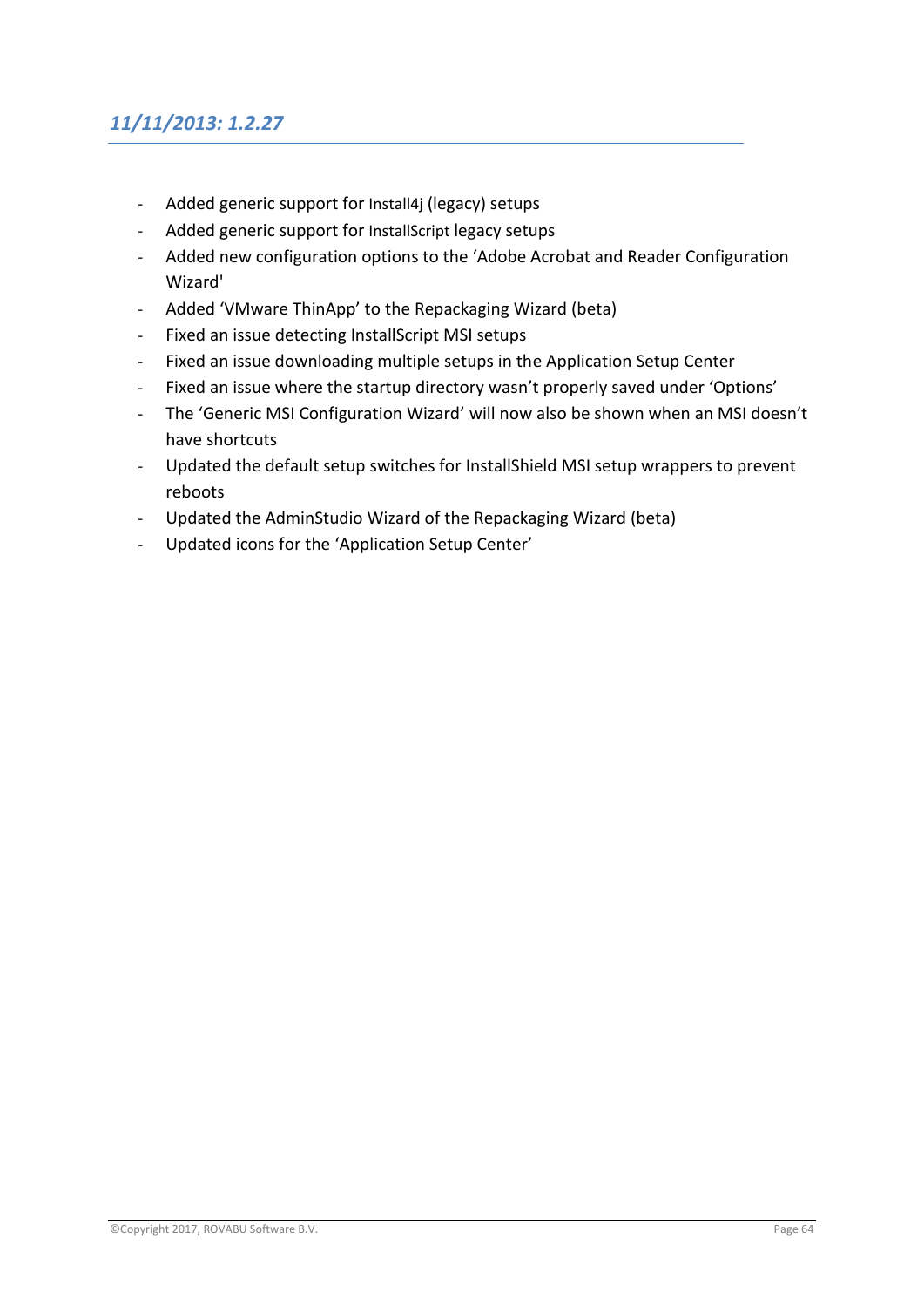#### *10/29/2013: 1.2.26*

- Added generic support for DeployMaster (legacy) setups
- Added an option to request details (? Button) about legacy setups when creating a Windows bundle from selecting a legacy setup
- Added the option to create Response Transform files with the 'Generic MSI Configuration Wizard'
- Added the option to add one or more Windows bundles to the ENGL Build Process bundle
- Added the option to edit a selected MSI in Microsoft Orca
- Added the option to edit a selected MSI in InstEd
- Added the option to search for bundles
- Fixed an issue creating Windows bundles for .msu files
- Fixed an issue extracting GroupWise 2012 setup files
- Improved the import of non-downloadable setups into the Application Setup Center
- Updated the App-V 5 Wizard of the Repackaging Wizard (beta)
- Updated the AdminStudio Wizard of the Repackaging Wizard (beta)
- Updated icons for the 'Application Setup Center'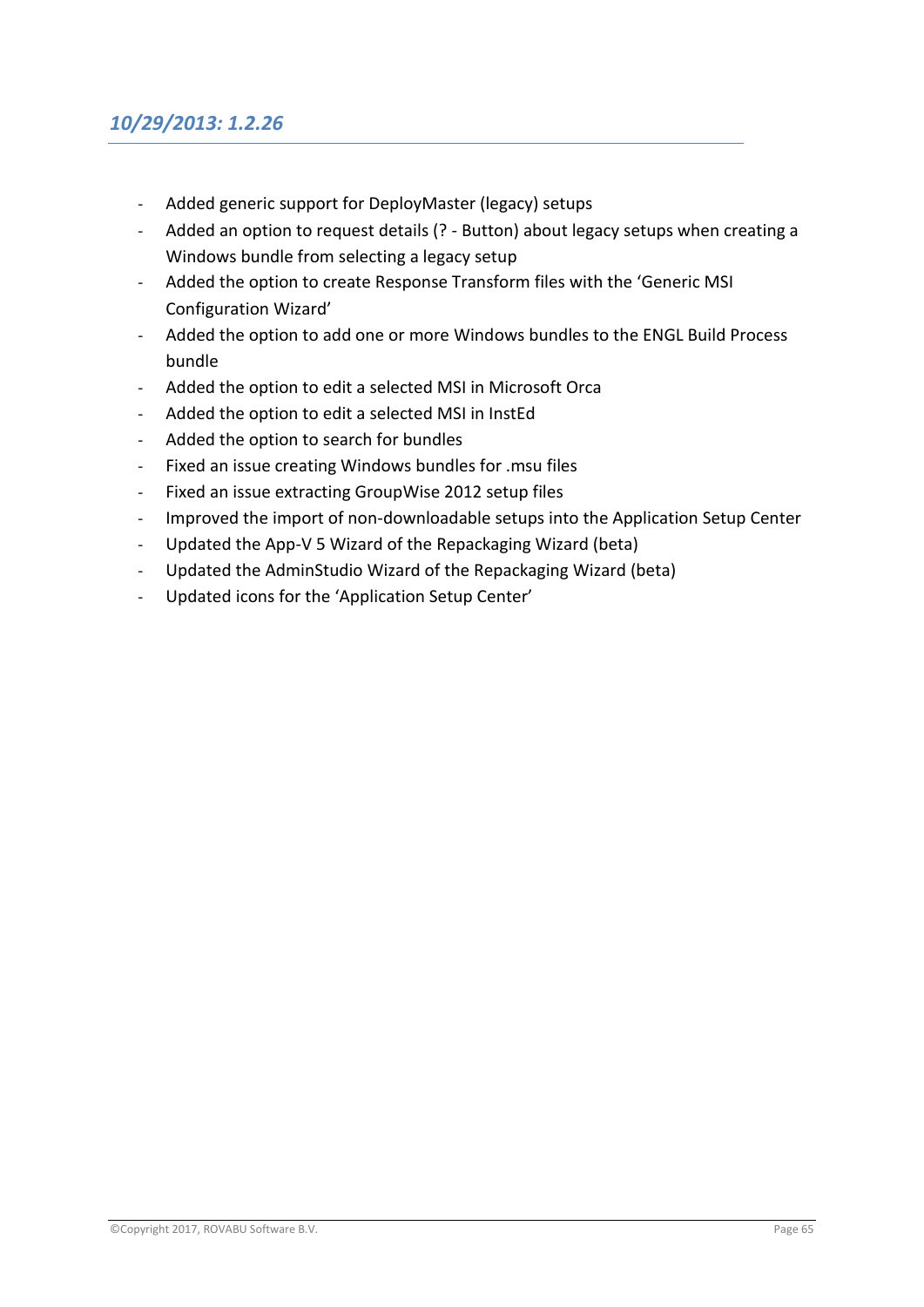### *10/16/2013: 1.2.25*

- Added an option to disable warning for untrusted certificates upon connecting
- Added support for the 'Education Software 2013 September Update' to the 'SMART Education Software Configuration Wizard'
- Added extraction support for Java Runtime Environment Version 7.0.450
- Added the ability to select a Credential Vault user for Windows bundles based on an MSP file (.msp)
- Updated icons for the 'Application Setup Center'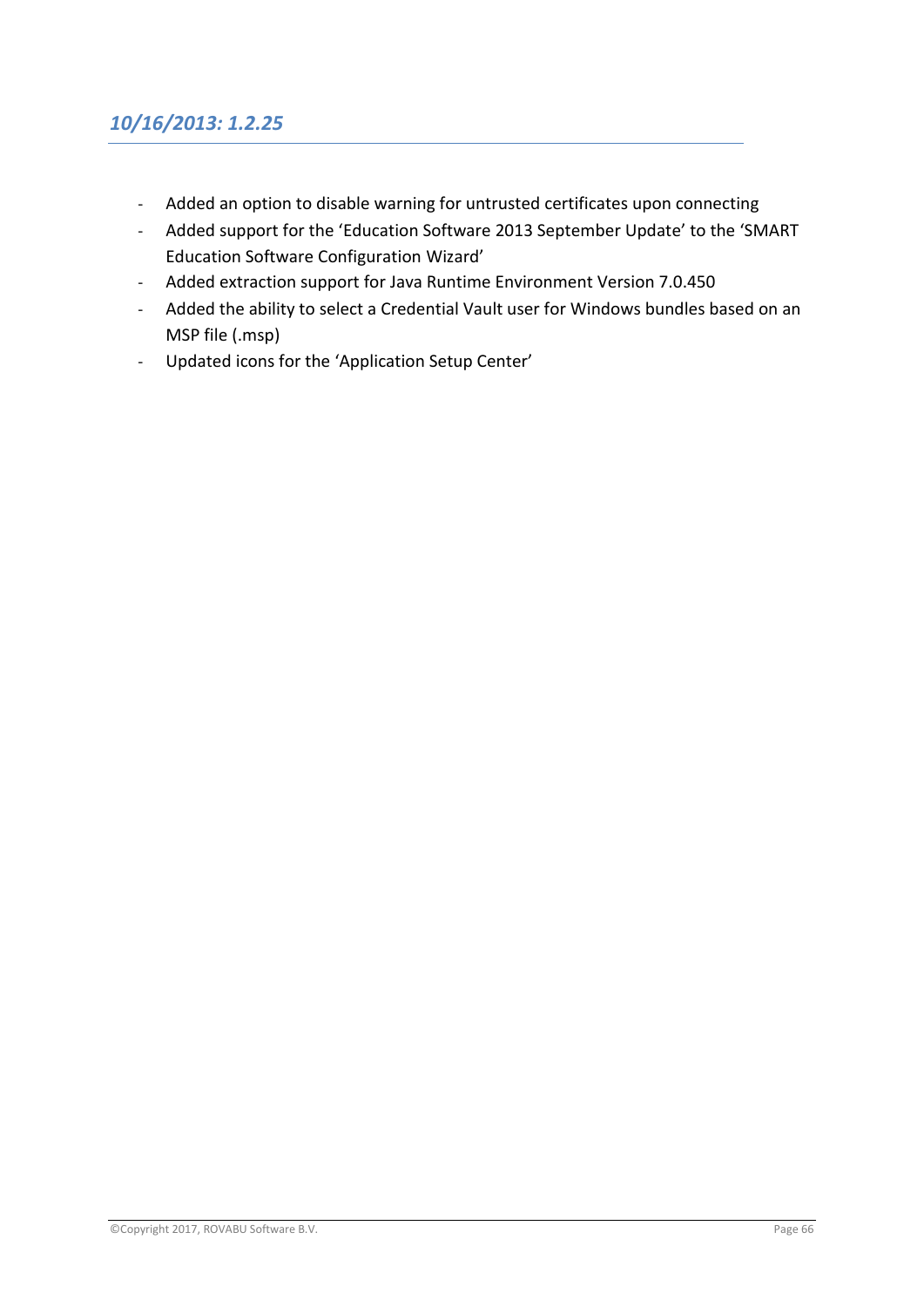- Added support for Active Directory Rights Management Services Client
- Added support for extracting SQL Server Compact 3.5 Service Pack 2 for Windows Desktop to the Application Setup Center
- Added beta 1 of the 'Repackaging Wizard' (password protected)
- Fixed an issue in the JRE Configuration Wizard deleting Start Menu items
- Updated icons for the 'Application Setup Center'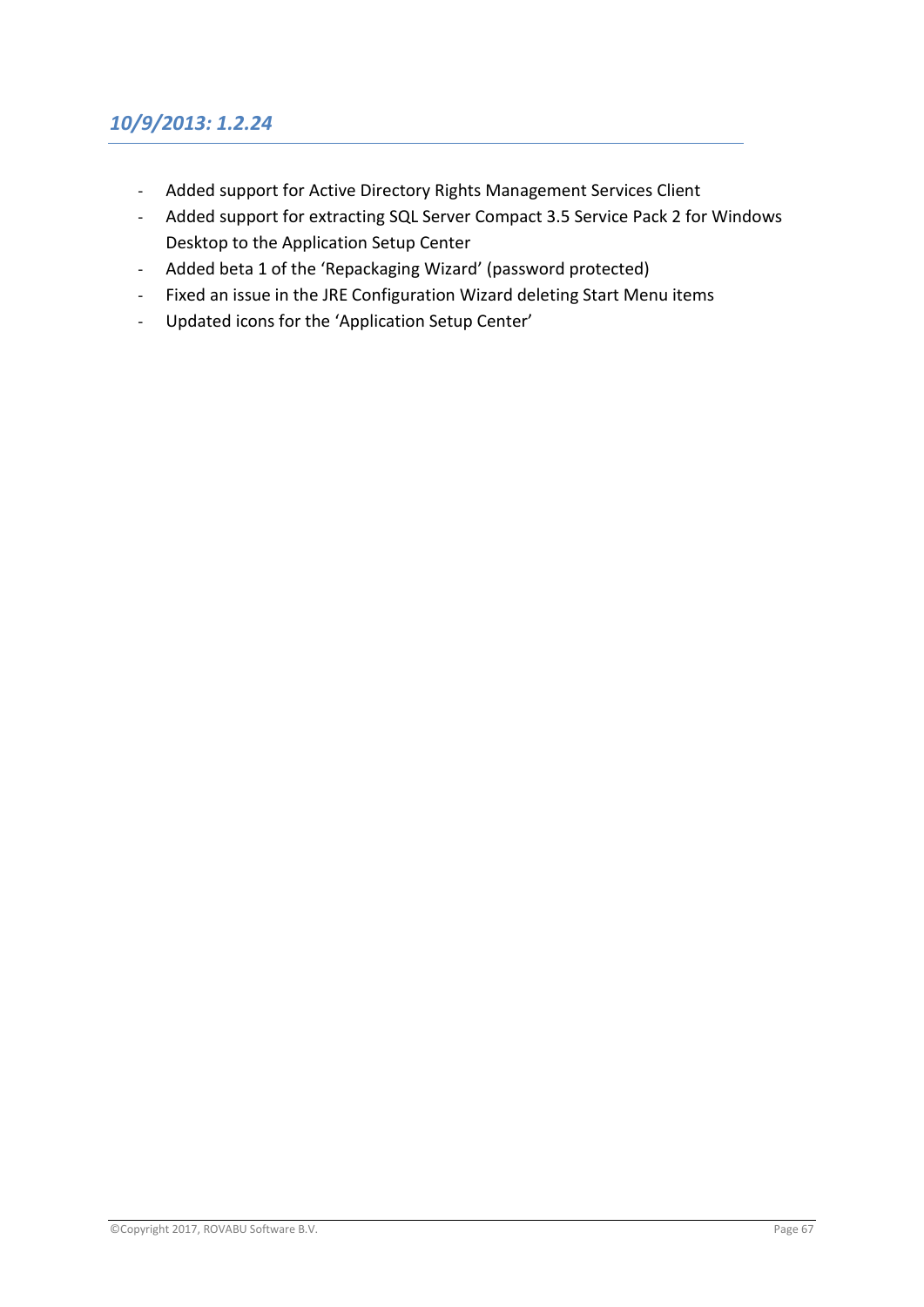### *9/23/2013: 1.2.23*

- Added an option to set the display language to the iTunes Configuration Wizard
- Added an option to the 'JRE Configuration Wizard' to remove Start Menu items
- Added an option to use System Variables in a local path
- Added generic support for Adobe Application Manager Enterprise Edition (AAMEE)
- Added generic support for Kaspersky Antivirus (legacy setup)
- Added generic support for Kaspersky Internet Security 2014 (legacy setup)
- Added generic support for VMware Player
- Added generic support for VMware Tools
- Added generic support for VMware View Agent
- Added generic support for VMware vSphere Client
- Added generic support for VMware Workstation
- Added new search options to the Application Setup Center
- Added support for Adobe Photoshop Lightroom 5.2
- Added support for Revu International 11.5 to the Bluebeam PDF Revu Configuration Wizard
- Added installer support for WinRAR 5.00
- Updated icons for the 'Application Setup Center'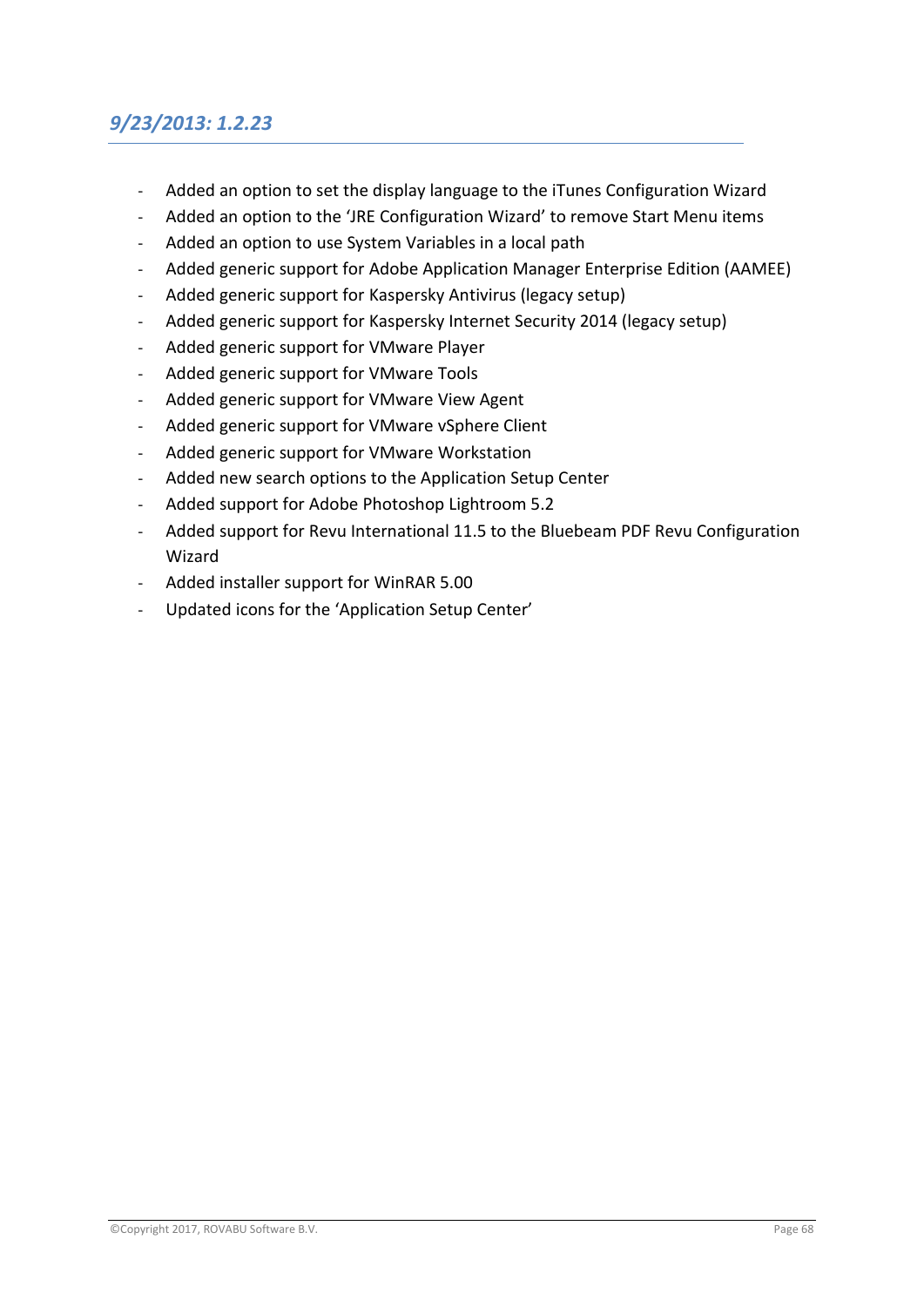### *8/23/2013: 1.2.22*

- Added a Configuration Wizard for Kaspersky Endpoint Security 10
- Added generic support for Apache OpenOffice
- Added generic support for Microsoft Office 2010 Service Pack 2
- Added generic support for Microsoft SkyDrive Pro (KB2817622)
- Added generic support for SAP GUI patches
- Added installer support for Novell iPrint Client 5.74 (nipp-s.exe, nipp-sl.exe and nippsr.exe)
- Added installer support for IrfanView 4.36
- Added installer support for WinRAR 5.00 Beta 8
- Added support for the 'Education Software 2013 June Update' to the 'SMART Education Software Configuration Wizard'
- Added support for extracting the ClassicShell MSI to the Application Setup Center
- Changed the UI element to browse through directories
- Changed the 'Date' column of the file system grid to ' Date modified'
- Changed listing the 'creation time' of directories to 'last write time' ('Date modified' column)
- Improved the support for Novell iPrint Client
- Several UI improvements in the main screen
- The temporary directory for installating legacy setups out of the ZENworks cache, by default \${TempDir), is now configurable under 'Options'
- Updated icons for the 'Application Setup Center'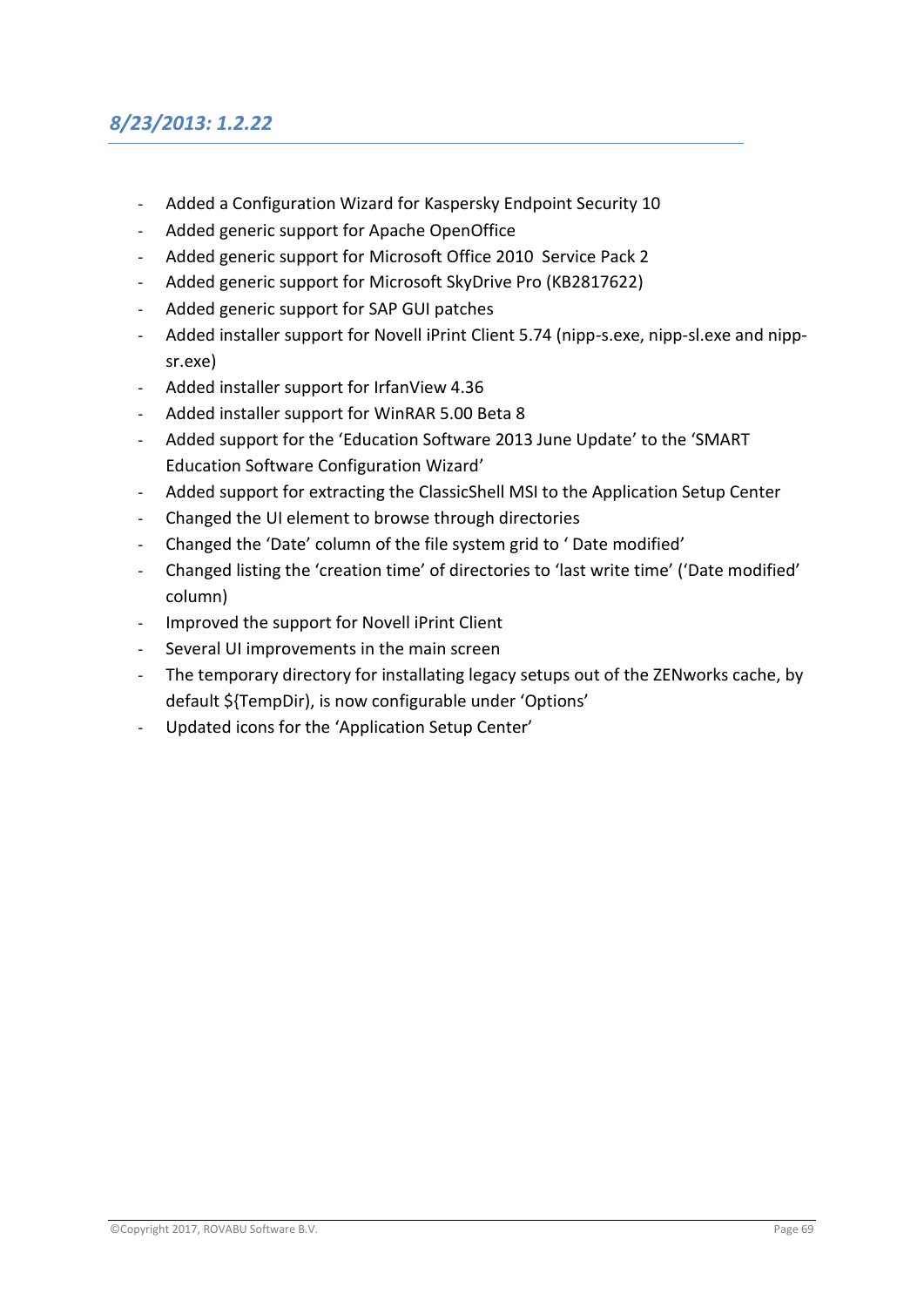# *7/19/2013: 1.2.21*

- Added a Configuration Wizard for AB Tutor v6 and v7 (Tutor and Client)
- Added generic support for Logitech Setpoint
- Added installer support for AutoCAD 2014 (legacy setup)
- Added installer support for Microsoft Visual Studio 2010 Tools for Office Runtime
- Removed the administrator token requirement
- Updated icons for the 'Application Setup Center'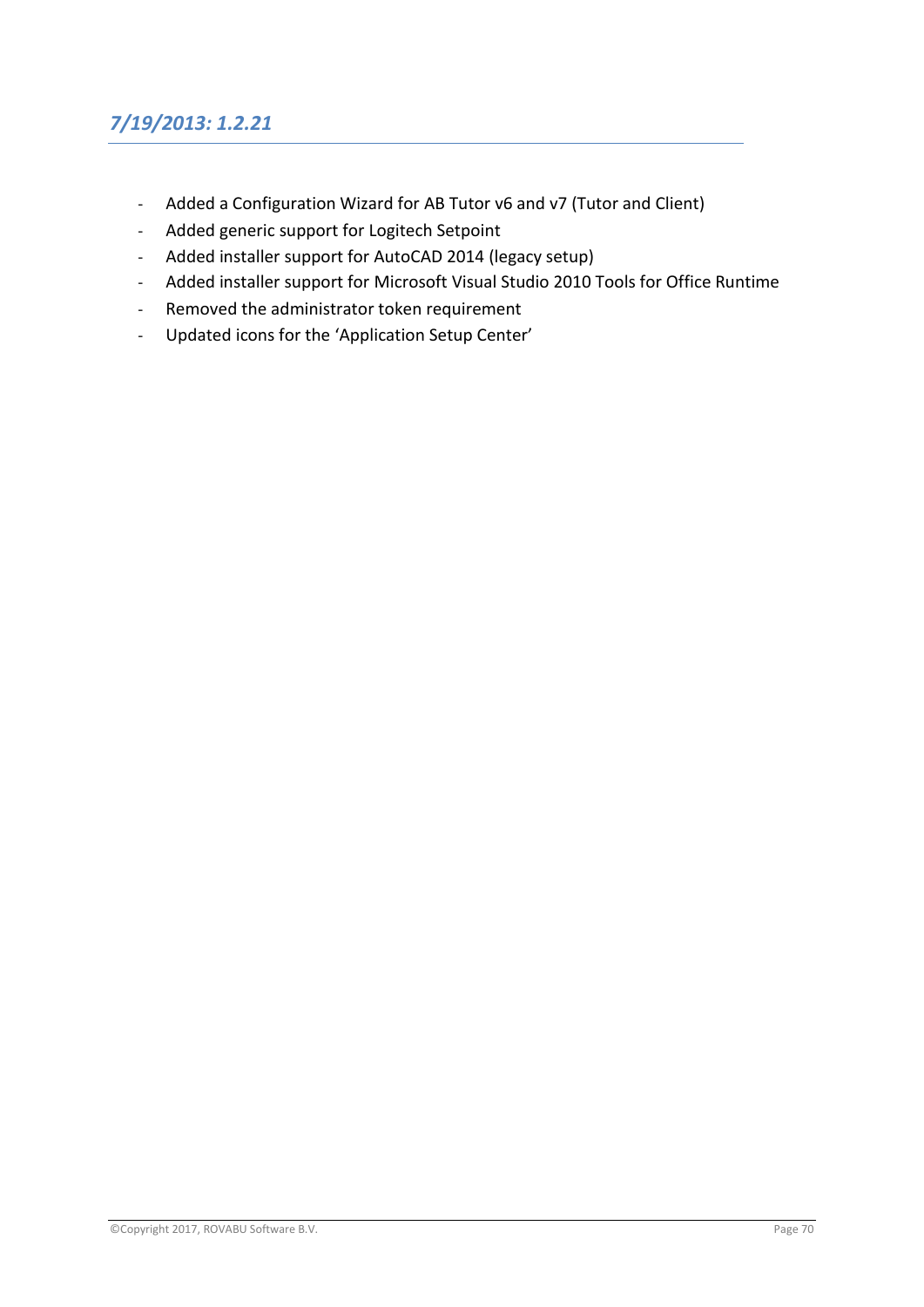## *7/9/2013: 1.2.20*

- Added a new extraction mechanism for Oracle Java Runtime Environment Version 7.0
- Added an option to create the 'ENGL Universal Scripted Image Bundle'
- Added generic support for Internet Explorer 11
- Added installer support for Cito's Wolf 2013
- Added installer support for Google Earth 7.1.1.1871
- Added generic support for Opera 15
- Archive files downloaded in the ASC will now be extracted in an 'extracted' subdirectory
- Bundle Commander.exe is now signed
- Bundle Commander.exe does now require that the application be launched with the full access token of an administrator
- Fixed the support link in the About box
- Fixed an issue with the date filters in the Application Setup Center
- Updated icons for the 'Application Setup Center'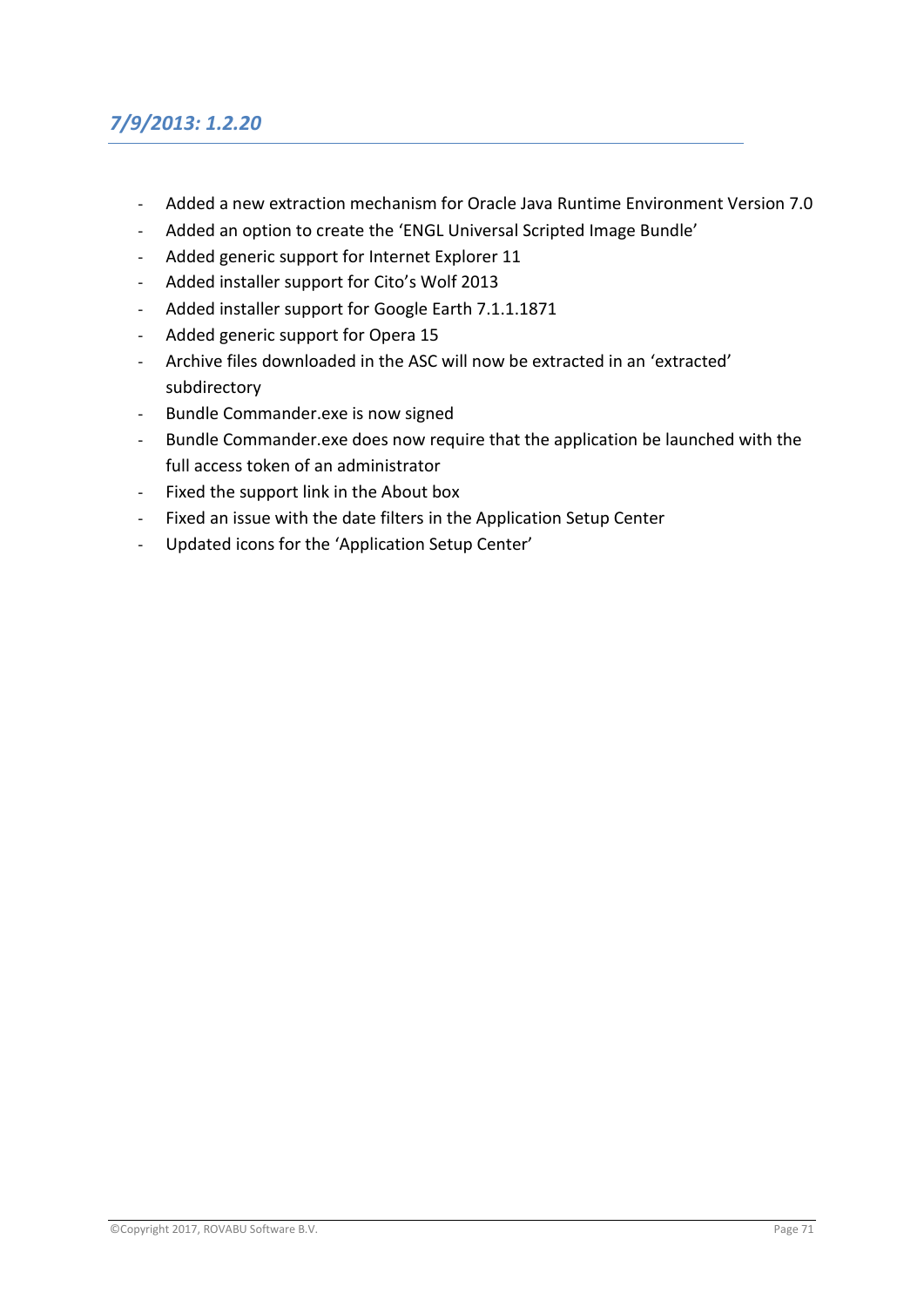#### *6/25/2013: 1.2.19*

- Added a 'Yesterday' button to the 'Release Date' Ribbon group in the ASC
- Added a 'Details' button to the context menu of the ASC
- Added generic support for ClassicShell (legacy setup)
- Added instructions for the Novell Client 2 to the Application Setup Center
- Added installer support for Microsoft Application Compatibility Toolkit 5.6
- Added installer support for Microsoft Forefront Endpoint Protection 2010
- Added support for Adobe XI Reader XI (MUI) 11.0.0 in the Application Setup Center
- Added support for VMware Horizon View Client to the VMware View Configuration Wizard
- Added two new options to the 'IBM iAccess Configuration Wizard'
- For known x64 legacy setups the architecture will automatically be set to x64
- Updated icons for the 'Application Setup Center'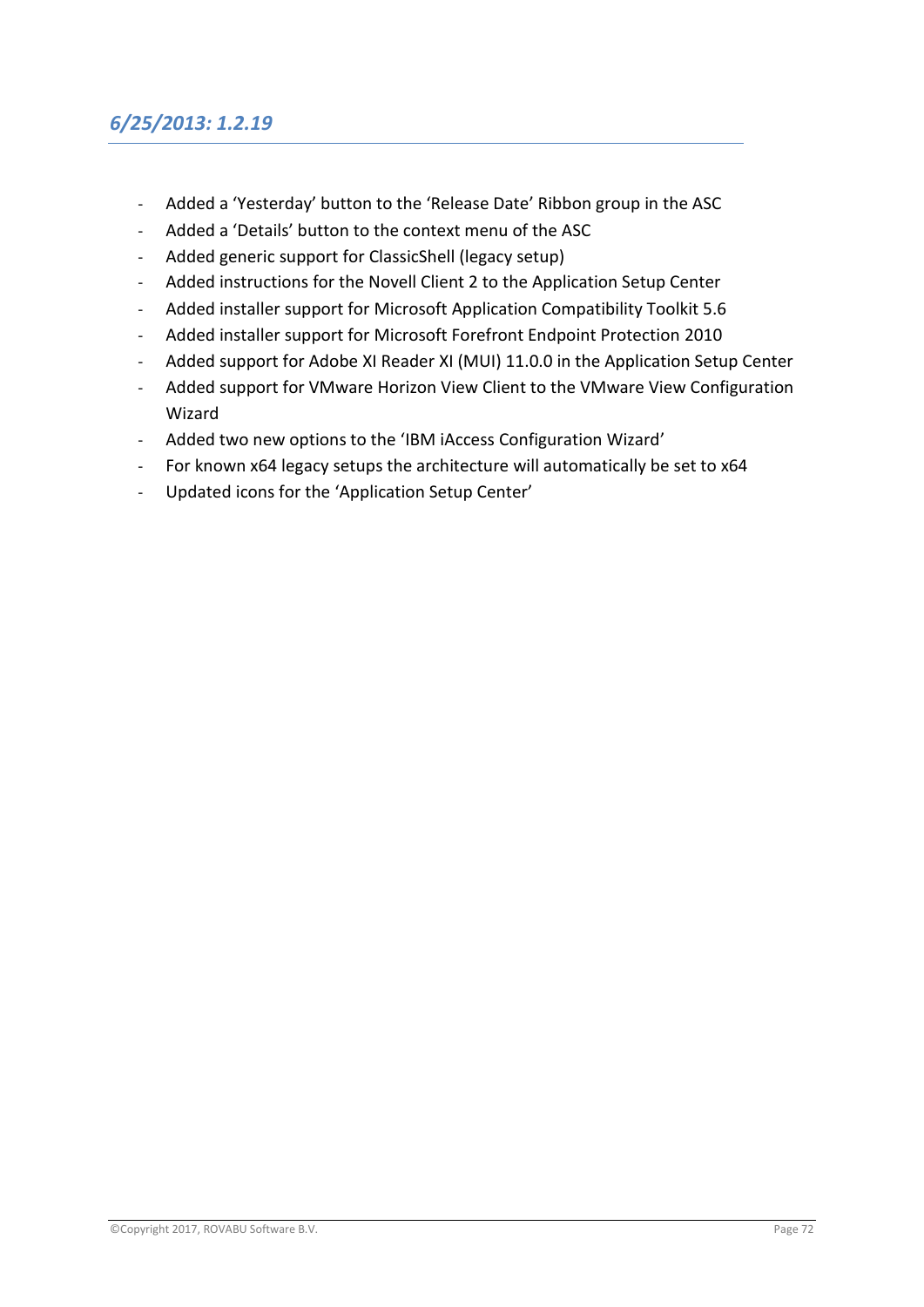#### *6/14/2013: 1.2.18*

- Added a Configuration Wizard for LanSchool Lite Student
- Added an option to generally configure the Executable Security Level
- Added an option to use the general MSIexec user interface level for MSPs
- Added generic support for JCreator Lite
- Added generic support for Jcreator Pro
- Added generic support for Opera Mail
- Added generic support for RES Workspace Manager Express 2012 SR2
- Added generic support for RES Language Pack for RES Workspace Manager 2012 SR3
- Adobe installer support for Adobe Photoshop Elements 11
- Added installer support for Adobe Premiere Elements 11
- Added installer support for Windows Messaging Subsystem (WMS)
- Added installer support for Cisco WebEx Connect
- Updated icons for the 'Application Setup Center'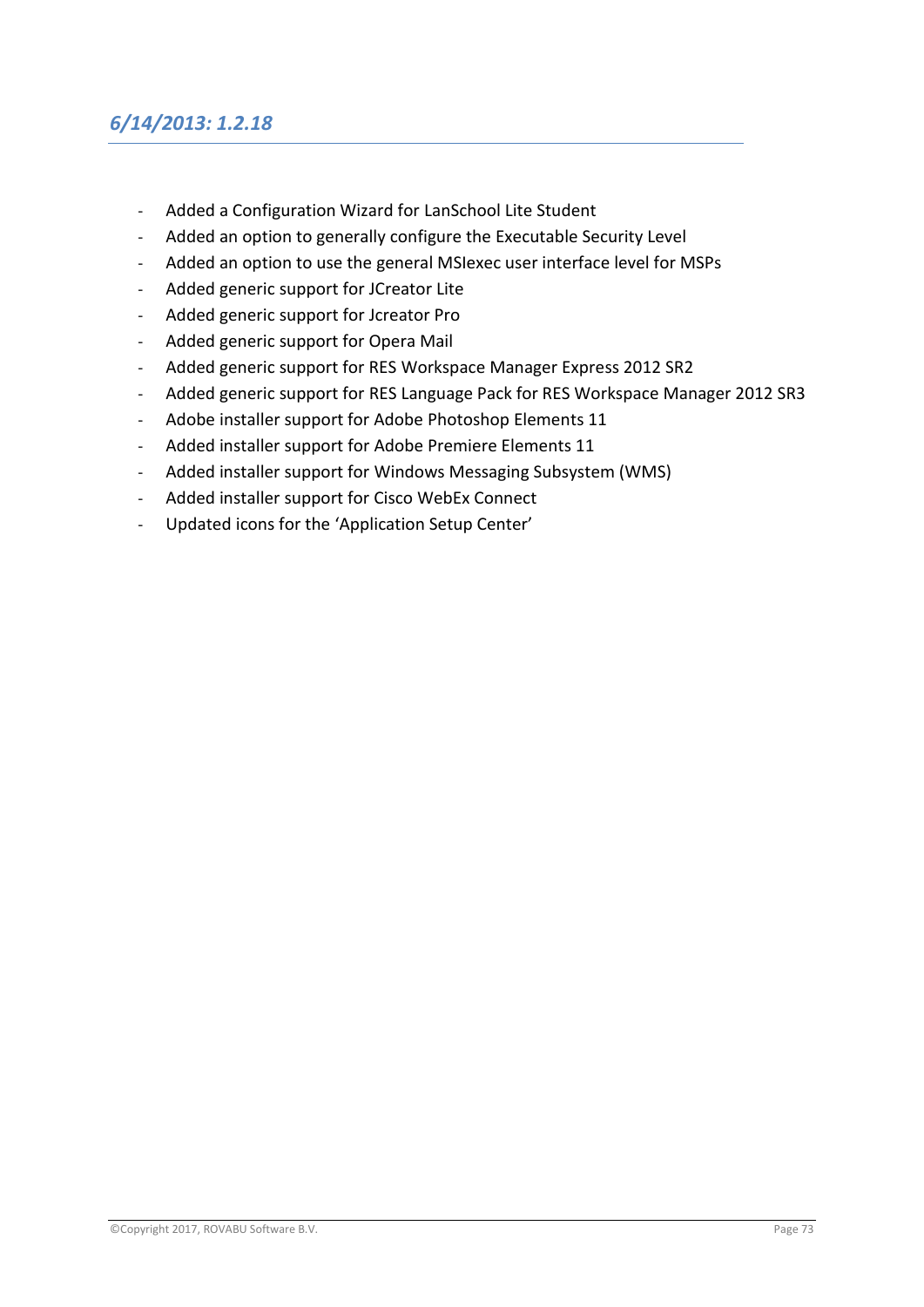- Added a Configuration Wizard for Citrix Receiver
- Added an option to generally configure the MSIexec user interface level
- Added three new options to configure the MSIexec user interface level
- Added installer support for WinRAR 5.00 Beta 5
- Added a 'Yesterday' button to the 'Release Date' Ribbon group in the Application Setup Center
- Added support for Foxit Reader 6.3 to the Foxit Customization Wizard
- Added support for LEGO MINDSTORMS NXT Driver in the Application Setup Center
- Added the ability to select a Credential Vault user for Windows bundles based on an executable (.exe)
- Added the ability to select a Credential Vault user for Windows bundles based on an MSI setup (.msi)
- Fixed an issue with the 'Manufacturer' filters in the Application Setup Center
- Updated icons for the 'Application Setup Center'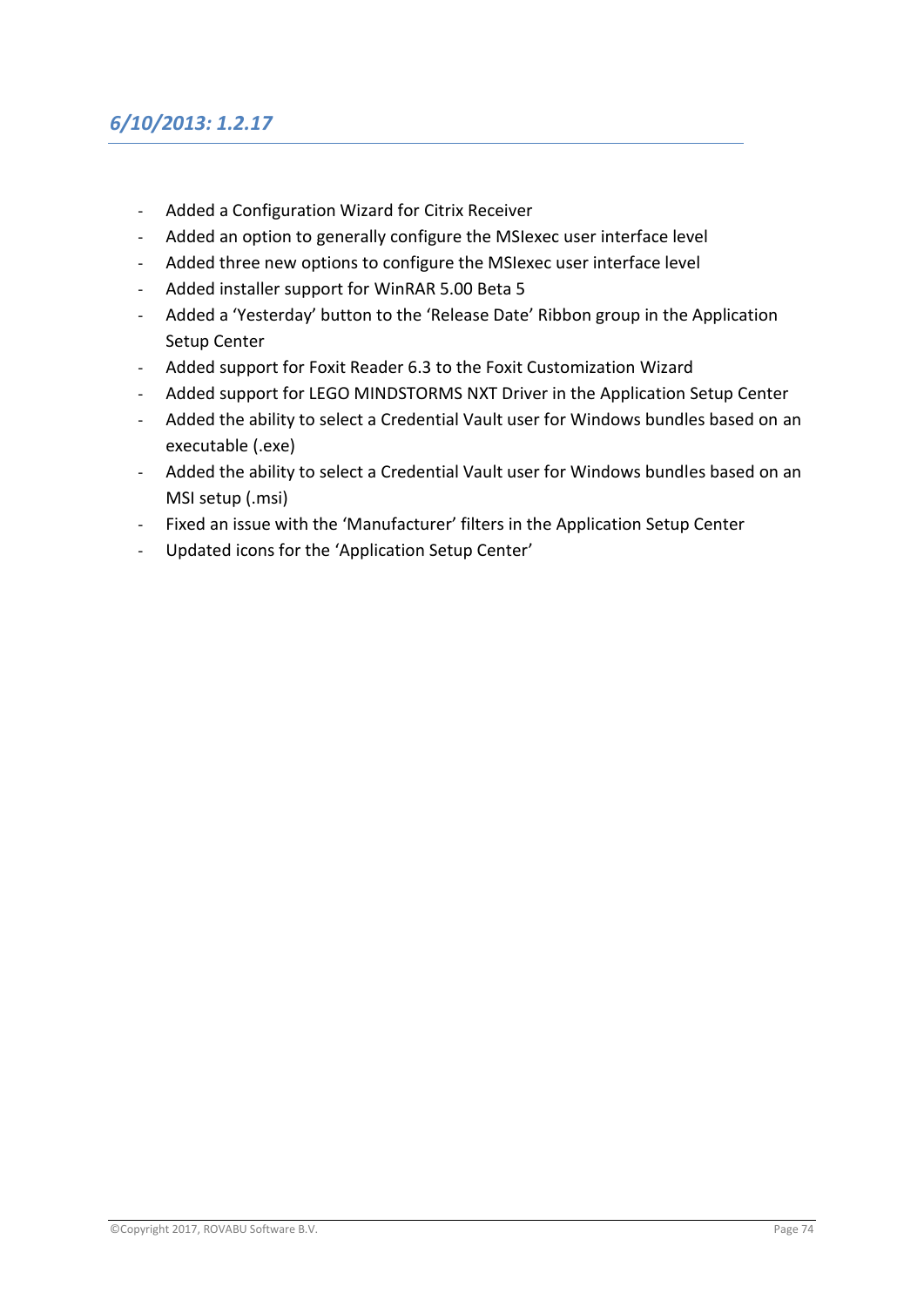# *5/27/2013: 1.2.16*

- Fixed a null exception issue creating MST files for Adobe products
- Updated icons for the 'Application Setup Center'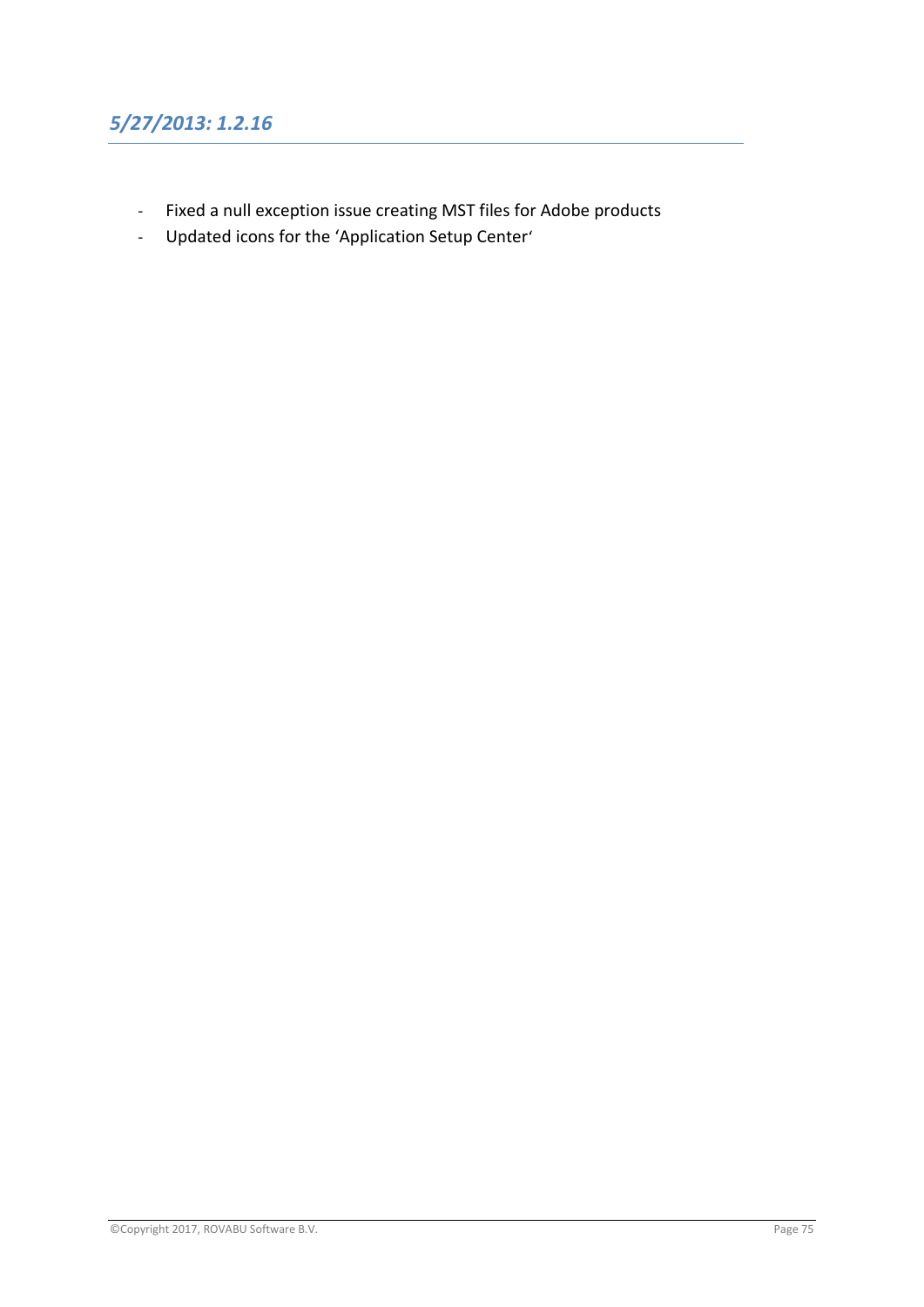### *5/24/2013: 1.2.15*

- Added a 'Received'-label to the 'Download Manager' of the Application Setup Center
- Added generic support for eInstruction WorkSpace
- Added generic suppor for Slysoft Virtual Clone Drive
- Added generic support for Sumatra PDF
- Added installer support for WinRAR 5.00 Beta 4
- Added support for Microsoft SkyDrive Pro (x86 and x64)
- Fixed an issue getting the correct silent msiexec switch for Adobe Creative Suite
- Fixed an issue where the file system icons had black borders on Windows systems not using Windows themes
- Updated icons for the 'Application Setup Center'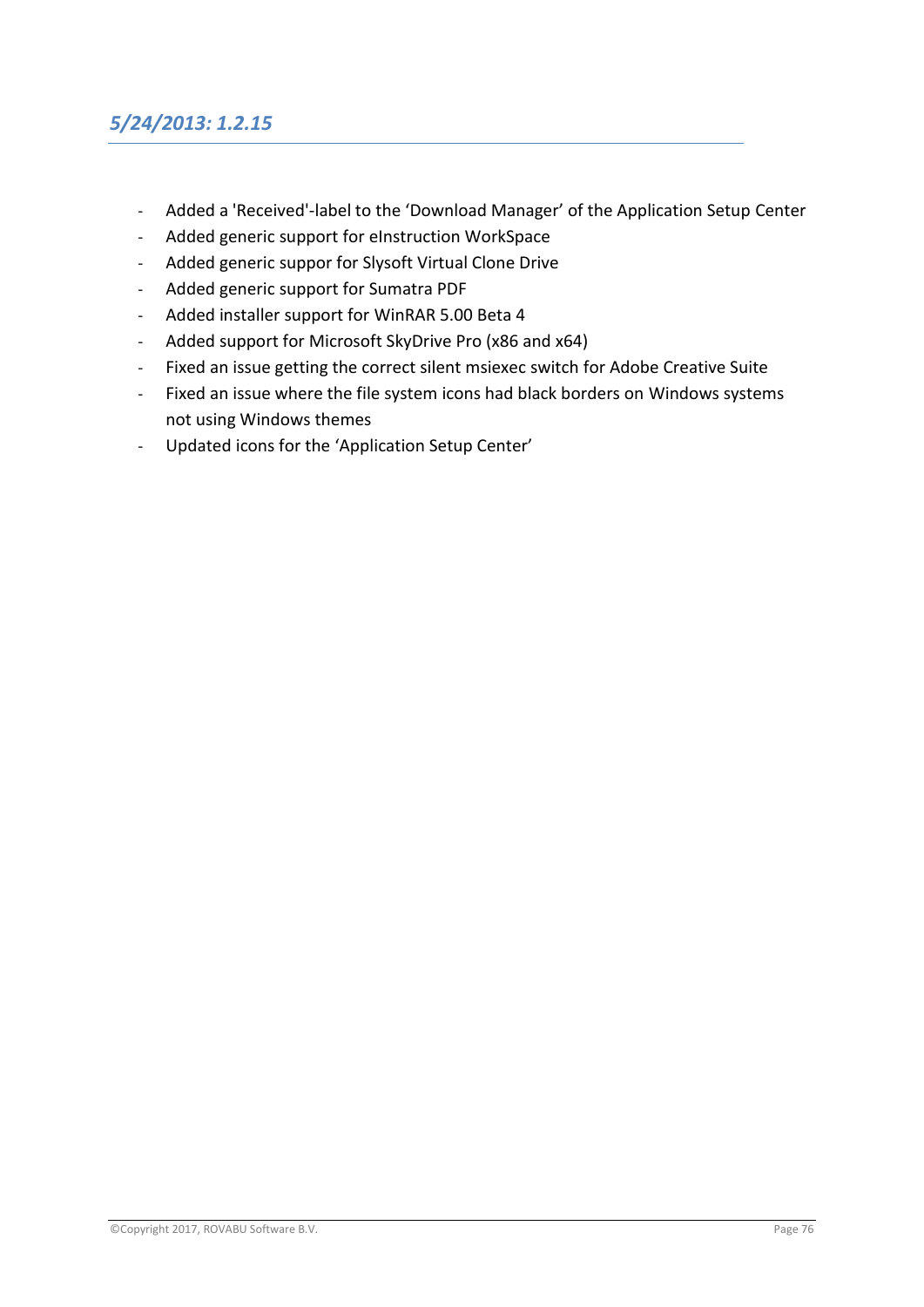### *5/10/2013: 1.2.14*

- Added a Configuration Wizard for Corel WordPerfect Office X5 and X6
- Added generic detection for BitRock Installer based setups
- Added generic support for BoxCryptor
- Added generic support for Microsoft Excel Viewer
- Added generic support for Microsoft PowerPoint Viewer
- Added generic support for Microsoft PowerPoint Viewer Service Pack 1
- Added generic support for Microsoft Visio Viewer
- Added generic support for Microsoft Word Viewer
- Added generic support for Password Safe
- Added generic support for Seagate SeaTools for Windows
- Added generic support for UltraDefrag
- Added installer support for WinRAR 5.00 Beta 2
- Added support for Adobe Flash 11.8 to the Adobe Flash Configuration Wizard
- Added support for DisplayFusion 5.0.1
- Added support for ESET Endpoint Antivirus to the ESET Configuration Wizard
- Added support for ESET Endpoint Security to the ESET Configuration Wizard
- Added support for ESET File Security to the ESET Configuration Wizard
- Added support for copying the cfg.xml file to the ESET Configuration Wizard
- Added two new configuration options to the VMWare View Client Configuration Wizard
- Fixed an issue changing the 'List published bundles only' setting
- Fixed an issue in the Java Runtime Environment Configuration Wizard not properly detecting 7.0 MSIs
- Renamed the 'NOD32 Configuration Wizard' to 'ESET Configuration Wizard'
- Updated icons for the 'Application Setup Center'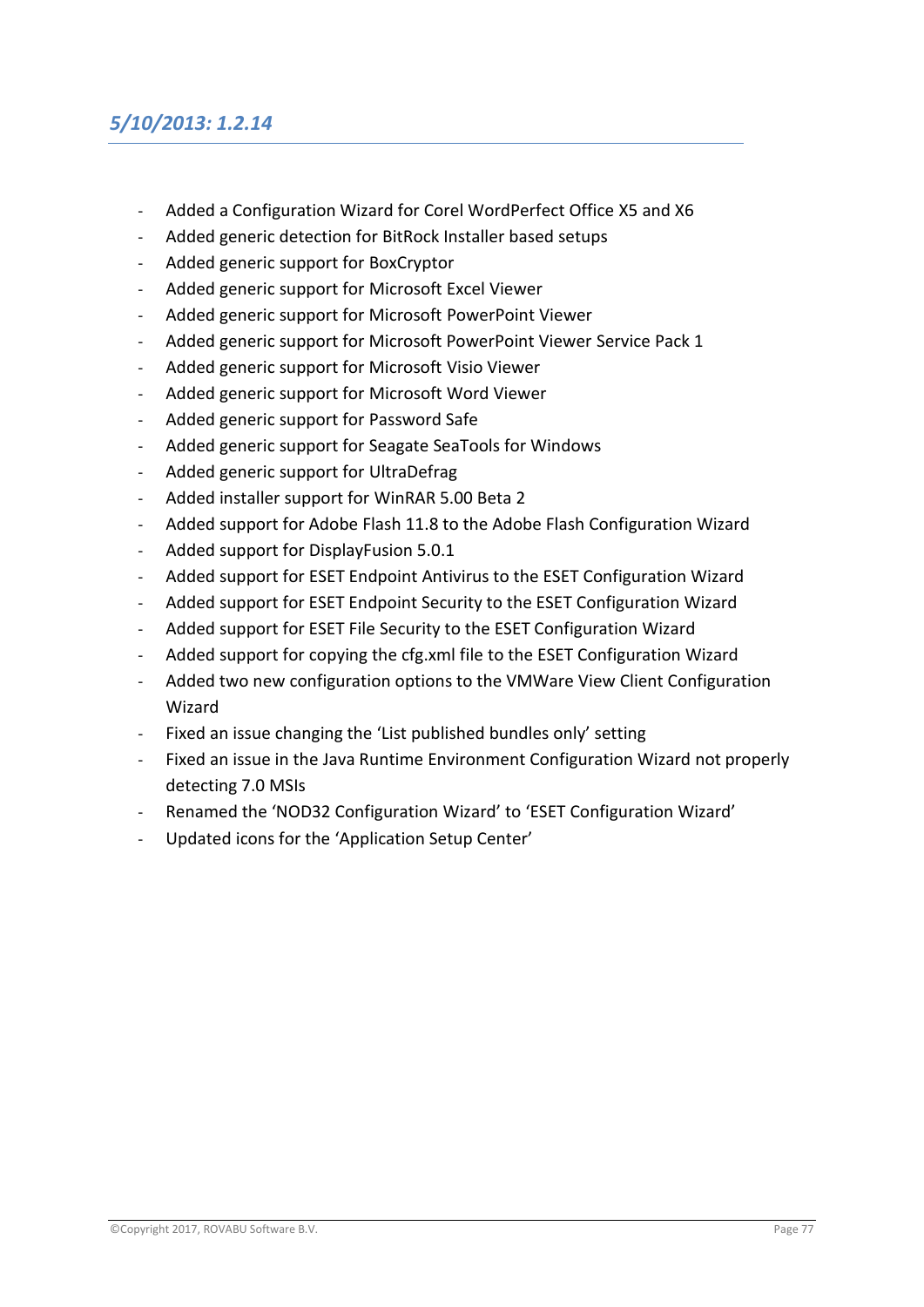#### *4/30/2013: 1.2.13*

- Added a Configuration Wizard for Google Chrome for Business
- Added generic support for EasyPHP
- Added generic support for EasyPHP with PHP
- Added generic support for Foxit Reader (Legacy setup)
- Added generic support for JXplorer
- Added generic support for Microsoft .NET Framework 4.5 Language Packs
- Added generic support for RES HyperDrive
- Added generic support for SKyPRO FaxGwise Client
- Added generic support for SKyPRO SKySMS Client
- Added generic support for SKyPRO GWTalk
- Added installer support for Defraggler 2.14.706
- Added installer support for WinRAR 5.00 Beta 1
- Fixed an issue fetching the correct version of the Google Chrome for Business MSI
- Updated icons for the 'Application Setup Center'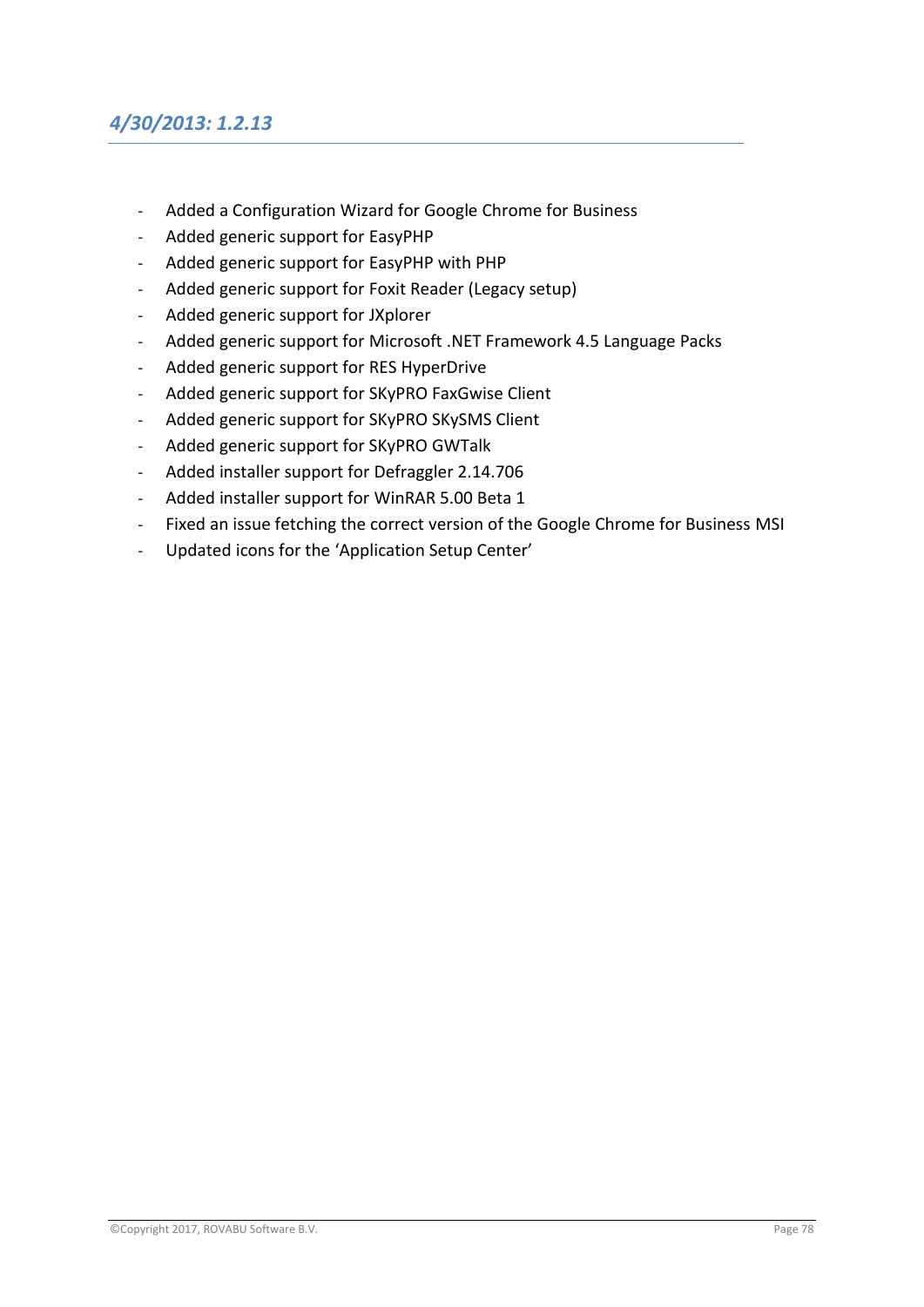#### *4/23/2013: 1.2.12*

- Added an option to configure MSI Install Parameters when selecting a MSI
- Added generic support for Microsoft Windows Malicious Software Removal Tool (KB890830)
- Added generic support for Total Commander
- Added installer support for ZENworks Application Virtualization Sandbox Manager
- Added support for Foxit Reader 6.0 to the Foxit Customization Wizard
- The current Bundle folder path is now shown in the statusbar of the Application Setup Center
- The current Bundle folder path can be changed from within the Application Setup Center by double clicking on the statusbar
- Updated icons for the 'Application Setup Center'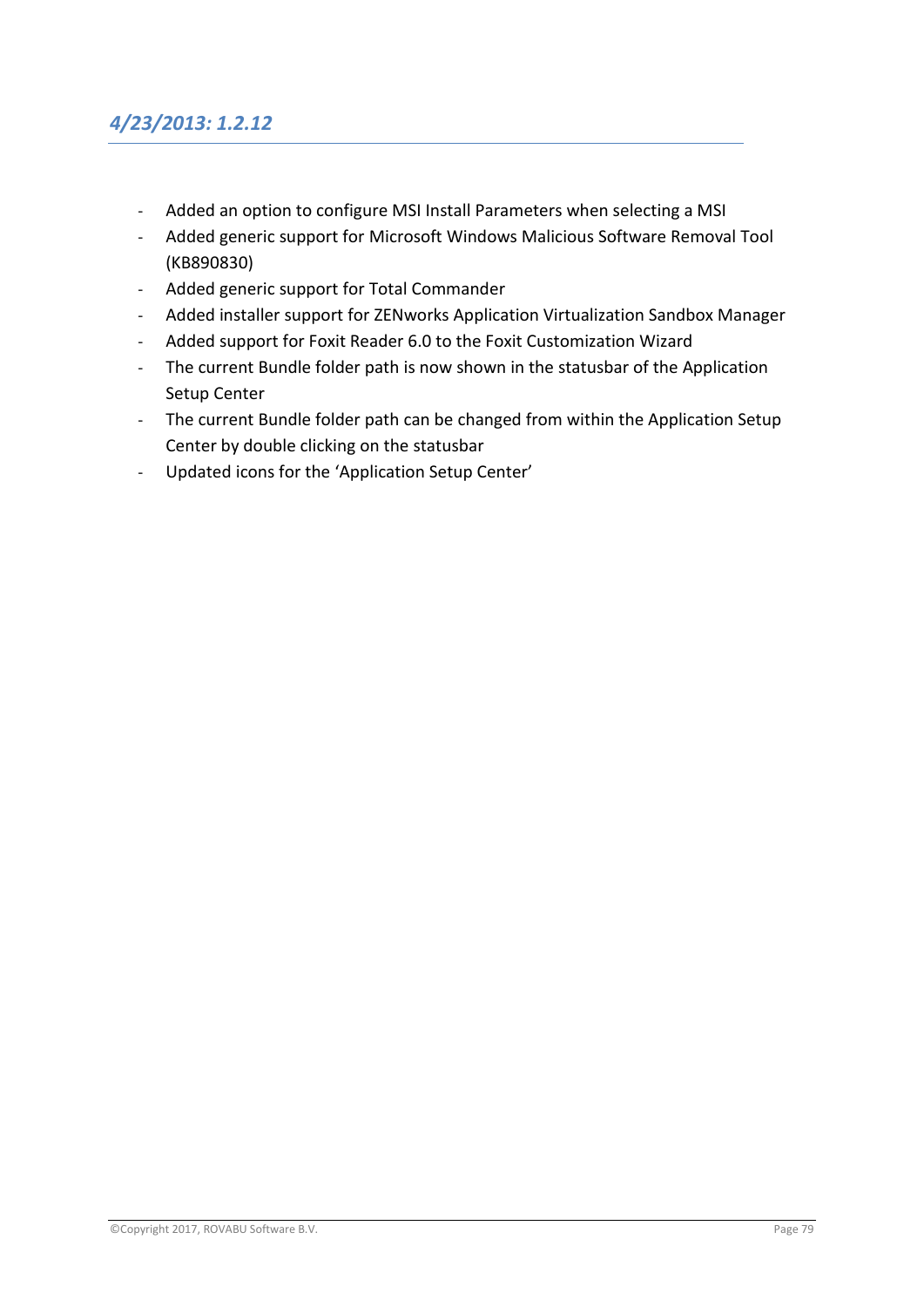### *4/14/2013: 1.2.11*

- Added installer support for Adobe Photoshop Lightroom 3.6
- Added installer support for Microsoft Office 2007 Administrative Templates
- Added support for authenticated downloads in the Application Setup Center
- Fixed an exception issue with the Column Chooser in the Application Setup Center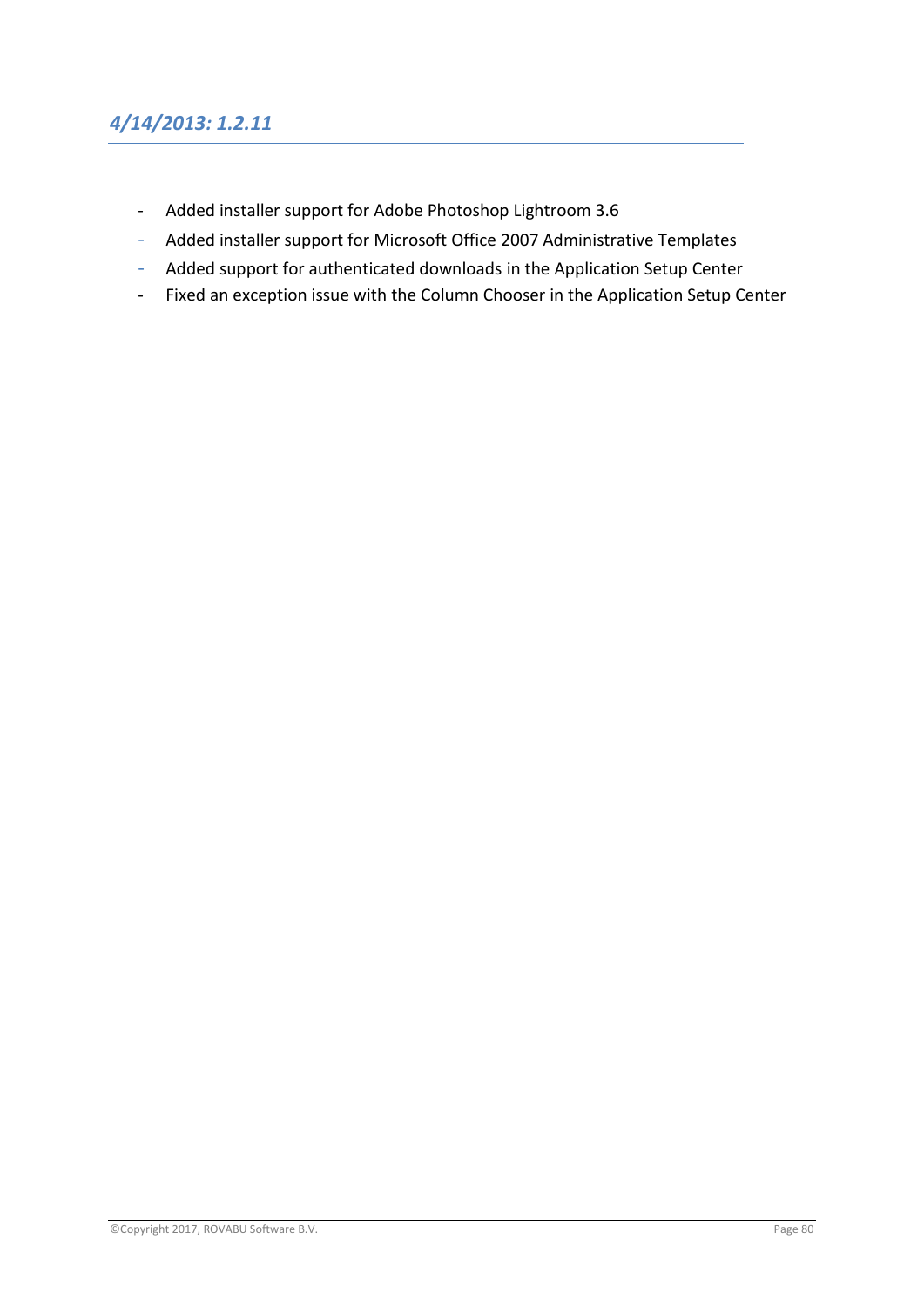#### *4/9/2013: 1.2.10*

- Added generic support for Audacity
- Added generic support for FARO SDK (AutoCAD)
- Added generic support for Keepass
- Added generic support for Opera (International Setup)
- Added generic support for PDFCreator
- Added generic support for Windows 7 Codec Pack
- Added generic support for Windows 8 Codec Pack
- Added support for Adobe Flash 11.7 to the Adobe Flash Configuration Wizard
- Added support for AutoCAD 2013 MSIs (public properties)
- Added support for LibreOffice 4.0 to the Configuration Wizard for LibreOffice
- Fixed an issue in the Application Setup Center cancelling downloading
- Updated icons for the 'Application Setup Center'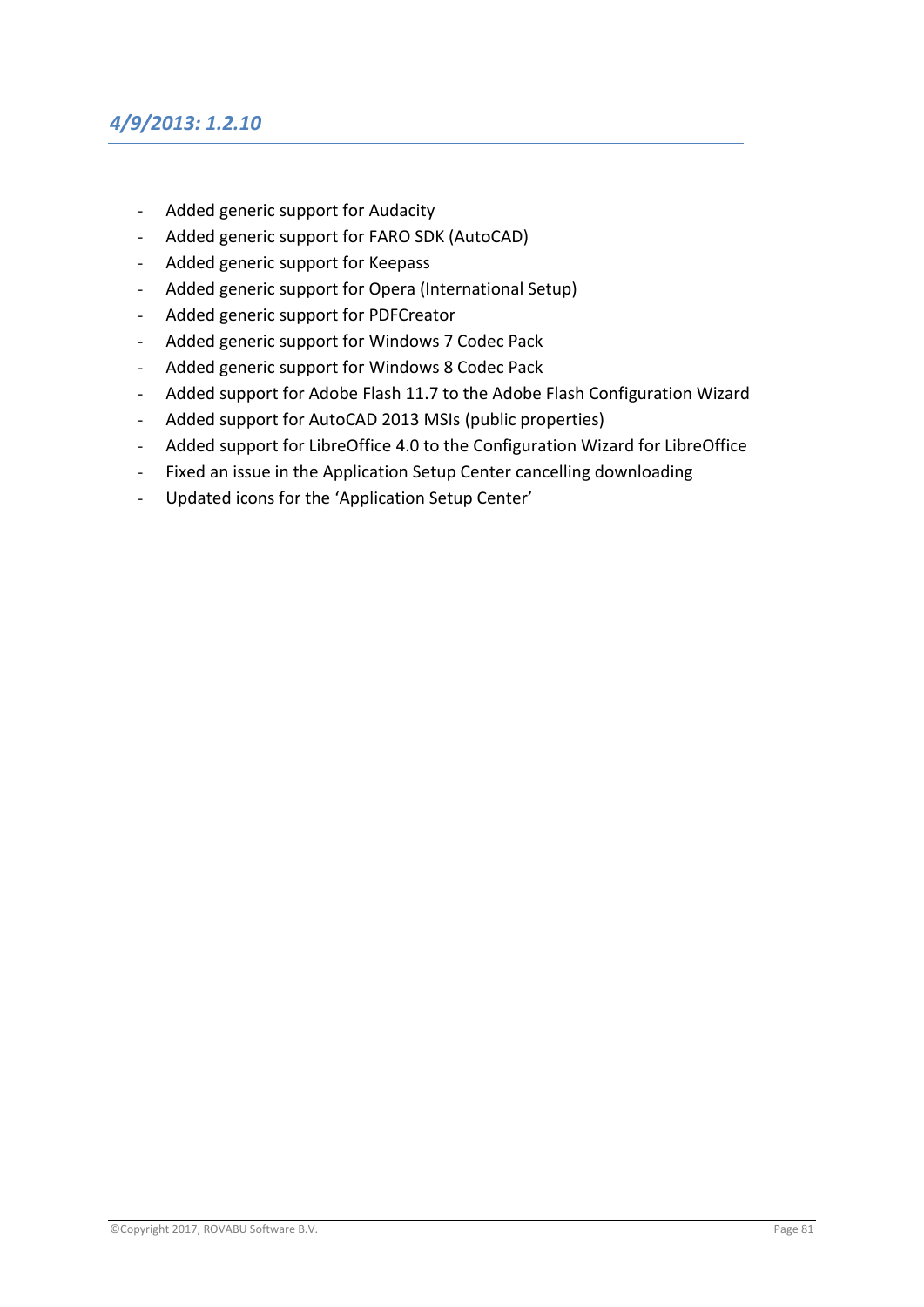# *3/29/2013: 1.2.9*

- Added generic support for CCleaner
- Added generic support for Emsisoft Online Armor Firewall
- Added generic support for Evernote
- Added generic support for FastStone Capture
- Added generic support for FastStone Soft Image Viewer
- Added generic support for FastStone Soft MaxView
- Added generic support for FastStone Soft Photo Resizer
- Added generic support for Jalbum
- Added generic support for Notepad++
- Added generic support for PeaZip
- Updated icons for the 'Application Setup Center'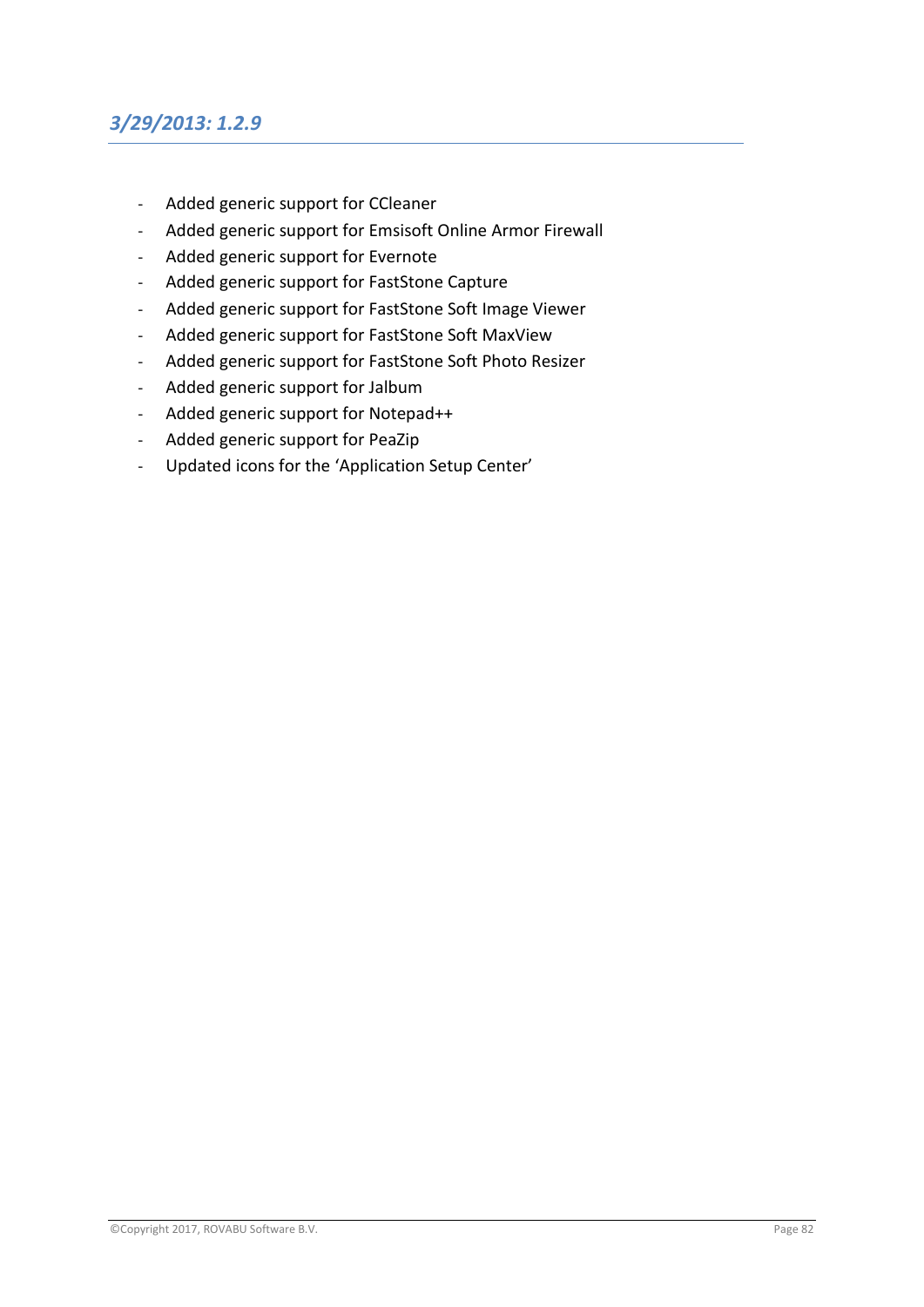# *3/18/2013: 1.2.8*

- Added installer support for Microsoft Microsoft Lync VDI 2013 Plug-In
- Added installer support for RealPlayer 16.0.1.18 Alternate installer
- Added generic support for AVG AntiVirus Free 2013 legacy setups
- Added generic support for AVG AntiVirus 2013 legacy setups
- Added generic support for CDBurnerXP legacy setups
- Added generic support for Dropbox legacy setups
- Added generic support for DVDStyler legacy setups
- Added generic support for Firefox legacy setups
- Added generic support for Google Picasa legacy setups
- Added generic support for Java Runtime Environment Version 6.0 legacy setups
- Added generic support for Java Runtime Environment Version 7.0 legacy setups
- Added generic support for K-Lite Codec Pack (Basic, Standard, Full and Mega) legacy setups
- Added generic support for Thunderbird legacy setups
- Added generic support for VirtualBox
- Added generic support for VLC media player legacy setups
- Added generic support for VMware Horizon View Client for Windows
- Added generic support for VMware Horizon Workspace Client for Windows
- Added generic support for WinSCP legacy setups
- Added generic support for Zoom Player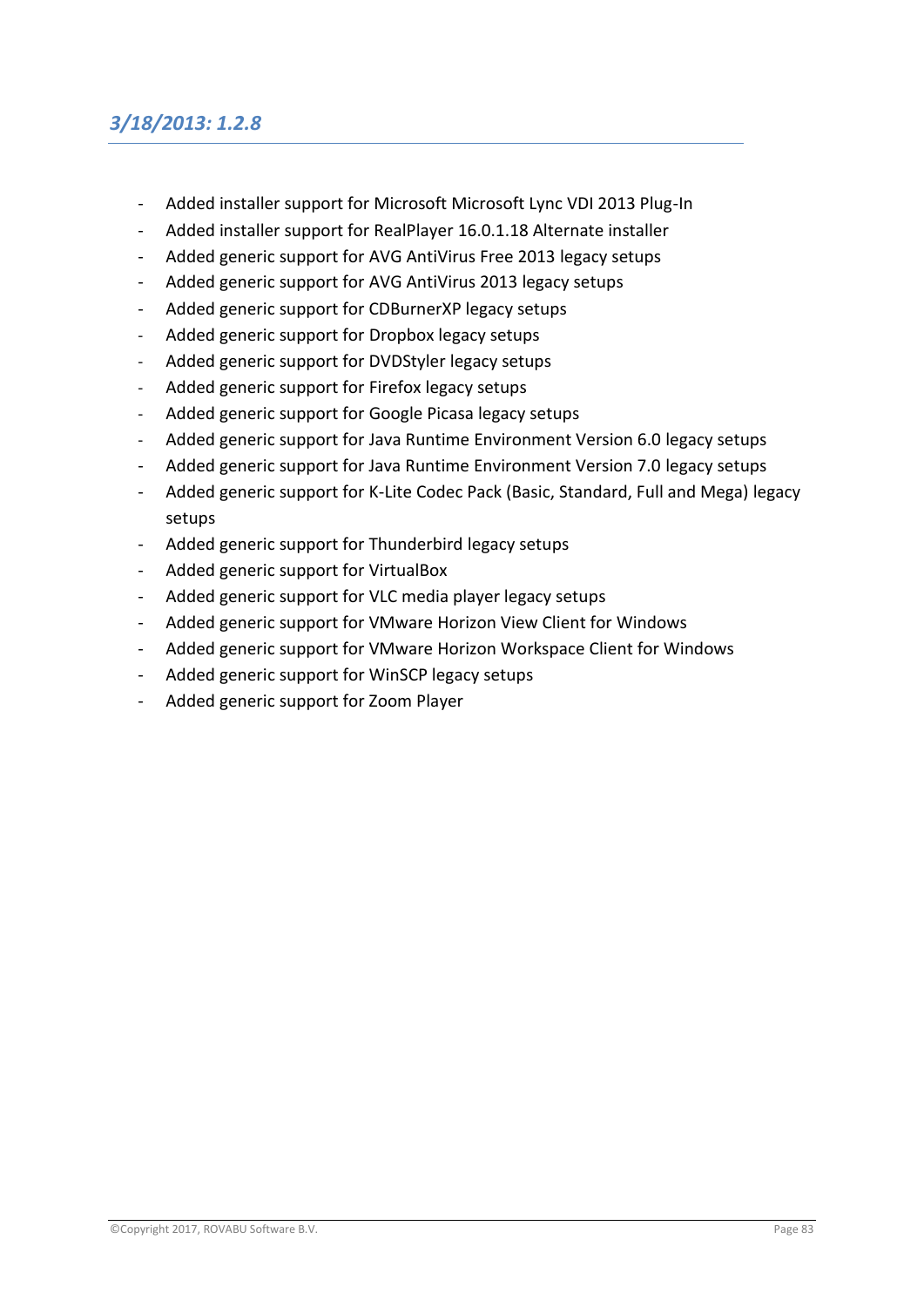# *3/11/2013: 1.2.7*

- Added an option to explicity configure using the System's Web Proxy for downloading setups in the Application Setup Center
- Added installer support for CDS Design Programs 4.1.1.0
- Added installer support for DVDStyler 2.0.4
- Added installer support for Firefox 19.0.2
- Added installer support for Java Runtime Environment Version 6.0 Update 43 (legacy setup)
- Added installer support for Java Runtime Environment Version 7.0 Update 17 (legacy setup)
- Added installer support for K-Lite Codec Pack 9.8.0
- Added installer support for Silverlight 5.1 for Developers
- Added installer support for UltraVNC 1.1.8.3
- Added installer support for VMware Player 5.0.2 build 1031769 (legacy setup)
- Added installer support for VMware Workstation 9.0.2 build 1031769 (legacy setup)
- Changed the Application Setup Center database source
- Fixed an issue with the Generic MSI Configuration Wizard suppressing reboots
- Improved the Filr Configuration Wizard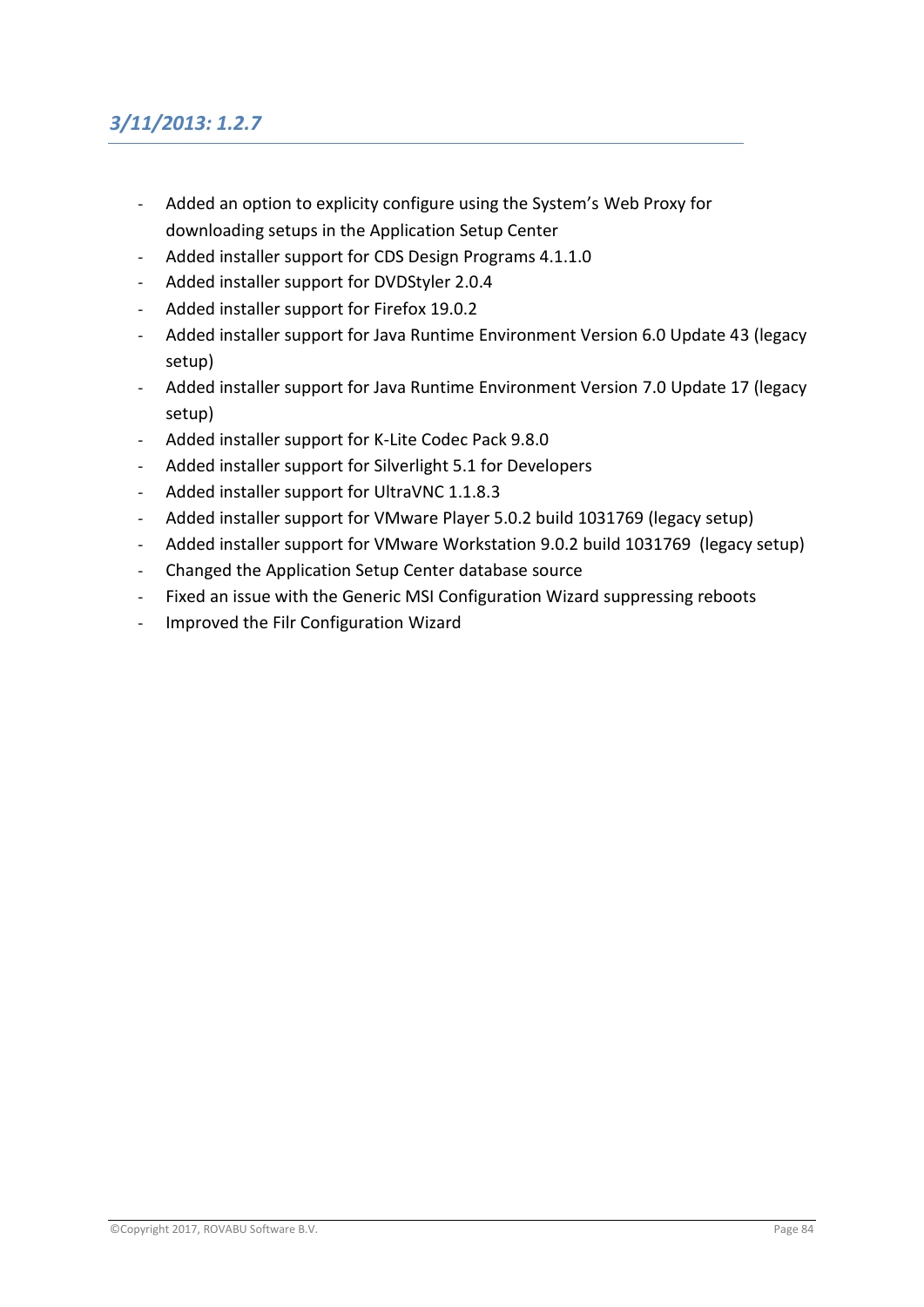# *3/4/2013: 1.2.6*

- Added installer support for Avast Premier Antivirus 8.0
- Added installer support for Firefox 19.0.1
- Added installer support for Foxit Reader 5.4.5.124 (legacy setup)
- Added installer support for Internet Explorer 10 for Windows 7 x86 (Dutch, English, French, German)
- Added installer support for Internet Explorer 10 for Windows 7 x64 (Dutch, English, French, German)
- Added installer support for Logitech SetPoint 6.52.74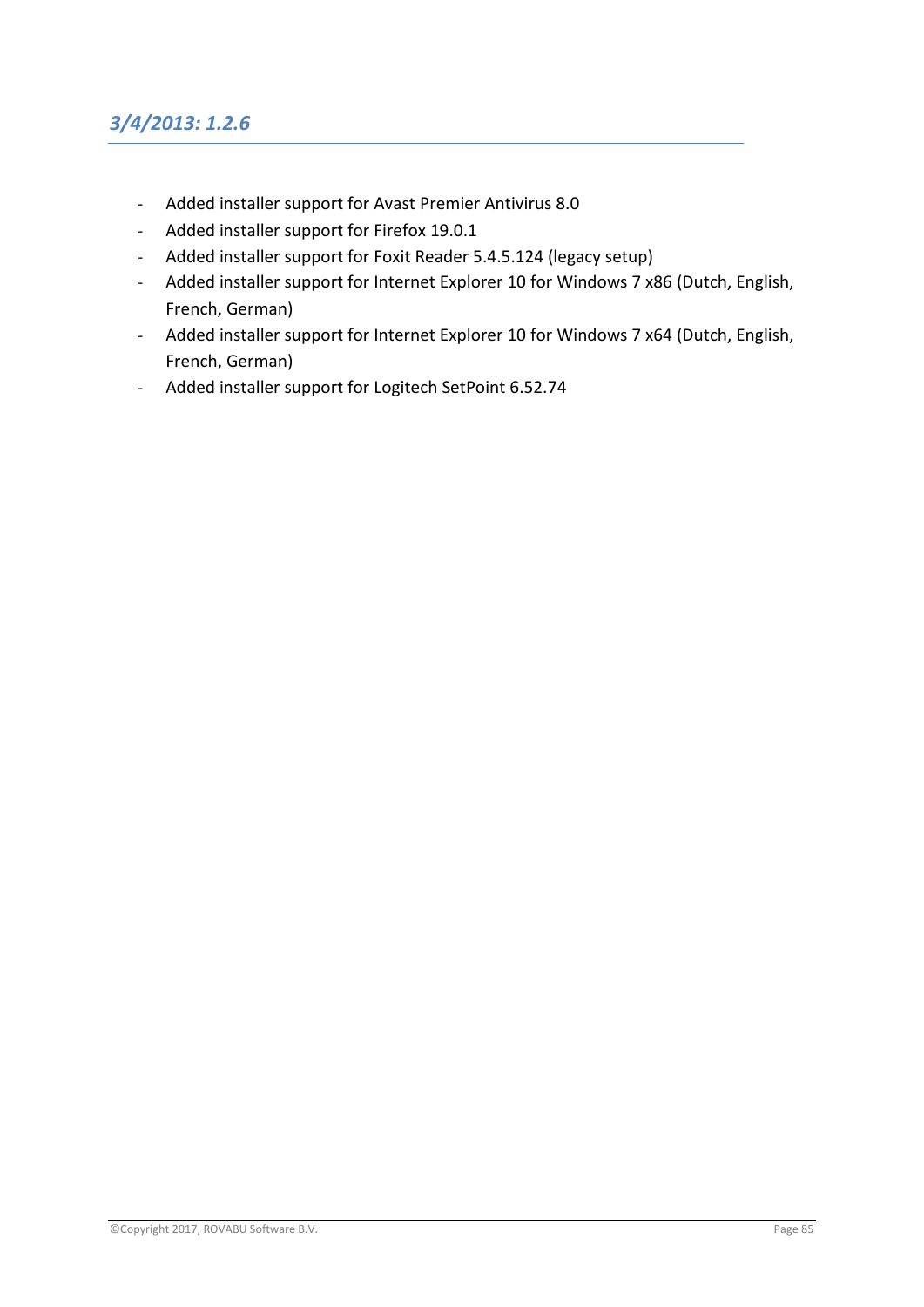# *2/22/2013: 1.2.5*

- Added installer support for Defraggler 2.13.670
- Added installer support for Firefox 20.0 Beta 1
- Added installer support for Java Runtime Environment Version 6.0 Update 41 (legacy setup)
- Added installer support for Java Runtime Environment Version 7.0 Update 15 (legacy setup)
- Added installer support for Microsoft Security Essentials 4.2.223.1 (NL, EN, FR and DE)
- Added installer support for Panda Cloud Antivirus Free Edition
- Added installer support for Thunderbird 17.0.3
- Added installer support for Windows 7 Codec Pack 4.0.5
- Added installer support for WinSCP 5.1.4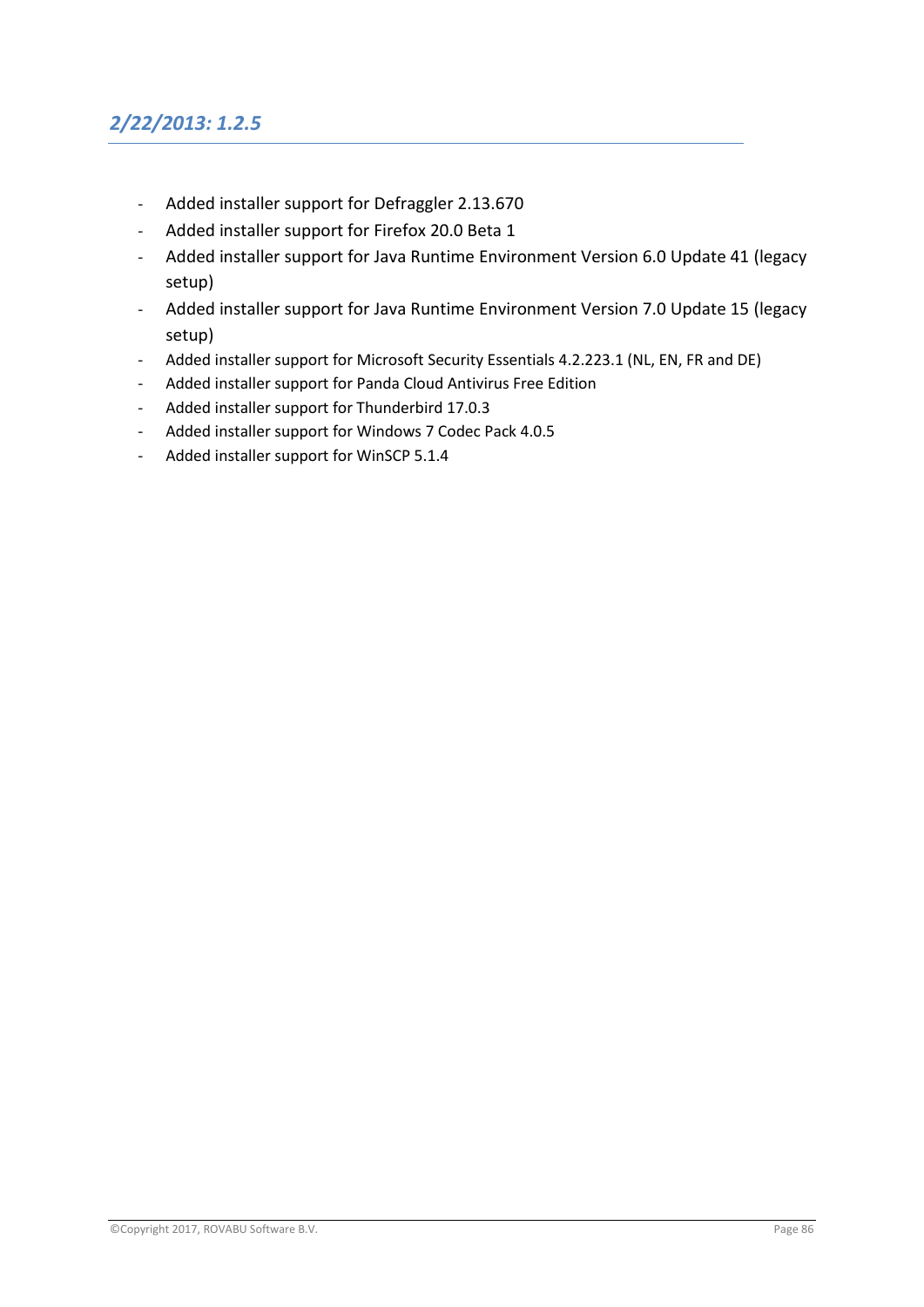# *2/18/2013: 1.2.4*

- Added installer support for AVG AntiVirus 2013 (2013.0.0.2899)
- Added installer support for AVG AntiVirus Free 2013 (2013.0.0.2899)
- Improved the detection of Netop' School Teacher and School Student
- In the Application Setup Center when you click a 'Downloaded' checkbox, download starts as well
- Upgraded Infragistics components to 12.1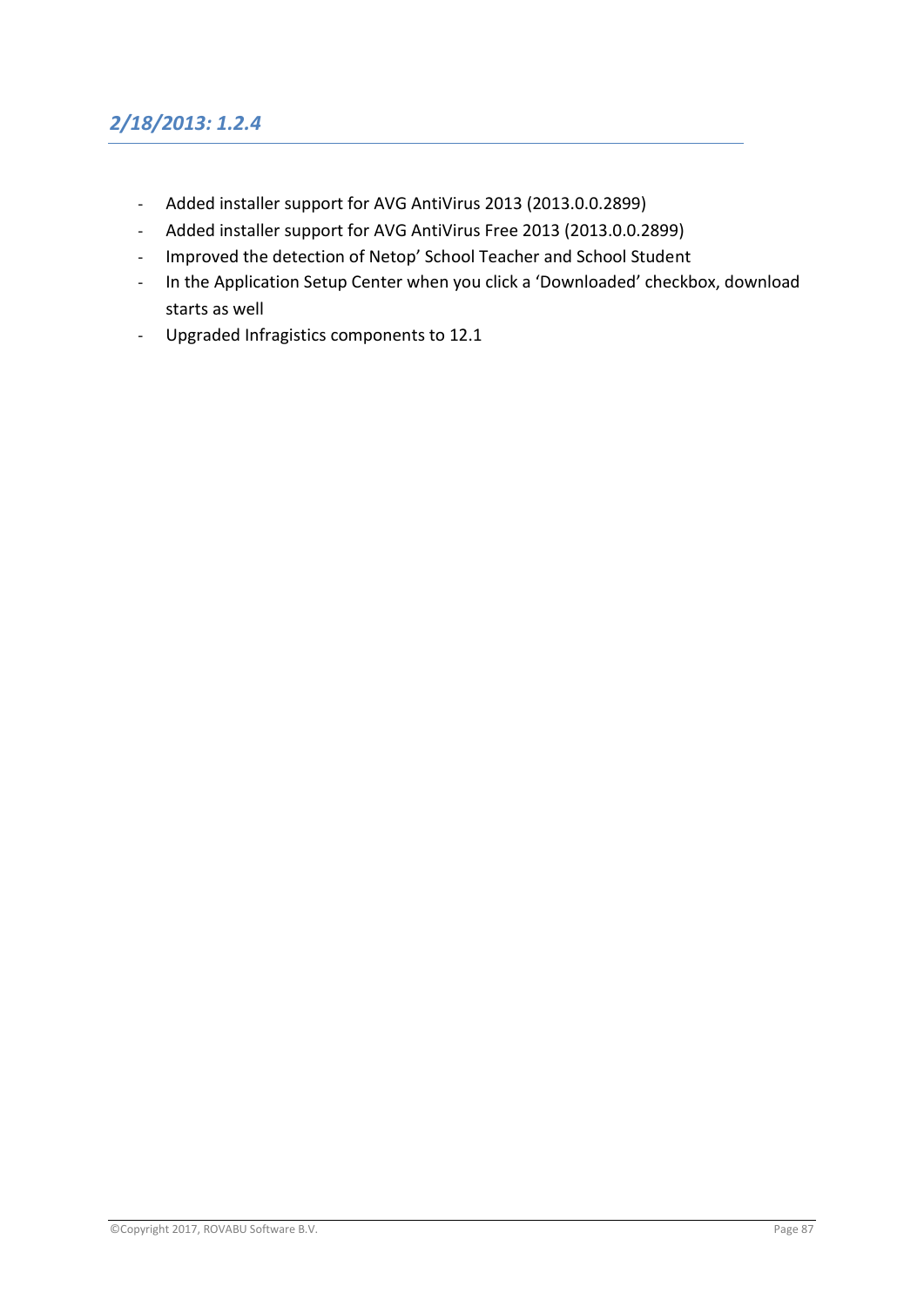# *2/12/2013: 1.2.3*

- Added support for Adobe Flash 11.6 to the Adobe Flash Configuration Wizard
- Added a generic scanner for Evernote installers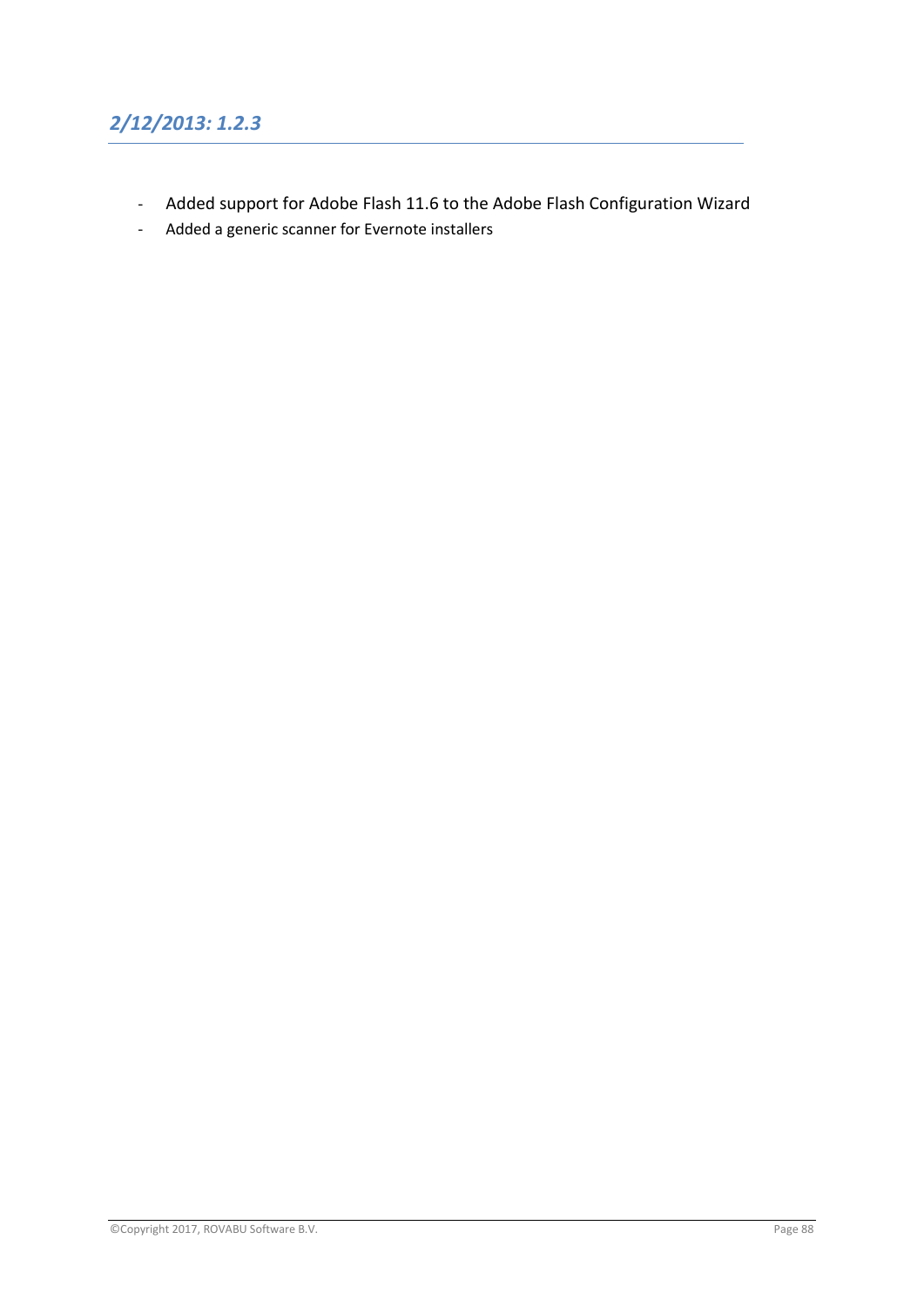# *2/11/2013: 1.2.2*

- Added installer support for CoolPDF 2.01
- Added installer support for Java Runtime Environment Version 7.0 Update 13 (legacy setup)
- Added installer support for Microsoft Office 2013 (setup.exe)
- Added installer support for Microsoft Office 2013 Administrative Templates
- Added installer support for Opera 12.14
- Added installer support for Evernote 4.6.2.7927
- Added installer support for Notepad++ v6.3
- Added installer support for SKyPRO FaxGwise Client 4.1
- Added installer support for SKyPRO SKySMS Client 1.0.3.7
- Added installer support for SKyPRO GWTalk 2.1
- Added installer support for VLC Media Player 2.0.6
- Added installer support for VNC Server 5.0.4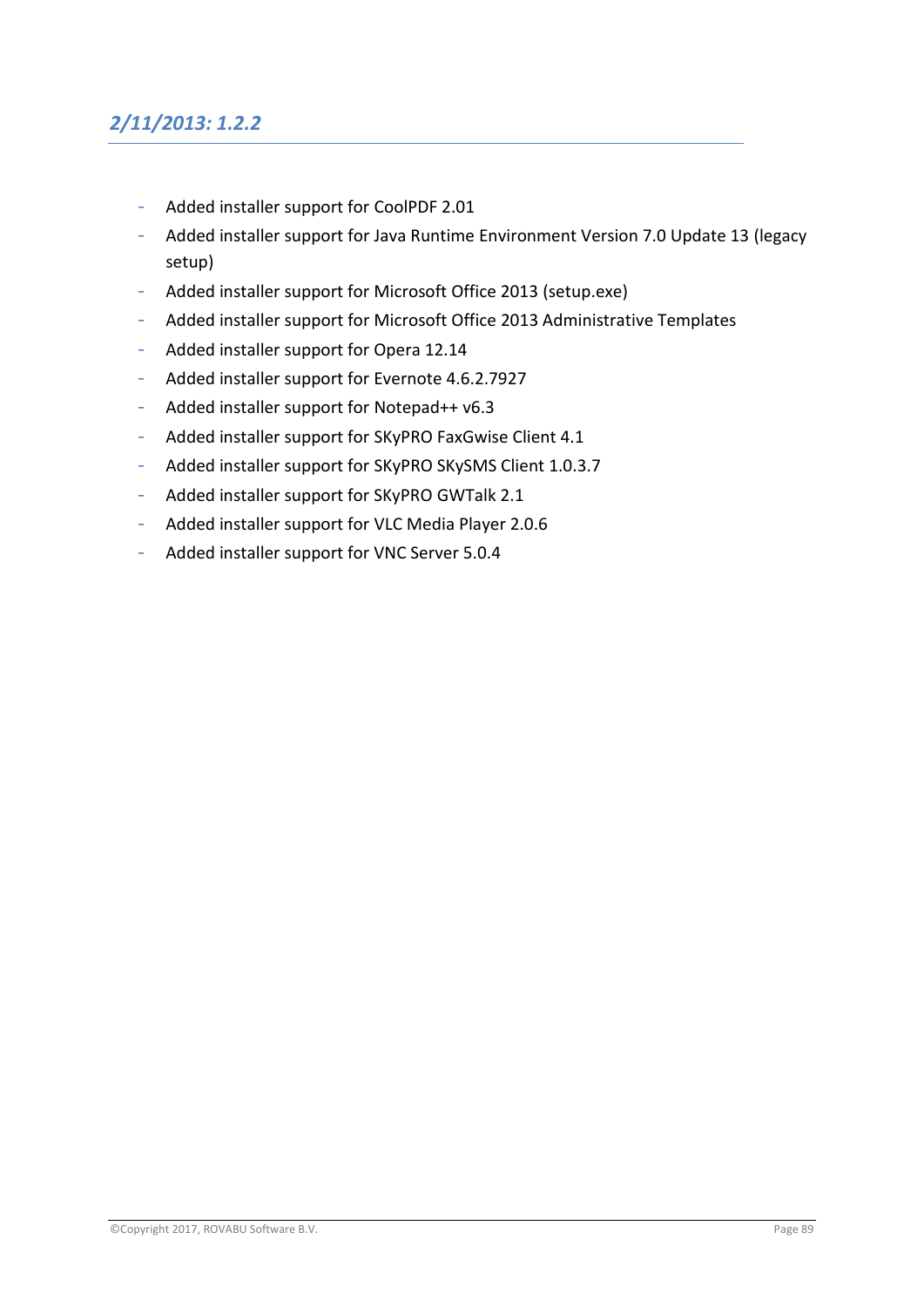- Fixed an issue in the update notification system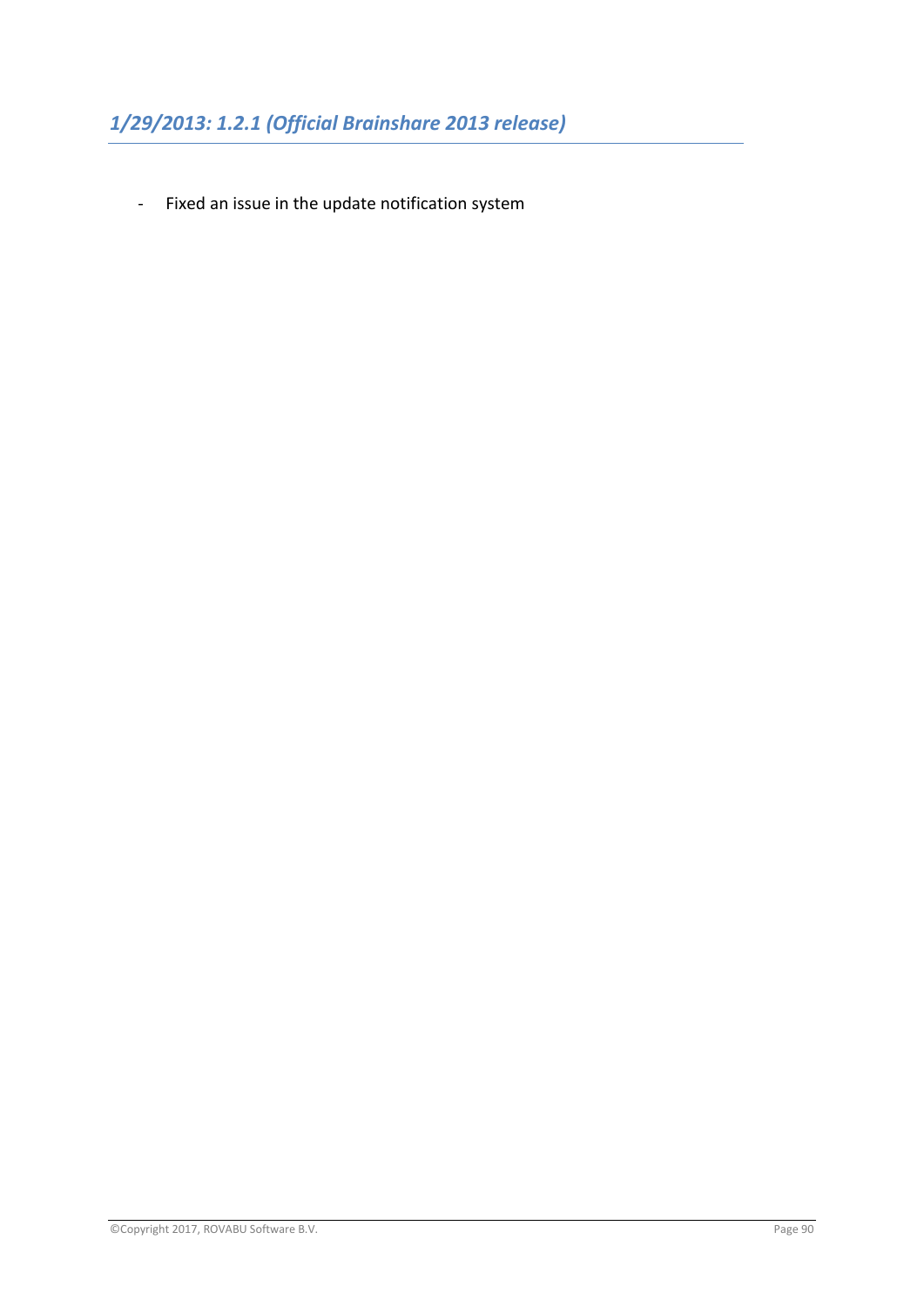# *1/28/2013: 1.2.0*

- Added installer support for Audacity 2.0.3
- Added installer support for Dropbox 1.6.16
- Added installer support for Internet Explorer 8 for Windows XP (EN, DE, NL and FR)
- Added installer support for Internet Explorer 9 for Windows 7 (EN, DE, NL and FR)
- Added installer support for Logitech SetPoint 6.51.8
- Added an option to suppress all reboots and reboot prompts to the Generic MSI Configuration Wizard
- Improved the detection of InstallShield bootstrapper setups
- Updated documentation
- Updated the success return codes for all Microsoft Visual C++ Redistributable Packages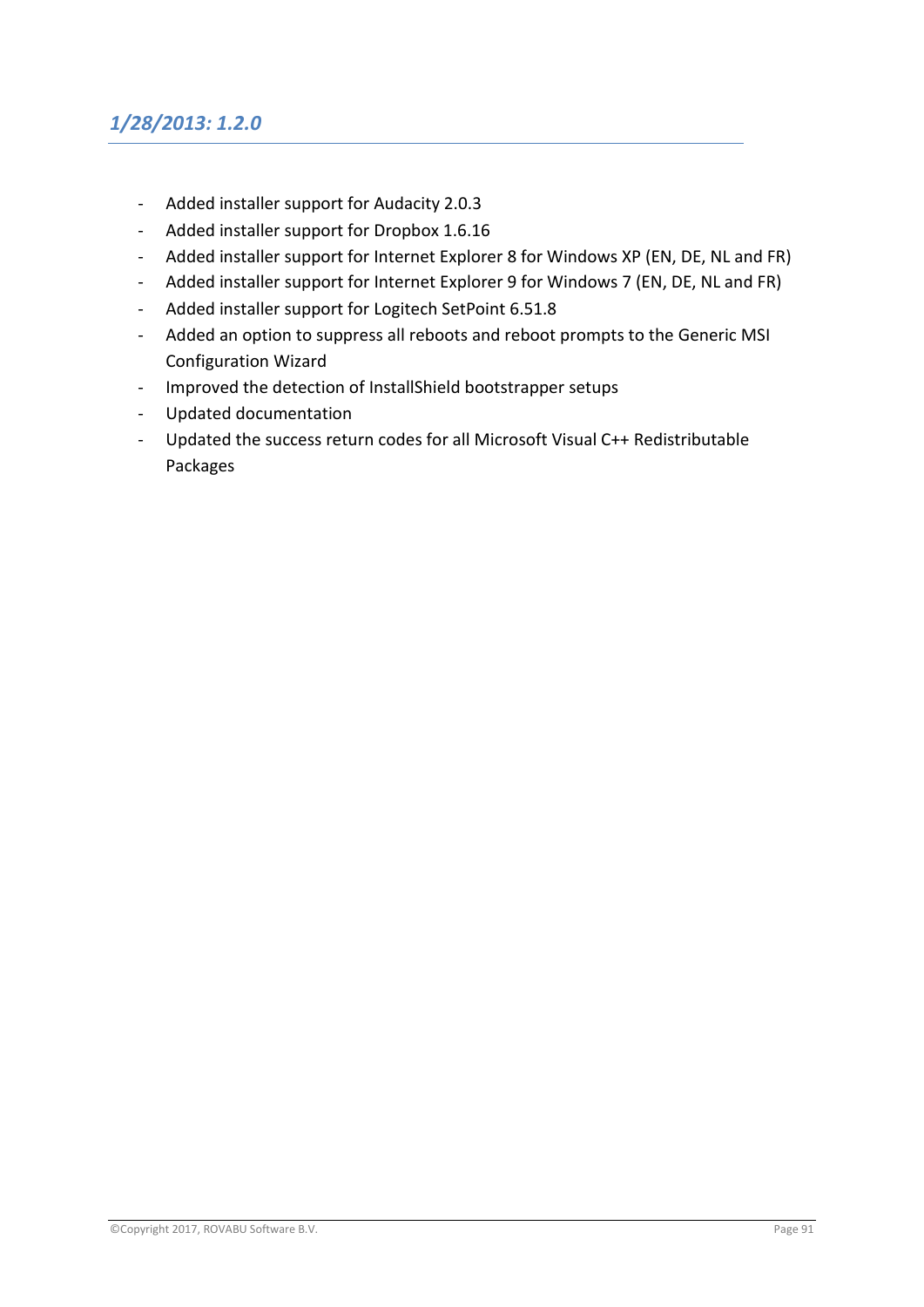# *1/21/2013: 1.1.19*

- Added installer support for Bitdefender 2013 (legacy setup)
- Added installer support for Firefox 18.0 .1
- Added installer support for Firefox 19.0 .1
- Added installer support for K-Lite Codec Pack 9.7.0
- Added installer support for KeePass Password Safe 1.25
- Added installer support for Microsoft .NET Framework 4.5
- Added installer support for Microsoft Dynamics CRM 2011 for Microsoft Office Outlook (Outlook Client)
- Added installer support for Microsoft Report Viewer Redistributable 2005
- Added installer support for Microsoft Report Viewer Redistributable 2008
- Added installer support forMicrosoft Report Viewer Redistributable 2010
- Added installer support for PDFCreator 1.6.2
- Added installer support for SEP sesam Client 4.2.1.34
- Added installer support for SEP sesam GUI 4.2.1.34
- Added installer support for WinCDEmu
- Added two new configuration options to the Java Runtime Environment Configuration Wizard
- 'All files ' will be checked automatically when using the Flex+ Configuration Wizard
- Fixed an issue using notepad on Windows Server 2012 to view logfiles
- Fixed an issue doing the version check on startup when no internet connection is available
- Updated the 'Filr Configuration Wizard'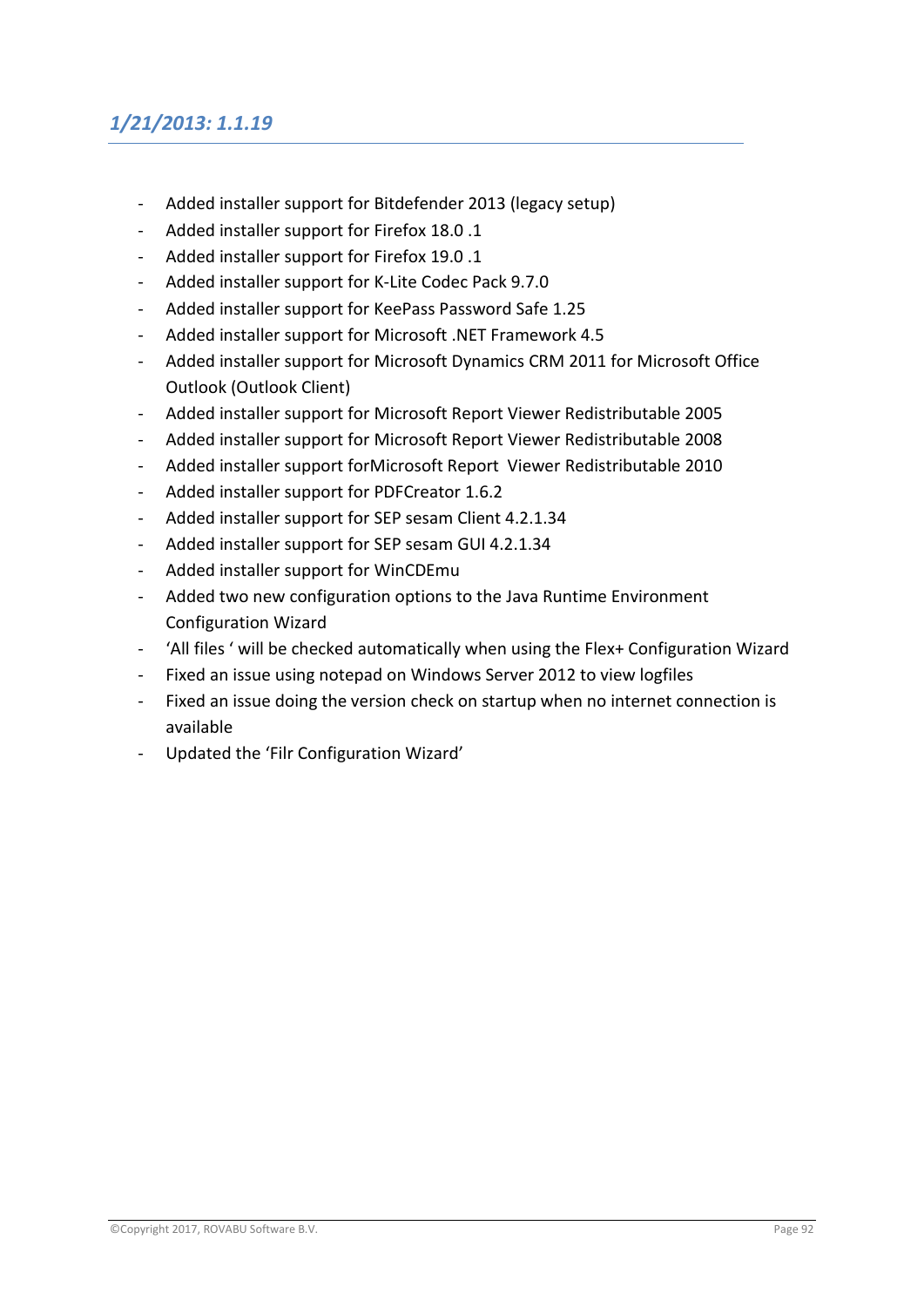#### *1/10/2013: 1.1.18*

- Added a Ribbon tab 'Help' to the Main Ribbon
- Added the 'Application Setup Center' (beta)
- moved the 'General' Ribbon group and 'Documentation' Group under the 'Help' tab
- Added installer support for CDBurnerXP 4.5.0 build 3685
- Added installer support for Firefox 18.0
- Added installer support for Java Runtime Environment Version 6.0 Update 38 (legacy setup)
- Added installer support for Java Runtime Environment Version 7.0 Update 10 (legacy setup)
- Added installer support for K-Lite Codec Pack 9.6.5
- Added installer support for Microsoft .NET Framework 4.0 (Client Profile)
- Added installer support for Notepad++ 6.2.3
- Added installer support for Opera 12.12 build 1707
- Added installer support for Samsung Kies 2.5.1.12123.2
- Added installer support for Spoon.net Plugin 3.33
- Added installer support for Thunderbird 17.0
- Added installer support for VirtualBox 4.2.6 Build 82870
- Added installer support for VMware View Client 5.2.1 build 937772 (legacy setup)
- Added installer support for VMware Workstation 8.0.5 build 893925 (legacy setup)
- Added installer support for VMware Workstation 9.0.1 build 894247 (legacy setup)
- Added installer support for VNC Server 5.0.3
- Added installer support for Windows Media Player 11 for Windows XP
- Added installer support for Windows Server 2003 Resource Kit Tools 1.0
- Added installer support for WinSCP 5.1.3
- Added support for Windows 7 Language Pack Installers
- Fixed a UI issue related to the ZCM icon column
- Moved the release notes to a PDF document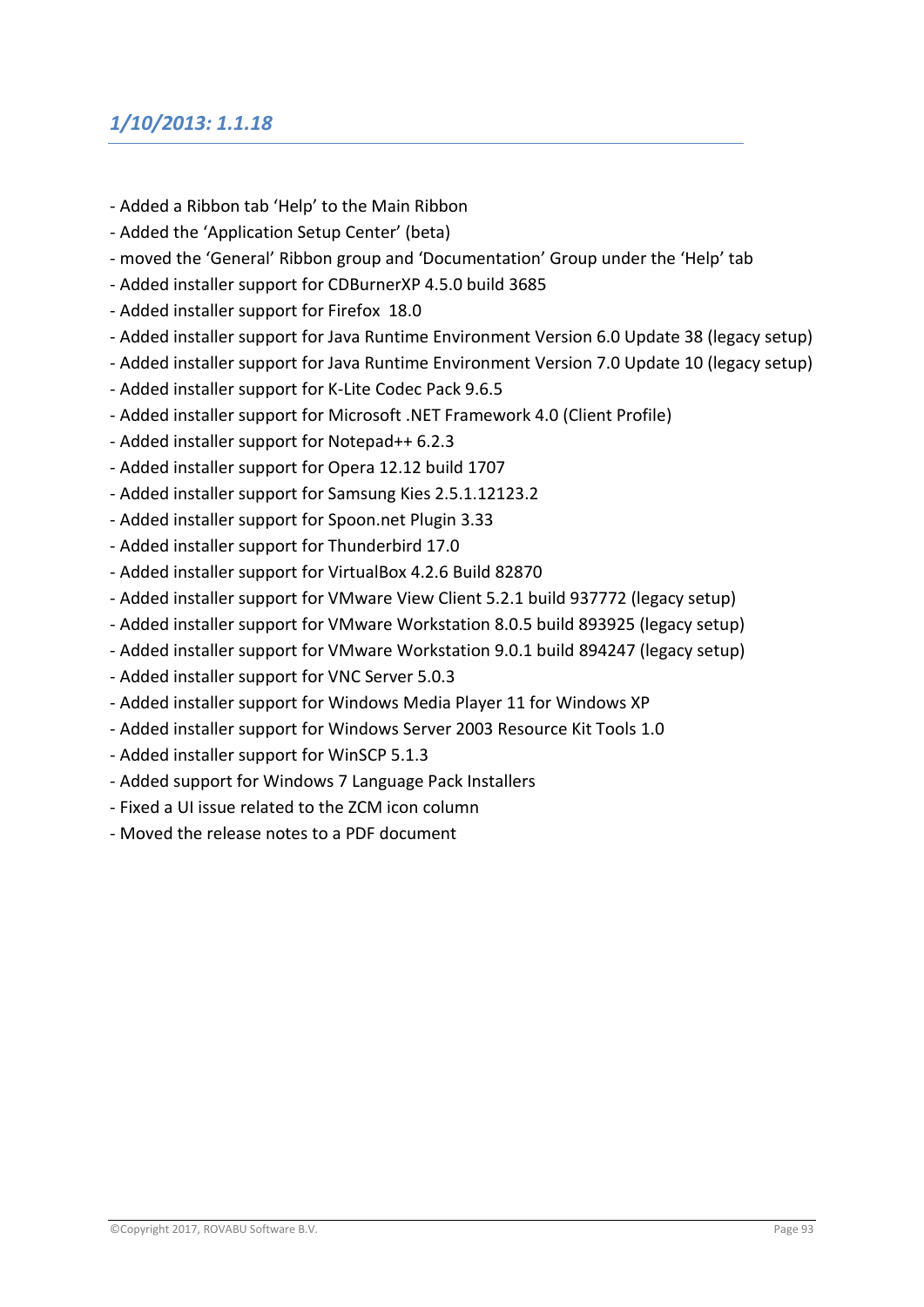# *12/17/2012: 1.1.17*

- Updated the Administration Guide
- Added installer support for VLC Media Player 2.0.5
- Added the 'GroupWise Configuration Wizard' to the Standard Edition license
- Added the 'Vibe Desktop Configuration Wizard' to the Standard Edition license
- Added support for Novell iFolder 3.8 to the Standard Edition license
- Added support for the Novell Client for Windows to the Standard Edition license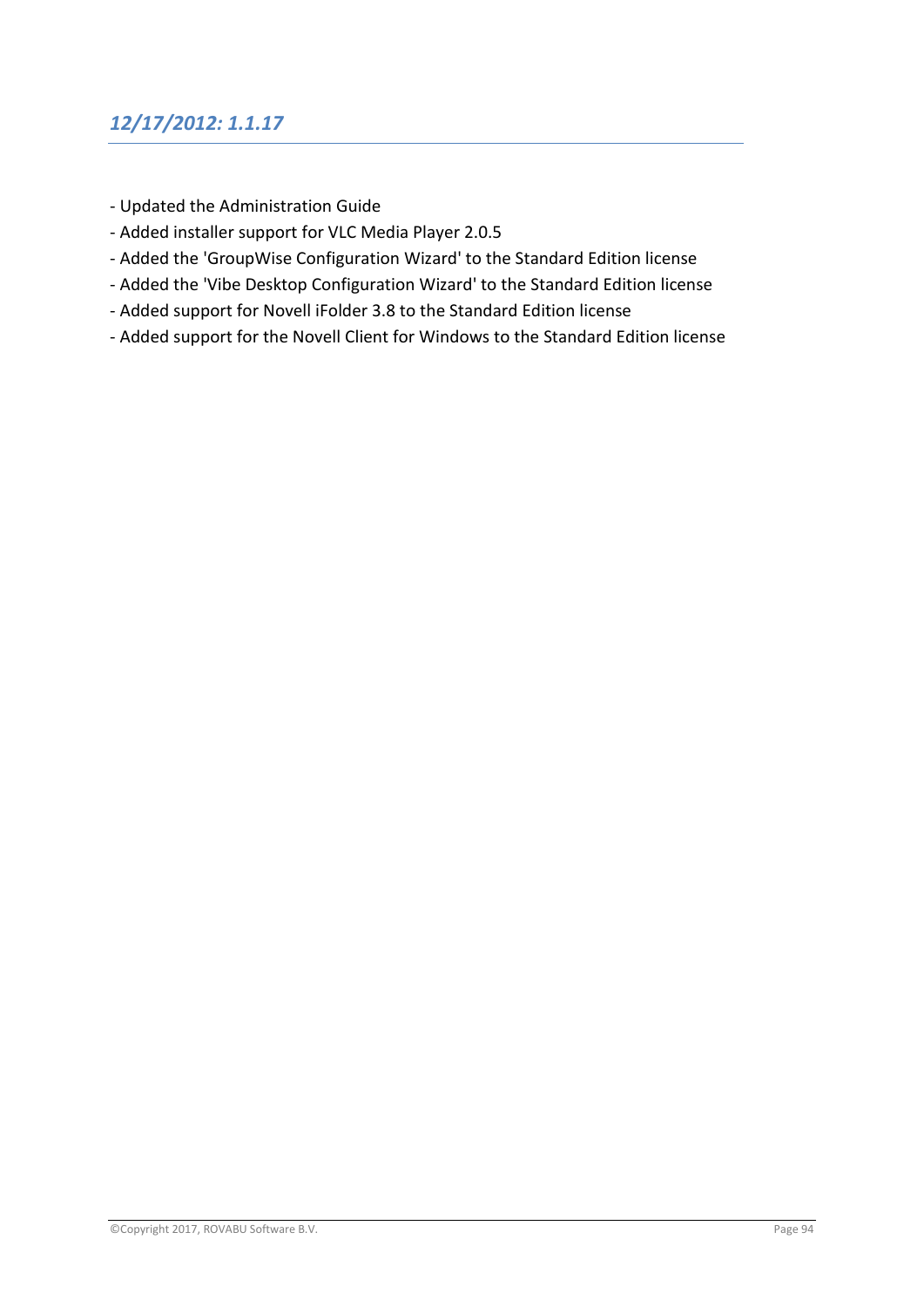### *12/14/2012: 1.1.16*

- Added support for SMART Notebook 11 to the SMART Notebook Configuration Wizard
- Added installer support for CCleaner 3.25
- Added installer support for CDBurnerXP 4.5.0.3618
- Added installer support for CDBurnerXP 4.5.0.3661
- Added installer support for Dropbox 1.6.3
- Added installer support for K-Lite Codec Pack 9.6.0
- Added installer support for LastPass 2.0.2
- Added installer support for the Novell Client 4.91 for Windows
- Added installer support for the Novell Client for Windows 2 SP2
- Added installer support for PDFCreator 1.6.1
- Added installer support for Visual Studio 2010 Tools for Office Runtime x86 and x64 (legacy setup)
- Added installer support for VMware View Client 5.2.0 build 848202 (legacy setup)
- Added installer support for VMware vSphere Client 5.1.0 build 768111 (legacy setup)
- Added installer support for WinSCP 5.1.2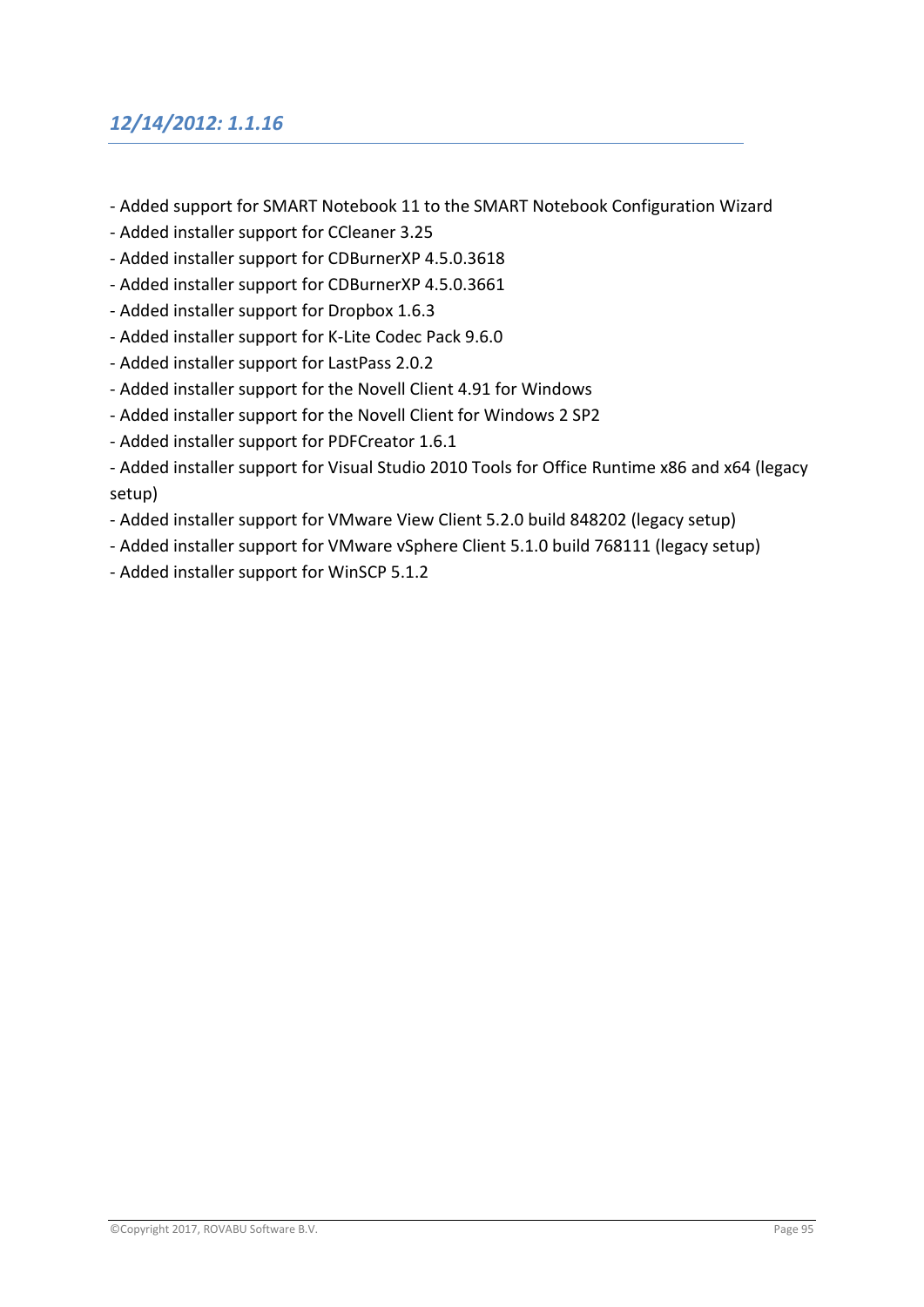### *11/29/2012: 1.1.15*

- Added a Configuration Wizard for FrontMotion Firefox Community Edition
- Added installer support for CDBurnerXP 4.5.0.3618
- Added installer support for Civiel v8 (legacy setup)
- Added installer support for Climategame 3.30 (legacy setup)
- Added installer support for Crystal Reports 10 (legacy setup)
- Added installer support for Dropbox 1.6.0
- Added installer support for Firefox 16.0.2, 17.0 and 18.0b1
- Added installer support for Internet Explorer 9 for Windows 7 (x86 and x64)
- Added installer support for Internet Explorer 10 for Windows 7 (x86 and x64) and Windows 2008 R2 SP1 x64
- Added installer support for Intramed 6 (legacy setup)
- Added installer support for K-Lite Codec Pack 9.5.0
- Added installer support for Microsoft Security Client (SCEP)
- Added installer support for NetOp Business Solutions 6.22
- Added installer support for Notepad++ 6.2.2
- Added installer support for Opera 12.11 build 1661
- Added installer support for PDFCreator 1.6.0
- Added installer support for Questionmark Secure Browser (legacy setup)
- Added installer support for Questor SQL BackOffice 3.02 (legacy setup)
- Added installer support for SnelStart v10.71 (legacy setup)
- Added installer support for SMART Install Manager 1.1.36.0 (legacy setup)
- Added installer support for Solibri Model Checker 8.0
- Added installer support for System Center 2012 Configuration Manager Client
- Added installer support for Traka 32bit Administrator Software (legacy setup)
- Added installer support for Traktor Pro 2.5 and 2.6 (legacy setup)
- Added installer support for VMware vSphere Client 5.0.0 build 623373 (legacy setup)
- Added installer support for Windows Imaging Component 6.1.0022.4
- Added the option to browse the Credential Vault
- Added the option to create Windows bundles as a sandbox
- Added the option to add all files in a directory when creating an Install bundle for a legacy setup
- Added a separate icon column for Users, Devices, File System and ZCM
- Fixed a timeout issue creating MSI based Windows bundles
- Several UI improvements
- "Upload the selected file to the Content Repository" is now automatically checked when a setup from a non-network drive is selected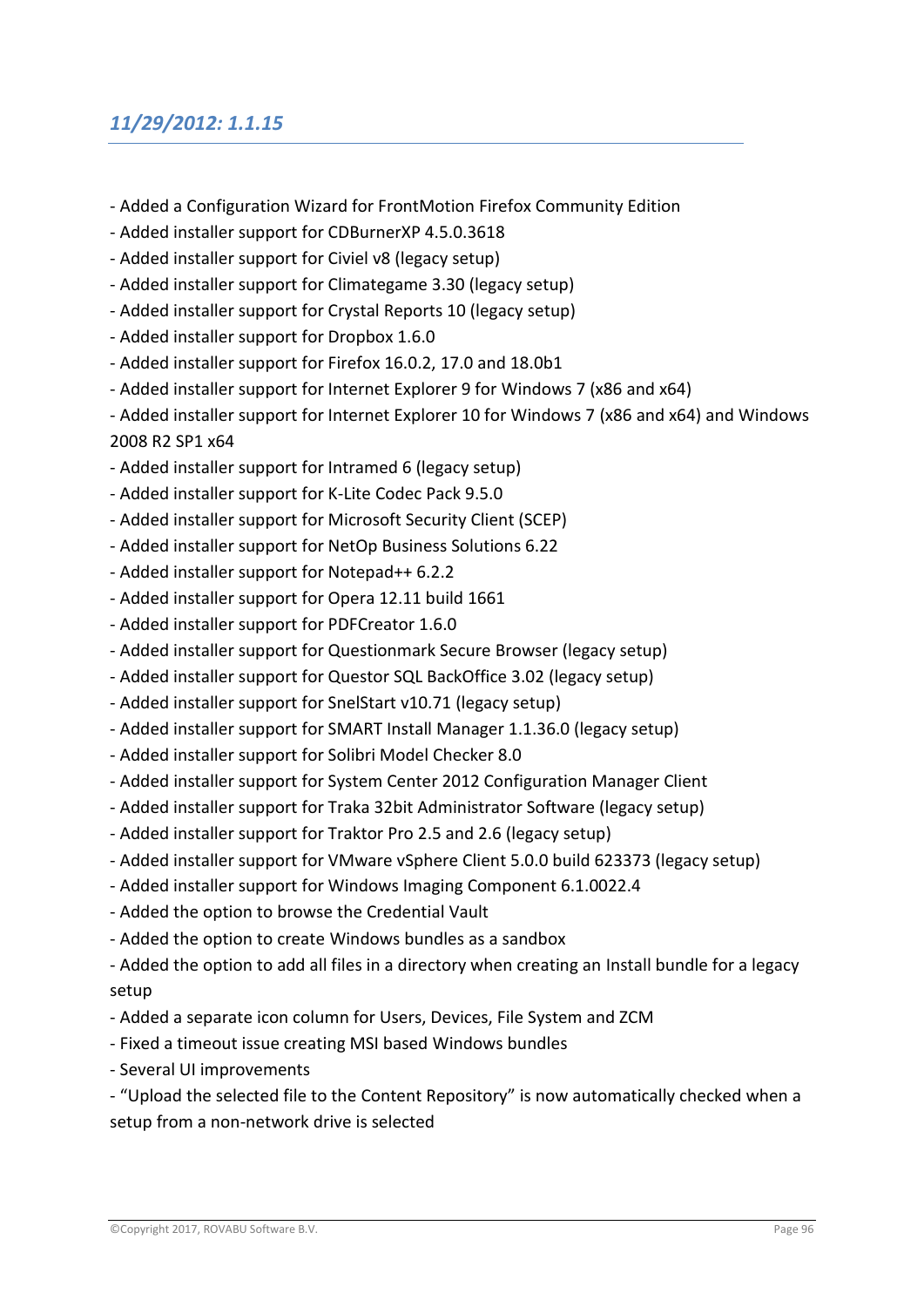# *11/13/2012: 1.1.14*

- Added support for Adobe Flash 11.5 to the Adobe Flash Configuration Wizard
- Added installer support for DAEMON Tools Lite v4.46.1
- Added installer support for Evernote 4.5.7.7146 (legacy setup)
- Added installer support for Foxit Reader 5.4.4.1023 (legacy setup)
- Added installer support for Dropbox 1.5.45 RC
- Added installer support for Google Earth 7.0.1.8244 (legacy setup)
- Added installer support for IrfanView 4.35
- Added installer support for Notepad++ 6.2.1
- Added installer support for Novell Filr 1.0.0 (legacy setup)
- Added installer support for Opera 12.10 build 1652
- Added installer support for VirtualBox 4.2.4 Build 81684
- Added installer support for VMware Player 5.0.1 Build 894247
- Added installer support for WinSCP 5.1.1
- Updated the Novell Filr Configuration Wizard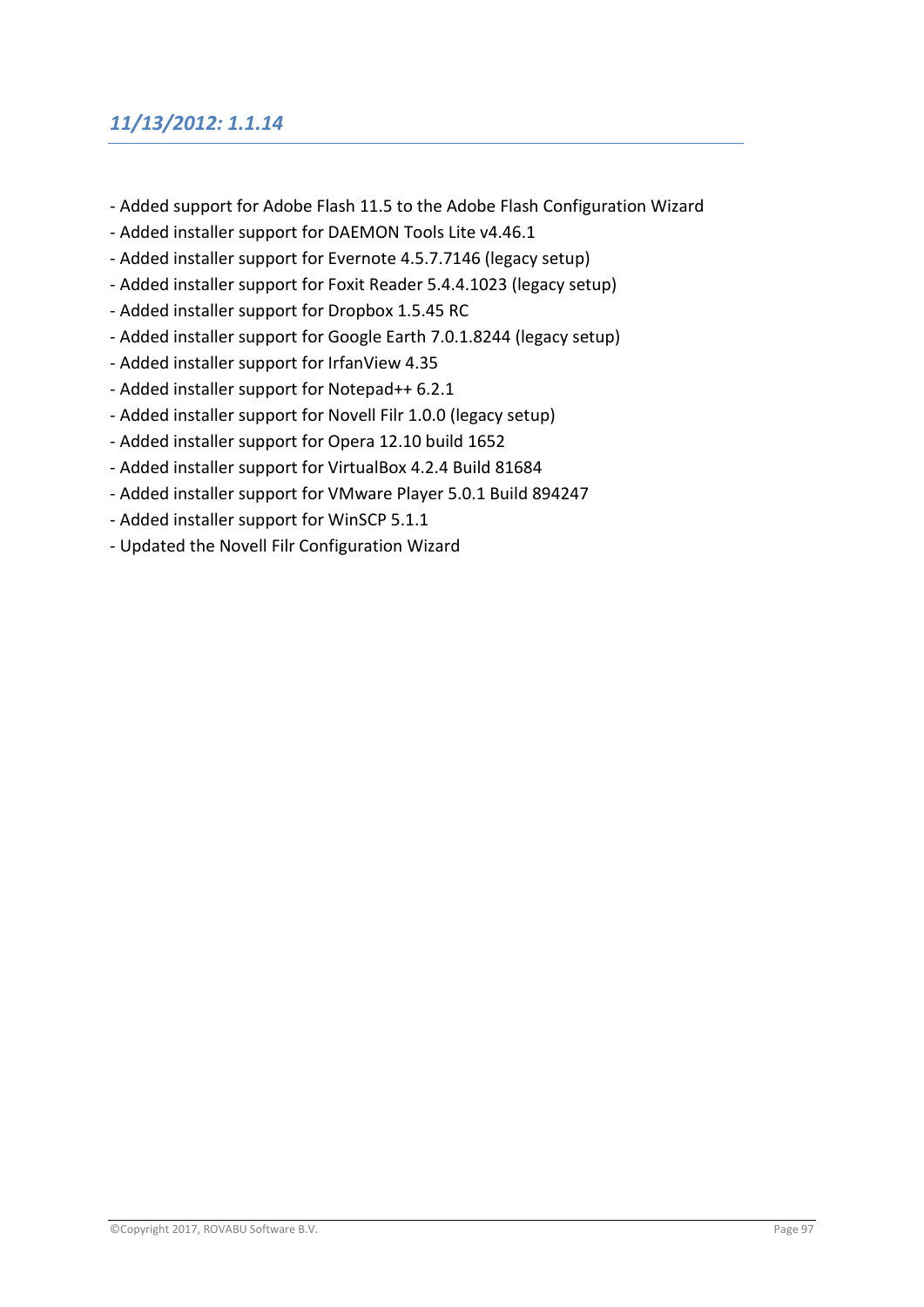### *10/30/2012: 1.1.13*

- Added a ThinApp Import Wizard
- Added the option to add Administrator Notes when creating a Windows bundle
- Added the option to View Details in ZCC of a selected Windows bundle
- Added installer support for K-Lite Codec Pack 9.4.0
- Added installer support for PDFCreator 1.5.1
- Added installer support for VirtualBox 4.2.2 Build 81494
- Added support for Windows 8 Line of Business Applications (AppX)
- Added the option to use CTRL+A in all Import Wizards
- Added new options to the Java Runtime Environment Configuration Wizard
- Fixed an issue the the Adobe Acrobat and Reader Configuration Wizard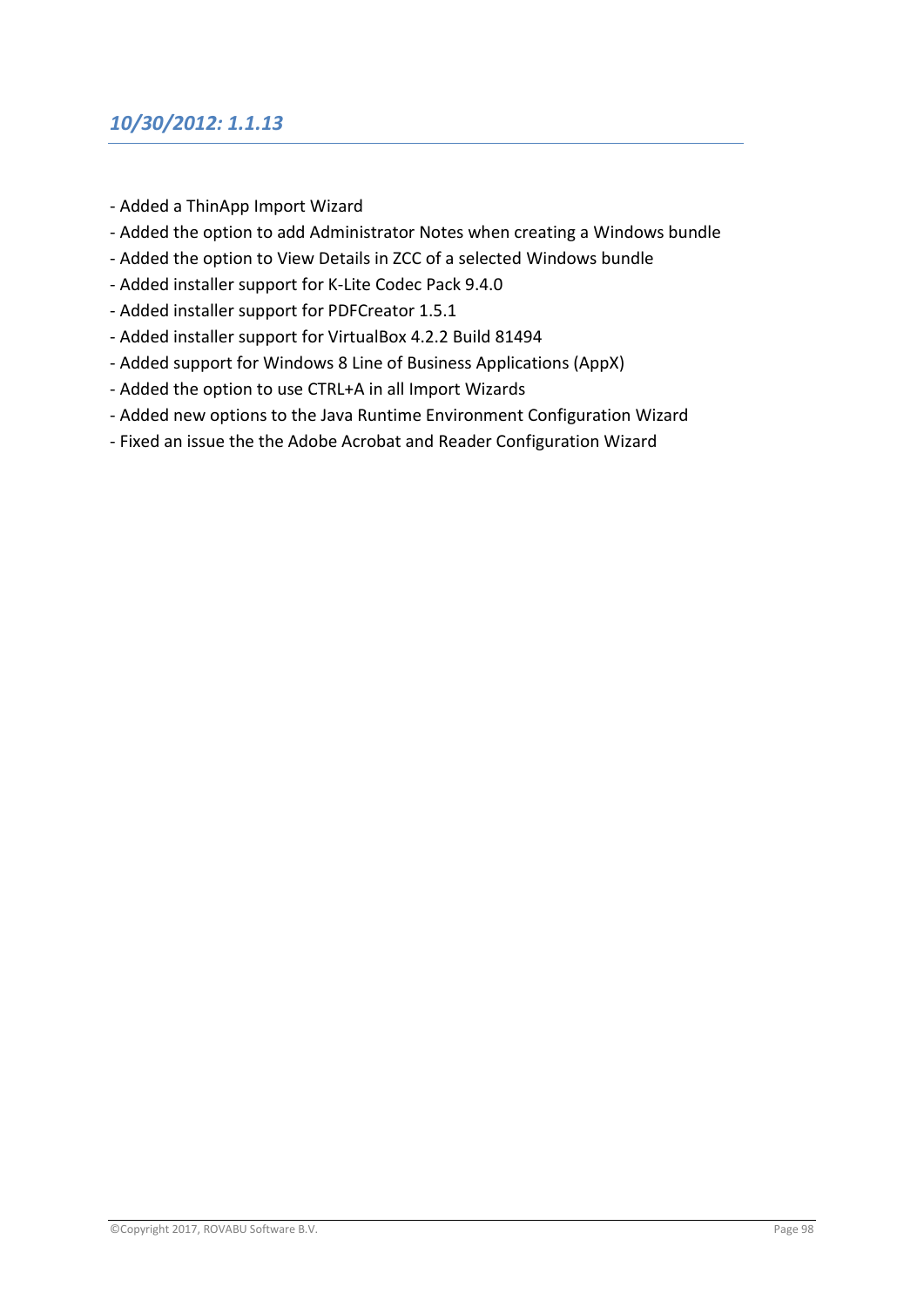### *10/19/2012: 1.1.12*

- Added installer support for Firefox 16.0.1
- Added installer support for Java Runtime Environment Version 6.0 Update 37 (legacy setup)
- Added installer support for Java Runtime Environment Version 7.0 Update 9 (legacy setup)
- Added installer support for Notepad++ 6.2
- Added installer support for novaPDF 7.7
- Added installer support for Visual Foxpro 3 Runtime Service Pack 1
- Added installer support for Visual Foxpro 5 Runtime Service Pack 1
- Added installer support for Visual Foxpro 6 Runtime Service Pack 5
- Added installer support for Visual Foxpro 7 Runtime Service Pack 1
- Added installer support for Visual Foxpro 8 Runtime Service Pack 1
- Added installer support for Visual Foxpro 9 Runtime Service Pack 1
- Added installer support for Visual Foxpro 9 Runtime Service Pack 2
- Added installer support for VLC Media Player 2.0.4
- Added an option to disable the ARM to the Adobe Acrobat and Reader Configuration Wizard
- Added an option to export and print the users and devices under 'Users' and 'Devices'
- Changed the maximum length for command line parameters for an install bundle to 2000 characters

- Changed the defaults of the GroupWise DMS settings in the GroupWise Configuration Wizard to unchecked

- Fixed an issue not detecting the J2RE 1.7.09 MSIs (x86 and x64) for the J2RE Configuration Wizard

- Updated support for Adobe Acrobat X and XI to the Adobe Acrobat and Reader Configuration Wizard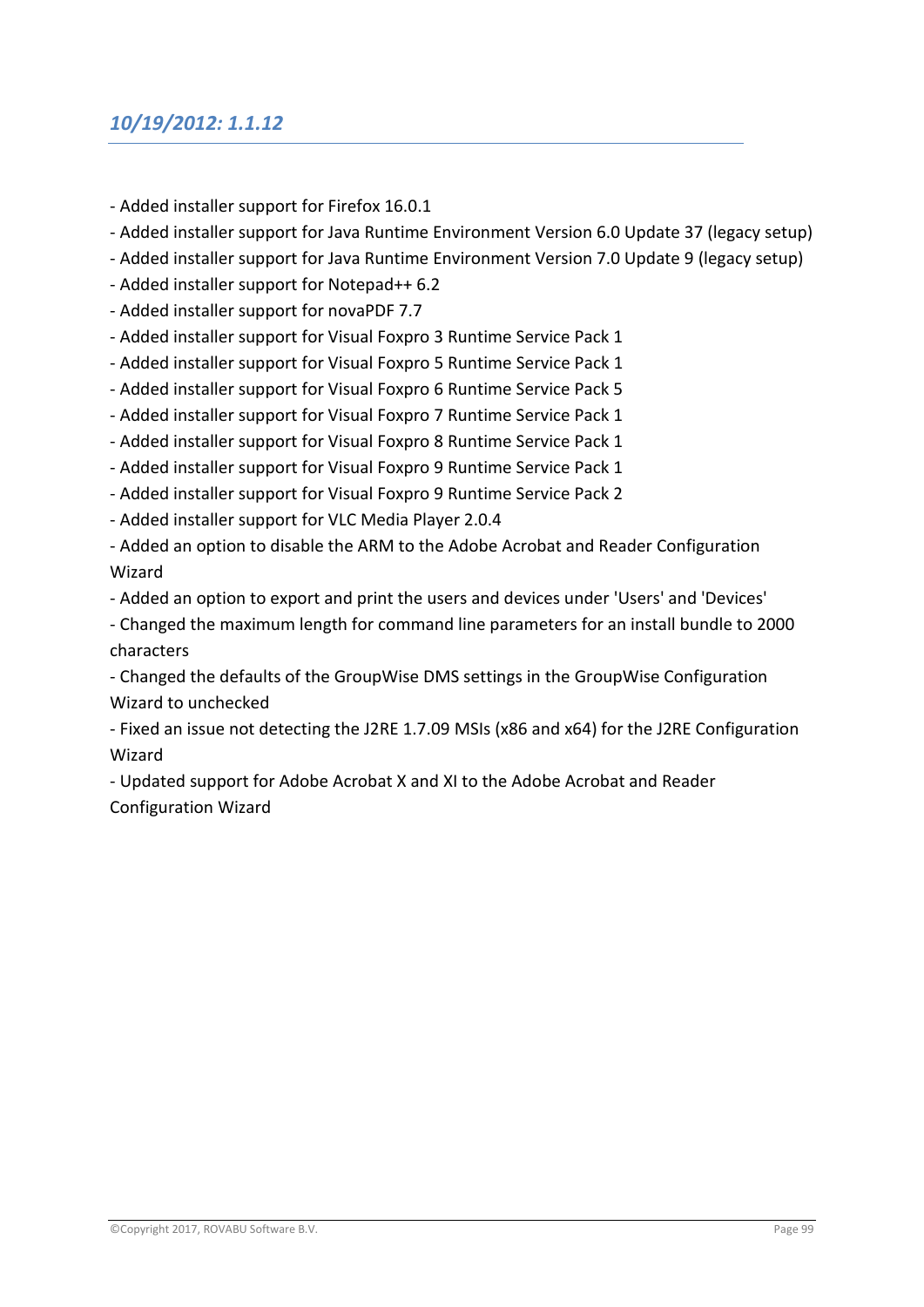### *10/10/2012: 1.1.11*

- Added support for Adobe Acrobat X and XI (prerelease) to the Adobe Acrobat and Reader Configuration Wizard
- Added installer support for Bundle Commander (legacy setup)
- Added installer support for KeePass 2.21
- Added installer support for Opera Next 12.10 build 1618
- Added installer support for Samsung Kies 2.5.0 (12094 27 11)
- Fixed an issue not detecting the J2RE 1.7.07 MSIs (x86 and x64) for the J2RE Configuration Wizard

- Fixed an issue in the Adobe AIR Configuration Wizard setting 'Preventing automatic updates'

- Renamed the Adobe Reader Configuration Wizard to Adobe Acrobat and Reader Configuration Wizard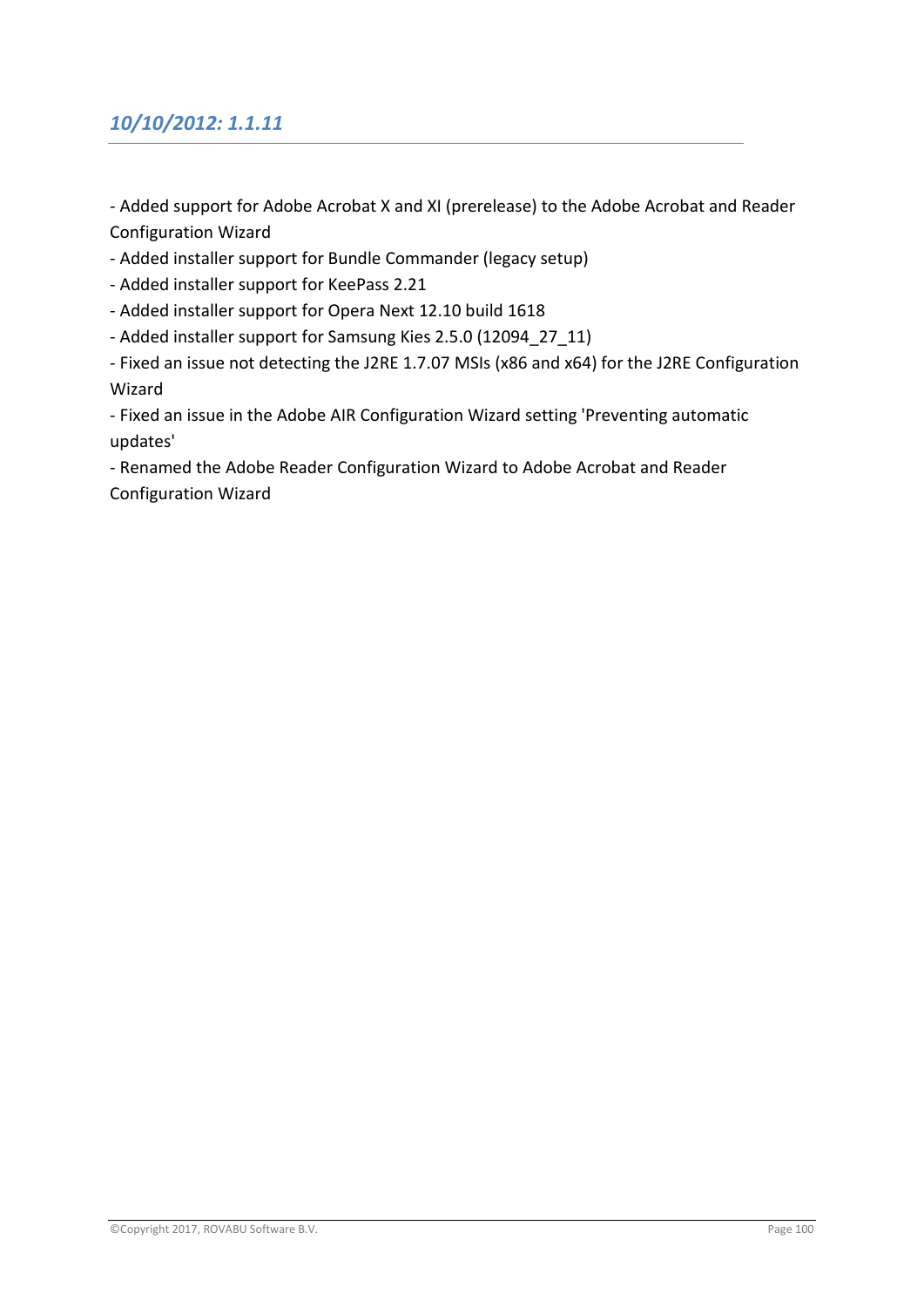- Added a Configuration Wizard for Immidio Flex+
- Added a Configuration Wizard for Microsoft App-V Client 5.0 Beta (experimental)
- Added support for Secunia PSI Installer 3.0.0.4001
- Added support for VMware Tools (legacy setup)
- Fixed a refresh issue on Windows XP when the classic theme is being used
- Fixed an issue saving transform files for J2RE on Windows XP
- Fixed an issue where the form didn't close after creating a network MSI
- Fixed an issue creating network MSIs where the path contains spaces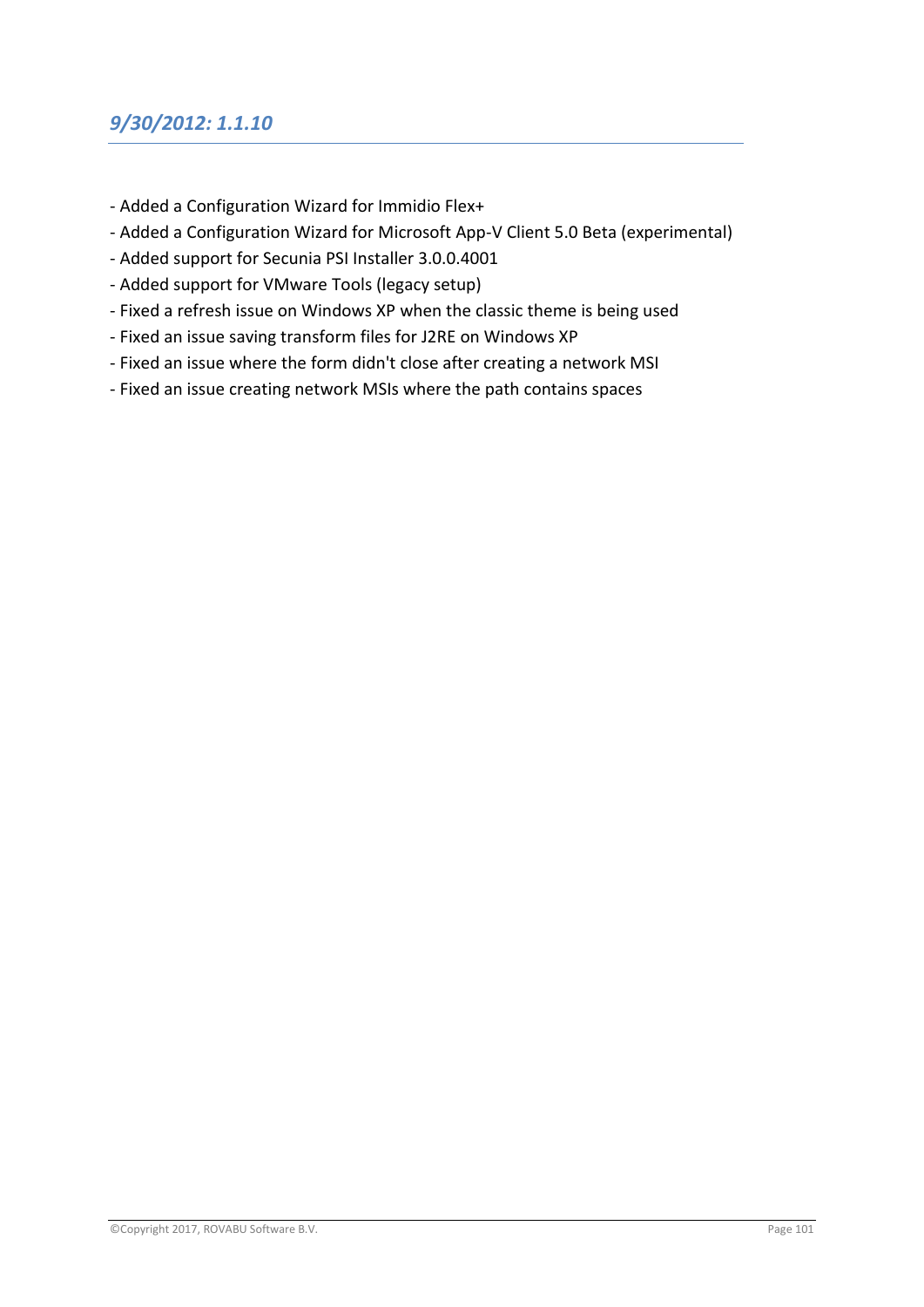### *9/25/2012: 1.1.9*

- Added official support for the App-V Import Wizard
- Added official support for the ZAV Import Wizard
- Added a Configuration Wizard for CORSA Connector 7.2
- Added a Configuration Wizard for CORSA ADR 3.0
- Added a Configuration Wizard for Microsoft Application Error Reporting
- Added support for Foxit Enterprise Reader 5.4 to the Foxit Reader Customization Wizard

- Added an option to install the full Gallery Essentials to the Configuration Wizard for SMART Notebook

- Added a 'bundle folder hotlist' feature
- Added new UI elements to browse bundle folders
- Added installer support for CDBurnerXP 4.4.2.3442
- Added installer support for K-Lite code pack 9.3.0 (Basic, Standard, Full and Mega)
- Added installer support for Microsoft Application Virtualization Desktop Client (legacy setup)
- Added installer support for Notepad++ 6.1.8
- Added installer support for VirtualBox 4.2.0 Build 80737
- Added installer support for WinSCP 5.1.0
- When double clicking a selected file, you will get the option to create either a bundle or to run the file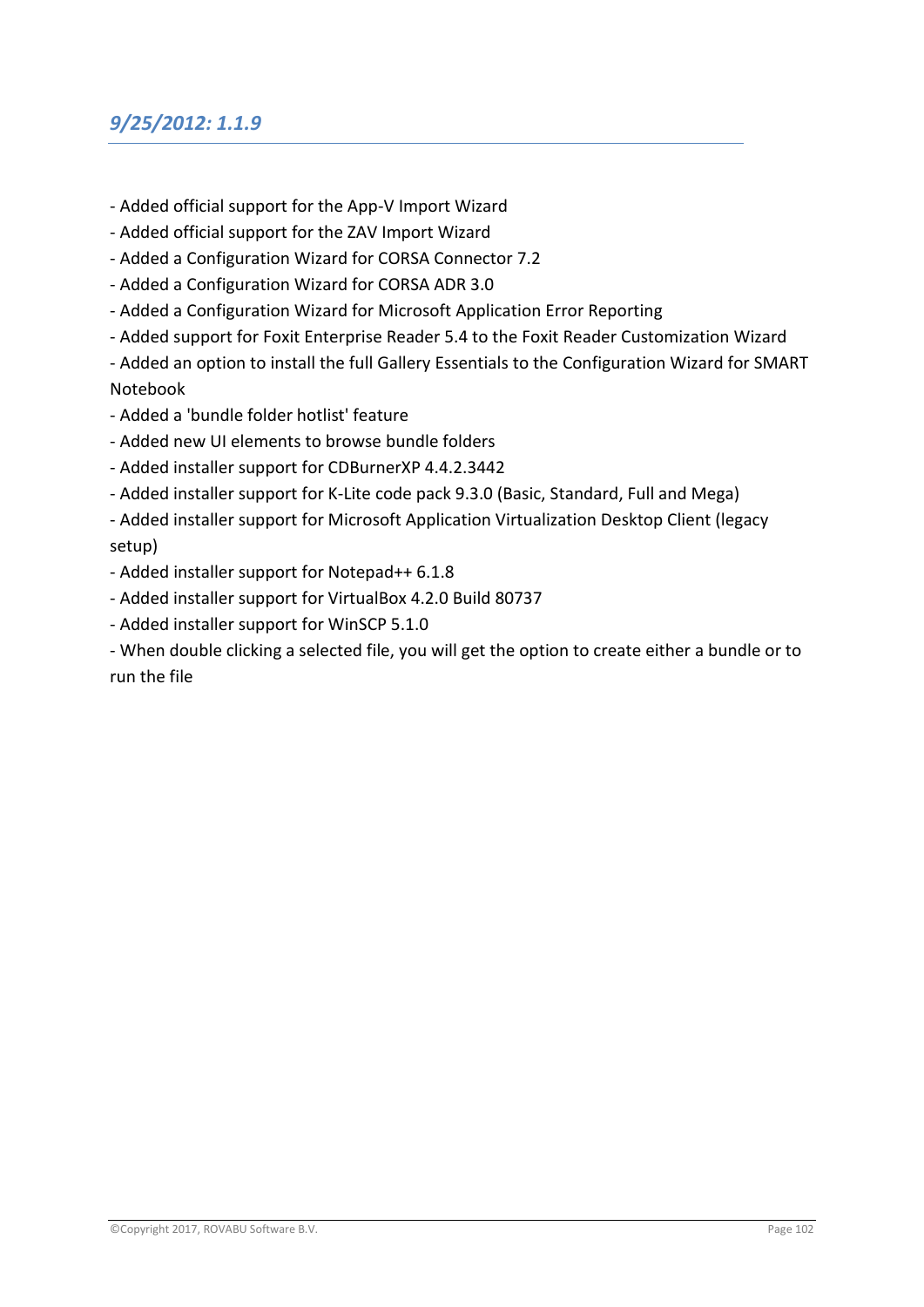### *9/14/2012: 1.1.8*

- Added the option to cancel uploading all files when creating an MSI based Windows bundle
- added an option to optionally save the password provided in the connection screen
- Added the option to create subdirectories
- Added installer support for AVG AntiVirus 2013.2667
- Added installer support for AVG AntiVirus Free 2013.2667
- Added installer support for Java Runtime Environment Version 6.0 Update 35 (legacy setup)
- Added installer support for Firefox 15.0.1
- Added installer support for Firefox 16.0 Beta 1
- Added installer support for KeePass 2.20
- Added installer support for Notepad++ 6.1.7
- Added installer support for Opera 12.02 build 1578
- Added installer support for Opera 12.50 build 1580
- Added installer support for PDFCreator 1.5.0
- Added installer support for SAP ActiveX Components Framework
- Added installer support for VirtualBox 4.1.22 Build 80657
- Added installer support for VLC Media Player 2.1.0 (x86 and x64)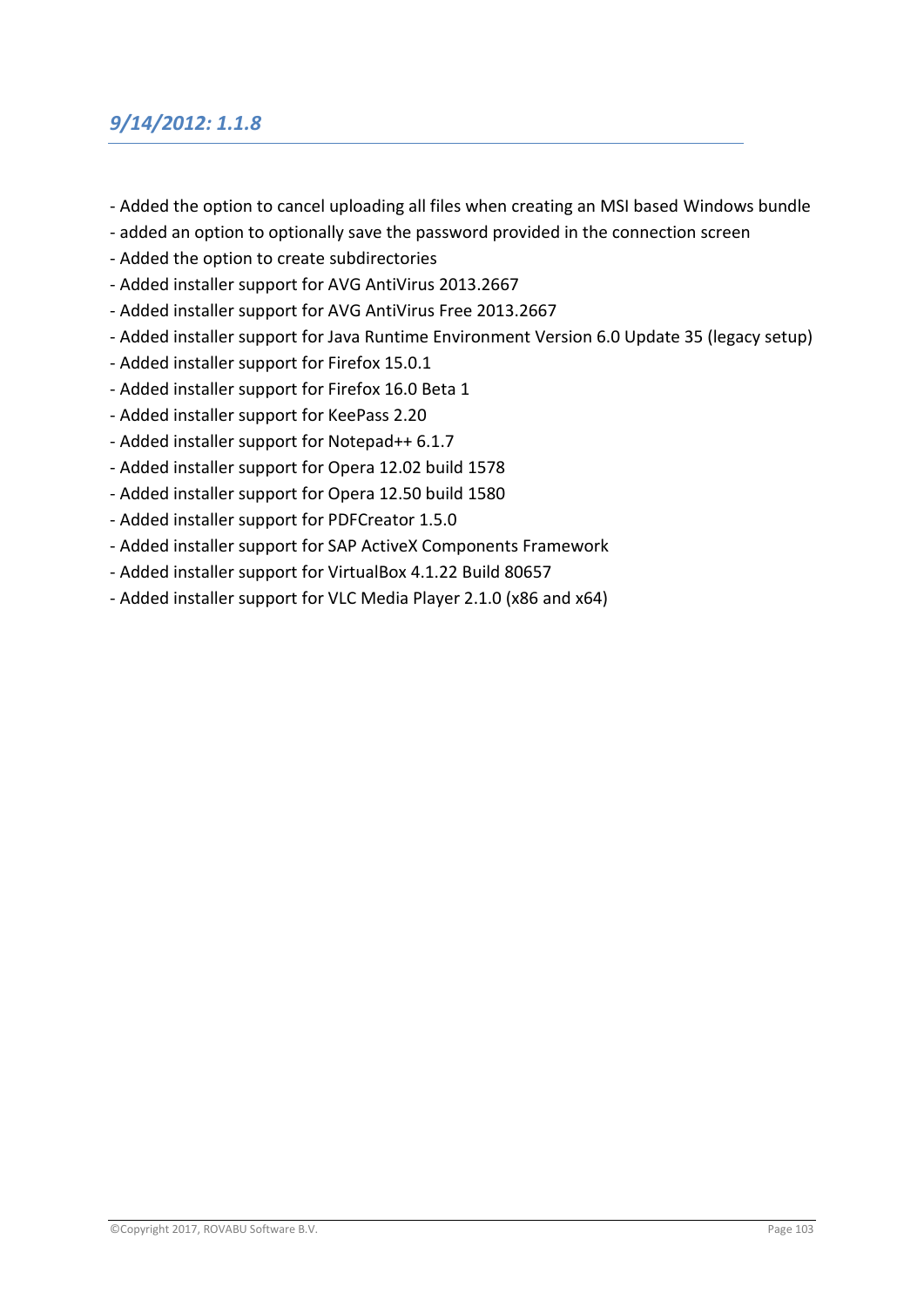# *8/31/2012: 1.1.7*

- Added a Configuration Wizard for Oracle Client 10.2 MSI created by BRAIN FORCE Packaging Robot
- Added the option to remove all shortcuts to the Google Sketchup Customization Wizard
- Added installer support for Firefox 15.0
- Added installer support for Java Runtime Environment Version 6.0 Update 33 (legacy setup)
- Added installer support for Java Runtime Environment Version 7.0 Update 7 (legacy setup)
- Added installer support for Thunderbird 15.0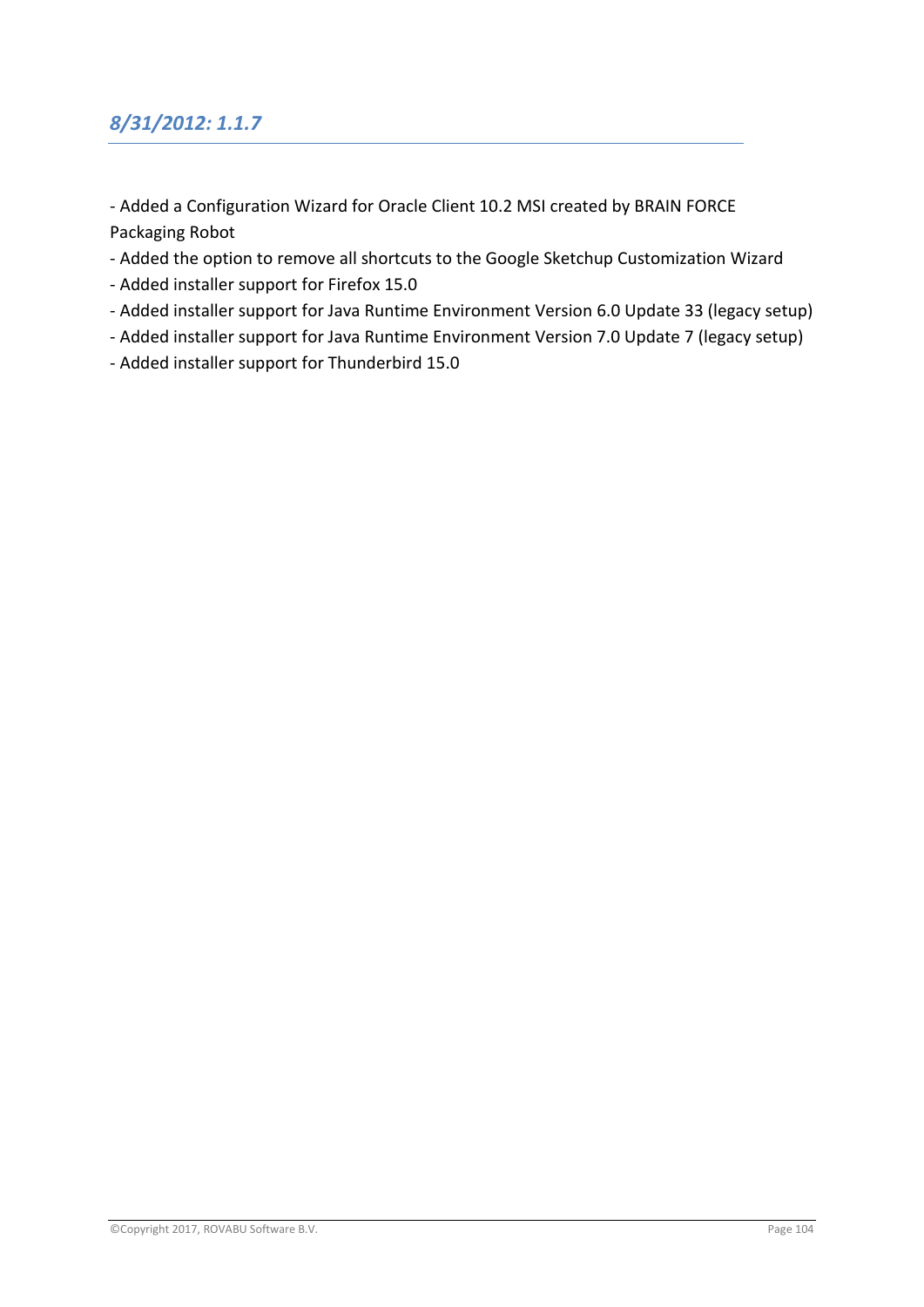### *8/27/2012: 1.1.6*

- Added support for Adobe Flash 11.4 to the Adobe Flash Customization Wizard
- Added support for Adobe Reader 11 Prerelease to the Adobe Reader Customization Wizard
- Added installer support for Audacity 2.0.2
- Added installer support for Classic Shell Setup 3.6.1
- Added installer support for GIMP 2.8.2
- Added installer support for Google Talk
- Added installer support for K-Lite code pack 9.2.0 (Basic, Standard, Full and Mega)
- Added installer support for LiveDrive Restore
- Added installer support for Microsoft Security Essentials 4.1.509.0 (Prerelease)
- Added installer support for Nokia Suite 3.5.34
- Added installer support for Opera 12.02 build 1565 RC2
- Added installer support for VirtualBox 4.1.20 Build 80170
- Added installer support for VMware Player build 812388 (legacy setup)
- Fixed an anchor issue in the main screen that hid the vertical scrollbar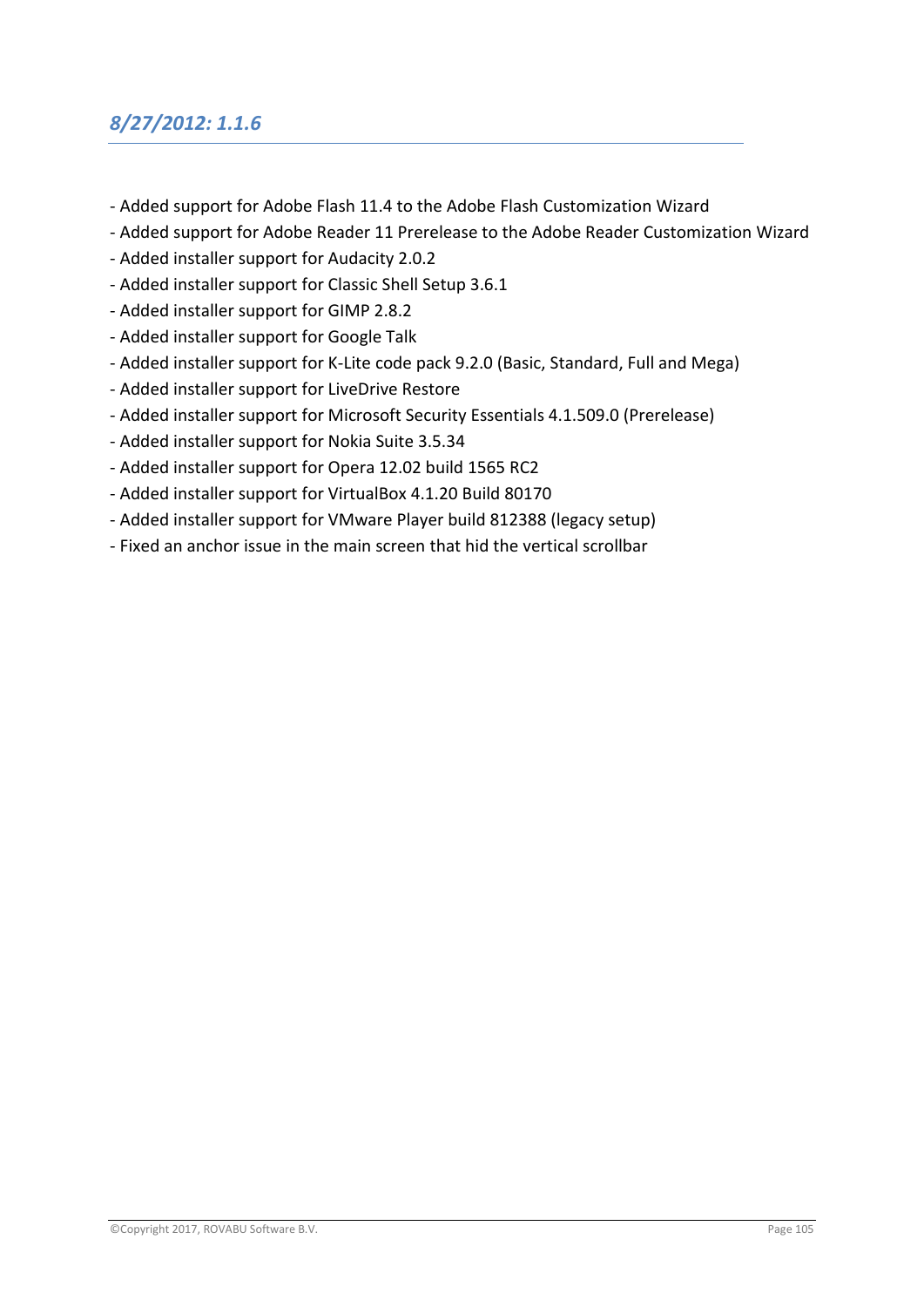#### *8/13/2012: 1.1.5*

- Added a Configuration Wizard for IBM System i Access for Windows
- Added a Configuration Wizard for Infragistics NetAdvantage for Windows Forms
- Added a Configuration Wizard for SMART Notebook
- Added a Configuration Wizard for TechSmith Snagit
- Added new configuration options to the Adobe Reader Customization Wizard
- Added a Directory Hotlist feature
- Added new UI elements to browse file system directories
- Added tooltips to the new UI elements
- Added installer support for AllPlayer
- Added installer support for Audacity 2.0.2 RC1
- Added installer support for CDBurnerXP 4.4.1.3341
- Added installer support for Dropbox 1.4.12
- Added installer support for Dropbox 1.5.10 (Experimental Build)
- Added installer support for Evernote 4.5.7.7146
- Added installer support for HP Scanjet 5590 Full Feature Software and Driver 9.0
- Added installer support for K-Lite code pack 9.1.0 (Basic, Standard, Full and Mega)
- Added installer support for KeePass 1.23
- Added installer support for Logitech SetPoint 6.20
- Added installer support for KMPlayer 3.3.0.30
- Added installer support for Microsoft .NET Framework 1.1
- Added installer support for Microsoft Image Resizer Powertoy for Windows XP
- Added installer support for Microsoft Office 2010 Deployment Kit for App-V
- Added installer support for Microsoft Office Compatibility Pack for Word, Excel, and PowerPoint 2007 File Formats
- Added installer support for Microsoft SkyDrive
- Added installer support for Notepad++ 6.1.5
- Added installer support for Opera 12.01 build 1528 RC
- Added installer support for Opera 12.01 build 1532 RC2
- Added installer support for PDFCreator 1.4.2
- Added installer support for PDFCreator 1.4.3

- Added installer support for SafeNet Borderless Security PK Client (Rabobank USB RFLP reader software 1.11)

- Added installer support for Samsung Kies 2.3.1 (12044\_18)
- Added installer support for Samsung Kies 2.3.2 (12074 13 13)
- Added installer support for VLC Media Player 2.0.3 (x86 and x64)
- Added support for TMS 2010 R3 to the Configuration Wizard for The Museum System

- Improved the overall speed for loading directories - filtering in the file system grid no longer filters out directories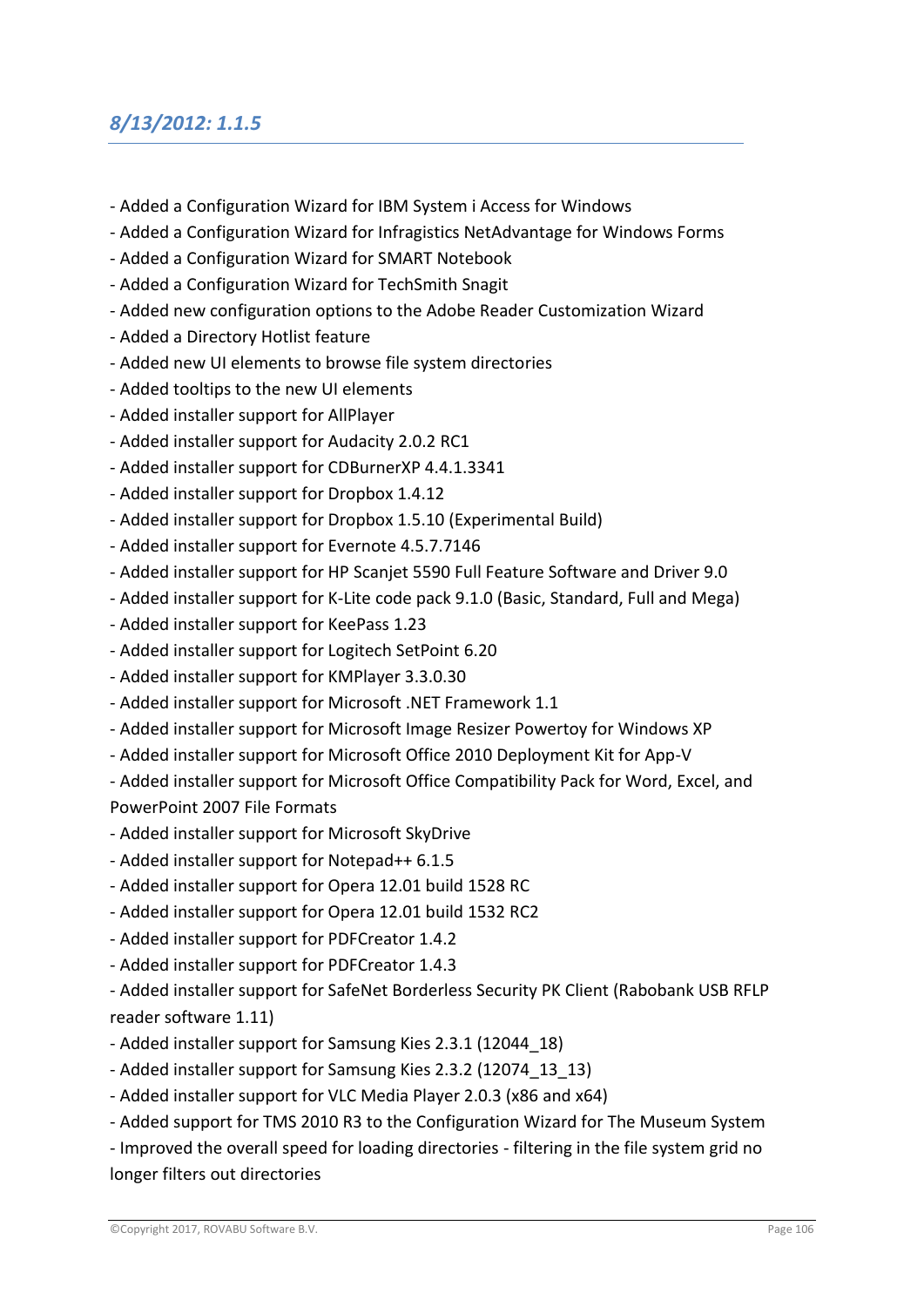- Fixed an issue setting ODBC settings in the Configuration Wizard for The Museum System

- When applying a custom filter on a grid column, only filters related to its type are provided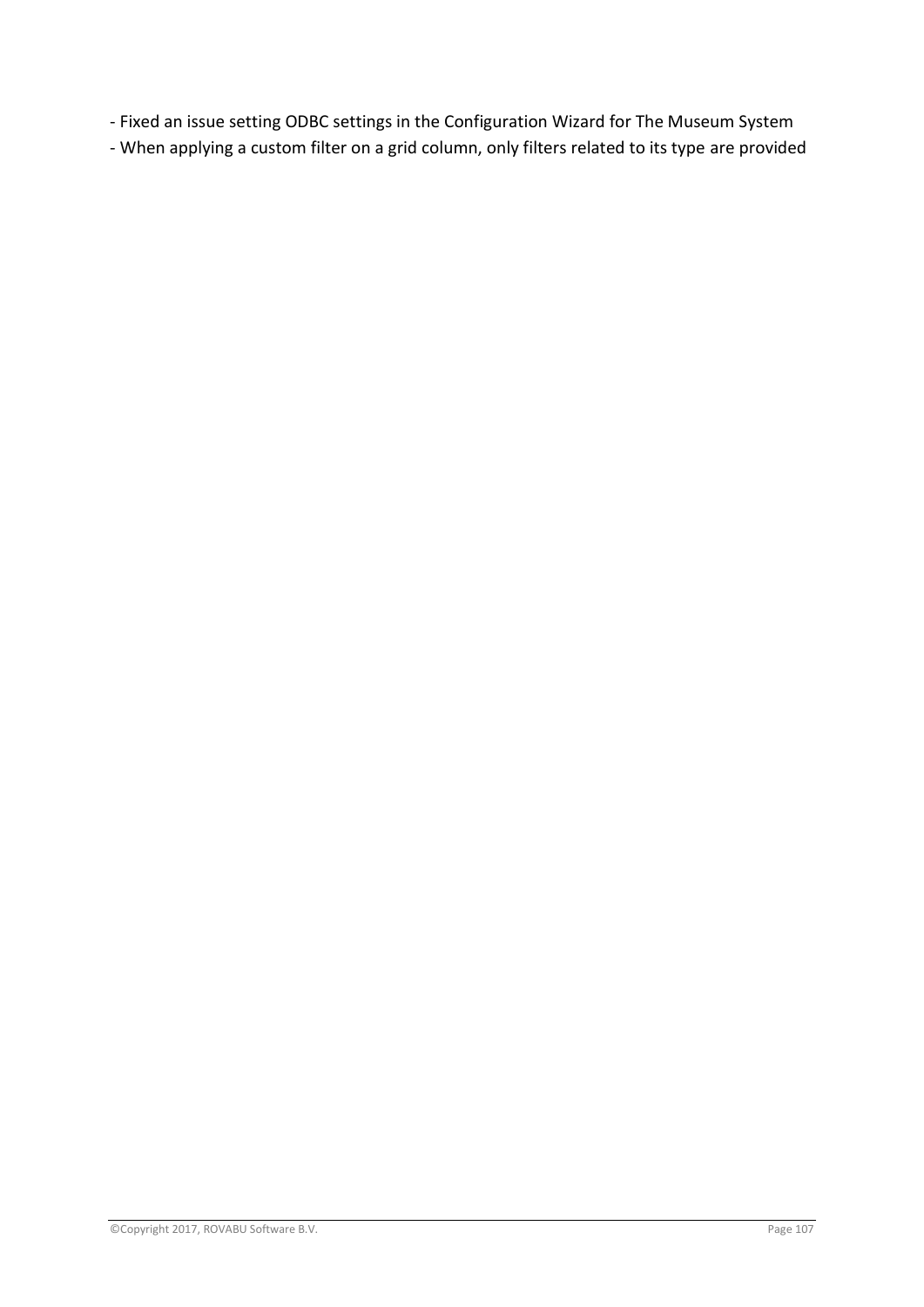# *7/1/2012: 1.1.4*

- Added installer support for Audacity 2.0.1
- Added installer support for CDBurnerXP 4.4.1.3243
- Added installer support for K-Lite code pack 8.8.2 (Basic, Standard, Full and Mega)
- Added installer support for Notepad++ 6.1.4
- Added installer support for Opera 12.00 (final release)
- Added installer support for PDFCreator 1.4.1
- Added installer support for VLC Media Player 2.0.2 (x86 and x64)
- Added installer support for WinRAR 4.20
- Added the option to add user and device assignments when creating a Web bundle
- Added the option to update the shortcut location when creating a bundle double-clicking the shortcut location row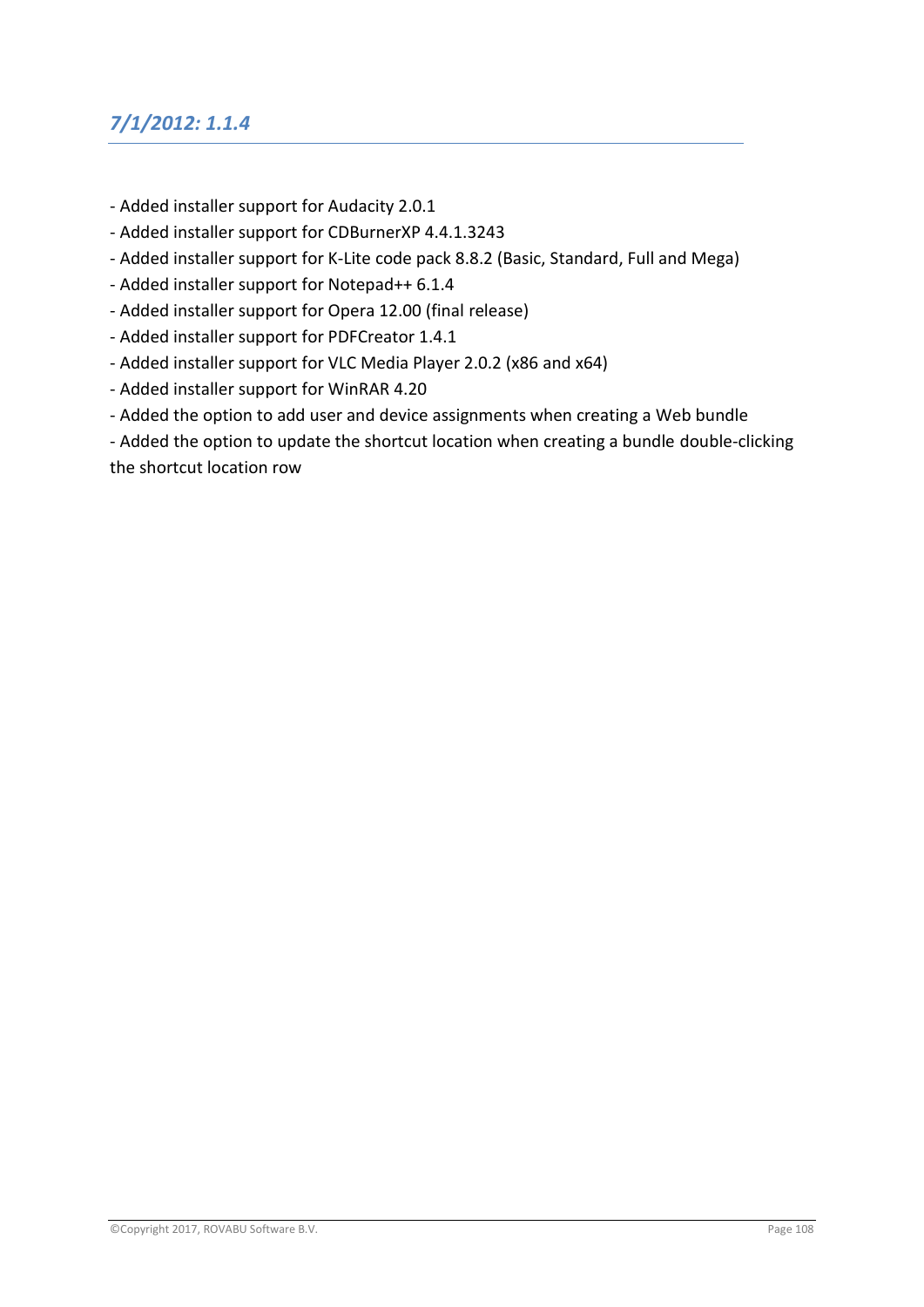## *6/11/2012: 1.1.3*

- Added a Configuration Wizard for Scense Client
- Added a Configuration Wizard for Novell Filr
- Added installer support for Mozilla Firefox 14.0 beta 6
- Added installer support for Opera 12.00 build 1448 RC
- Added installer support for PDFCreator 1.4.0
- Added installer support for Snagit 11.x
- Added installer support for UltraEdit 18.x
- Added installer support for WinSCP 4.3.8
- Added support for Flash 11.3 in the Adobe Flash Customization Wizard
- Fixed an issue configuring the publishing server in the App-V Customization Wizard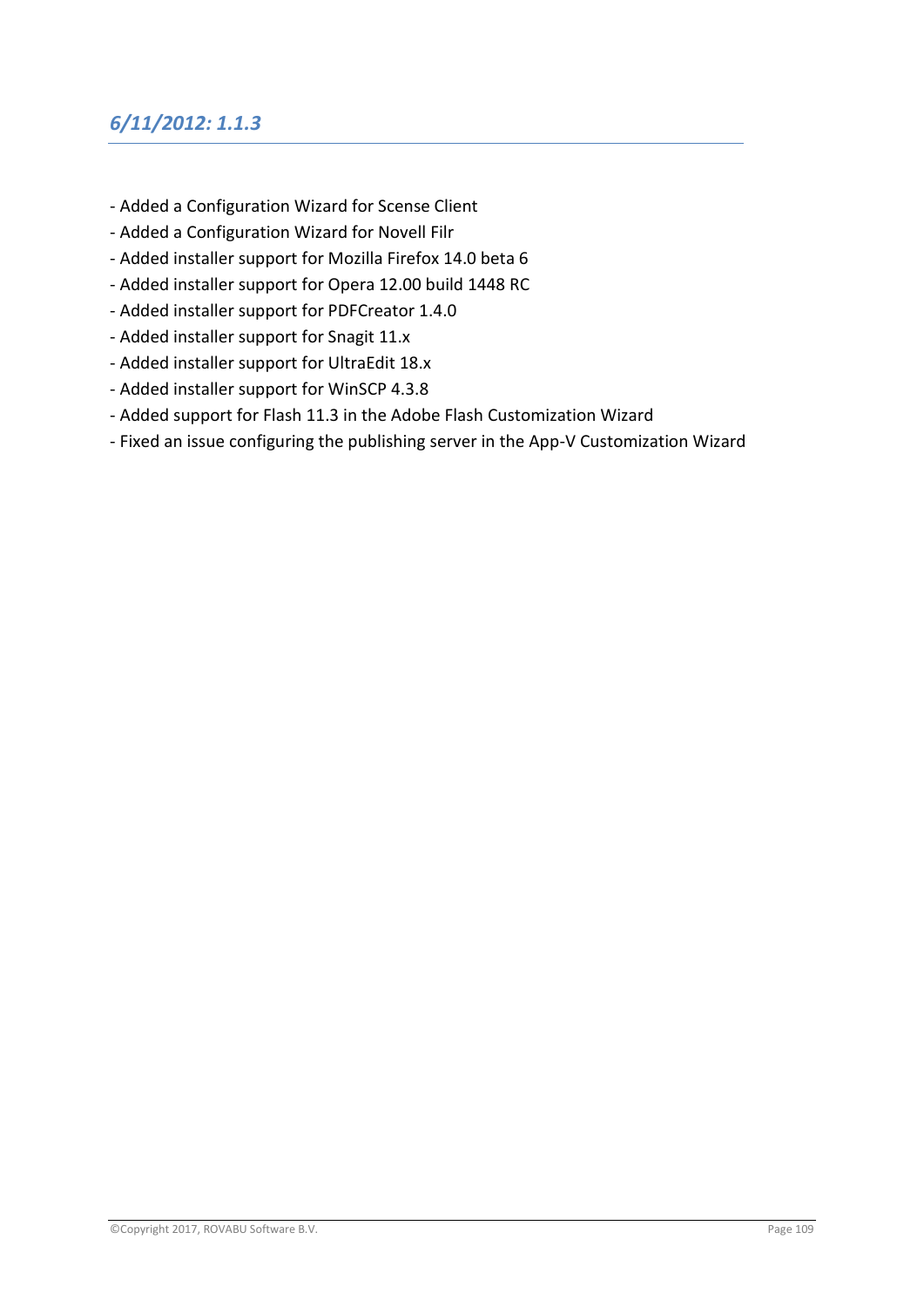# *5/30/2012: 1.1.2*

- Added a Configuration Wizard for Scense Live Profiles Client
- Added experimental support for the App-V Import Wizard
- Added experimental support for the ZENworks Application Virtualization Import Wizard
- Added installer support for AVG Anti-Virus Free 2012.2176
- Added installer support for K-Lite code pack 8.8.0 (Basic, Standard, Full and Mega)

- Added installer support for Microsoft Access Database Engine 2010 Redistributable (x86 and x64)

- Added installer support for Notepad++ 6.1.3
- Added installer support for Opera 12.00 build 1417 beta
- Added installer support for VirtualBox 4.1.14 Build 77440
- Added installer support for VirtualBox 4.1.16 Build 78094
- Added installer support for WinRAR 4.20 Beta 3
- Added the option to disable 'Javascript Actions' in the Foxit Enterprise Reader

#### Customization Wizard

- Added the option to disable 'Acrobat JavaScript' in the Adobe Reader Customization Wizard
- Added the option to remove all shortcuts in the Adobe Reader Customization Wizard
- Changed the default temp variable from %TEMP% to \${TempDir}
- Fixed a toolbar issue in the MSI Import Wizard
- Fixed an issue disabling the Adobe Reader Updater in the Adobe Reader Customization Wizard

- Fixed an issue in the 'Submit for Analysis' feature, where trailing spaces were not correctly trimmed

- Moved all import wizards to the 'Import Wizards' ribbon tab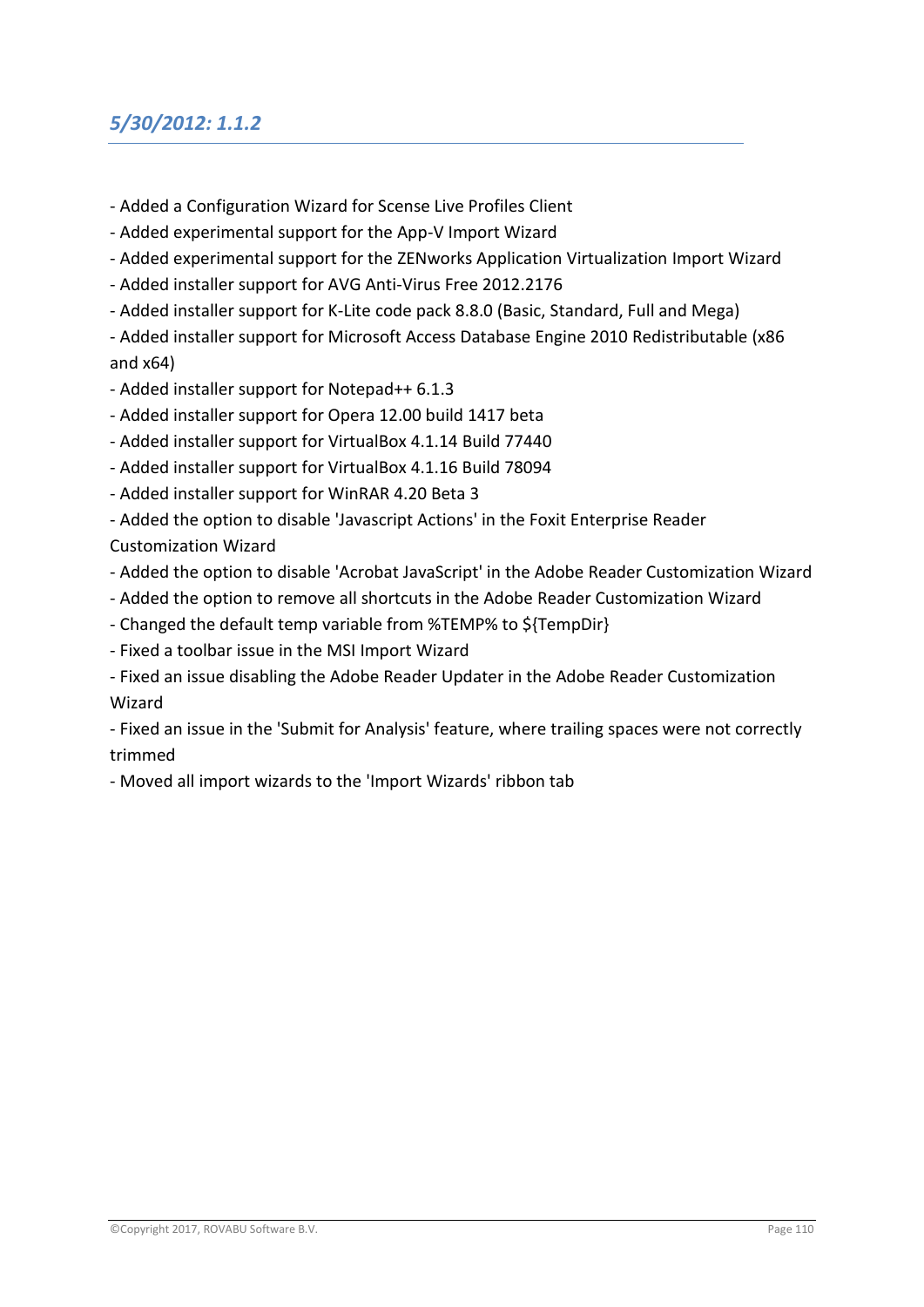# *5/15/2012: 1.1.1*

- Added installer support for AVG Anti-Virus Free 2012.2171
- Updated installer support for Citrix Receiver 3.2
- Added installer support for doPDF 7 printer 0.7.3.381
- Added installer support for Novell iFolder 3.8 (legacy setup)
- Added installer support for Opera 11.64
- Added installer support for Silverlight 5.1
- Added installer support for VMware Player 4.0.3 build 703057 (legacy setup)
- Added installer support for WinRAR 4.20 Beta 2
- Improved generic detection for NSIS based setups
- Fixed an issue in the ENGL integration feature
- Fixed an issue saving 'List published bundles only' in the Options screen
- The 'List published bundles only' option is now on by default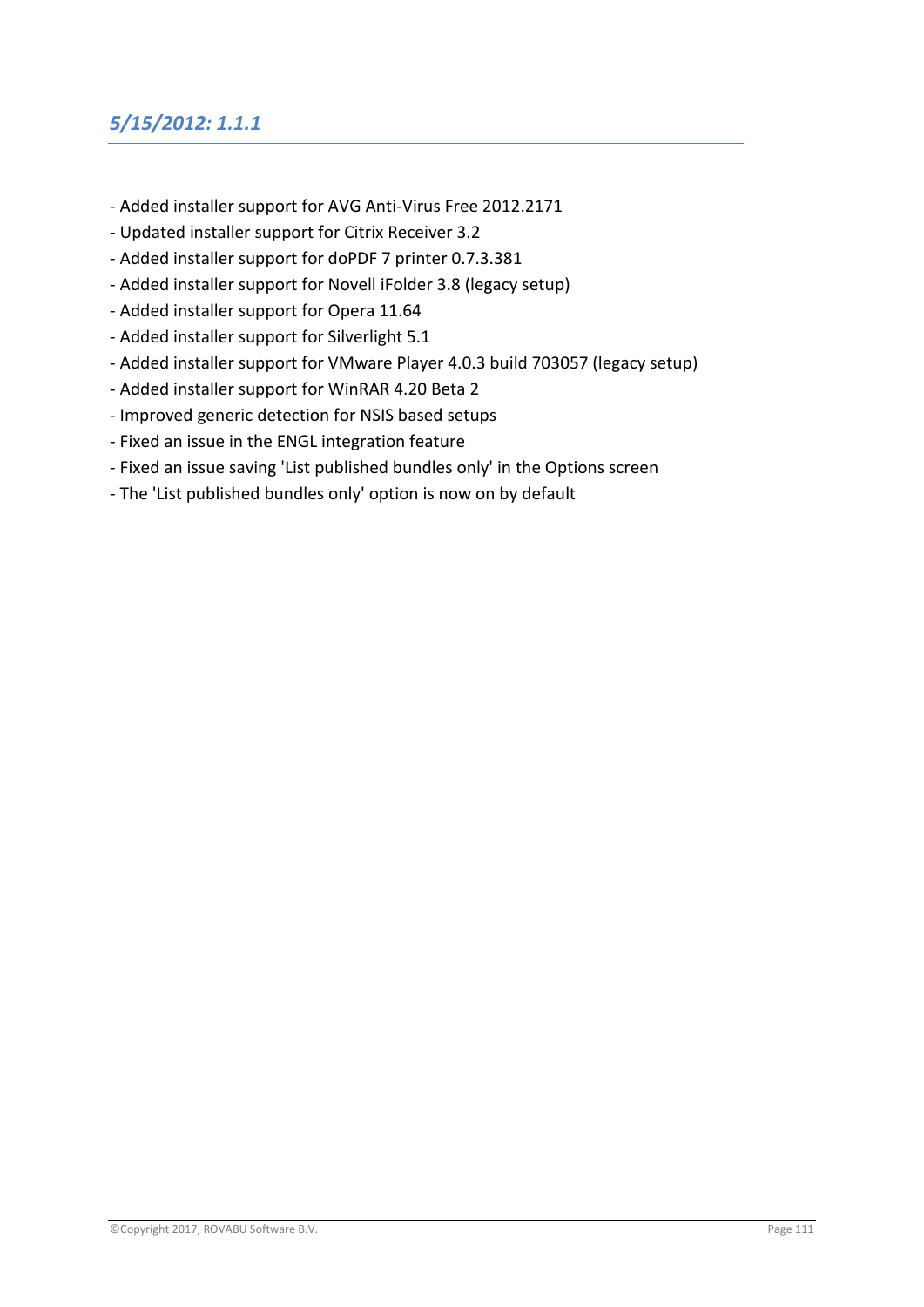- Added a Configuration Wizard for Autodesk DWG Trueview
- Added installer support for CDBurnerXP 4.4.1.3099
- Added installer support for Dropbox 1.4.2
- Added installer support for VMware View Client 5.1.0-669725 (legacy setup)
- Added VMware View Client 5.1 support to the Configuration Wizard for VMware View Client
- Fixed an issue in the 'Submit for Analysis' feature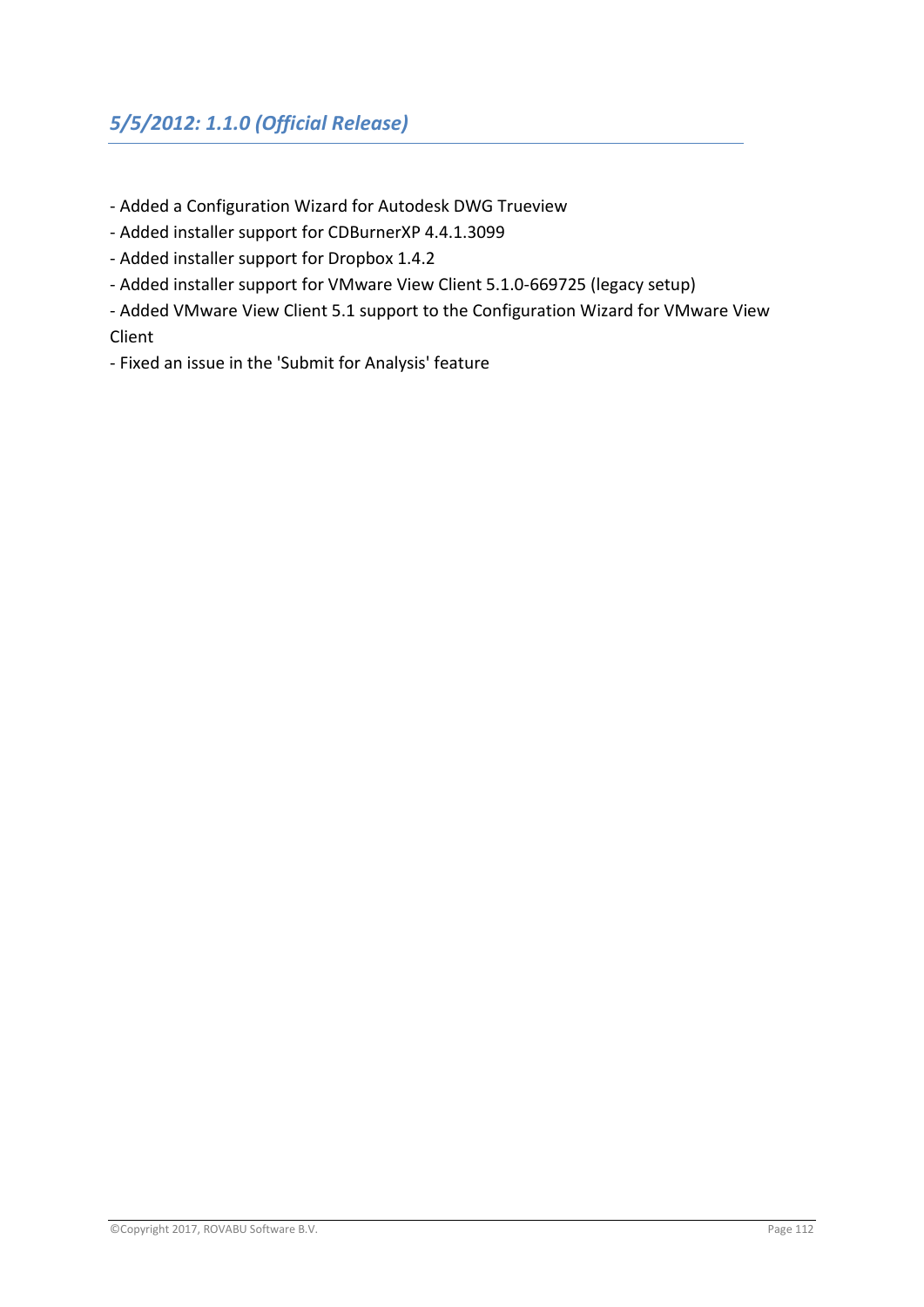- Added Exact Globe 2003 Build 403 support to the Configuration Wizard for Exact Globe 2003

- Added a new option to the Configuration Wizard for Apple iTunes to remove all shortcuts
- Added x64 support to the Configuration Wizard for Adobe Flash Player 11
- Added a Configuration Wizard for Google Sketchup
- Added a Configuration Wizard for jAlbum
- Added generic detection for Ethalone Ghost Installer
- Added installer support for CDBurnerXP 4.4.0.3018
- Added installer support for Citrix Receiver 3.2
- Added installer support for DAEMON Tools Lite v4.45.4
- Added installer support for ENGL Imaging Toolkit 7.0.2
- Added installer support for Mozilla Firefox 12.0 (legacy setup)
- Added installer support for Mozilla Firefox 13.0 beta 1 (legacy setup)
- Added installer support for KeePass 1.22
- Added installer support for Notepad++ 6.1.1 and 6.1.2
- Added installer support for Skype 5.9 (legacy setup)
- Added installer support for Spotify
- Added installer support for Unity Web Player
- Added installer support for VirtualBox 4.1.12 Build 77245
- Added installer support for WinRAR 4.11 (Dutch)
- Added installer support for Zoom Player Home Free 8.15
- Added installer support for Zoom Player Home Professional 8.15
- Added installer support for Zoom Player Home Max 8.15
- The *Include all files* checkbox is automatically selected for uncompressed MSIs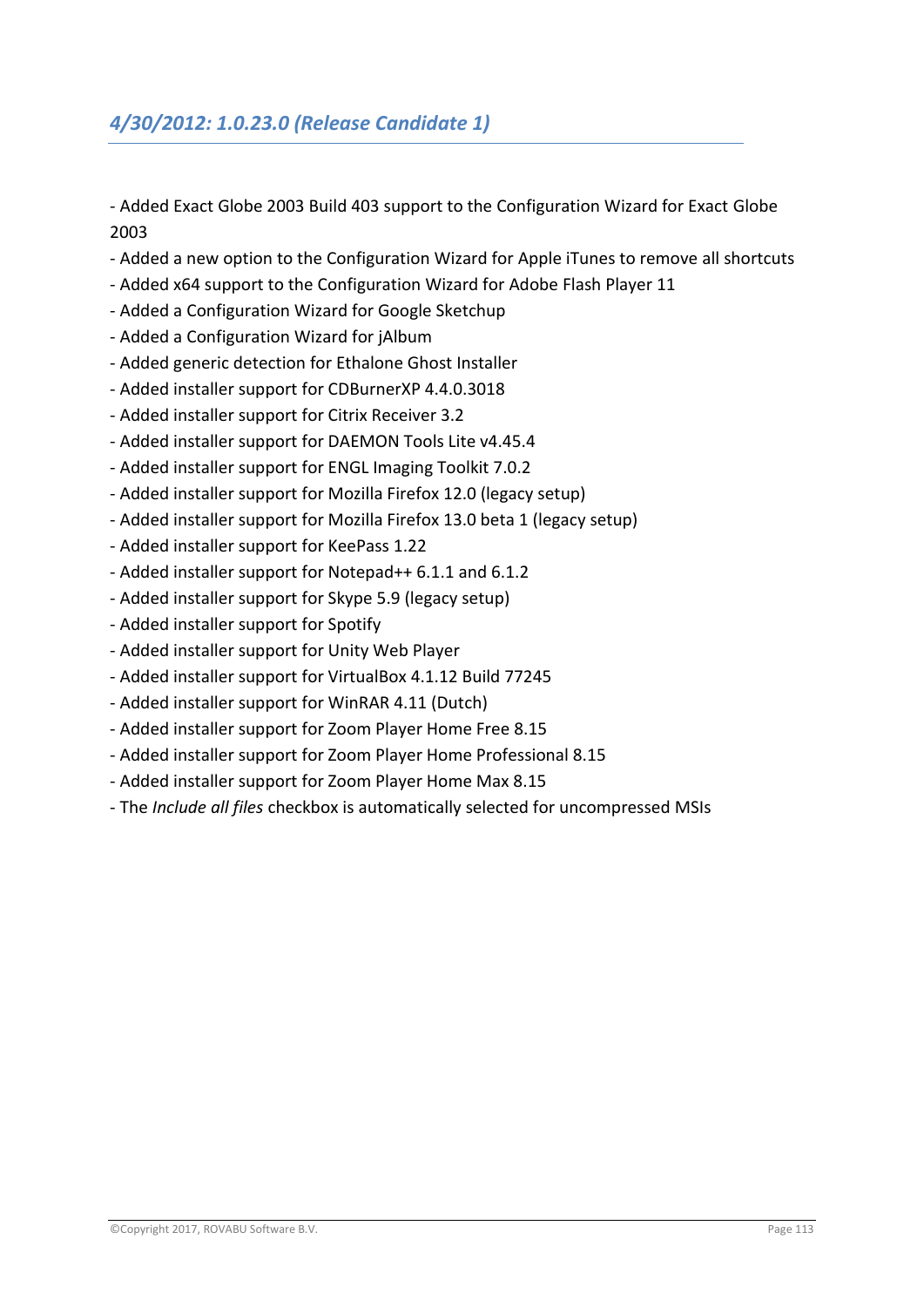#### *4/2/2012: 1.0.22.0*

- Added a Configuration Wizard for Autodesk Design Review 2012
- Added a Configuration Wizard for Bluebeam PDF Revu v9.5
- Added a Configuration Wizard for Exact Globe 2003
- Added a Configuration Wizard for HP Bluetooth Software
- Added a Configuration Wizard for The Museum System 2010
- Added generic detection for InstallAware based setups
- Added installer support for Exact CRW XI
- Added installer support for IrfanView 4.33 and Plugins
- Added installer support for Java Runtime Environment Version 7.0 Update 3
- Added installer support for K-Lite code pack 8.6.0 (Basic, Standard, Full and Mega)
- Added installer support for LibreOffice 3.5.1
- Added installer support for Microsoft Office 2007 SP3 (fullfile) English
- Added installer support for Microsoft Office 2007 SP3 (fullfile) Dutch
- Added installer support for Notepad++ 6.0
- Added installer support for PDFCreator 1.3.1
- Added installer support for PDFCreator 1.3.2
- Added installer support for VLC Media Player 2.0.1
- Added installer support for Windows Media Format 9.5
- Added JRE 7 support to the JRE Configuration Wizard
- Fixed an issue checking for updates behind a proxy server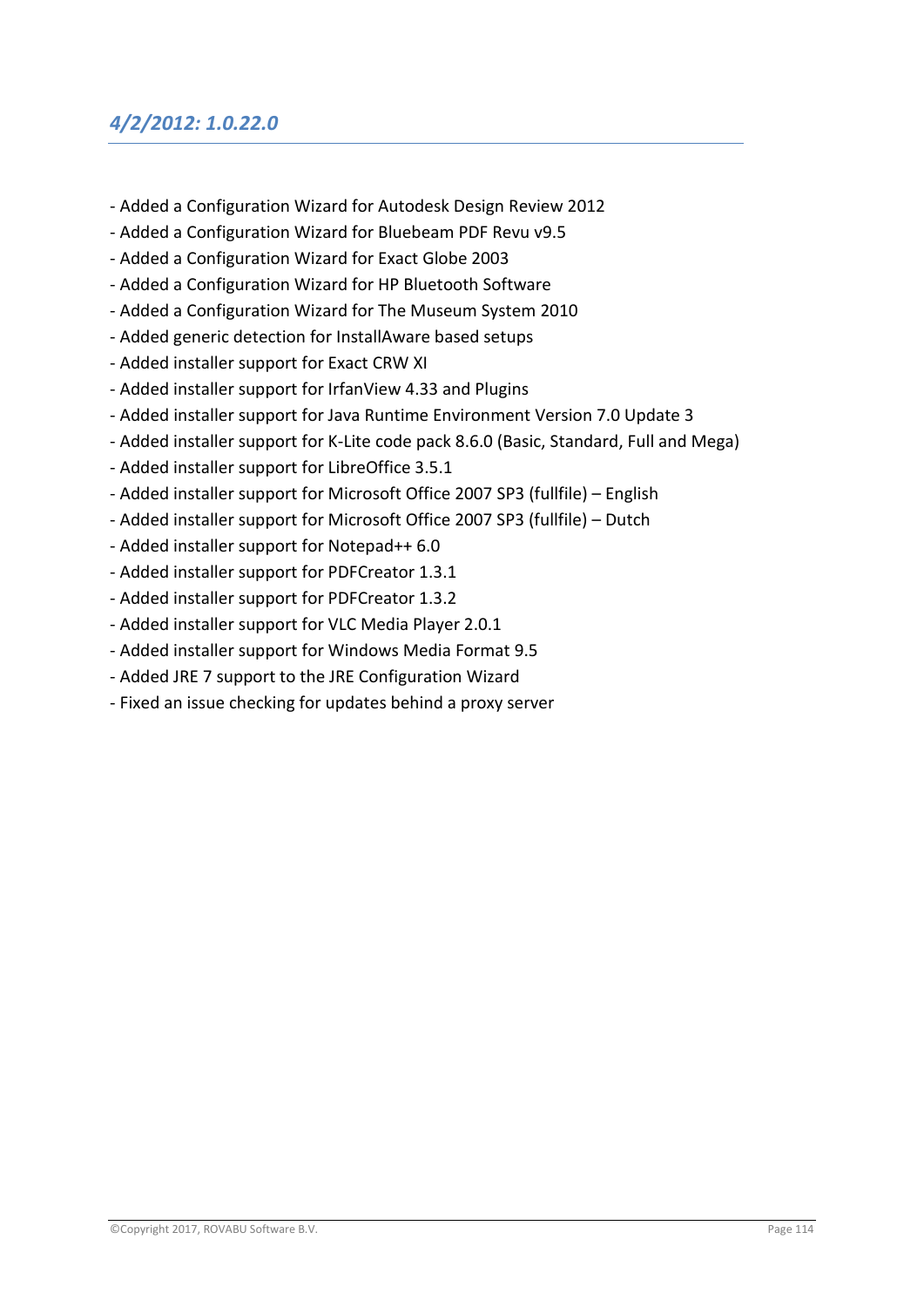#### *3/14/2012: 1.0.21.0*

- Added a Configuration Wizard for Adobe Flash Player 11
- Added a Configuration Wizard for Microsoft App-V Client 4.6
- Added a Configuration Wizard for WinRAR
- Added a generic Configuration Wizard for MSIs in order to remove all shortcuts
- Added generic detection for NSIS based setups
- Added generic detection for Inno Setup based setups
- Added generic detection for Wise based setups
- Added installer support for Audacity 2.0
- Added installer support for Avast Antivirus 7.0.1426
- Added installer support for BurnAware Free 4.7.0.0
- Added installer support for CDBurnerXP 4.4.0.2971
- Added installer support for DirectX 9.26.1590 (End-User Runtime March 2009)
- Added installer support for KeePass 1.21
- Added installer support for LAME v3.99.3
- Added installer support for Microsoft Dynamics CRM 4.0 for Microsoft Office Outlook
- Added installer support for PDFCreator 1.3.0
- Added installer support for SUPERAntiSpyware (Free Edition) 5.0.0.1146
- Added installer support for VirtualBox 4.1.10 Build 76795
- Added installer support for Windows Media Player Firefox Plugin 1.0.0.8
- Fixed a shortcut issue with the Configuration Wizard for Novell GroupWise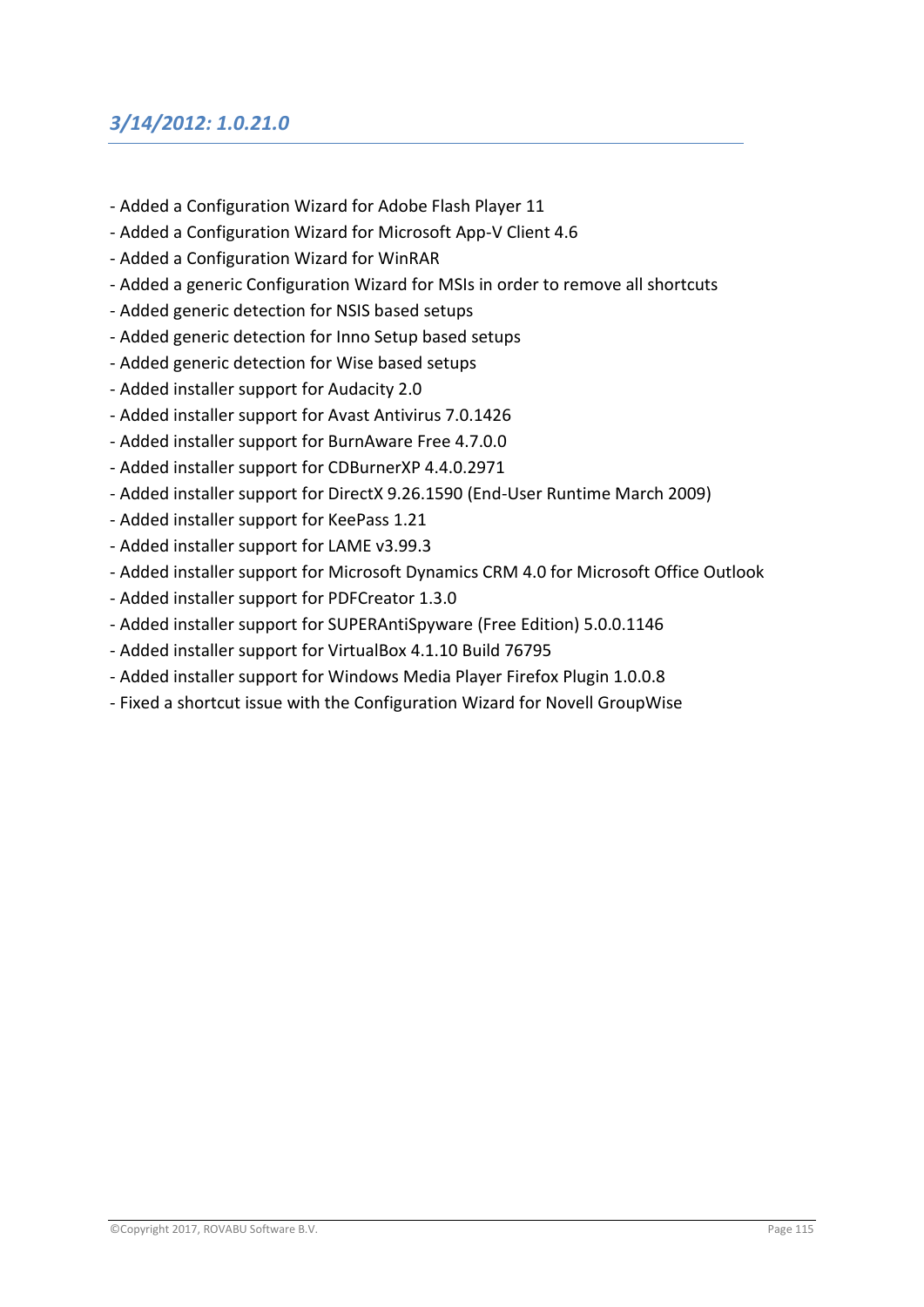# *2/24/2012: 1.0.20.0*

- Added installer support for Java Runtime Environment Version 6.0 Update 31
- Added a Configuration Wizard for Java Runtime Environment Configuration Wizard
- Added a Configuration Wizard for Novell GroupWise (multilanguage supported)
- Added a Configuration Wizard for VMware Player
- Added a Configuration Wizard for VMware View Client
- Added a Configuration Wizard for VMware Workstation
- Added a Configuration Wizard for LibreOffice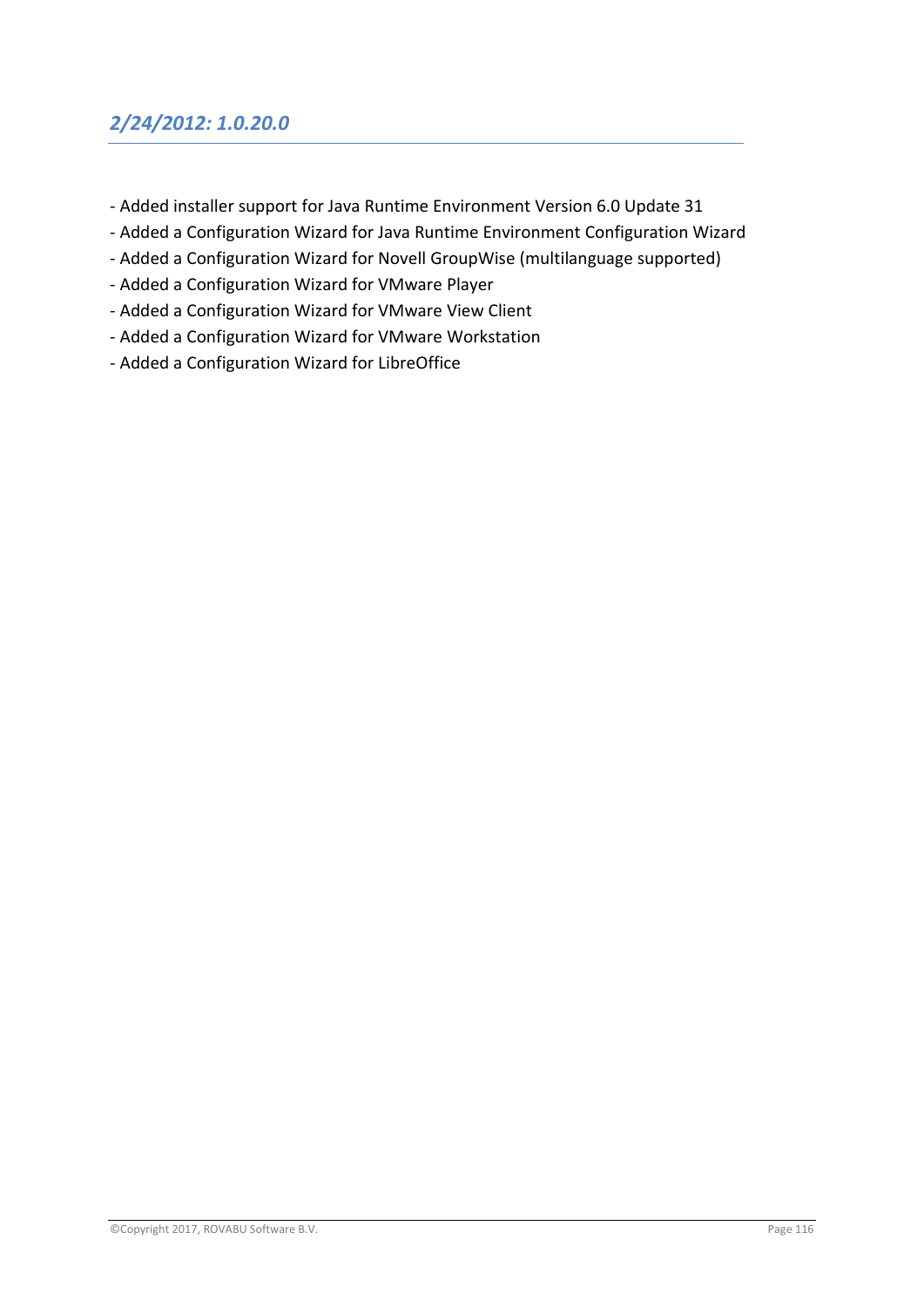# *2/21/2012: 1.0.19.0*

- Added installer support for AVG Anti-Virus Free 2012.1930
- Added installer support for DAEMON Tools Lite v4.45.3
- Added installer support for GIMP 2.6.12
- Added installer support for mRemote 1.50
- Added installer support for Office 2003 Web Components
- Added installer support for K-Lite code pack 8.2.0 (Basic, Standard, Full and Mega)
- Added installer support for K-Lite code pack 8.3.0 (Basic, Standard, Full and Mega)
- Added installer support for K-Lite code pack 8.3.2 (Basic, Standard, Full and Mega)
- Added installer support for K-Lite code pack 8.4.0 (Basic, Standard, Full and Mega)
- Added installer support for LibreOffice 3.5
- Added installer support for WinRAR 4.11
- Added installer support for WinSCP 4.3.7
- Added a Configuration Wizard for Google Earth 6
- Added a Configuration Wizard for Novell GroupWise (experimental)
- Added a Configuration Wizard for Novell Vibe Desktop
- Added a Configuration Wizard for Skype Business Edition
- Added the ability to change file attributes
- Fixed an issue where read-only MSIs were not processed properly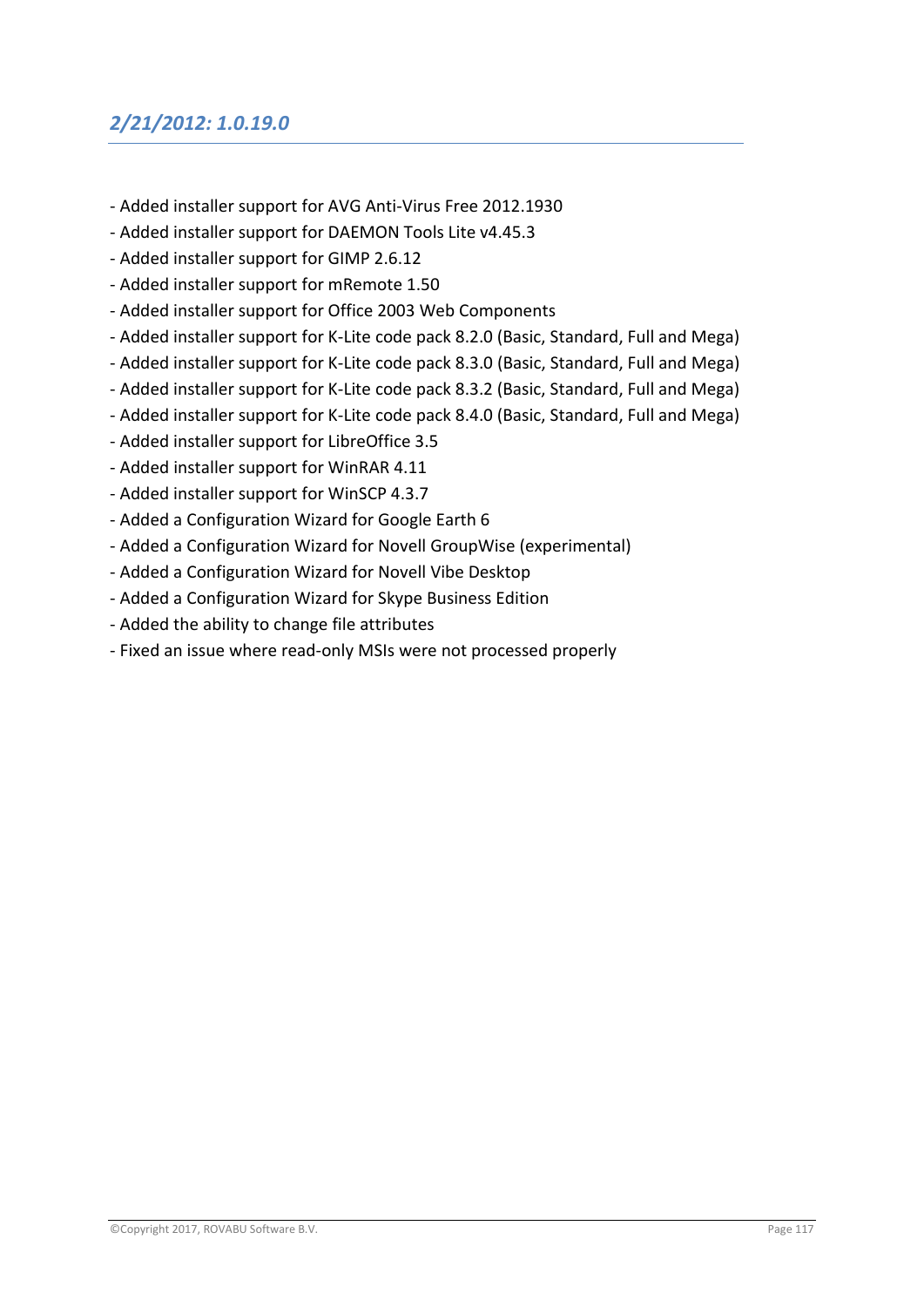# *1/22/2012: 1.0.18.0*

- Added installer support for VirtualBox Extensions Packs
- Added installer support for WinRAR 4.10 (x86 and x64)
- Added a Configuration Wizard for Adobe AIR
- Added a Configuration Wizard for Adobe Reader
- Added a Configuration Wizard for CITO Examen Tester 2.9.0.8
- Added a Configuration Wizard for CITO Correction Manager 2.9.0.8
- Added a Configuration Wizard for Foxit Enterprise Reader
- Added a Configuration Wizard for Sun VirtualBox
- Added an MSI viewer
- Added a Configuration Panel for the 'MSI Import Wizard'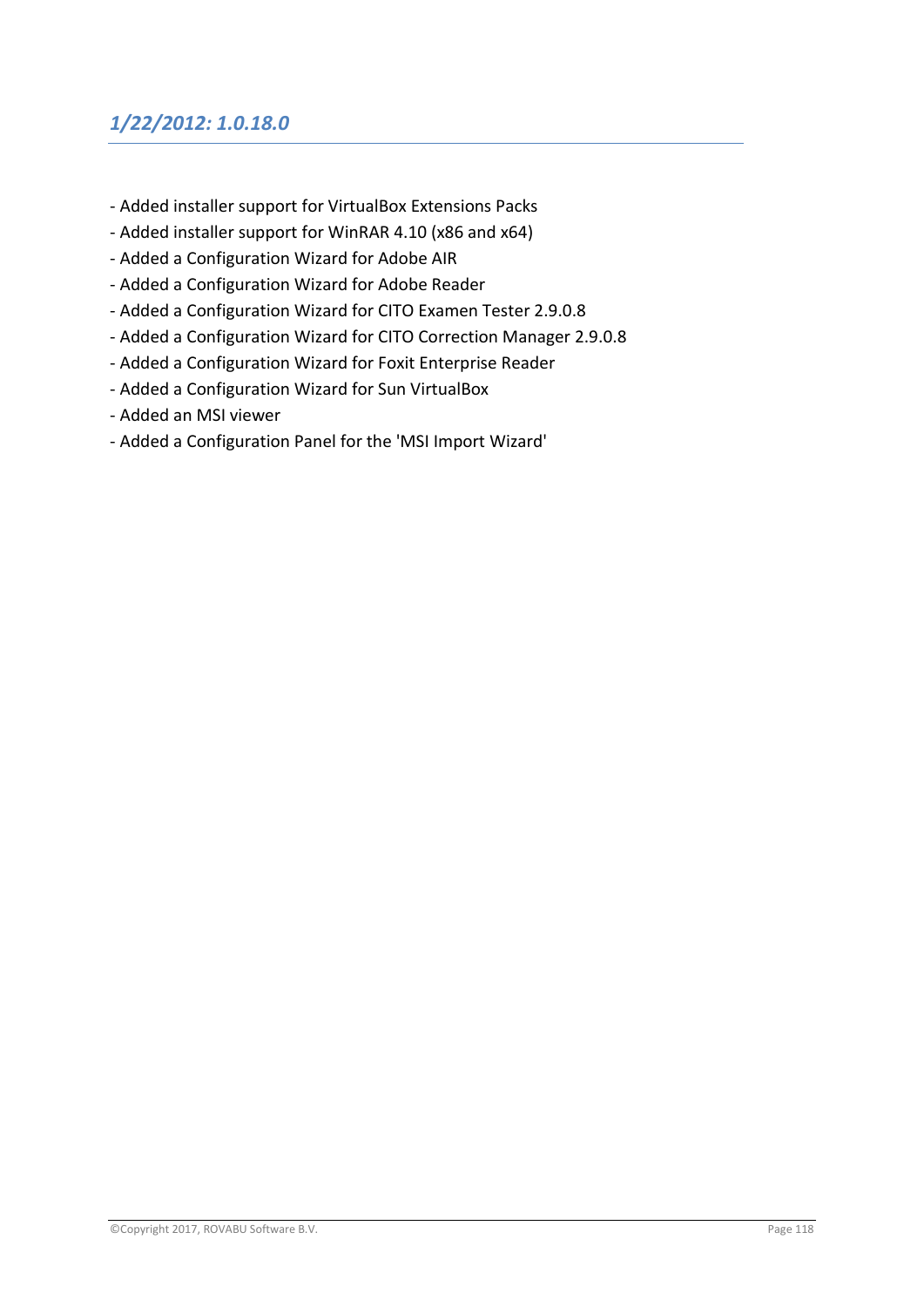# *1/16/2012: 1.0.17.0*

- Added installer support for Adobe Premiere Elements 10
- Added installer support for Avant Browser 2012 build 18
- Added installer support for CDBurnerXP 4.4.0.2905
- Added installer support for CITO Examen Tester 2.9.0.8 and Correction Manager 2.9.0.8
- Added installer support for Dropbox 1.2.50
- Added installer support for FileZilla 3.5.3
- Added installer support for Firefox 9.0.1
- Added installer support for iCloud Control Panel
- Added installer support for Net Profiles 2.1.8
- Added installer support for Notepad++ v5.9.8
- Added installer support for SmartFTP 4.0 (x86 and x64)
- Added installer support for VirtualBox 4.0.16 Build 75491
- Added a Configuration Wizard for Adobe Premiere Elements 9 and 10
- Added a Configuration Wizard for Apple iCloud Control Panel
- Added a Configuration Wizard for Apple iTunes
- Added a Configuration Wizard for Apple QuickTime
- Added a Configuration Wizard for Apple Safari
- Added a Configuration Wizard for ESET NOD32 Antivirus (Business Edition)
- Fixed setting the icon of a legacy setup in an Install bundle
- Improved the performance of loading file extension icons
- Upgraded the UI controls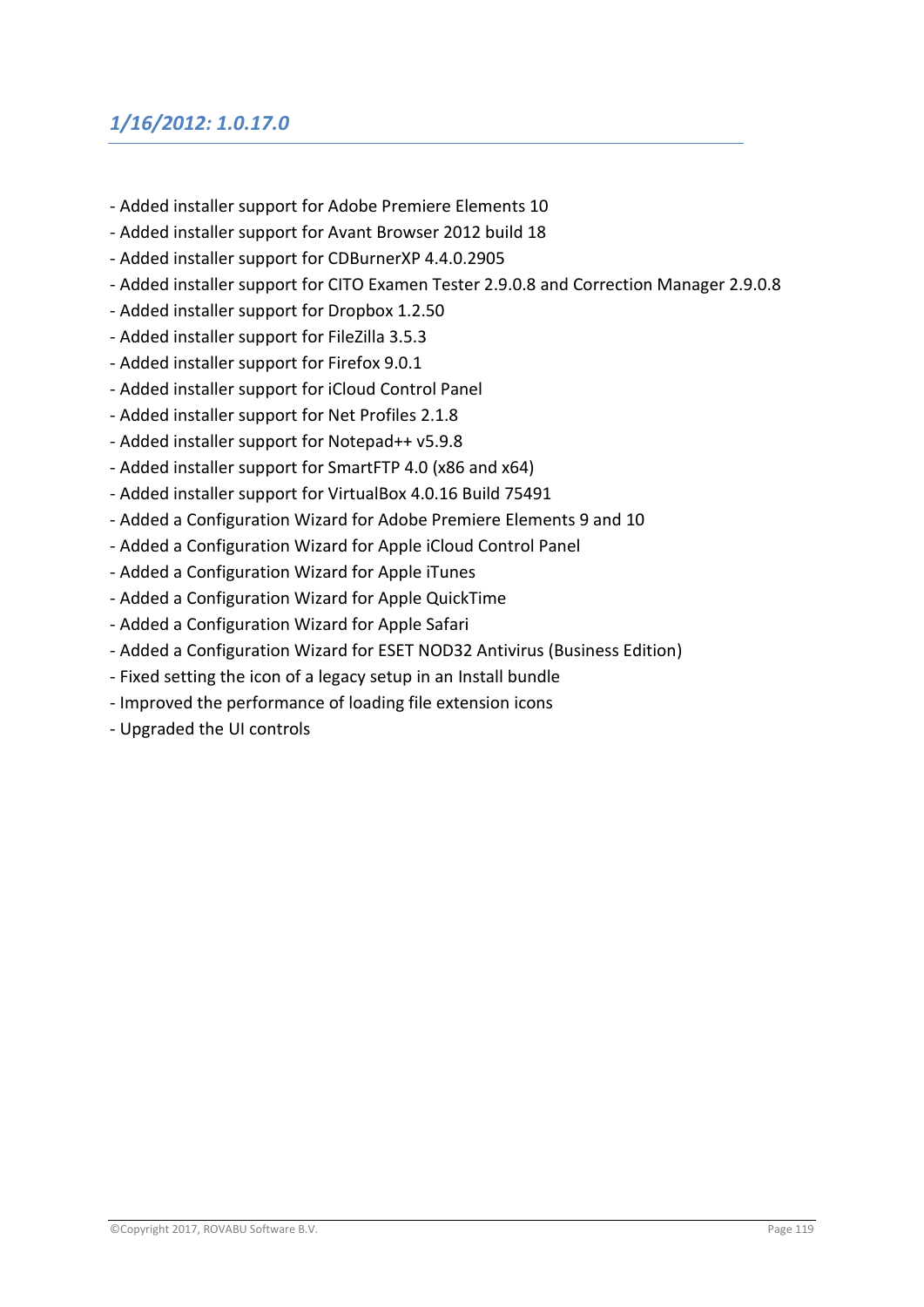# *1/2/2012: 1.0.16.0*

- Added default launch switches for VLC Media Player's vlc.exe: "--no-qt-privacy-ask" "--noqt-updates-notif"

- Added installer support for Adobe Photoshop Lightroom 3.6
- Added installer support for AVG Anti-Virus Free 2012.1890
- Added installer support for AVG Anti-Virus Free 2012.1901
- Added installer support for CCleaner 3.14.1616
- Added installer support for IrfanView 4.32 and Plugins
- Added installer support for jAlbum
- Added installer support for K-Lite code pack 8.1.0 (Basic, Standard, Full and Mega)
- Added installer support for Microsoft Office 2003 Resource Kit
- Added installer support for VirtualBox 4.1.8 Build 75467
- Added installer support for VSO Media Player 0.2.1.412
- Added installer support for WindowsXP-KB942288-v3-x86.exe (Windows Installer 4.5)
- Added installer support for WinRAR 4.10 Beta 5
- Added installer support for WinSCP 4.3.6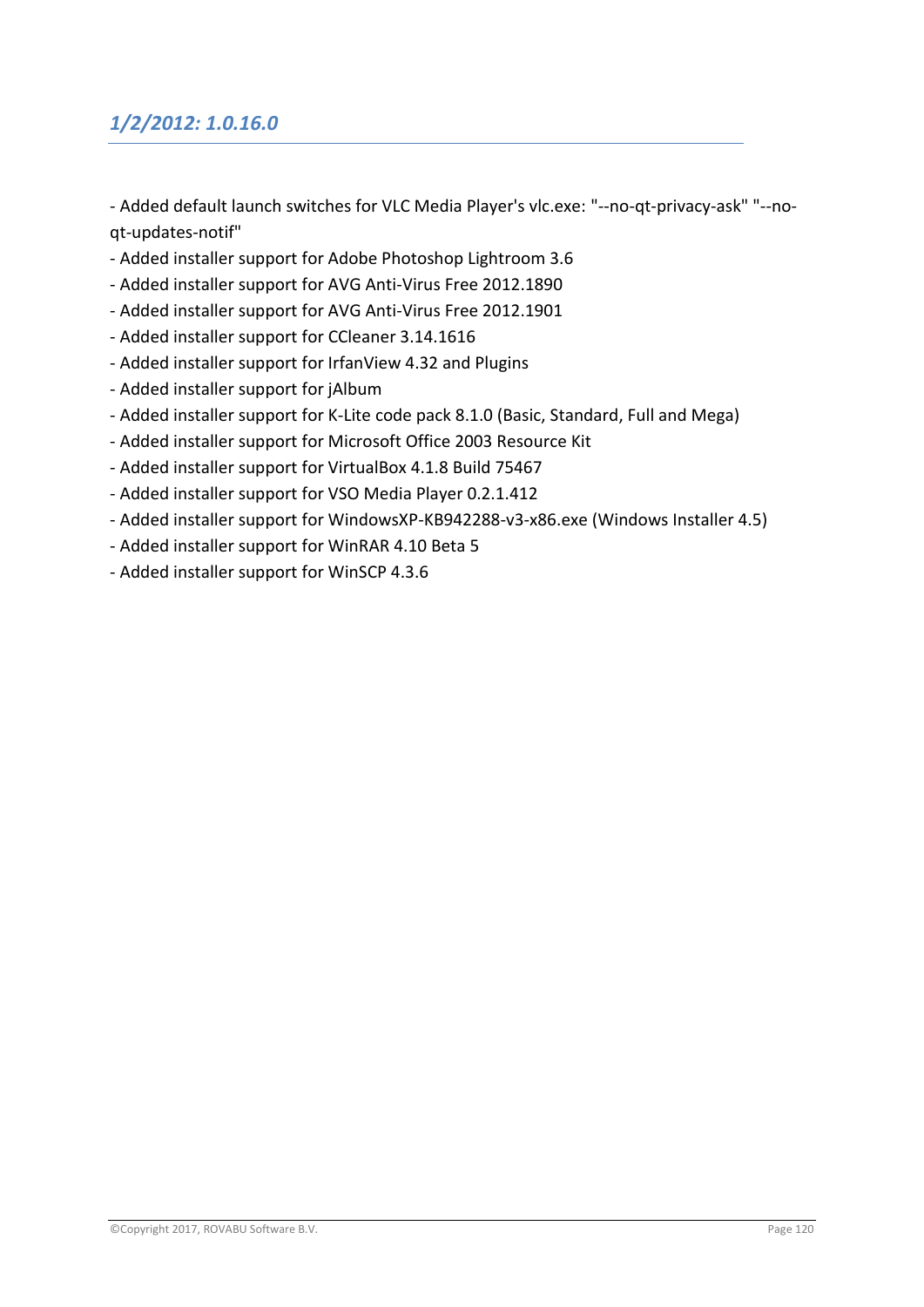# *12/12/2011: 1.0.15.0*

- Added a Configuration Wizard for Immidio Flex Profiles 7
- Added installer support for CutePDF Writer 2.8
- Added installer support for Dropbox 1.2.47
- Added installer support for EditPad Lite 7.0.9
- Added installer support for EditPad Pro 7.0.9
- Added installer support for FlipShare 5.12.3.0
- Added installer support for GPL Ghostscript 8.1
- Added installer support for Google Sketchup 8
- Added installer support for GTK2-Runtime 2.24.8-2011-12-03-ash
- Added installer support for Novell iPrint Client 5.74 (nipp-s.exe, nipp-sl.exe and nipp-sr.exe)
- Added installer support for Picasa 3.9
- Added installer support for PuTTY 0.62 bèta
- Added installer support for Silverlight 5.0 (x86 and x64)
- Added installer support for Winamp 5.6.3 Build 3199
- Added installer support for WinRAR 4.00 (English and Dutch)
- Fixed an install parameter issue in the Configuration Wizard for Windows Live Essentials 2011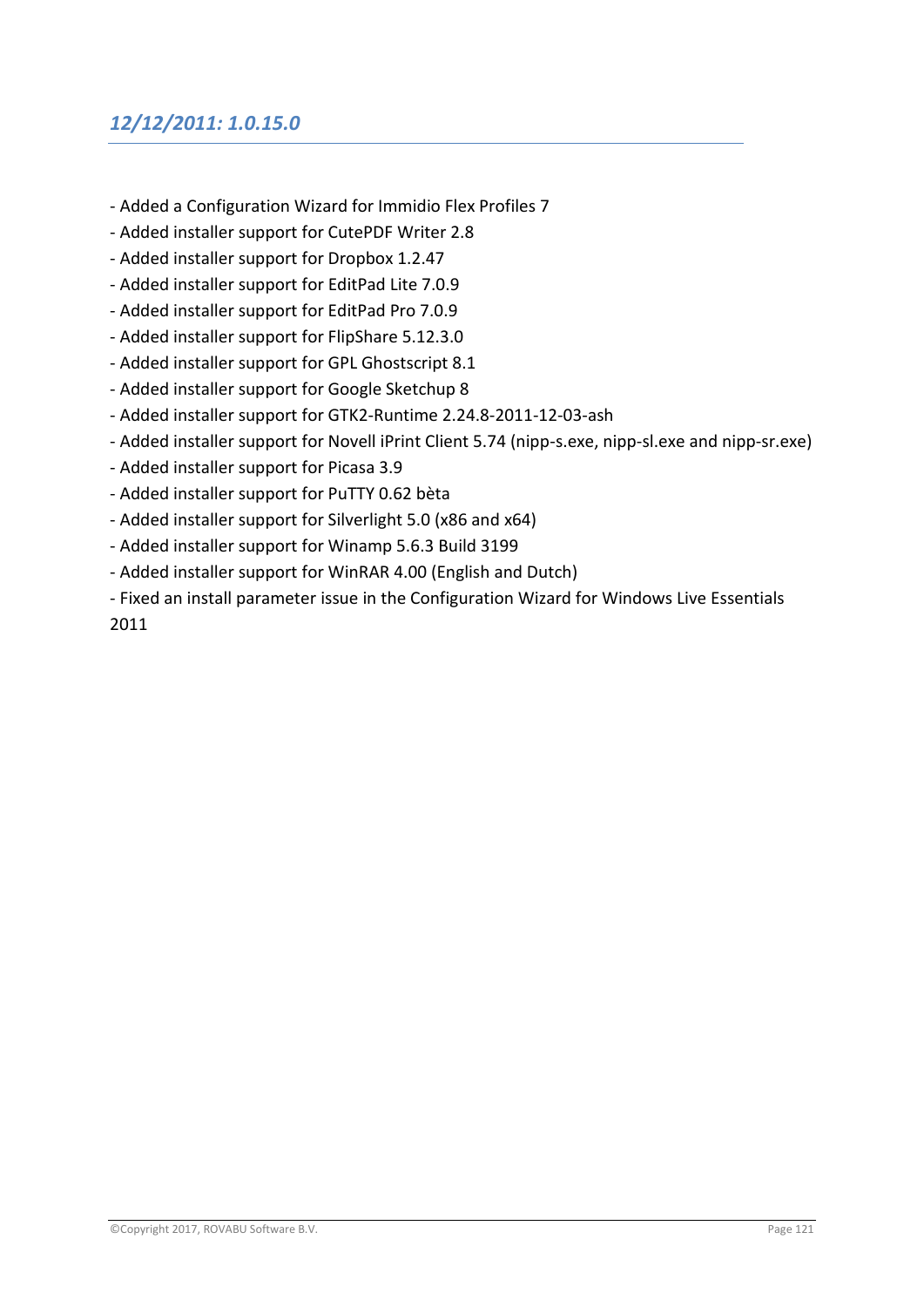# *12/5/2011: 1.0.14.0*

- Added installer support for Avast Antivirus
- Added installer support for CDBurnerXP 4.4.0 (x86 and x64)
- Added installer support for GIMP 2.6.11
- Added installer support for K-Lite code pack 8.0.0 (Basic, Standard, Full and Mega)
- Added installer support for Opera 11.60 build 1178
- Added installer support for TeamViewer 7.0
- Added a Configuration Wizard for Windows Live Essentials 2011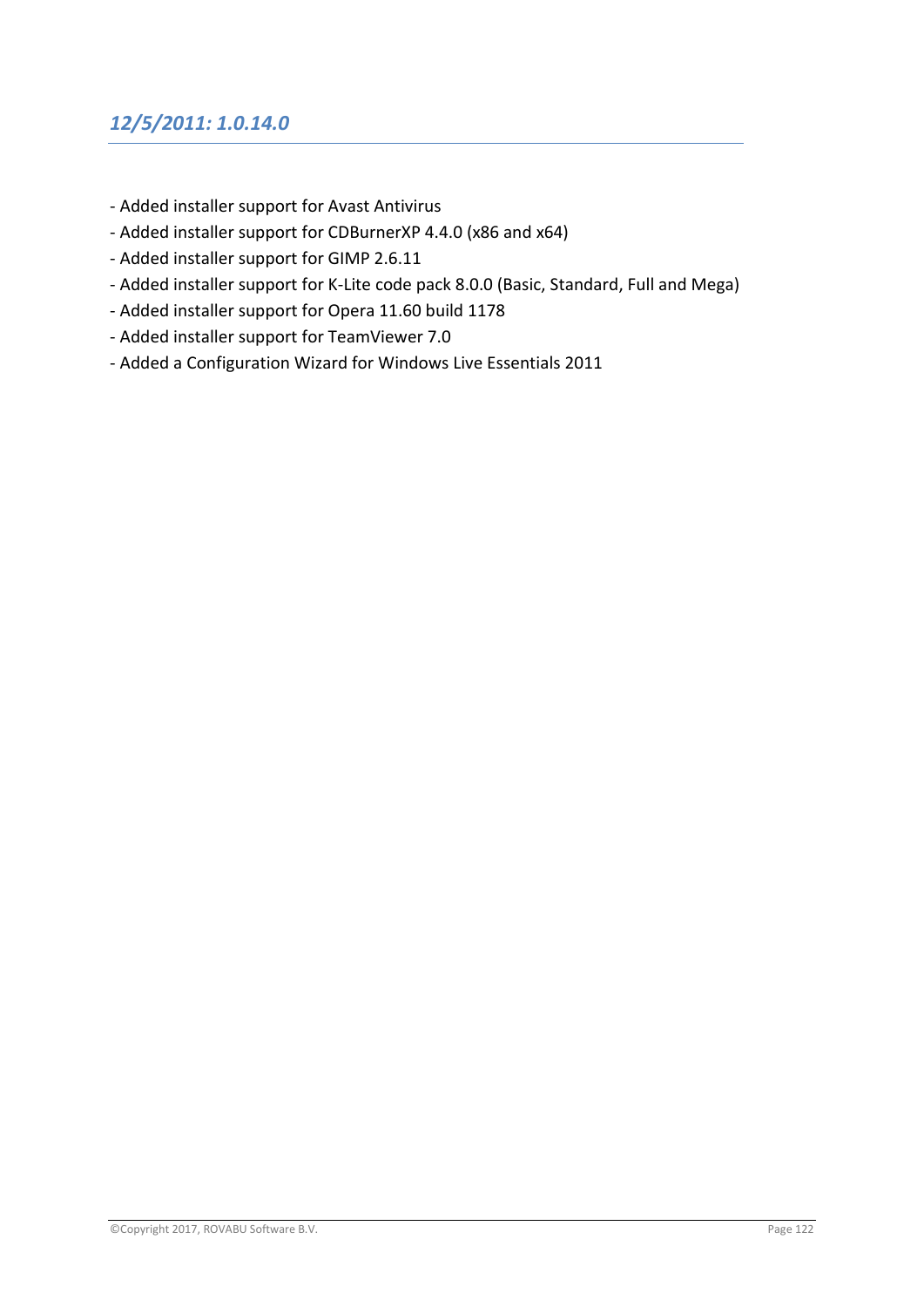# *11/23/2011: 1.0.13.0*

- Added installer support for BurnAware Free 4.2
- Added installer support for DAEMON Tools Lite v4.45.1
- Added installer support for FileZilla 3.5.2
- Added installer support for Opera 11.60 Beta
- Added installer support for Picasa 3.8
- Added installer support for PowerISO 4.9
- Added installer support for TweetDeck 0.38.2
- Added installer support for WinRAR 4.10 Beta 4
- Fixed an issue where the parent ('...') directory could be deleted
- Removed the 'Refresh' tool from the 'Drives' group of the main ribbon.
- New drives are automatically added to the 'Drives' group of the main ribbon
- Removed drives are automatically removed from the 'Drives' group of the main ribbon
- Implemented new drive icons for the 'Drives' group of the main ribbon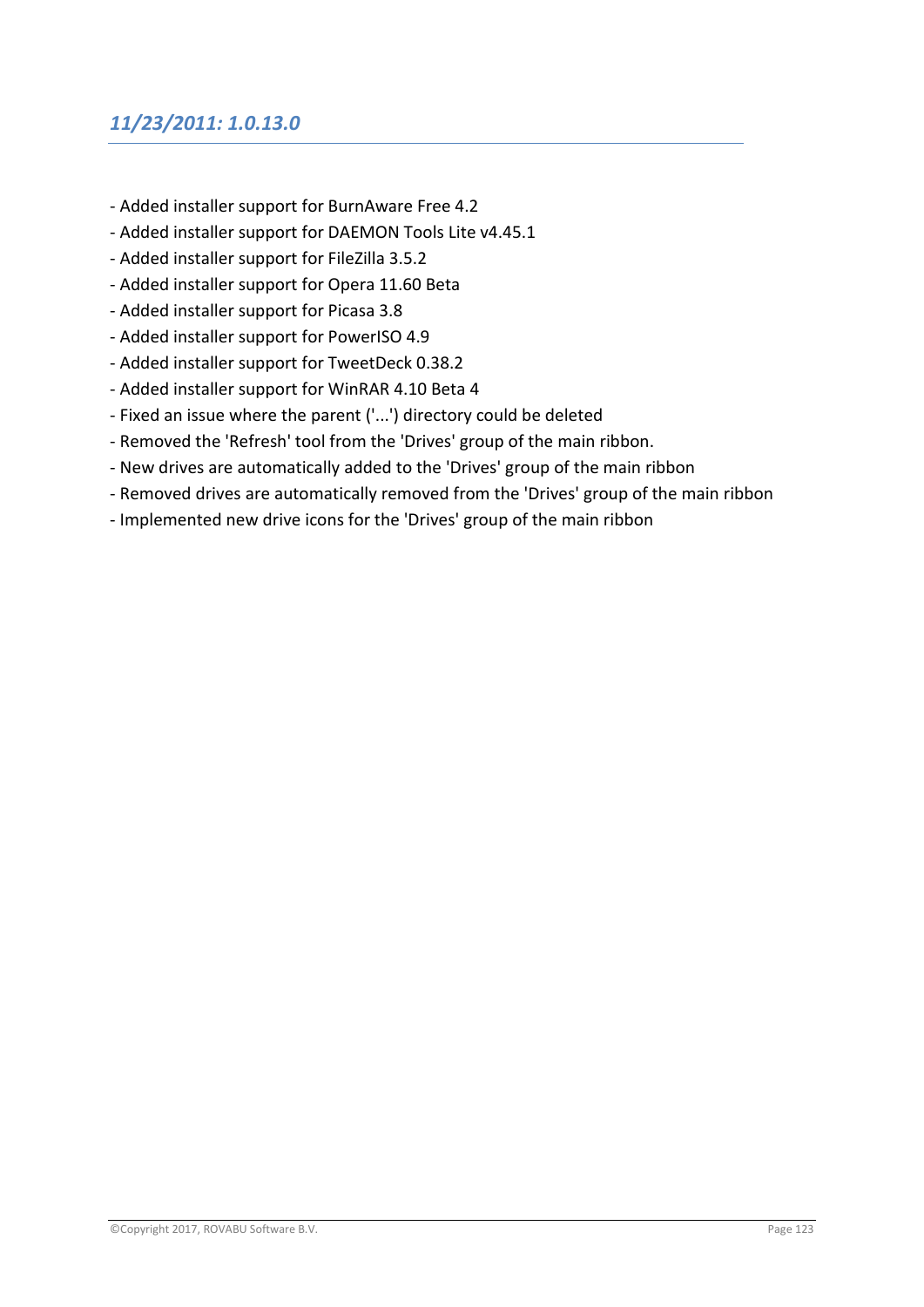# *11/10/2011: 1.0.12.0*

- Added installer support for Adobe Photoshop Elements 9
- Added installer support for Apple QuickTime 7 (legacy setup)
- Added installer support for BurnAware Free 4.0
- Added installer support for CCleaner 3.12.1572
- Added installer support for CDBurnerXP 4.3.9 (x86 and x64)
- Added installer support for Danware NetOp School 6.22
- Added installer support for DVDStyler 2.0
- Added installer support for EasyPHP 5.3.8.1
- Added installer support for EditPad Lite 7
- Added installer support for EditPad Pro 7
- Added installer support for FileZilla 3.5.0 and 3.5.2 RC1
- Added installer support for FTP Rush 2.1.8
- Added installer support for K-Lite code pack 7.9.0 (Basic, Standard, Full and Mega)
- Added installer support for Notepad++ v5.9.6 and v5.9.6.1
- Added installer support for TeamViewer 6.0
- Added installer support for VirtualBox 4.0.14 Build 74382 and 74713
- Added installer support for Winamp 5.6.2 Build 3189
- Added installer support for WinRAR 4.10 Beta 2
- Added installer support for WinZip 16.0 (x86 and x64 MSIs)
- Added support for ZENworks Configuration Management 11 SP1 Beta 1
- Added the ability to view and delete members of a Bundle Group
- Added the ability to manage Device and User assignments of a Bundle Group
- Added the ability to view the details of a Preboot Bundle
- Added the ability to manage Device and User assignments of a Preboot Bundle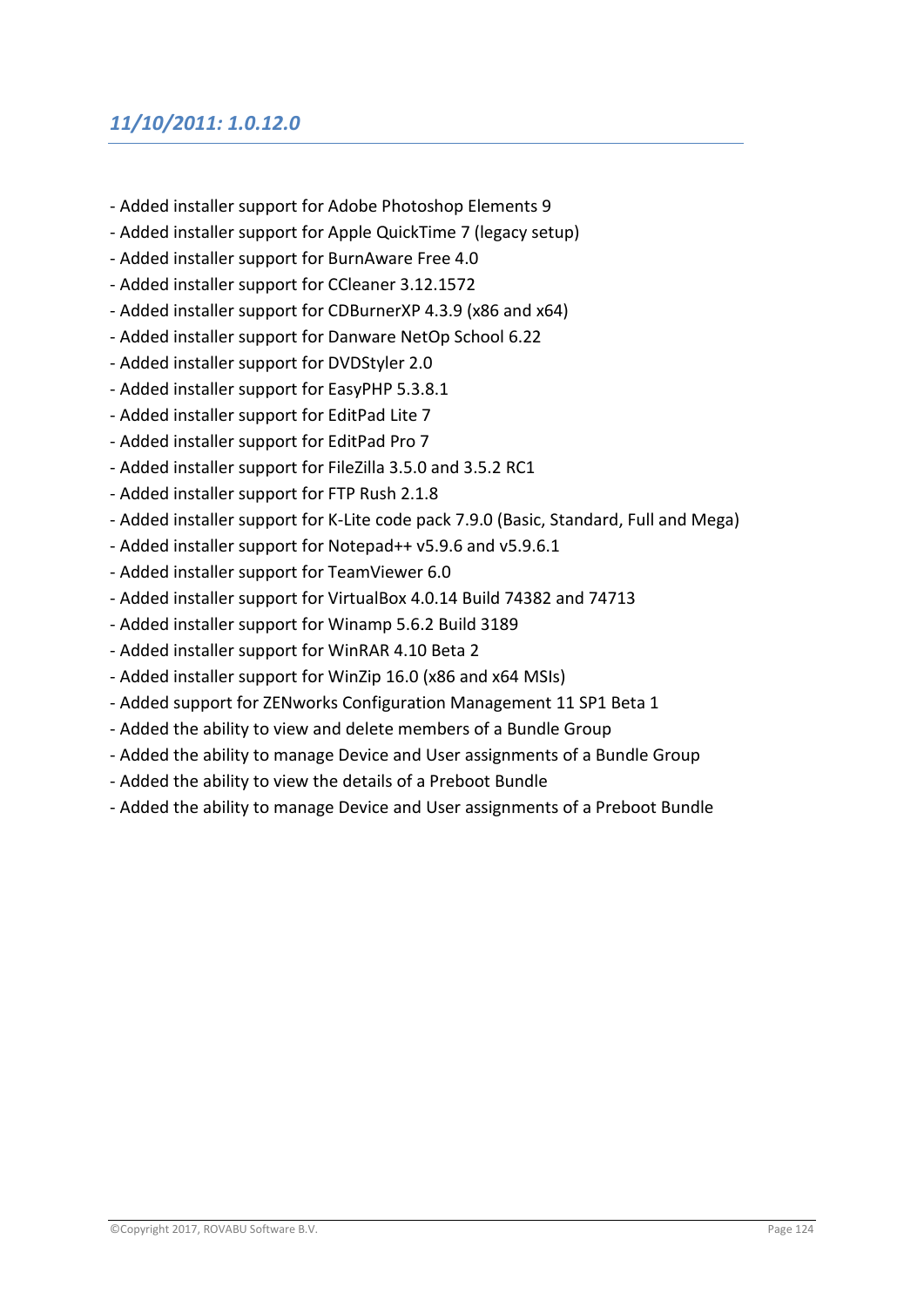#### *10/26/2011: 1.0.11.0*

- Added installer support for Avant Browser 2012
- Added installer support for Dropbox 1.2.42
- Added installer support for Emsisoft Anti-Malware 6.0
- Added installer support for Java Runtime Environment Version 6.0 Update 29
- Added installer support for K-Lite code pack 7.8.0
- Added installer support for Notepad++ v5.9.5
- Added installer support for Opera 11.52
- Added installer support for Paint.NET 3.5.10
- Added installer support for SMART Education Software 2011
- Added installer support for SUPERAntiSpyware 5.0
- Added installer support for Total Commander
- Added installer support for VirtualBox 4.1.4 Build 74291
- Added the ability to add/remove User and Device Assignments for existing Bundles
- Added the ability to set shortcut locations when adding User and/or Device Assignments
- Fixed a UI issue setting the x64 architecture for Launch Bundles
- Fixed several UI related issues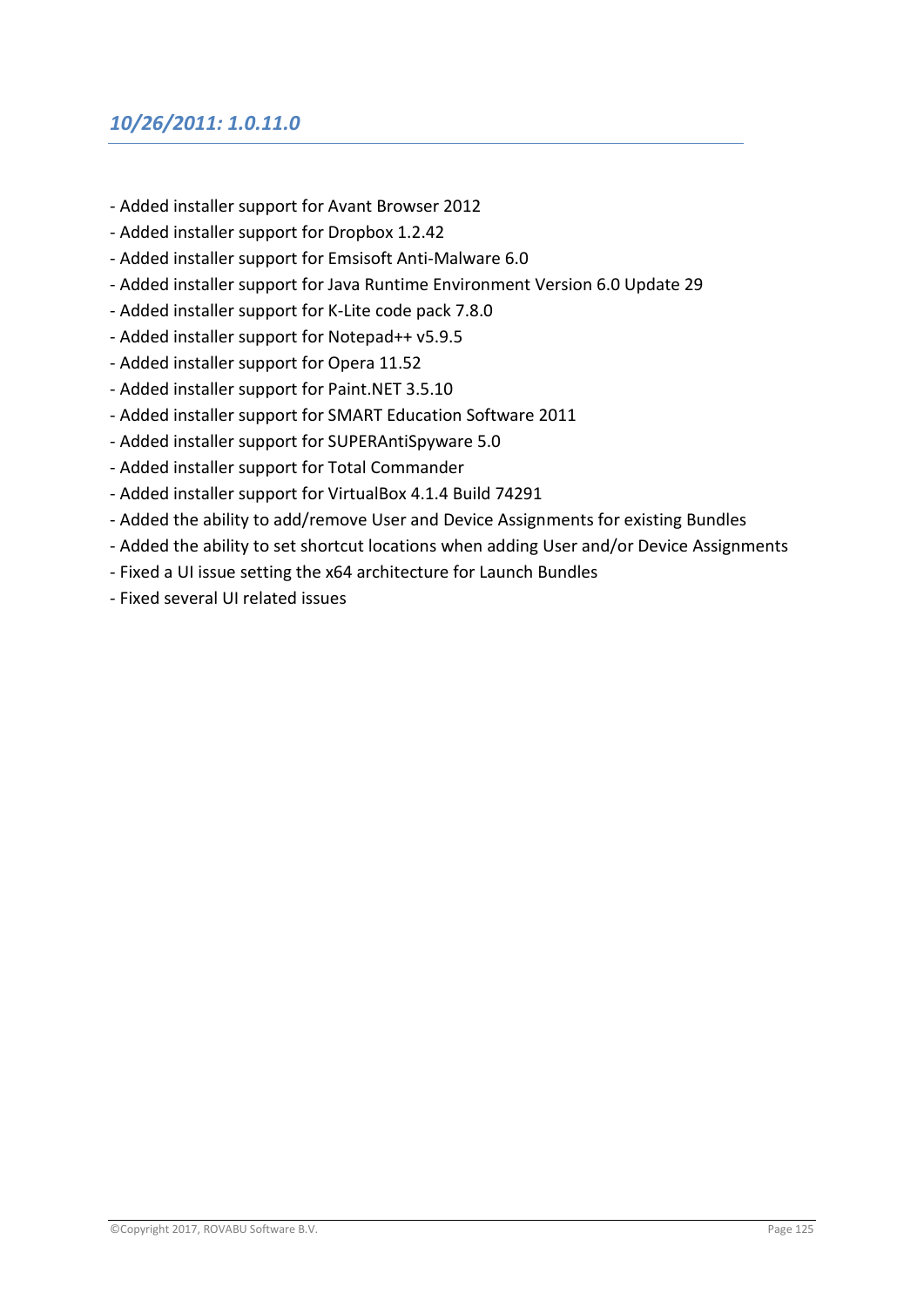#### *9/29/2011: 1.0.10.0*

- Added installer support for Java Runtime Environment Version 6.0 Update 27
- Added installer support for Apple Safari 5.1
- Added installer support for AVG Anti-Virus Free 2012
- Added installer support for IrfanView 4.30 and Plugins
- Added installer support for Microsoft Visual C++ 2005 Redistributable Package
- Added installer support for Microsoft Visual C++ 2008 SP1 Redistributable Package
- Added installer support for Microsoft Visual C++ 2010 Redistributable Package
- Added installer support for Paint.NET 3.5.8
- Added installer support for VNC Free Edition 4.1.3
- Added installer support for Winamp 5.62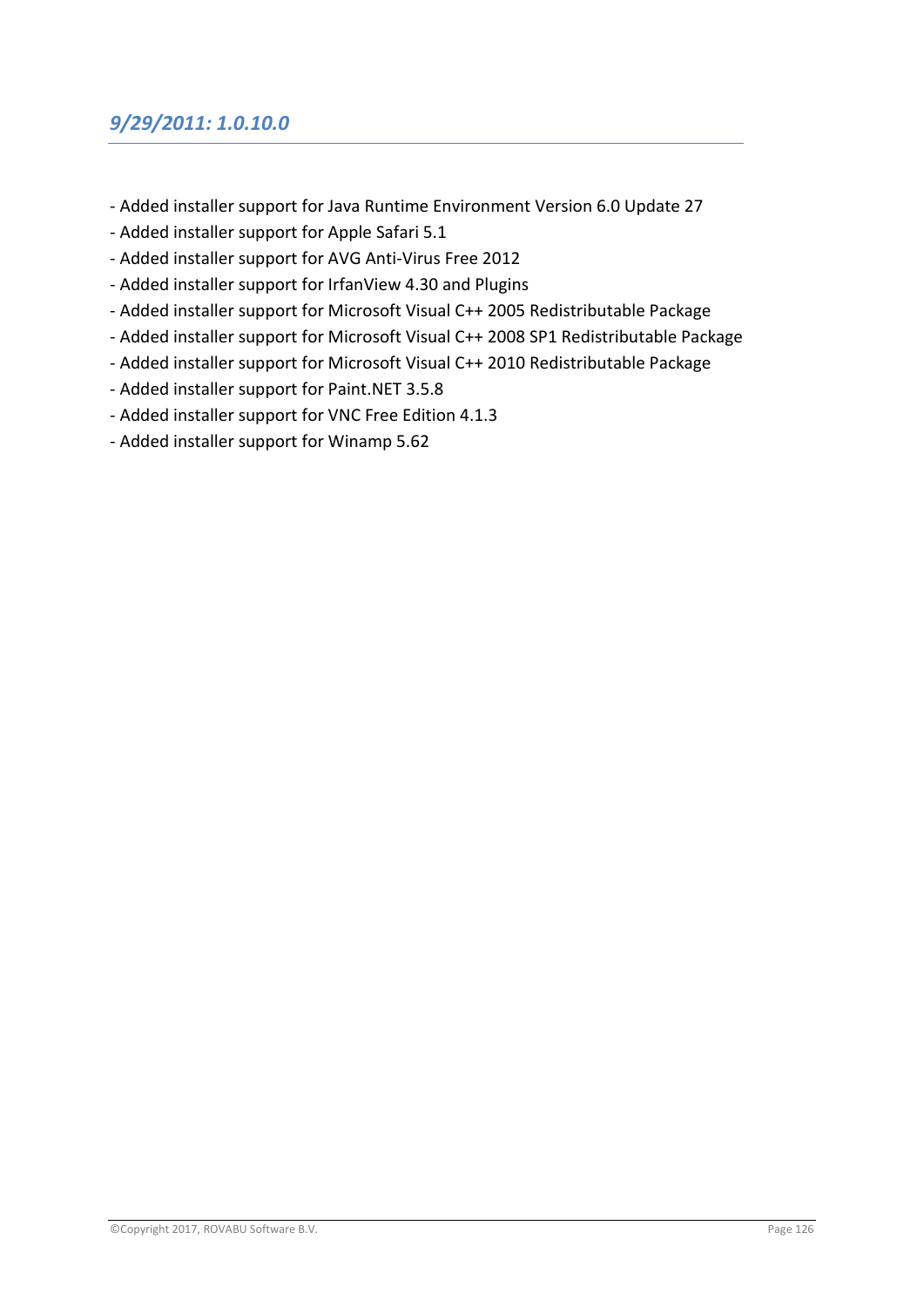# *9/27/2011: 1.0.9.0*

- Fixed an issue creating MSP based bundles that have no assignments
- Added installer support for JDK 1.7 x86 and x64
- Added installer support for Adobe Community Help (Adobe Air application)
- Added installer support for Adobe Widget Browser (Adobe Air application)
- Added the ability to 'refresh' the drives on the main ribbon
- Added the ability to convert network paths to UNC for MSP and MSI bundles
- Enhanced the creation of MSP Windows bundles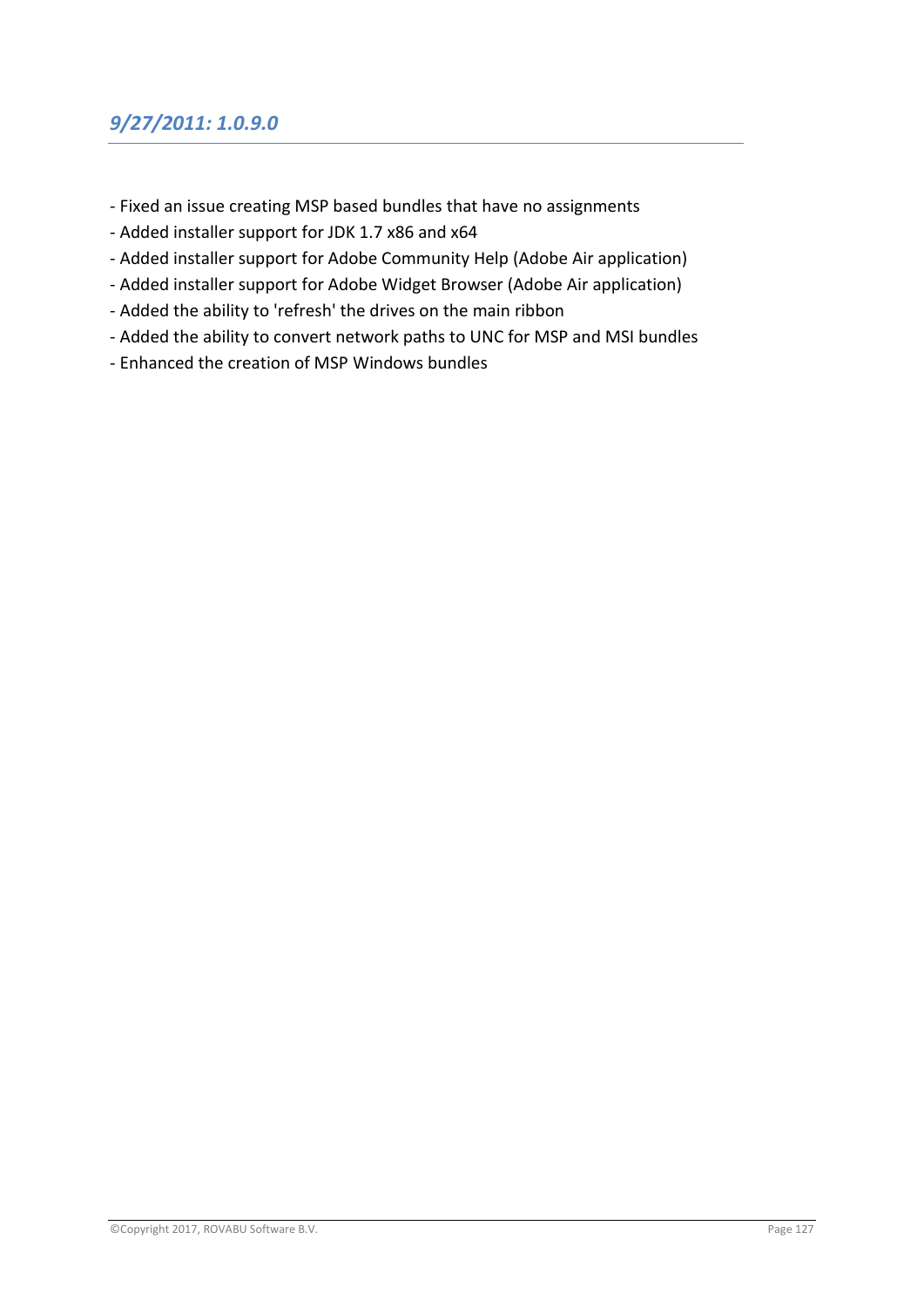## *9/26/2011: 1.0.8.0*

- Added the ability to make User and Device Assignments for Launch, Install, and Adobe AIR based Windows bundles

- Added the ability to make Device Assignments for an MSI based Windows bundle
- Added the ability to configure the architecture for Install, Launch, and Adobe AIR bundles
- Added the ability to upload single installers to the Content Repository
- Added the ability to publish a bundle's sandbox as new version
- Added the ability to submit a legacy setup for 'Application Setup Analysis'
- Added the ability to submit a Windows Installer package for 'Application Setup Analysis'
- Added installer support for Google Chome for Business
- Added installer support for Adobe AIR 2.x
- Added installer support for Adobe AIR 3.0 RC1
- Added installer support for Dropbox
- Added installer support for SMART Technologies' SMART Notebook 10.8
- Added installer support for SMART Technologies' SMART Drivers 10.8
- Added installer support for SMART Technologies' SMART Common Platform 10.8
- Added installer support for SMART Technologies' SMART Language Packs 10.8
- Fixed an issue in fetching users from an NDS based User Source
- Fixed the icon for Removable and USB drives in the 'Drives' ribbon Group
- Improved the overall performance
- Improved the performance of deleting bundles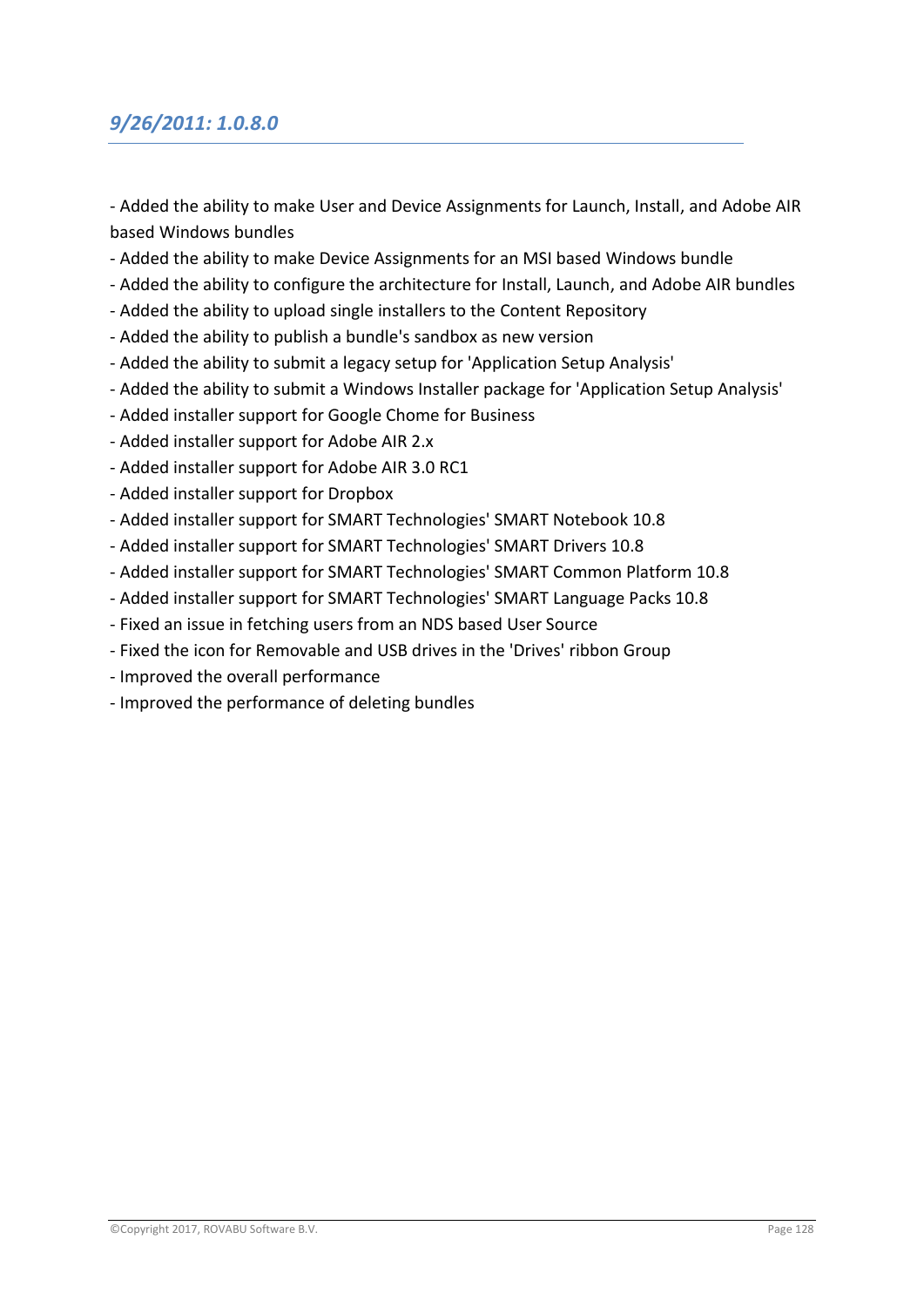# *9/15/2011: 1.0.7.0*

- Added support for creating the ENGL Imaging Toolkit bundle folder (/Bundles/ENGL)

- Added support for creating the ENGL Imaging Toolkit related Windows bundles ( Installer and LastAppInstalled)

- Added installer support for Adobe Creative Suite 5.5 Web Premium
- Added installer support for Ghostscript 9.04
- Added installer support for Google Chome for Business
- Added installer support for SAP GUI 7.10 + Patch
- Fixed several UI issues
- Improved the performance when loading large bundle folders
- Improved the performance when loading large directories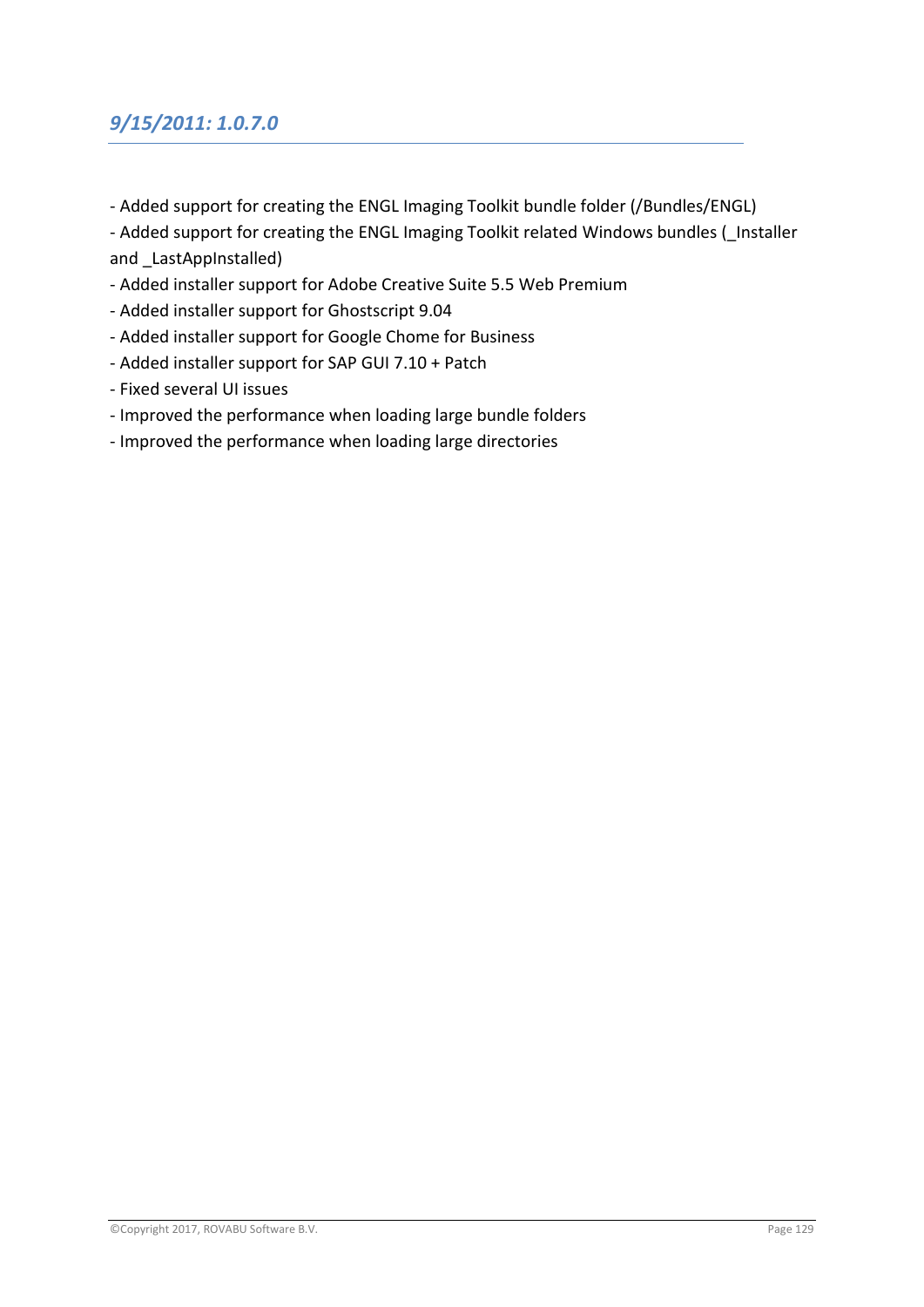#### *9/8/2011: 1.0.6.0*

- Fixed issues in the obfuscation process with Infragistics assemblies

- Fixed setting security level parameters for Launch, Install, and AIR Windows bundles

- The SEE\_MASK\_NOZONECHECKS environment variable can now be set by default for unknown legacy setups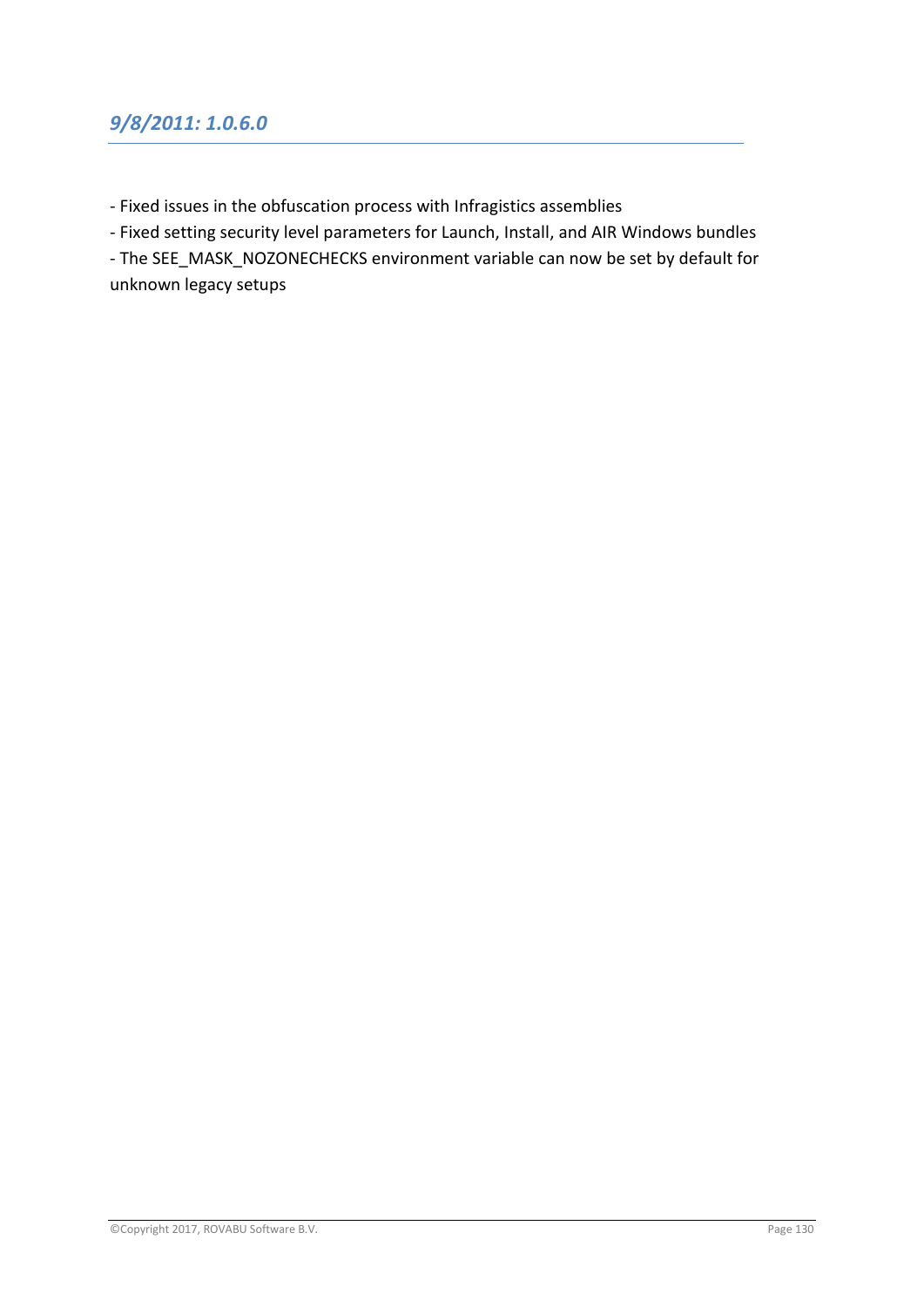#### *9/6/2011: 1.0.5.0:*

- Fixed several UI related issues
- Added the ability to set the architecture requirements for an MSI based Windows bundle
- Added the ability to make User Assignments for an MSI based Windows bundle
- Added the ability to load/save User Assignments as a template
- Added the ability to use the favicon of a Web site when configuring a Web Bundle

- Added the ability to add MSI Transform files (MST) when creating an MSI based Windows bundle

- Added installer support for Citrix XenApp Plugin for Hosted Apps
- Added installer support for LibreOffice 3.4

- Added installer support for VMware Player 3.1, VMware View Client 4.5 and VMware View Client 4.6

- Added installer support for Windows Live Essentials 2011
- Added a better way of dealing with 'access denied' errors on directories
- Added an update check on startup
- Added an update form for downloading future updates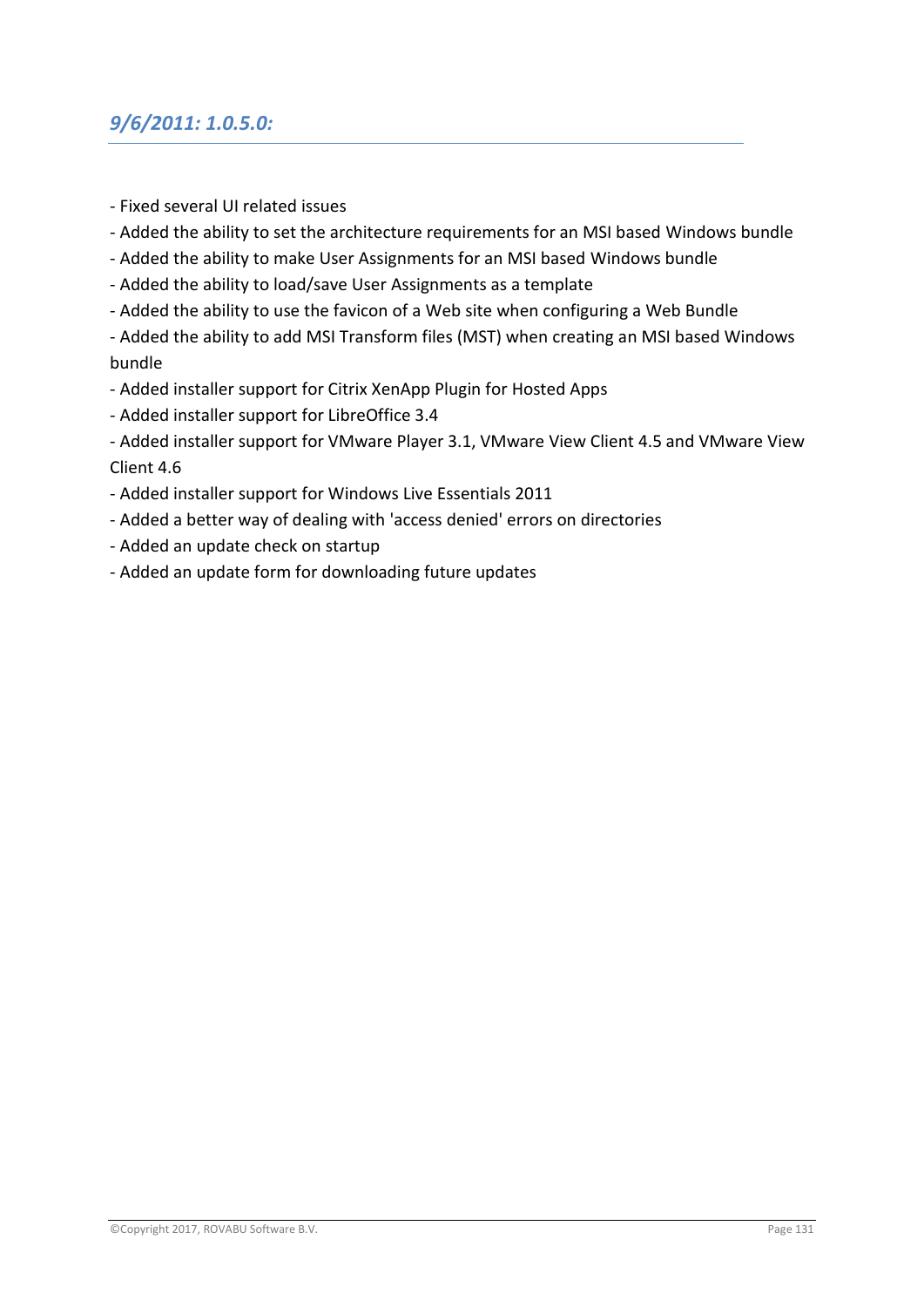- Added installer support for Microsoft Mathematics 4.0 (x86 and x64)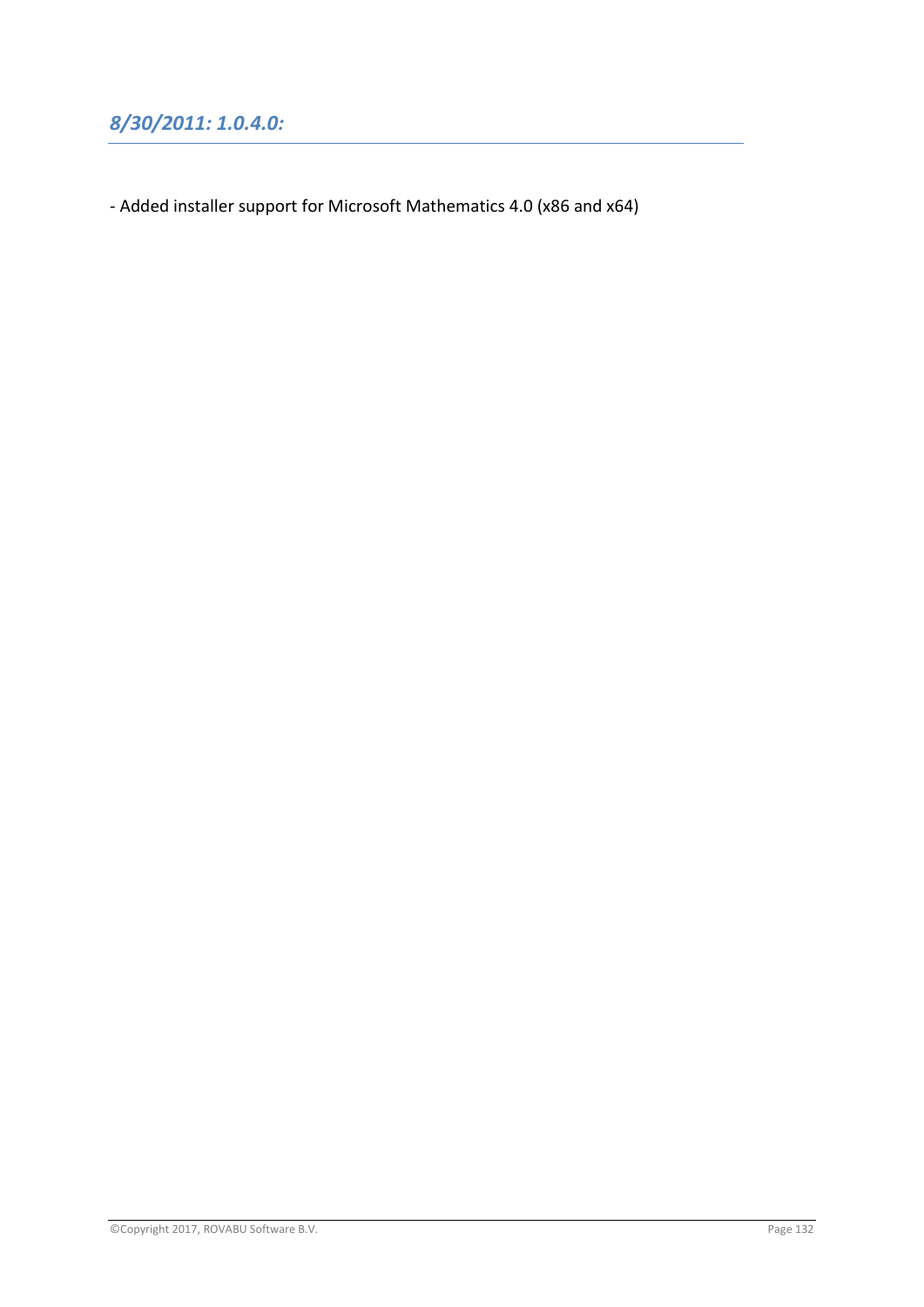#### *8/29/2011: 1.0.3.0:*

- Added the ability to add/edit/remove MSI properties when creating an MSI based Windows bundle

- Changed the layout of the statusbar
- Changed the form for creating MSI based Windows bundles
- Changed the column sorting in both the filesystem grid and the ZENworks Configuration Management grid
- Change the width of the H, A, S, and R columns in the filesystem grid (now fixed)
- Changed the procedure for creating Web Bundles
- Fixed a UI issue in the connection screen
- Fixed a licensing issue with lowercase zone names
- Fixed the blurry ZCM 'Connect' icon
- Fixed the ElevateUserAsAdmin Impersonation issue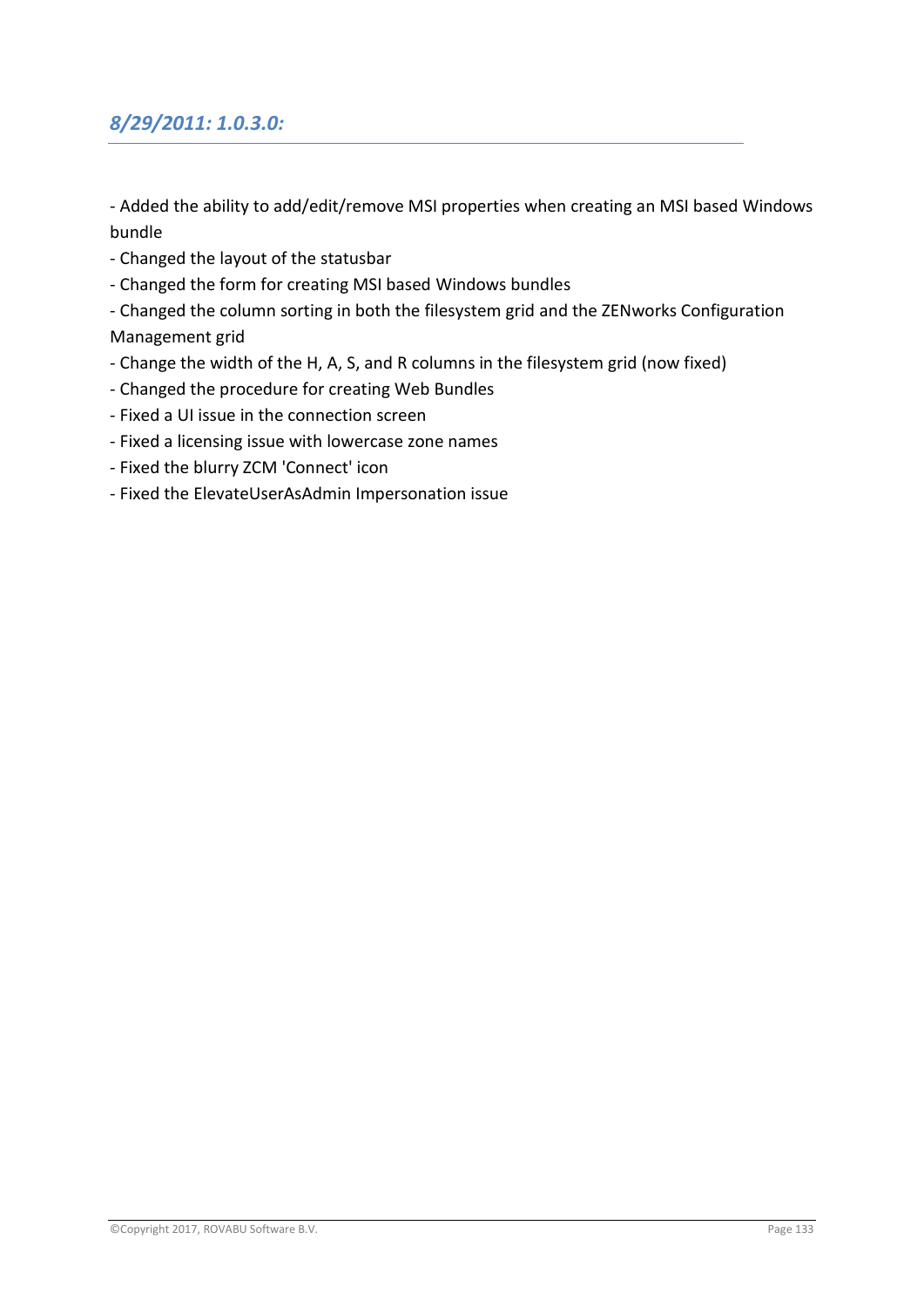## *8/24/2011: 1.0.2.0:*

- Added support to configure the Web service port in the connection screen
- Added support to configure the file upload HTTP port in the connection screen
- Added support to configure SSL for the web service interface
- Added support to configure SSL for the file upload interface
- Fixed an issue with importing .air files into the Content Repository on a ZENworks Configuration Management server running on Linux
- When creating MSI or Install bundles 'Show Bundle Activtity' is set to 'Yes' by default
- The ZCM zone name will be uppercased and compared to the zone name in the license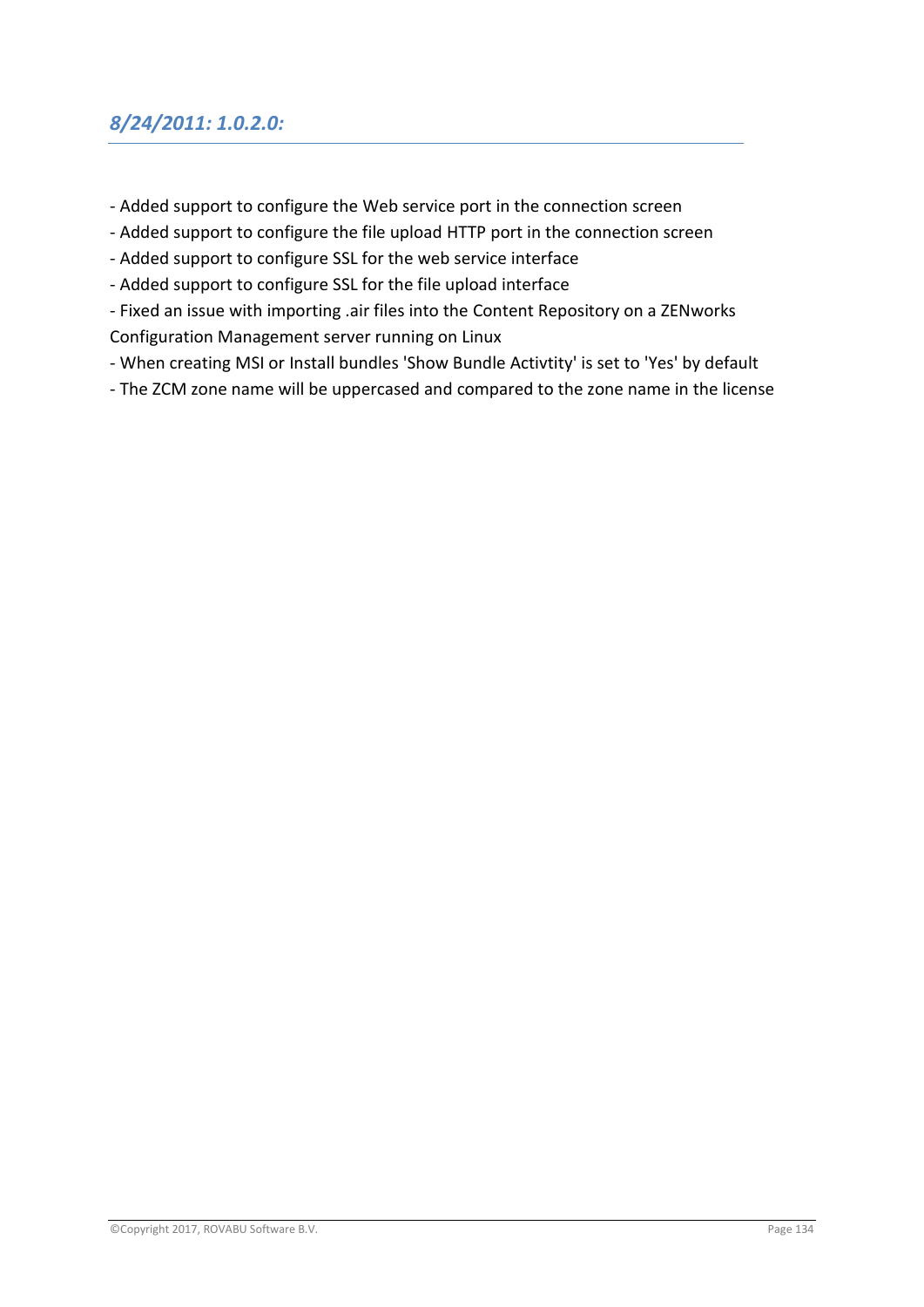# *8/23/2011: 1.0.1.0 (beta 2)*

- When no rows are selected, right-clicking a row selects the row
- Fixed several UI issues
- Fixed installer support for Windows Server 2003 and 2008 R2
- The installer is now created with InstallShield 2011 instead of 2010
- Added support for SEE\_MASK\_NOZONECHECKS environment variable for network installations
- Added installer support for .NET Framework 4.0 (Full)
- Added installer support for Adobe Photoshop Lightroom 3.2
- Added installer support for DAEMON Tools Lite 4.40.2
- Added installer support for ENGL Imaging Toolkit 6.0.5
- Added installer support for Formativ Runtime 2.5
- Added installer support for GroupWise 8.0.2
- Added installer support for Evernote
- Added installer support for Immidio Flex Profiles 7
- Added installer support for K-Lite code pack
- Added installer support for Microsoft Security Essentials
- Added installer support for PDF Creator 1.2.2
- Added installer support for Putty 0.61
- Added installer support for SMART Technologies' SMART Notebook
- Added installer support for SMART Technologies' SMART Drivers
- Added installer support for Spotify
- Added installer support for TeamViewer
- Added installer support for VLC 1.1.11
- Added installer support for VMware Workstation 7
- Added installer support for WinSCP 4.3.4
- Added installer support for WinRAR 3.92